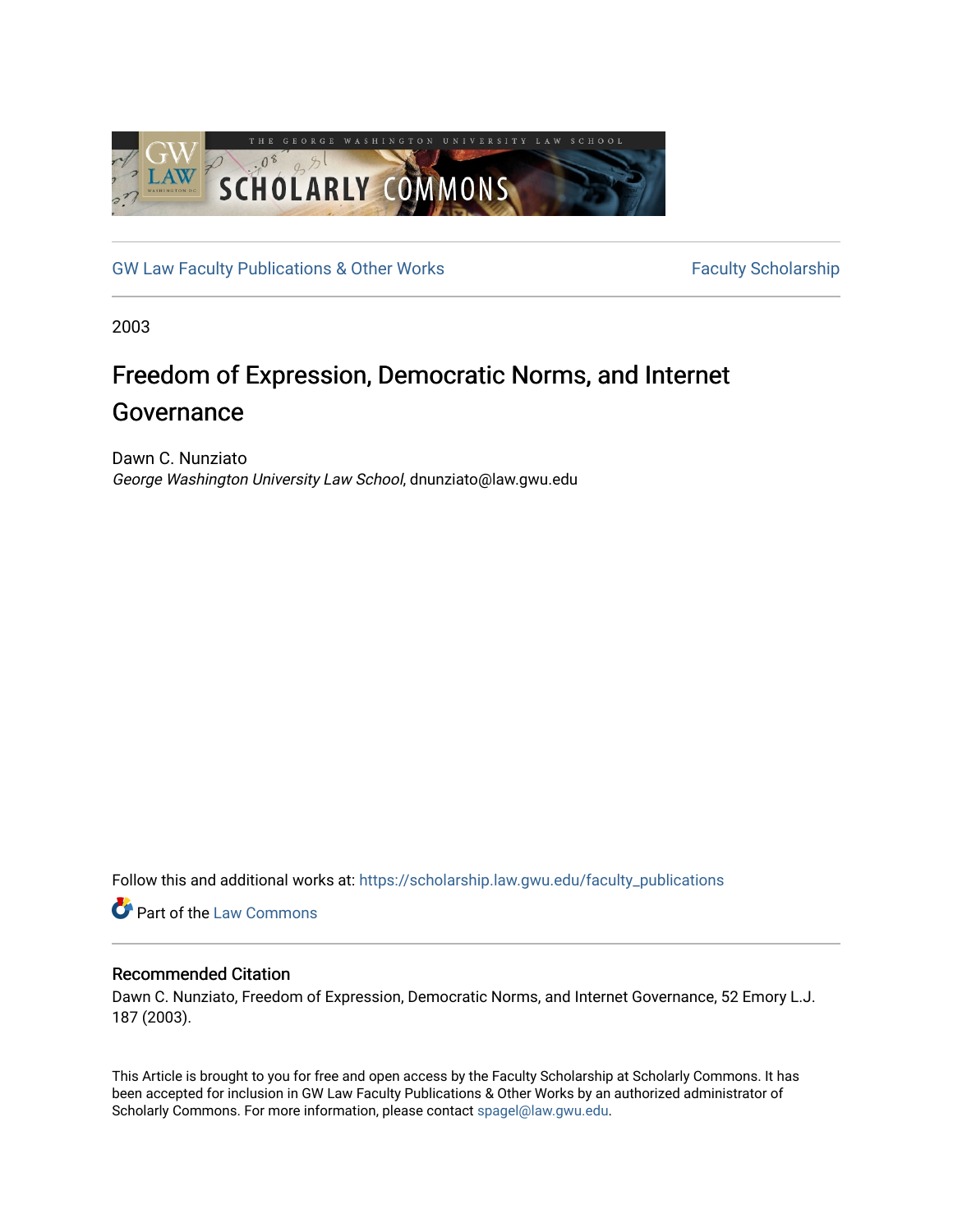#### FREEDOM OF EXPRESSION, DEMOCRATIC NORMS, AND INTERNET GOVERNANCE

#### 52 EMORY L.J. 187 (2003)

#### Dawn C. Nunziato<sup>\*</sup>

#### I. INTRODUCTION

1

Within a decade, the Internet has transformed from an obscure medium for the exchange of military and scientific data to a global medium of mass communication and expression of all kinds. As speech on the Internet has become increasingly important, a number of governments have made well-publicized and widely criticized attempts to control it. Not as well-publicized or as well-analyzed are the speech-regarding policies of the Internet Corporation for Assigned Names and Numbers or ICANN, the body that has been governing the Internet's infrastructure for the last five years. In the agreement under which it gained its current powers, ICANN assured the United States that it would govern the Internet's infrastructure democratically and would implement governance structures to take into account the interests of affected Internet users around the world. In particular, ICANN promised to conduct worldwide elections of representatives to its

<sup>\*</sup> Associate Professor, The George Washington University Law School. B.A., M.A. (Philosophy), J.D., University of Virginia. I have benefited greatly from presenting earlier drafts of this Article at the Conference on New Technologies and International Governance sponsored by the Paul H. Nitze School of Advanced International Relations (SAIS), the Wharton Legal Studies Research Colloquium, and The George Washington University Law School Works-in-Progress series. I am also very grateful for the assistance of Robert Brauneis, Todd Peterson, Richard Pierce, Roger Schechter, Michael Selmi, Robert Tuttle, and the library and research assistance of Leonard Klein, Kiyoshi Tsuru, and Stephen Soltanzadeh. All web sites referenced herein were last visited November 1, 2002.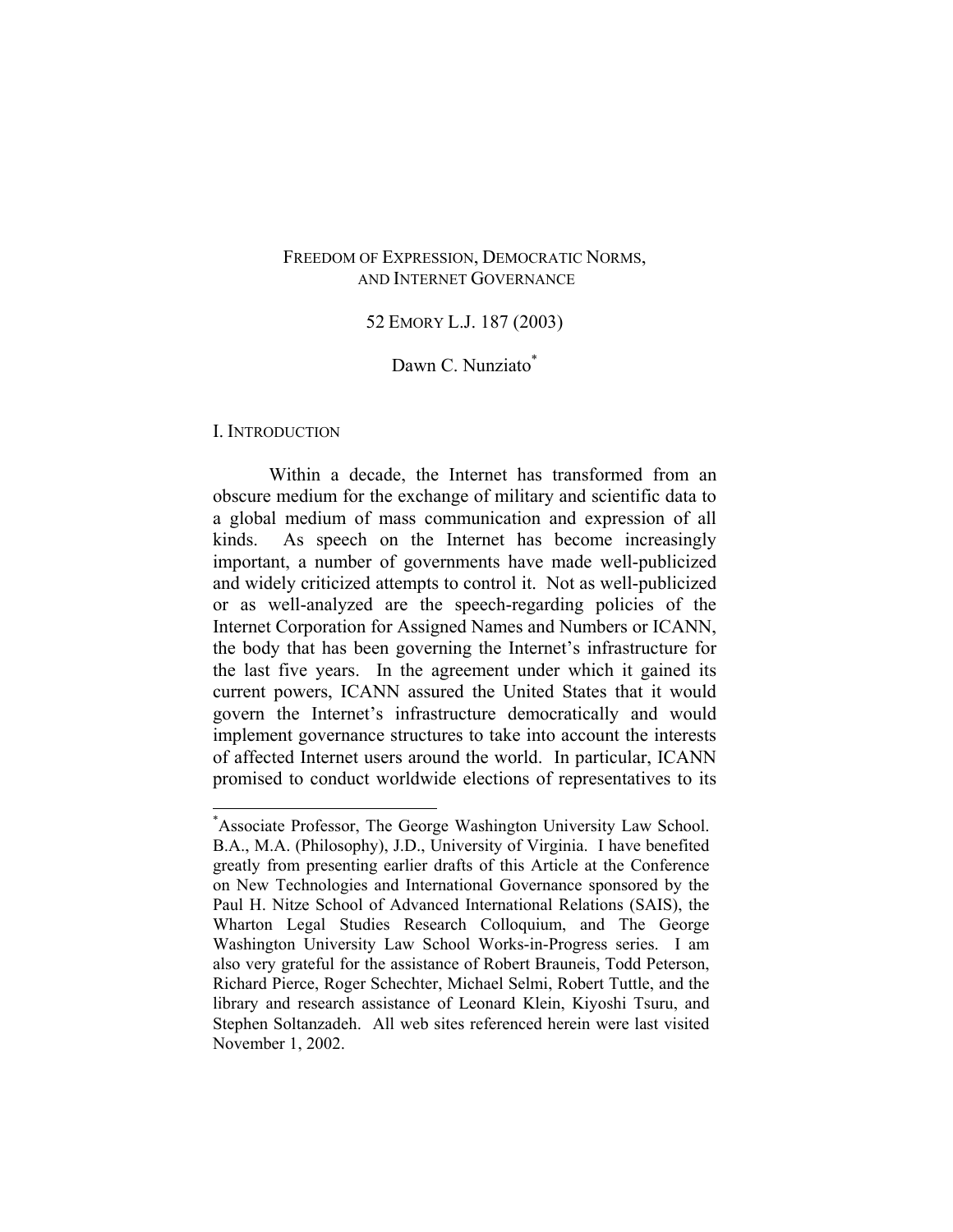decision-making bodies and to embody deliberative and representative democratic structures. While ICANN has acknowledged the importance of implementing such *procedural* democratic norms, it has failed to acknowledge that the ideals of democratic governance encompass *substantive* norms, such as protection for freedom of expression. Nor has ICANN acknowledged that any of its policies implicate free speech.

In this Article, I challenge both components of the prevailing ideology -- that ICANN's governance of the Internet's infrastructure does not threaten free speech and (relatedly) that ICANN's governance of the Internet need not embody special protections for free speech. I argue that ICANN's decisionmaking authority over the Internet's infrastructure indeed encompasses the power to enact regulations affecting speech within the most powerful forum for expression ever developed. Specifically, current ICANN policies restrict the ability to engage in *anonymous speech* and *critical speech* on the Internet. I claim that ICANN cannot remain true to the democratic norms it was designed to embody unless it adopts policies to protect *substantive* values integral to democracy – including protections for freedom of expression.

This inquiry into ICANN's governance structure, and the values such structure should embody, is particularly timely. The United States government is in the midst of evaluating how well ICANN has lived up to its initial commitments to embody democratic decision-making structures as it considers whether to renew its agreement with ICANN to permit ICANN to continue its role in governing the Internet's infrastructure. At the same time, ICANN has been engaged in a process of internal scrutiny and self-evaluation and has proposed to reform its governance structure as it attempts to learn from its experience in developing a global representative decision-making body responsible for governing the Internet's infrastructure. Although ICANN's impetus for self-evaluation and reform is commendable, after analyzing these proposed reforms, I conclude that the reforms of its governance structure proposed by ICANN will render it less able to embody the norms of liberal democracy and less capable of protecting individuals' fundamental rights. I contend that unless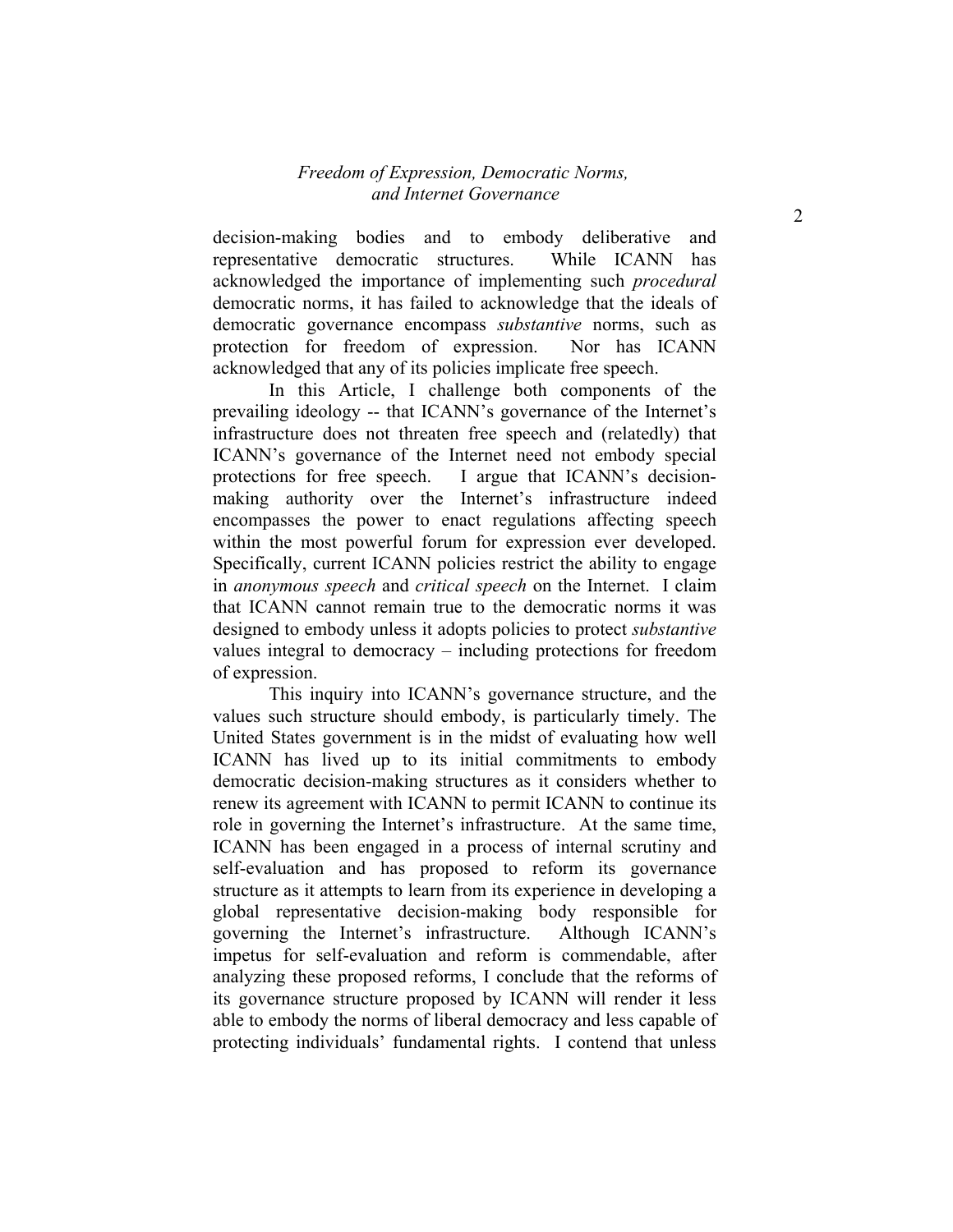ICANN reforms its governance structure to render it consistent with the procedural *and* substantive norms of democracy articulated herein, ICANN should be stripped of its decisionmaking authority over the Internet's infrastructure.

It is now well understood that the Internet constitutes a forum for free expression of unprecedented scope and breadth. As I briefly set forth in Part II(A), the low barriers to this market for speech and its global reach render the Internet the most powerful vehicle for expression ever developed. When *governments* seek to control speech within this forum, the global Internet community has viewed such attempts with justified suspicion and scrutiny. Less well-understood and less carefully scrutinized are the measures that ICANN has undertaken that implicate expression on the Internet. Because ICANN's policy-making, both actual and potential, implicating the right to free speech on the Internet is not readily apparent, in Part II(B) I review ICANN's control over the Internet's infrastructure and explore two significant ways in which ICANN is responsible for developing speech-regarding policies for the Internet. First, ICANN has exercised its authority over the Internet's infrastructure to establish a (mandatory) policy that essentially prohibits websites from being maintained anonymously. This policy erects substantial barriers to individuals' ability to engage in anonymous speech on the Internet, which is a significant component of the right to freedom of expression. Second, ICANN has established a (mandatory) policy for adjudicating disputes between intellectual property owners and domain name holders that restricts Internet users' ability to engage in critical speech on the Internet. Each of these policies impacts Internet users' right to free speech in subtle but significant ways. In so regulating speech within this important expressive forum, ICANN serves a significant public ordering function with respect to speech on the Internet. As the functional equivalent of a public actor, ICANN should be held to the normative ideals of democracy – both procedural *and* substantive -- that we generally require only of governments.

In Part III, I set forth my conception of the normative ideals of liberal democracy with an eye toward how these ideals should be implemented in the context of Internet governance.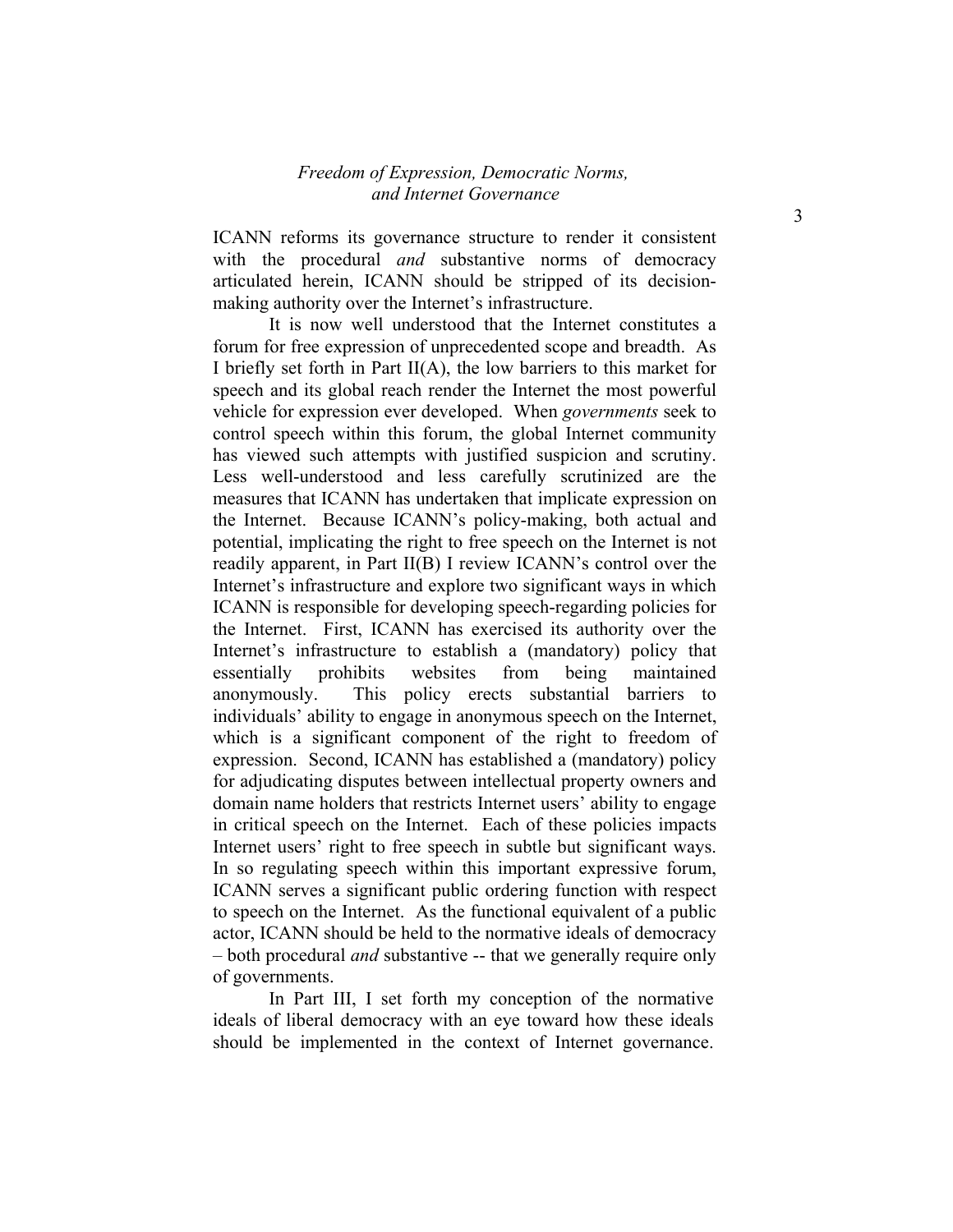While democracy simpliciter requires political equality among citizens (generally implemented in large-scale democracies through the device of representation), *liberal* democracy requires in addition that certain *substantive* protections be implemented within the government's structure to protect individuals' fundamental rights. Such substantive protections are typically enshrined through mechanisms of higher-order law-making like constitutions, along with their requisite enforcement mechanisms, like independent judicial review. Thus, while liberal democracies incorporate processes to reflect the will of the people and to render them accountable to the people, they also implement meaningful protections for certain substantive rights. As I explain in Part III(B), procedural democratic theorists are generally loathe to enshrine protections for *substantive* rights or to prescribe the outcomes of well-designed democratic processes. Yet, even procedurally-inclined theorists acknowledge that certain substantive rights – including the right to freedom of expression – must be accorded special protections within democratic societies because such rights are integral to the process of self-government itself.

In Part IV, I examine the essential features of ICANN's (initial and revised) governance structure in order to assess the extent to which this structure embodies the normative ideals of liberal democracy. I contend that while ICANN's framers initially (dimly) appreciated the important public ordering role it would come to serve in regulating certain Internet conduct, they went only part of the way toward embodying the requisite normative ideals of liberal democracy within ICANN's governance structure. Although ICANN's framers committed ICANN to procedural democratic norms by essentially designing ICANN as a representative democratic institution, they failed to understand or predict the significant public ordering role ICANN would serve in regulating speech on the Internet. As a result, they failed to commit ICANN to substantive normative ideals integral to liberal democracy -- most importantly, the protection of freedom of expression. ICANN has recently undertaken the revision of its initial governance structure in an attempt to learn from its experience over the past five years. These revisions, however,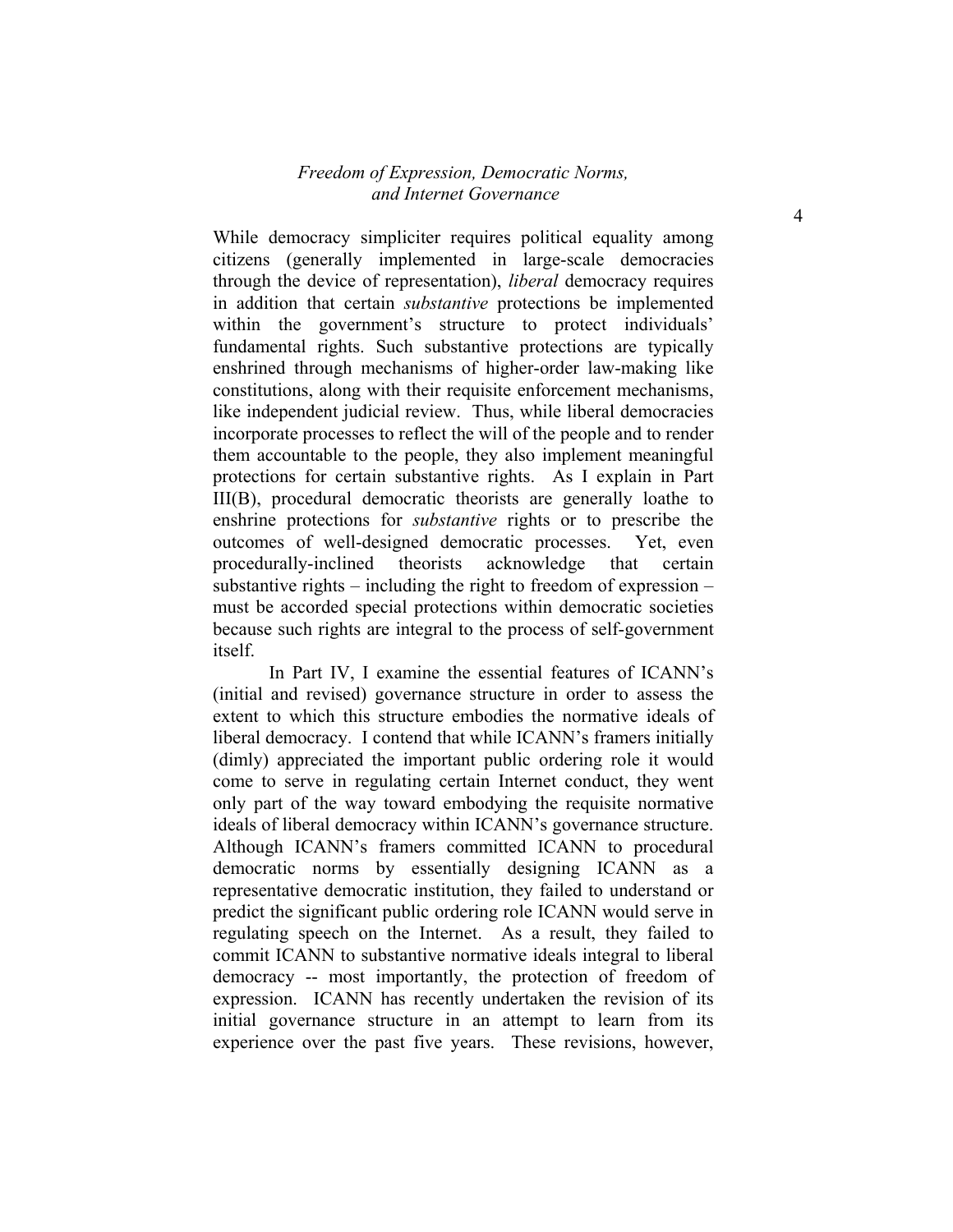mark a retreat from its initial commitment to embody the *procedural* ideals of liberal democracy. In particular, these proposed revisions to ICANN's governance structure (1) abandon ICANN's earlier commitment to direct elections by Internet users of ICANN's governing body, and (2) render essentially meaningless ICANN's earlier commitment to independent review of its decision-making. Furthermore, such revisions in no way incorporate *substantive* ideals of liberal democracy – such as special protection for freedom of expression -- within ICANN's governance structure. As such, ICANN's proposed reforms of its governance structure represent a step in the wrong direction.

In Part V, I provide concrete recommendations for ICANN to implement meaningful protections for freedom of expression. In so doing, I look for guidance to the general themes and principles embodied within the United States' First Amendment jurisprudence. Although I do not claim that ICANN is technically a "state actor" for purposes of First Amendment jurisprudence, nor that ICANN should necessarily embody the substantive democratic norm of freedom of expression in the same fashion as the United States does, I do claim that important themes can be elicited from the United States' experience of protecting freedom of expression within a liberal democracy.

First, the United States' experience teaches that special protections for free speech beyond those embodied within procedural democratic norms themselves are necessary, and that merely embodying procedural democratic norms of ensuring political equality will not necessarily suffice to secure this fundamental right. Second, the United States experience teaches that, in order to be meaningful, protection for free speech must ultimately be reposited in an independent judicial body. Third, First Amendment jurisprudence teaches that governments must ensure that any policies restricting speech advance important, articulated purposes in the least speech-restrictive manner possible. Finally, First Amendment jurisprudence accords special protections for certain types of speech that are particularly vulnerable within democracies – namely *countermajoritarian* speech or speech embodying characteristics that render it otherwise vulnerable within a democracy that merely reflects the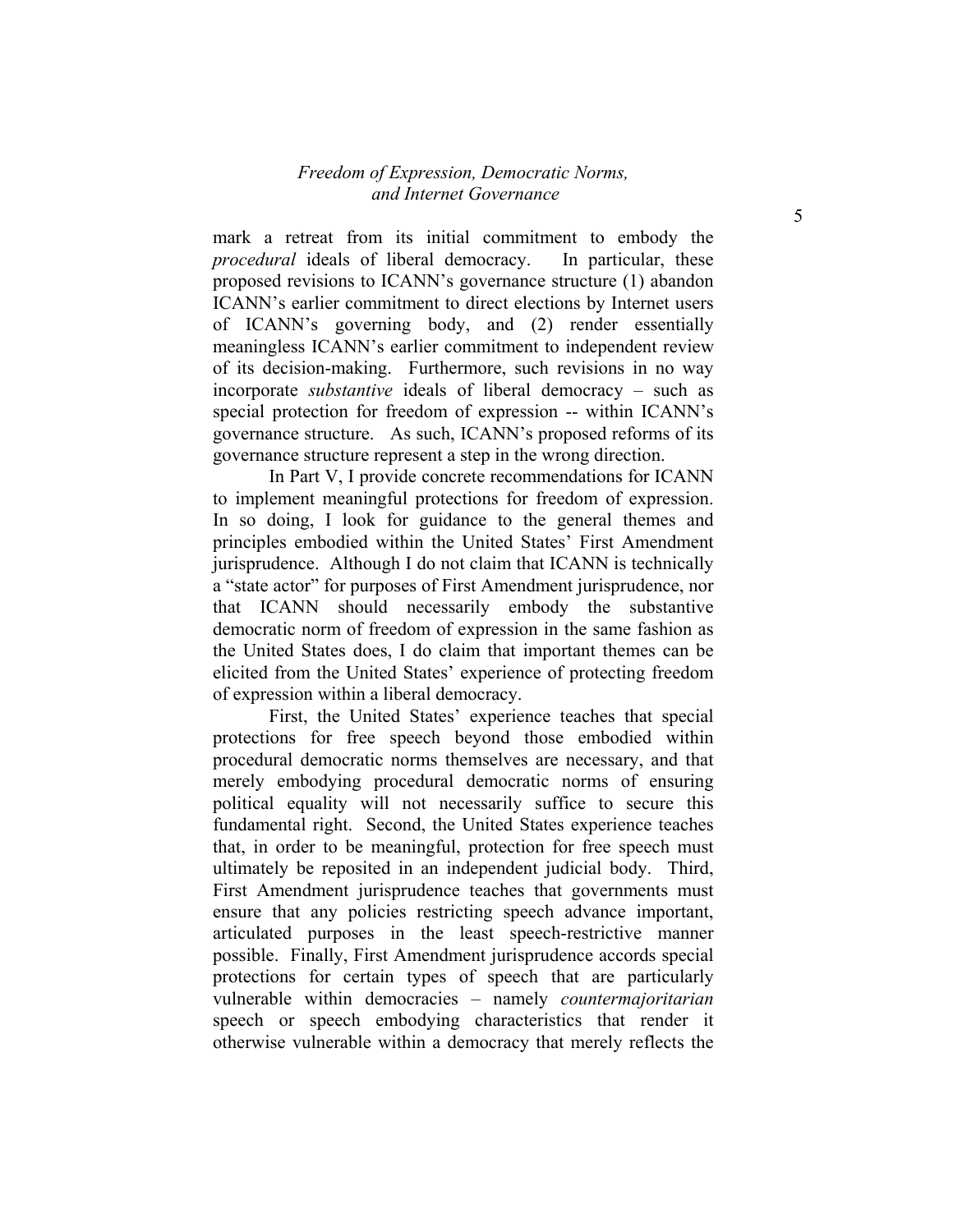will of the majority. The United States protects countermajoritarian speech in two ways that are relevant for ICANN. First Amendment jurisprudence grants special protections for *anonymous speech* and *critical speech*, each of which serves as an important vehicle for the expression of unpopular or dissident ideas and viewpoints. The First Amendment extends protections for such speech even within the context of competing claims by intellectual property holders that such speech infringes their intellectual property rights. An important function of intellectual property law within liberal democracies is to prevent intellectual property owners from exercising unlimited monopoly control over components of the common language or culture. Accordingly, U.S. intellectual property law reflects a nuanced working out of the ways in which to protect free speech values against overreaching by intellectual property owners. Although I do not claim that free speech values must be protected on the Internet by ICANN in precisely the same way that they are protected by United States courts, I contend that these First Amendment themes and principles are illuminative for ICANN as it goes about revising its policies to incorporate the liberal democratic norm of freedom of expression.

Toward this end, I propose several ways in which ICANN should revise its policies to accord meaningful protection for freedom of expression. First, ICANN should revise its policies requiring the disclosure and publication of Internet users' personal information, including name and address, as a prerequisite for maintaining a website. Second, ICANN should revise its policy applying to the resolution of disputes between trademark owners and domain name holders to incorporate meaningful protections for the right to engage in critical speech. Finally, in order to hold in check ICANN's power to enact policies that are insufficiently protective of free speech, ICANN should render meaningful its initial promise to constitute an Independent Review Panel responsible for evaluating ICANN policy-making for adherence to the procedural and substantive commitments articulated in its foundational documents.

II. THE INTERNET CORPORATION FOR ASSIGNED

6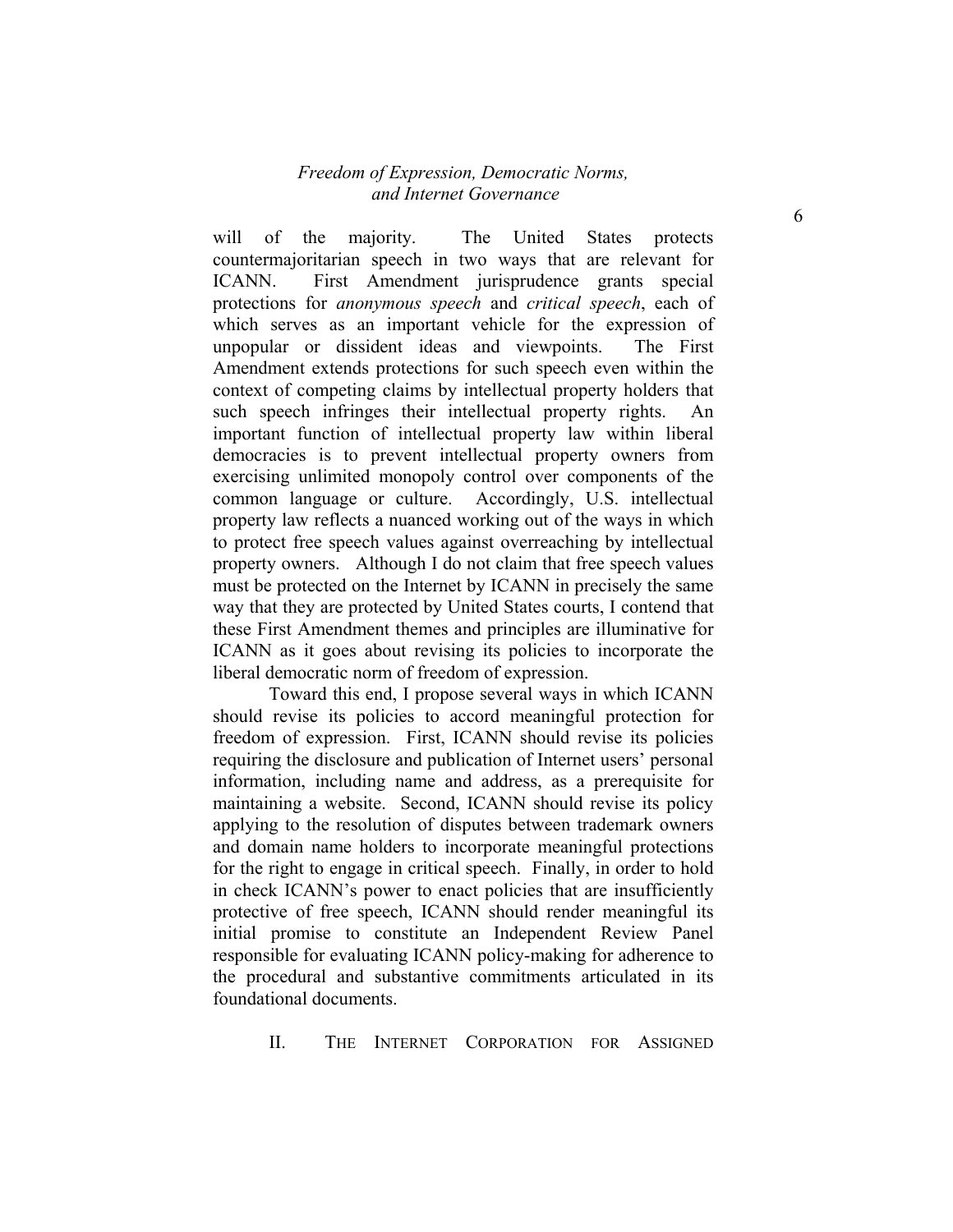#### NAMES AND NUMBERS (ICANN) AND ITS DECISION-MAKING AFFECTING FREE SPEECH

Five years ago, the United States ceded responsibility for regulating key elements of the Internet's infrastructure to ICANN  $-$  a private entity essentially unaffiliated<sup>1</sup> with any pre-existing territorial government or international governance entity, yet one essentially designed to perform certain of the functions of (democratic) government. In particular, ICANN's governance structure was designed to reflect and account for the preferences of Internet users throughout the world in developing policies that would affect the interests of Internet users worldwide.<sup>2</sup> When ceding this control, the United States and other framers of ICANN did not realize (or acknowledge) that ICANN's control over the Internet's infrastructure would extend to controlling speech on the Internet. Accordingly, they did not require special protections for freedom of expression as a condition for transferring control over the Internet's infrastructure to ICANN. Today, however, it is becoming increasingly apparent that ICANN's control over the

<sup>&</sup>lt;sup>1</sup> Of course, as discussed *infra*, ICANN was summoned into being by and received its authority from the United States government. Further, its continued exercise of this authority is subject to the approval of the U.S. government. *See* A. Michael Froomkin, *Wrong Turn in Cyberspace: Using ICANN to Route Around the APA and the Constitution*, 50 DUKE L.J. 17, 20 (2000). And, ICANN was technically formed as a non-profit corporation under the laws of the State of California and is therefore subject to this state's laws. *Id.* Despite these formal affiliations, ICANN was fundamentally designed to be a global decision-making entity operating independently of existing territorial sovereigns, as I explain *infra*. *See* text accompanying notes 178-219.

<sup>2</sup> *See*, *e.g*., Jonathan Weinberg, *ICANN and The Problem of Legitimacy*, 50 DUKE L. J. 187, 215-16 (2000) (describing ICANN as a "private entity seeking to play the sort of role more commonly played in our society by public entities, [i.e.,] setting rules for an international communications medium of surpassing importance, [which] has historically been performed at the behest of the U.S. government and had been conducted in an explicitly public-regarding manner.")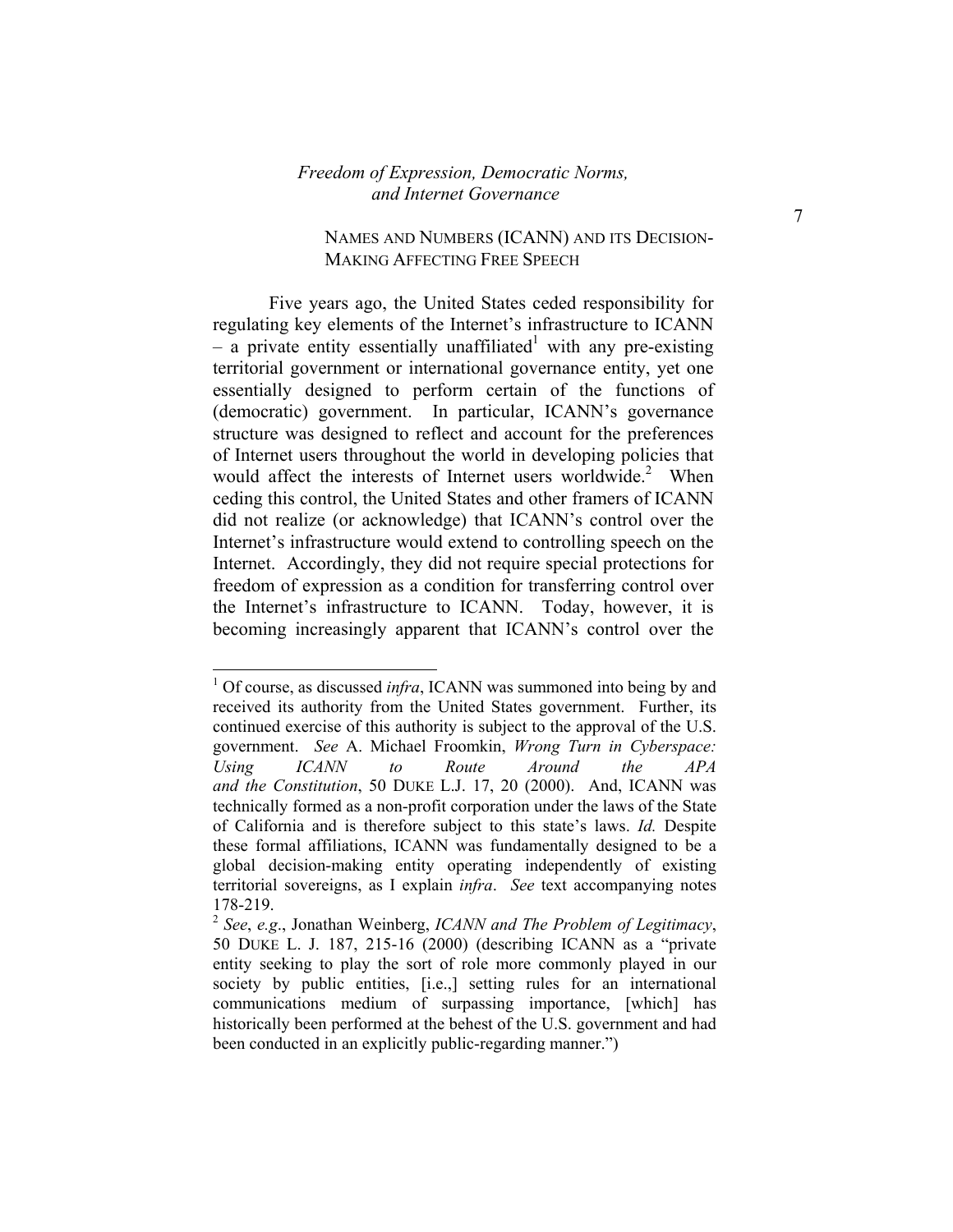Internet's infrastructure encompasses the power to enact policies affecting speech.

Within the past decade, speakers and listeners throughout the world have begun to appreciate the value of the Internet as a forum for free expression. Once the limitations on the permissible uses of the Internet were lifted and the Internet was opened up as a forum for expression of all kinds, $3$  speakers and publishers from all walks of life from every corner of the world flocked to the Internet.<sup>4</sup> Governments, recognizing the Internet's potential as a lens through which putative speech harms could be magnified, have undertaken extensive measures to censor and control speech over the Internet.<sup>5</sup> While such governmental attempts to restrict the free flow of expression have been roundly criticized, $6$  the speech-restrictive policies of ICANN have largely escaped notice and criticism.

ICANN regulates speech on the Internet in two subtle but significant ways. First, ICANN enjoys the power to establish rules governing the registration of domain names -- the names assigned to computers that form part of the Internet, such as AMAZON.COM, 7 FUCKGENERALMOTORS.COM,<sup>8</sup> ABORTIONISMURDER.COM,<sup>9</sup> and HATEISNOTAFAMILYVALUE.COM.<sup>10</sup> This power to establish prerequisites for the registration of domain names translates into the power to establish prerequisites for maintaining websites. ICANN has exercised this power in such a way as to prohibit Internet users from maintaining websites

 $\overline{a}$ 

<sup>3</sup> *See* MANAGEMENT OF INTERNET NAMES AND ADDRESSES, 63 Fed. Reg. 31,741 n.5 (1998), available at http://www.ntia.doc.gov/ntiahome/ domainname/6\_5\_98dns.htm (explaining that in 1992, the United States Congress granted the National Science Foundation the statutory authority to allow commercial activity on what was to become the Internet).

<sup>4</sup> *See, e.g.,* American Civil Liberties Union v. Reno, 929 F. Supp. 824, 831 (E.D. Pa. 1996), *aff'd*, 117 S.Ct. 2329 (1997).

<sup>5</sup> *See* text accompanying notes 18-21.

<sup>6</sup> *See* text accompanying notes 22-23.

<sup>7</sup> *See* http://www.amazon.com.

<sup>8</sup> *See* http://www.fuckgeneralmotors.com.

<sup>9</sup> *See* http:/www.abortionismurder.com.

<sup>10</sup> *See* http://www.hateisnotafamilyvalue.com.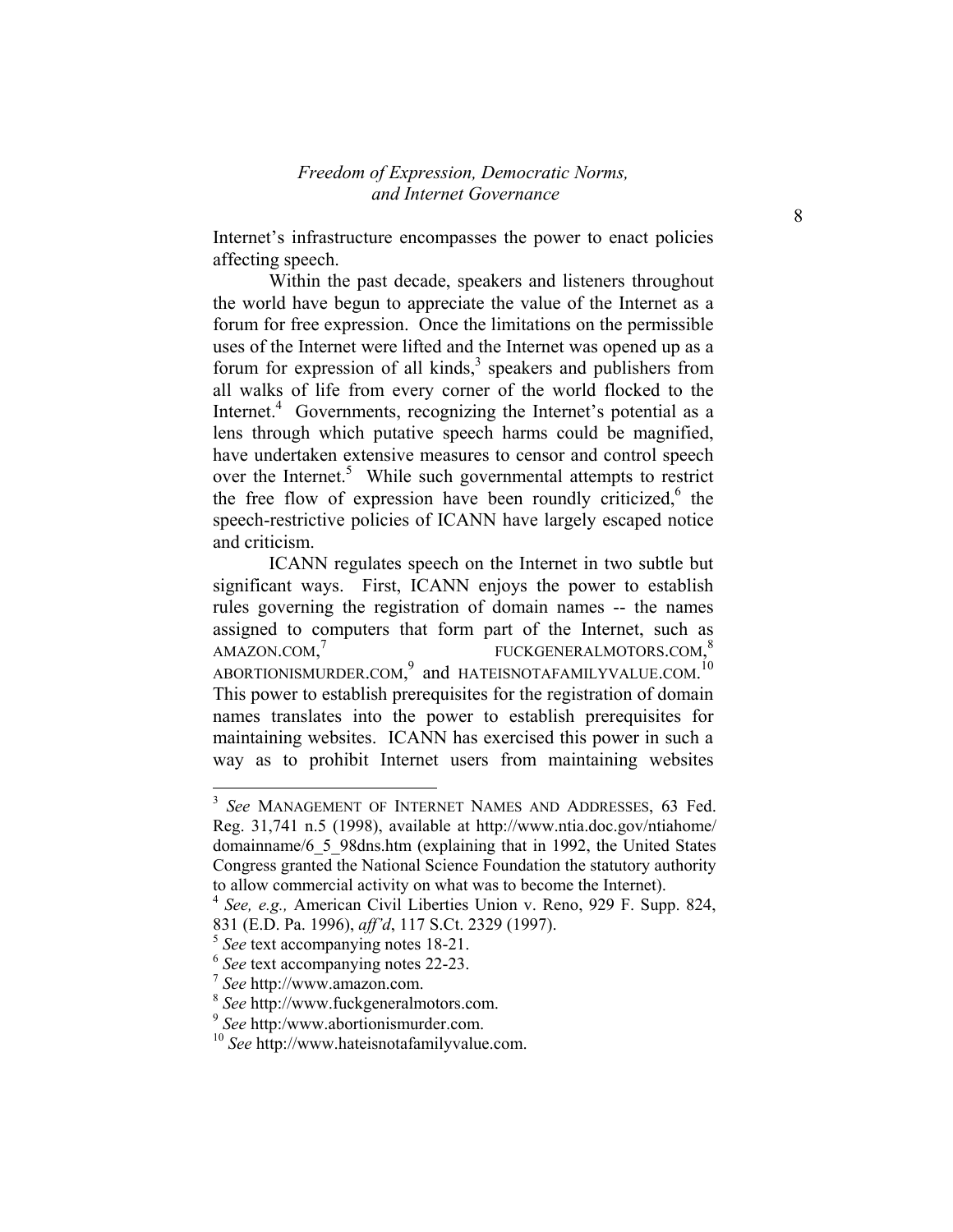anonymously or pseudonymously. According to ICANN policy, in order to register a domain name and maintain a website, individuals must reveal their name, address, and other personal contact information to their domain name registrar.<sup>11</sup> ICANN further requires that domain name registrars make such information about the identity of domain name holders publicly available, thereby restricting the opportunity to engage in anonymous speech on the Internet. Second, ICANN has enacted a mandatory policy – the Uniform Dispute Resolution Policy – that enables trademark owners to compel domain name holders to surrender domain names critical of trademark owners. This policy takes into account both the expressive content embodied within the domain name itself (such as GWBUSHSUCKS.COM and TOYOTASUCKS.COM) and the content made available on the website maintained under that domain name. In this Part, I first briefly review the Internet's development into an important forum for free expression. I then set forth the basis and scope of ICANN's power to regulate speech on the Internet. Finally, I explore how ICANN has exercised this power in ways that implicate free speech on the Internet.

#### A. *Free Speech as a Constitutive Good of the Internet*

It is now widely recognized that the Internet constitutes a uniquely valuable forum for individuals to express themselves and communicate with one another on a global scale. As one court explained, "It is no exaggeration to conclude that the Internet has achieved, and continues to achieve, the most participatory marketplace of mass speech that this country – and indeed the world – has yet seen."<sup>12</sup> Several features constitutive of today's Internet<sup> $13$ </sup> render it a uniquely powerful vehicle for speakers and

<sup>&</sup>lt;sup>11</sup> See text accompanying notes 49-60.

<sup>12</sup> *See* ACLU v. Reno, 929 F. Supp. 824, 844 (E.D. Pa. 1996), *aff'd,* 117 S.Ct. 2329 (1997).

<sup>&</sup>lt;sup>13</sup> This is not to say that the *inherent* nature of the Internet presumes such features. *See generally* LAWRENCE LESSIG, CODE AND OTHER LAWS OF CYBERSPACE (1999) (arguing against an essentialist conception of the Internet's "nature").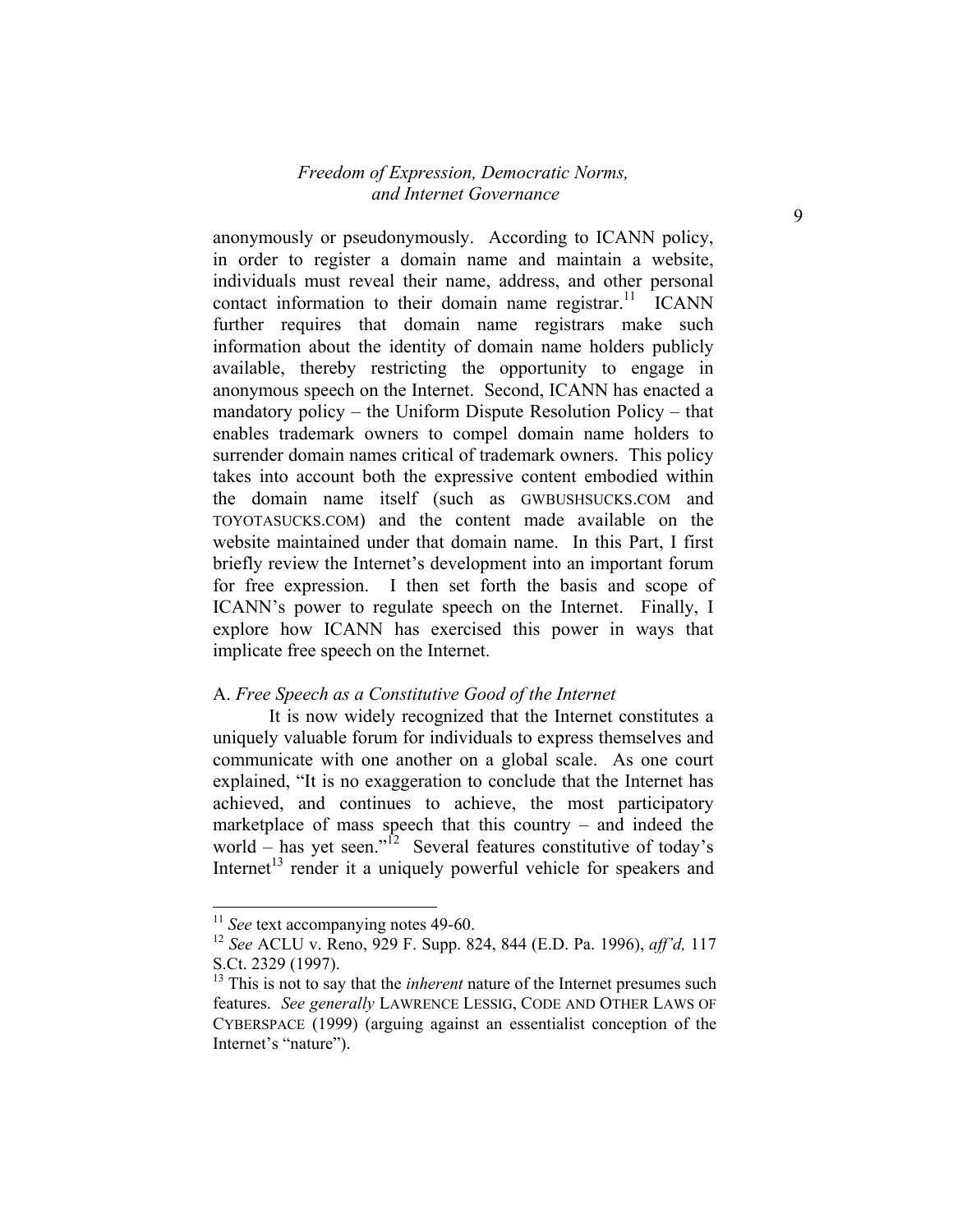publishers to express themselves to worldwide audiences at very low cost.<sup>14</sup> For the (very low) cost of establishing a website, an individual can express herself in the context of a whole host of mediums -- text, images, audio, video – to a virtually unlimited array of listeners. The barriers to entry that exist in other media, such as traditional print publication and broadcast media, are drastically reduced in the context of the Internet. The ability to speak or publish via the Internet is not accompanied by enormous barriers to entry that are present in connection with expressing oneself via traditional print media, such as newspapers or periodicals.15 In contrast to traditional broadcast media, where the ability to express oneself widely is constrained by substantial licensing requirements and associated fees, the Internet is not shackled by spectrum scarcity, by the onerous licensing requirements or fees necessitated by a limited broadcast spectrum, nor by the high cost of entry into this marketplace for expression. As a result, the Internet – to a much greater extent than traditional mediums of expression – facilitates a true marketplace of ideas, one that is not dominated by the few wealthy voices who are able to express themselves effectively via traditional print or broadcast media.<sup>16</sup> Because of the Internet's combination of such speechfriendly features:

> Individual citizens of limited means can speak to a worldwide audience on issues of concern to them. Federalists and Anti-Federalists may debate the structure of their government nightly, but these debates occur in newsgroups or chat rooms rather than in pamphlets. Modern-day Luthers still post their theses, but to electronic bulletin boards rather than the door of the Wittenberg Schlosskirche. More mundane (but from a constitutional

<sup>&</sup>lt;sup>14</sup> *See* 929 F. Supp. at 877 (explaining that as a result of the Internet's "very low barriers to entry," "astoundingly diverse content is available on the Internet," which now constitutes "a unique and wholly new medium of worldwide human communication.") <sup>15</sup> *Id.*

<sup>16</sup> *Id.* at 880.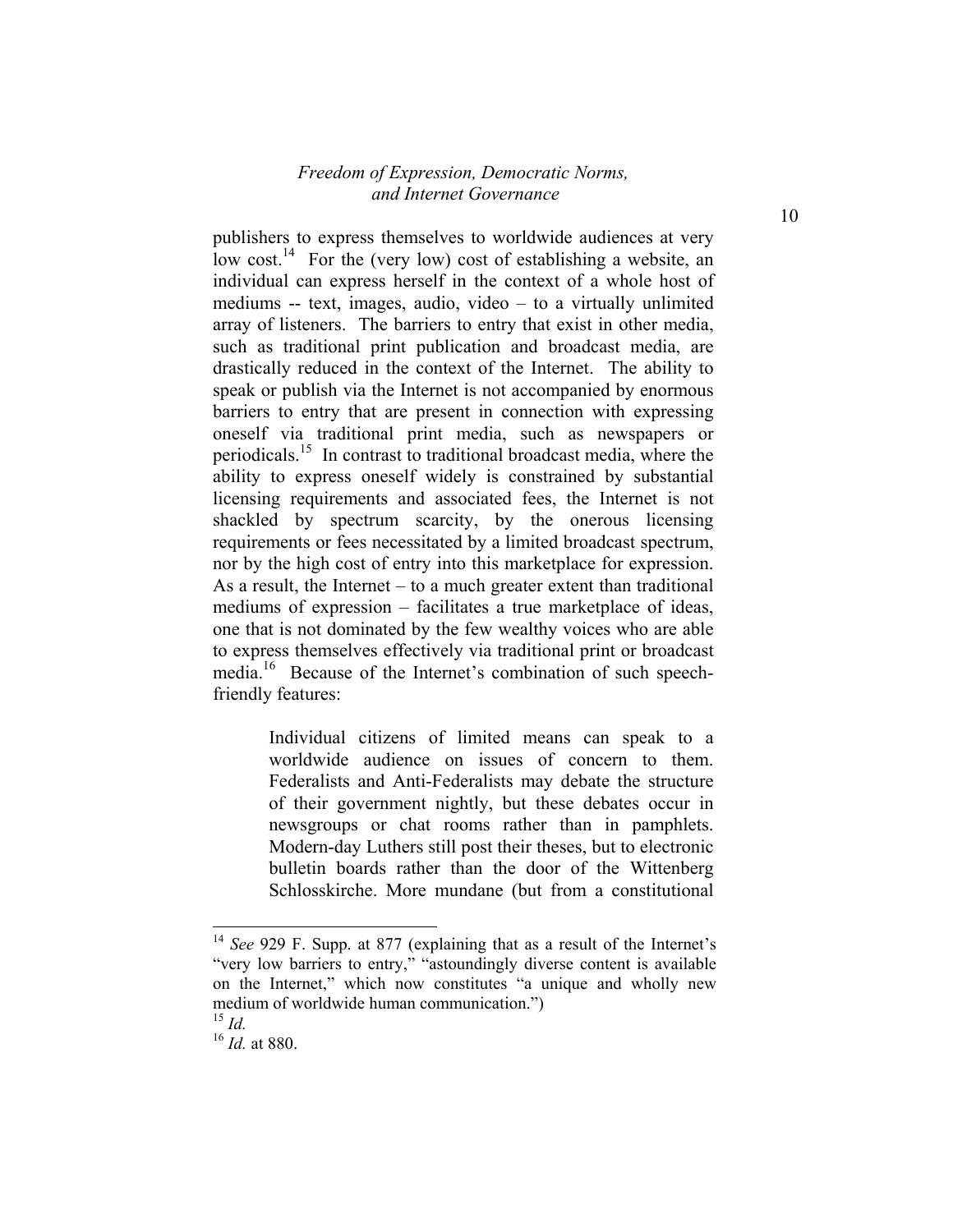perspective, equally important) dialogue occurs between aspiring artists, or French cooks, or dog lovers, or fly fishermen $17$ 

Recognizing the Internet's unprecedented capacity as a forum for expression, many entities have attempted to censor Internet speech that they view as dangerous. Governments throughout the world have sought to control speech on the Internet that they believe may harm their citizens. Liberal Western democracies have attempted, with limited success,<sup>18</sup> to censor speech that they believe to be harmful to children, $19$  obscene as to minors, or hateful to particular groups.<sup>20</sup> Eastern regimes have attempted to restrict the flow of expression that challenges their way of governing or their way of life.<sup>21</sup> These governmental

1

<sup>17</sup> *Id.* at 881.

<sup>18</sup> *See* Global Internet Liberty Campaign, *Protecting the Human Right to Freedom of Expression on the Global Internet,* at http://www.gilc.org (detailing means by which Western democracies have attempted to censor speech on the Internet, including by criminalizing certain types of speech on the Internet, imposing content-based licensing restrictions on Internet Service Providers, and compelling the use of filtering, rating, or content labeling tools).

<sup>&</sup>lt;sup>19</sup> The United States, for example, has repeatedly sought to regulate pornographic and child pornographic content on the Internet, with little success. *See*, *e.g.*, Reno v. American Civil Liberties Union, 117 S.Ct. 2329 (1997) (striking down portions of Communications Decency Act of 1995); Ashcroft v. Free Speech Coalition, U.S. (2002) (striking down Child Pornography Prevention Act of 1996).

<sup>&</sup>lt;sup>20</sup> France, for example, has attempted to regulate the display of Nazi memorabilia on the Internet, including in cases where such content is hosted by servers located outside of France. *See* Yahoo! Inc. v. La Ligue Contre Le Racisme Et L'Antisemitisme, 145 F. Supp. 2d 1168 (N. D. Cal. 2001).

<sup>&</sup>lt;sup>21</sup> China, for example, blocks access to foreign sites (such as The Washington Post and The New York Times) that it believes threaten its way of life, and has recently begun blocking access to certain popular search engines (such as Google and Altavista). *See* Peter S. Goodman & Mike Musgrove, *China Blocks Web Search Engines*, The Washington Post, September 12, 2002, at E1.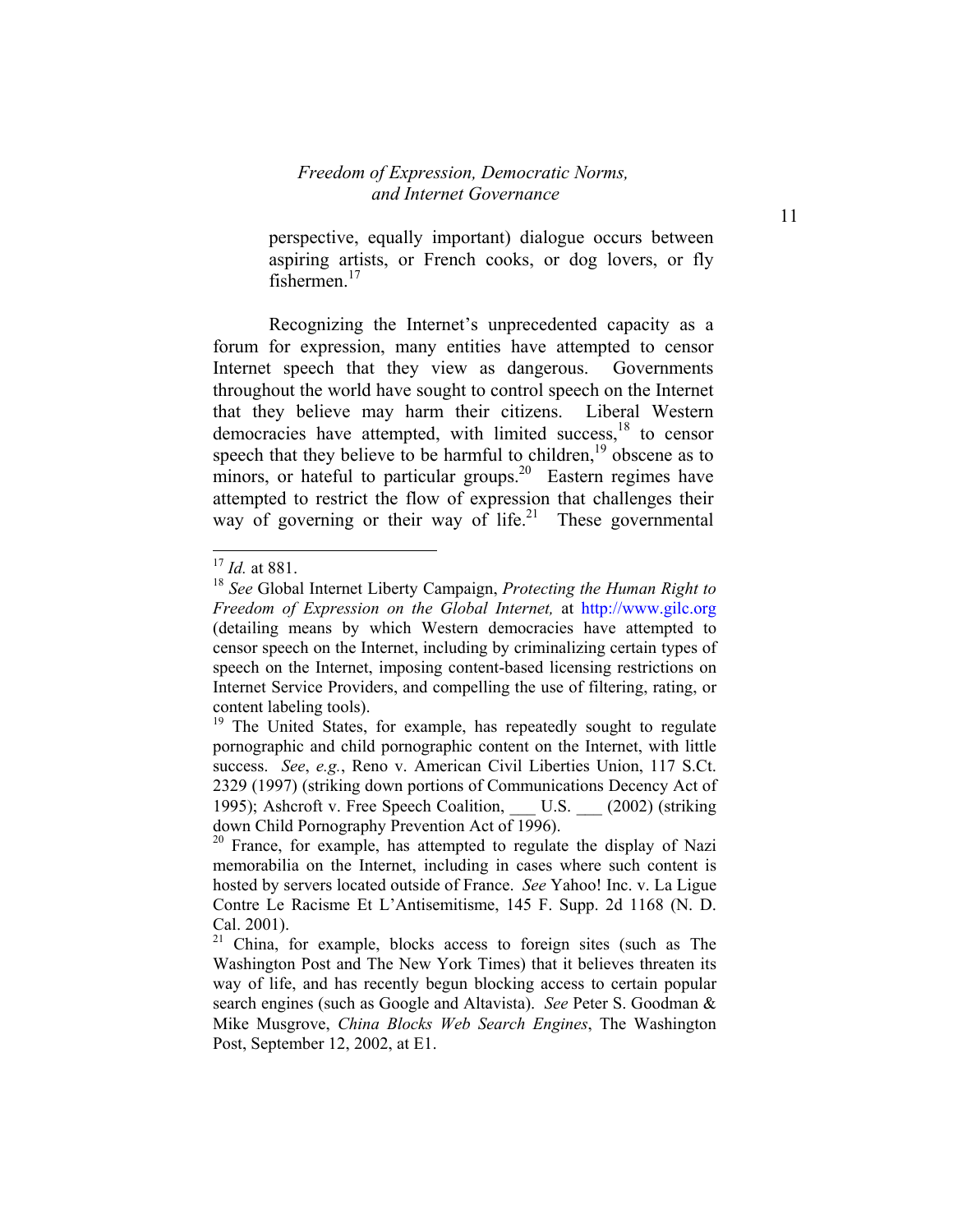attempts to control and censor Internet expression have been the subject of widespread global criticism and rebuke.<sup>22</sup> Emerging from our collective experience with confronting attempts at Internet censorship is the widely-shared democratic value that expression on the Internet should be "uninhibited, robust, and wide-open<sup>223</sup> and that protecting freedom of expression on the Internet is of pre-eminent importance.

While *governmental* attempts to restrict Internet expression have properly been subject to intense scrutiny by the Internet community at large, $24$  similar efforts by non-governmental actors or non-traditional government actors – such as ICANN's subtler efforts to restrict Internet expression – have received little attention or scrutiny. In Parts  $II(C)$  and  $(D)$ , I articulate the ways in which ICANN's policies restrict expression on the Internet. In Part II(B), I examine ICANN's power over the Internet's infrastructure and how such power has translated into the limited power to control expression on the Internet.

#### B. *The Basis and Scope of ICANN's Power to Regulate Speech on the Internet*

ICANN's power to enact policies affecting speech on the

<sup>22</sup> *See* Global Internet Liberty Campaign, *Protecting the Human Right to Freedom of Expression on the Global Internet,* at http://www.gilc.org (contending that "attempts to suppress information and communication on the Internet violate various international human rights laws," including the Universal Declaration of Human Rights; International Covenant on Civil and Political Rights; International Covenant on Economic, Social and Cultural Rights; European Convention of Human Rights; Declaration on the Freedom of Expression and Information; Charter of Paris for a New Europe; American Declaration of the Rights and Duties of Man & the American Convention on Human Rights; and the African Charter on Human and Peoples' Rights.)

<sup>23</sup> *New York Times v. Sullivan*, 376 U.S. 254, 270 (1964).

<sup>24</sup> *See, e.g.,* Global Internet Liberty Campaign, *Protecting the Human Right to Freedom of Expression on the Global Internet,* at http://www.gilc.org (documenting widespread international criticism of governmental attempts to suppress expression on the Internet).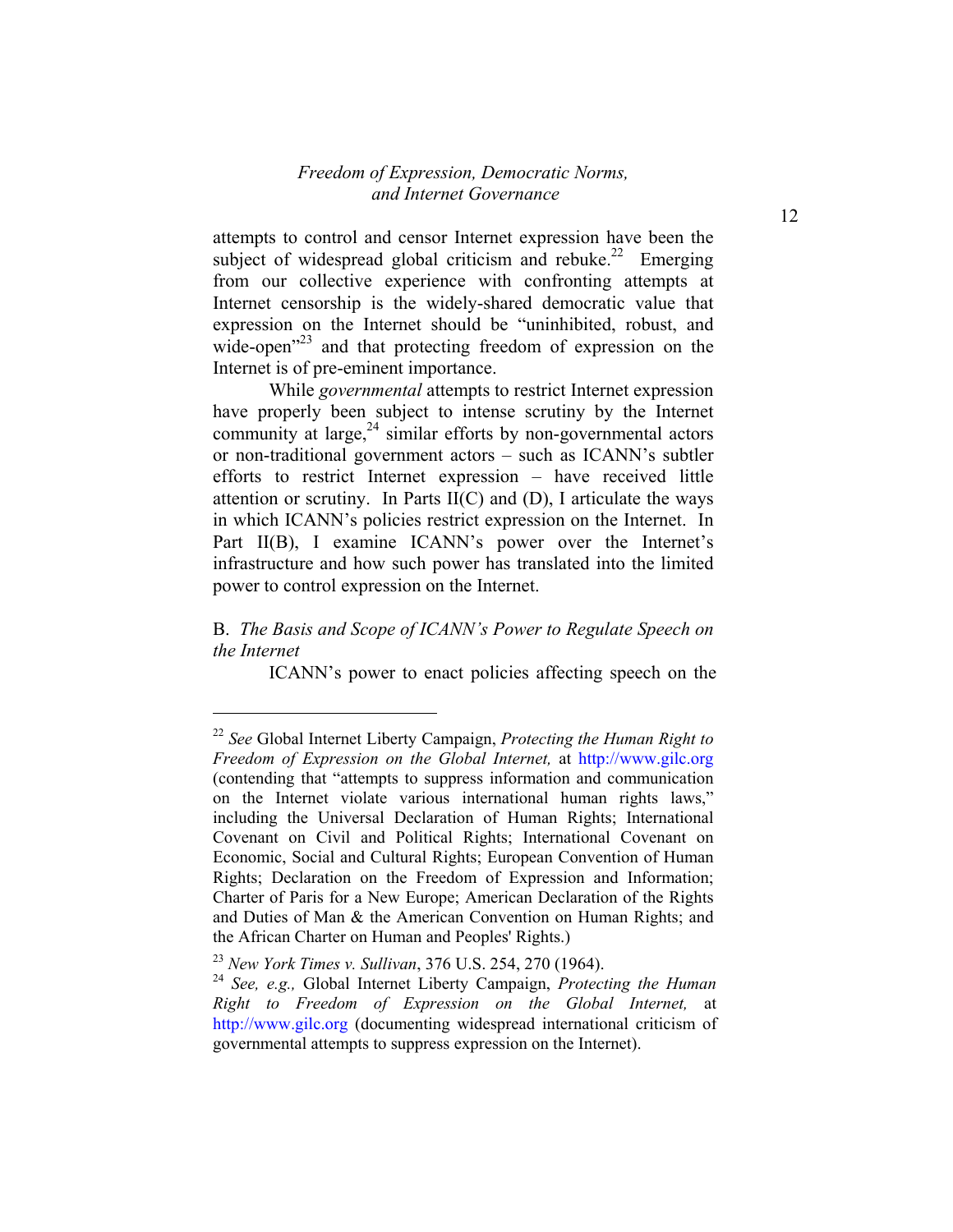Internet is grounded in its power over the Domain Name System. Domain names are the familiar and easily-remembered addresses for computers that form part of the Internet (such as TRAVELOCITY.COM,<sup>25</sup> BOBDYLAN.COM,<sup>26</sup> and PROCHOICE.COM<sup>27</sup>). Domain names, in turn, map to Internet Protocol (IP) numbers, which serve as routing addresses for computers on the Internet. The Domain Name System is the system that manages the allocation of domain names and that translates domain names into IP numbers so as to make possible the transmission of information across the Internet.<sup>28</sup>

When the United States ceded control over the Internet's infrastructure to ICANN,<sup>29</sup> one of the most important functions it transferred was control over the Domain Name System. ICANN's control over the Domain Name System, in turn, encompasses the ability to enact policies regulating the acquisition and maintenance of domain names and hence regulating of the acquisition and maintenance of websites. Accordingly, such control over the Domain Name System translates into control over speech on the Internet.

ICANN's power to regulate speech on the Internet in this way is not derived from a statutory or treaty-based exclusive right to administer the Domain Name System, $30$  but rather from its control over the set of computers that form the core of the Domain Name System as we know it. The set of computers that ICANN controls are known as the "root server" and consist of a number of

 $\overline{a}$ 

<sup>25</sup> *See* http://www.travelocity.com.

<sup>26</sup> *See* http://www.bobdylan.com.

<sup>27</sup> *See* http:/www.prochoice.com.

<sup>28</sup> *See* MANAGEMENT OF INTERNET NAMES AND ADDRESSES, 63 Fed. Reg. 31,741 (1998), available at http://www.ntia.doc.gov/ntiahome/ domainname/6\_5\_98dns.htm [hereinafter WHITE PAPER].

<sup>29</sup> *See* text accompanying notes 165-92.

<sup>30</sup> Indeed, as I discuss *infra* at text accompanying notes 42-44, there are several other organizations – although insignificant in comparison to ICANN -- that run domain name systems and assign domain names. *See, e.g.,* AlterNIC, Inc., at http://alternic.net; The Internet Namespace Cooperative, at http://www.tinc-org.com; New.net, at http://www.new. net; and Newroot, at http://www.newroot.com.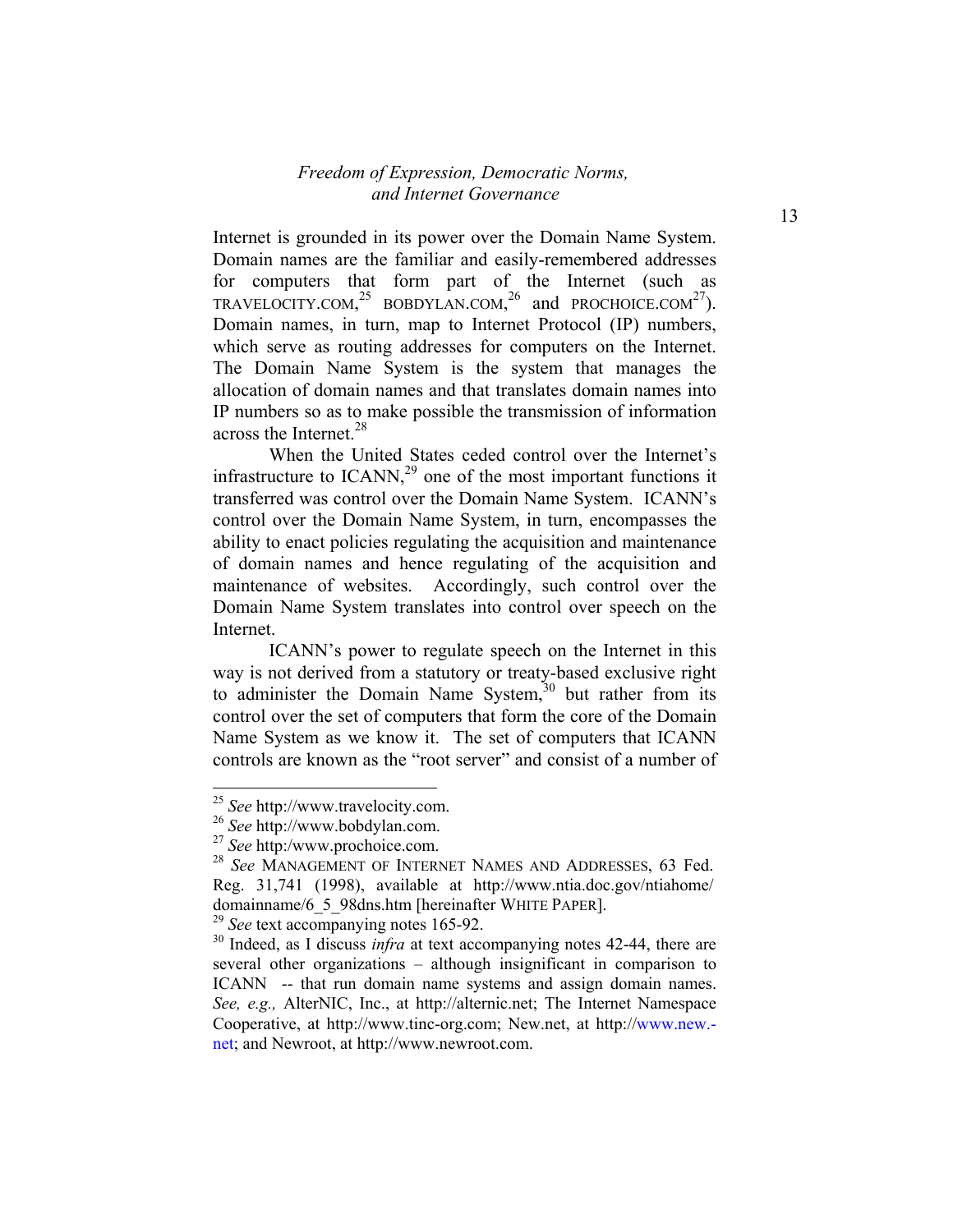computers with identical contents spread over several continents.<sup>31</sup> The United States Department of Commerce, which itself acquired control of the root server from the Department of Defense as part of the transformation of the Internet from a military network to a civilian one, granted ICANN control over the root server $32$  in 1998 via a Memorandum of Understanding that it entered into with ICANN.<sup>33</sup> In Part IV, I explore the circumstances under which the United States agreed to transfer such control to ICANN. In this Part, I focus on the contours of the control that was transferred and the ways in which ICANN's technical control over the root server and the Domain Name System has transformed into control over expression on the Internet.

 As its name suggests, the Internet Corporation for Assigned Names and Numbers assigns not only names – domain names, like ASHCROFTLIED.COM<sup>34</sup> and FUCKOSAMA.COM<sup>35</sup> – but also numbers – Internet Protocol (IP) addresses, like  $128.164.132.16^{36}$  IP addresses form the primary address system

<sup>34</sup> *See* http://www.ashcroftlied.com.

<sup>31</sup> There are currently 13 root servers. *See* http://www.icann.org/ committees/dns-root/y2k-statement.htm. Technical guidelines for operation of the root servers may be found in RFC 2870. *See* http://www.icann.org/committees/dns-root/rfc2870.txt.

 $32$  "Control" is simply physical control of the computers, as enforced by the law of trespass and by federal laws against computer fraud and hacking. For example, when Eugene Kashpureff, the founder of AlterNIC, hacked into the website of Network Solutions, Inc., which was then operating the root server, and diverted traffic from its website to AlterNIC's for several days in June 1997, he was extradited from Canada and pled guilty to violations of a federal computer fraud law. *See Domain Name Guerilla Kashpureff Gets Off Lightly*, NETWORK WEEK, August 7, 1998, at http://www.newslinx.com/News/August/cg-080798c.html.

<sup>33</sup> *See* MEMORANDUM OF UNDERSTANDING BETWEEN THE U.S. DEPARTMENT OF COMMERCE AND INTERNET CORPORATION FOR ASSIGNED NAMES AND NUMBERS (Nov. 25, 1998), at http://www.icann.org/general/icann-mou-25nov98.htm [hereinafter] MEMORANDUM OF UNDERSTANDING].

<sup>35</sup> *See* http://www.fuckosama.com.

<sup>&</sup>lt;sup>36</sup> ICANN delegates the responsibility of assigning IP addresses to three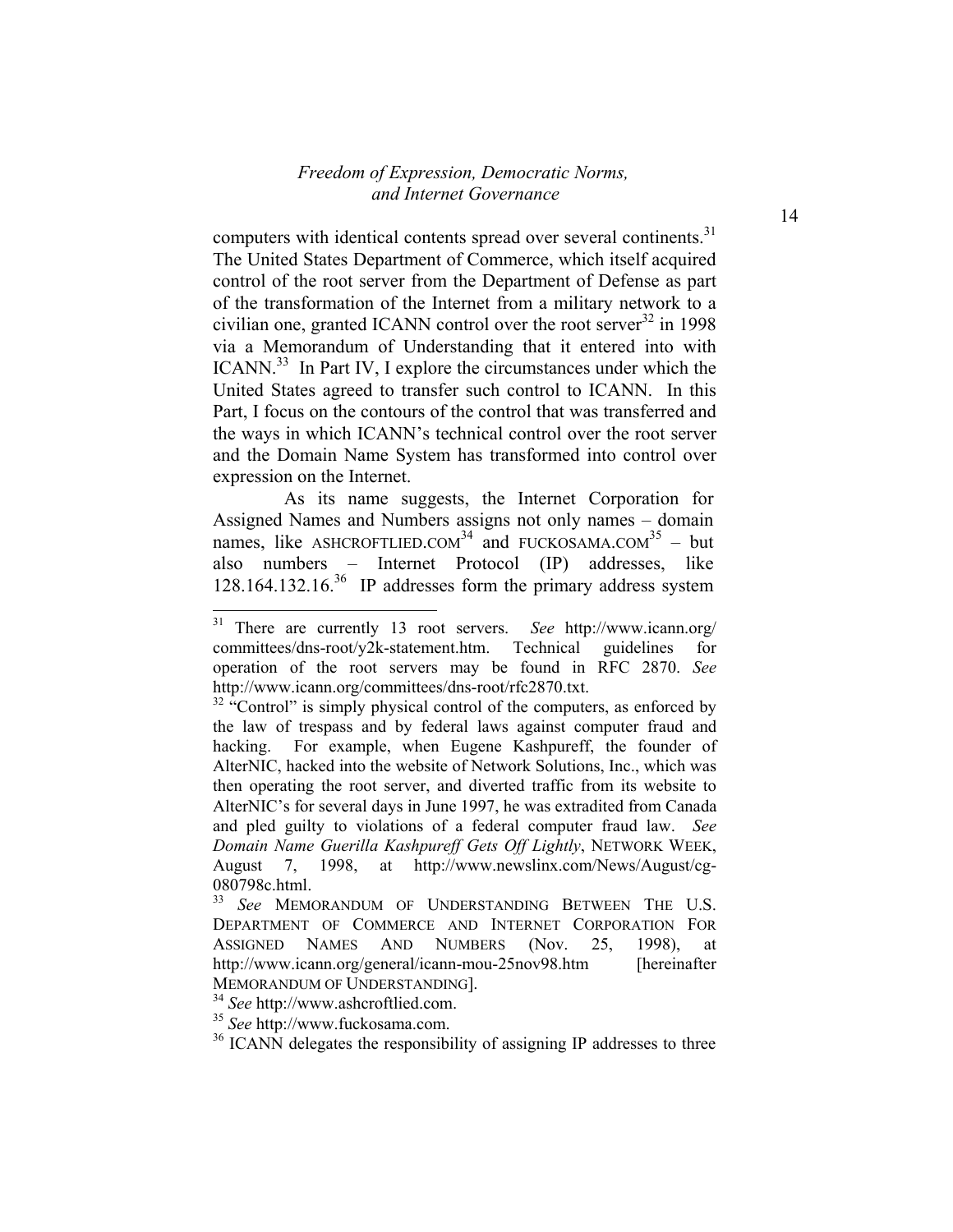of the Internet, which enable information to be routed from one computer to another across many intermediate computers and the links between them. Each computer linked to the (public) Internet must have a unique IP address in order for information to be routed correctly between computers.<sup>37</sup> Although the Internet could, as a technical matter, function with numerical IP addresses alone, there are certain advantages to layering a name system on top of the numbering system. First, human beings can use and remember letters and words (like STOPTHEWAR.COM) more easily than long strings of numbers (like the IP addresses that correspond to these domain names, such as  $128.164.132.16$ .<sup>38</sup> The Domain

l

regional registries: the Asia Pacific Network Information Centre (APNIC), http://www.apnic.net; the American Registry for Internet Numbers (ARIN), http://www.arin.net; and the Réseaux IP Européens Network Coordination Centre (RIPE NCC), http://www.ripe.net. Those regional registries in turn assign numbers to entities that can demonstrate a need for a large block of numbers, such as commercial Internet Service Providers or large companies.

<sup>&</sup>lt;sup>37</sup> To be precise, first, it is each "interface" that must have a unique IP address. Internet "host" computers (computers that run the applications that make the Internet useful to end-users, like web browsers and servers and e-mail clients and servers) need only one interface, as they are the sources or final destinations of Internet transmissions. Routers and switches (computers that route information between host computers) need more than one interface, and hence need more than one IP address. Second, host computers can have "dynamic" IP addresses, which are assigned only for a temporary period, such as a single session using a dial-up modem to connect to an Internet Service Provider, as well as "static" IP addresses, which are assigned for a longer period. Third, many computers on a local network can share a single connection to the public Internet, as methods are available for keeping each local computer's use of the shared connection distinct. That said, it is still the case that, at any one time, a computer using the Internet needs to be using some unique IP address to ensure correct routing.

 $38$  In addition, since many more trademarks are made up of words and other combinations of letters than of numbers, the branding of Internet destinations is easier with a word-based system. Finally, a dual address system allows websites to keep the same names even if their IP addresses change (or even if the entire IP numbering system changes), which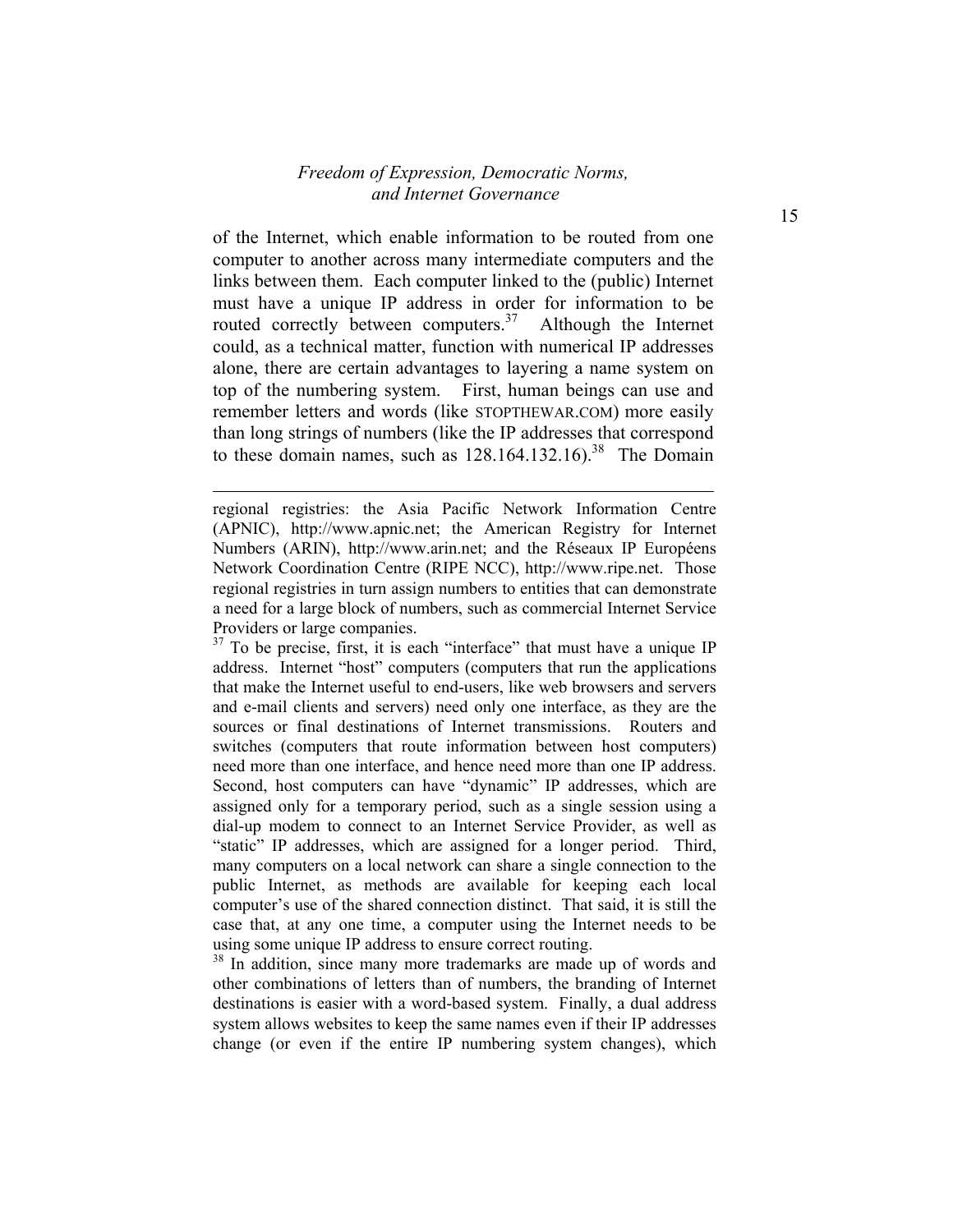Name System now administered by ICANN and coordinated at a technical level through its root server is the primary system for providing a name-based addressing system that makes possible the transmission of information across the network of computers that make up the Internet.

The ICANN-run Domain Name System thus consists of a set of computers for storing top-level domain name information, as well as a protocol for translating (or "resolving") domain names to IP addresses. Every time an Internet user requests a website or sends an e-mail using a domain name, the first step her computer takes is to send a message requesting the IP address corresponding to that domain name. Only after obtaining the IP address does the computer actually retrieve the page or send the e-mail, marking its destination with the IP address.

The ICANN root servers are at the core of the Domain Name System run by ICANN. Although the root servers do not themselves store all of the domain name/IP address matches, they keep track of other computers that do, and route requests for IP address matches onto those computers. Thus, if ICANN wishes to terminate or reassign a domain name, it simply changes the information on its own computers, or requires others who own computers with that information to change it, upon threat of ceasing to route IP address requests to those computers. The ICANN-run Domain Name System currently encompasses about 245 "top-level domains,"39 including 13 "generic top-level

l

provides useful stability for the Internet's end-users.

 $39$  Each one of these top-level domains is administered by a separate organization, and ICANN exercises varying degrees of control over the policies of these organizations. Generally, the most closely controlled of these organizations are those administering the nine generic top-level domains subject to registrar competition, namely, .COM, .NET, .ORG, .INFO, .BIZ., .AERO, .MUSEUM, .COOP, and .NAME. These are soon to be joined by .PRO. *See* http://www.iana.org/gtld/gtld.htm. The top-level domains that are not generally open to the public and are not subject to registrar competition are .EDU, .MIL, .GOV, and .INT. *See id.* ICANN has entered into detailed registry agreements with each of these organizations. *See*, *e.g.*, .COM Registry Agreement Between ICANN and Verisign, Inc., at http://www.icann.org/tlds/agreements/verisign/-com-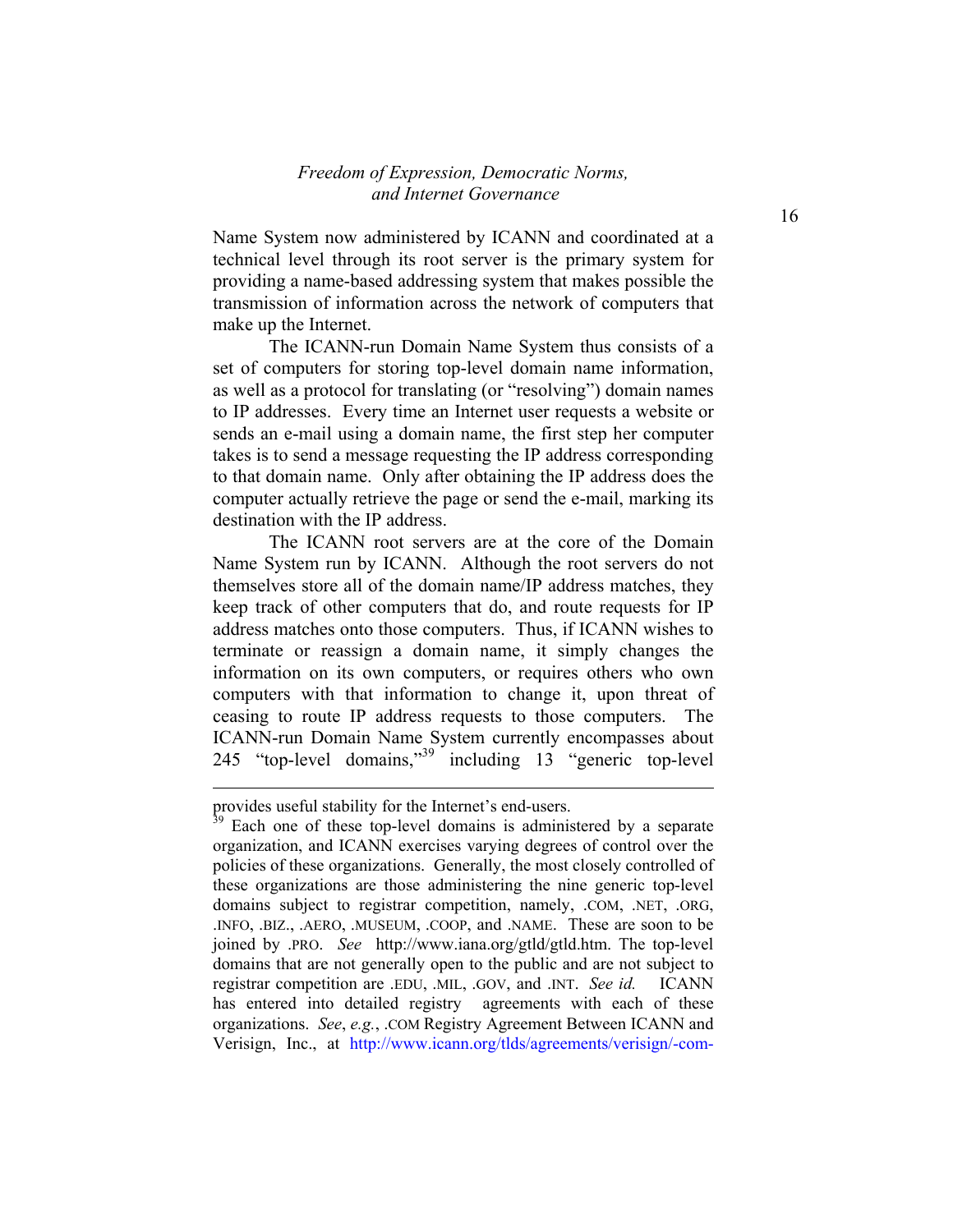domains" (gTLDs), such as .COM, .ORG, .EDU, .INFO, and .AERO,<sup>40</sup> and about 230 "country-code top-level domains" (ccTLDs), such as .UK (United Kingdom) and .TV (Tuvalu).<sup>41</sup> In other words, the ICANN root servers will route requests for IP addresses corresponding to any domain name ending in one of these toplevel domains.

ICANN has no legal monopoly on running the Domain Name System, and several other organizations have in fact set up alternative domain name systems, running on alternative name server computers.<sup>42</sup> If and to the extent that competitor domain name systems are able to make inroads into ICANN's market, such competition in the market for domain name related policies will render the policy choices made by ICANN less significant. On the Internet as in real space, meaningful competition with respect to policy choices arguably provides some protection for individual rights, since individuals to some extent can protect their rights via the mechanism of exit.<sup>43</sup> At present, however, the

l

<sup>40</sup> The current list of generic top level domains is available at http://www.iana.org/gtld/gtld.htm.

 $41$  The current list of country code top level domains is available at http://www.iana.org/cctld/cctld-whois.htm.

<sup>42</sup> *See*, *e.g.*, A. Michael Froomkin, *ICANN's Uniform Dispute Resolution Policy – Causes and (Partial) Cures*, 67 BROOK. L. REV. 605 n.34 (2002) (describing alternate domain name servers and ability to access alternate top level domains).

<sup>43</sup> David Johnson and David Post, for example, contend that:

The separation of subsidiary "territories" or spheres of activity

index.htm. In addition, ICANN has accredited other companies as independent registrars for these top-level domains, and has entered into registrar accreditation agreements with each of them. The current list of ICANN-accredited registrars is available at http://www.icann.org/ registrars/accredited-list.html. The current Registrar Accreditation Agreement is available at http://www.icann.org/registrars/ra-agreement-17may01.htm. These are also the most popular top-level domains. ICANN exercises somewhat looser control over the country-code toplevel domains (ccTLDs), in part out of deference to local cultures and governments. Nonetheless, many ccTLD administrators voluntarily adhere to ICANN policies, including the Uniform Dispute Resolution Policy, discussed *infra* in Part II(C).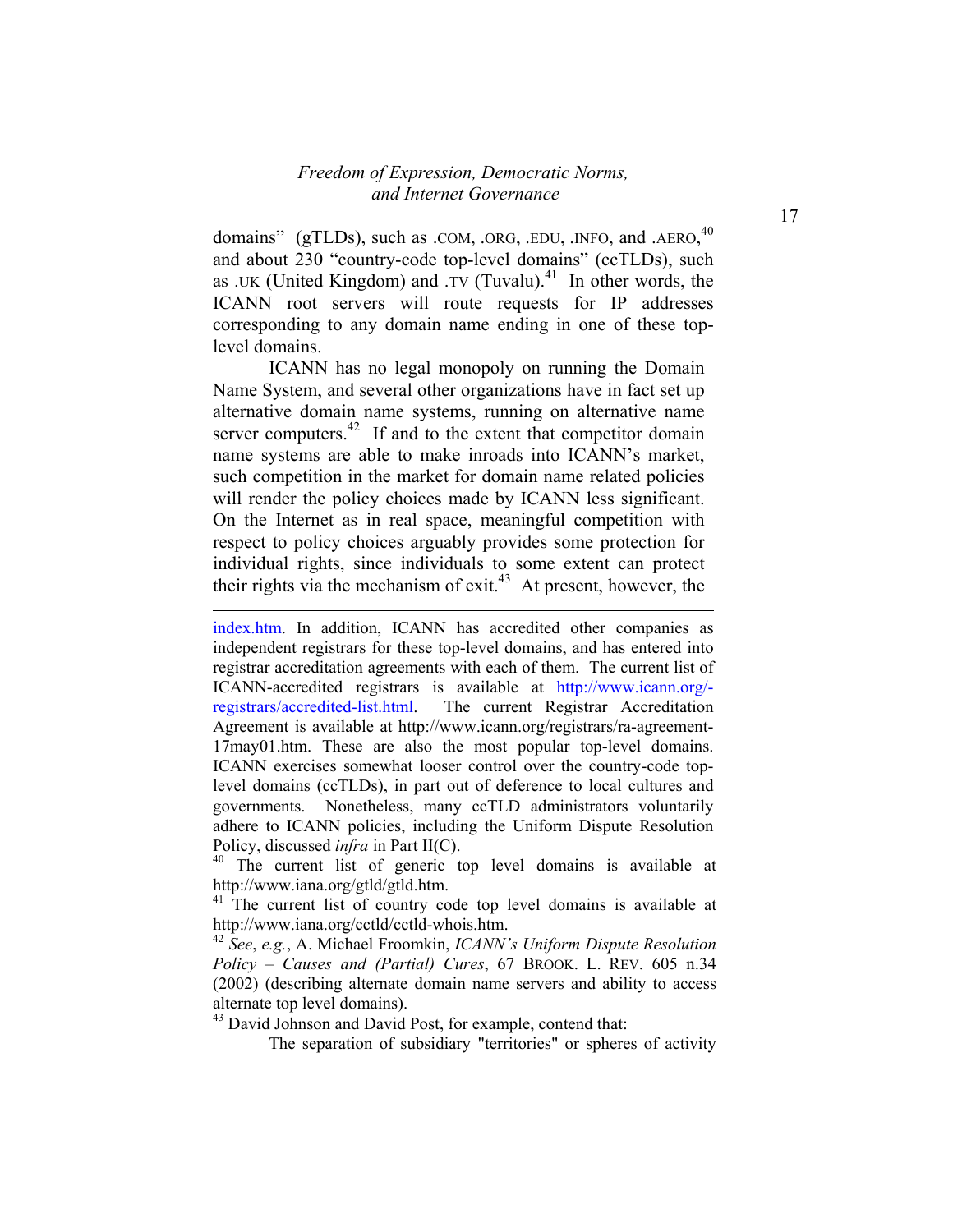alternative domain name systems and the alternative Top Level Domains (TLDs) they administer cannot be said to constitute meaningful competition for ICANN, and such systems are unlikely to gain appreciable market share in the near term. Virtually all Internet Service Providers provide domain name service that is part of the ICANN-run system. Every computer configured to connect to the Internet through one of those services is initially set up to use the ICANN-controlled Domain Name System. To surf the web using alternative top-level domains (such as .free or .ltd), one must reset one's network settings or modify one's browser software, and must be willing to trust name server computers that are not nearly as wellestablished or numerous as those within the ICANN-run system. Very few Internet users are willing (or able) to take these steps. As Michael Froomkin explains:

l

within Cyberspace ... allow[s] for the development of distinct rule sets and for the divergence of those rule sets over time .... Content or conduct acceptable in one "area" of the Net may be banned in another . . . . [As compared to real space, in cyberspace] any given user has a more accessible exit option, in terms of moving from one virtual environment's rule set to another's . . . .

David R. Johnson and David G. Post, *Law and Borders: The Rise of Law in Cyberspace*, 48 STAN. L. REV. 1367, 1397 (1996). Johnson and Post contend that top-down regulation to protect individuals' rights is unnecessary within such a model of cyberspace because different market actors will tend to produce a wide and divergent range of policy- or rulesets, embodying different value choices (some consistent with the First Amendment, for example, others not). Such divergent policy-sets will provide users the freedom to choose which policy-set best accords with their preferences and values. I have elsewhere questioned Johnson and Post's implicit contention that fundamental individual rights can be adequately protected merely by virtue of a "market" in policy-sets. *See* Dawn C. Nunziato, *Exit, Voice, and Values on the 'Net*, 15 BERK. TECH. L. J. 753 (2000). Because in any case no meaningful competition to ICANN's domain name policy-making exists, an inquiry into how well ICANN's policy-making protects fundamental individual rights is warranted.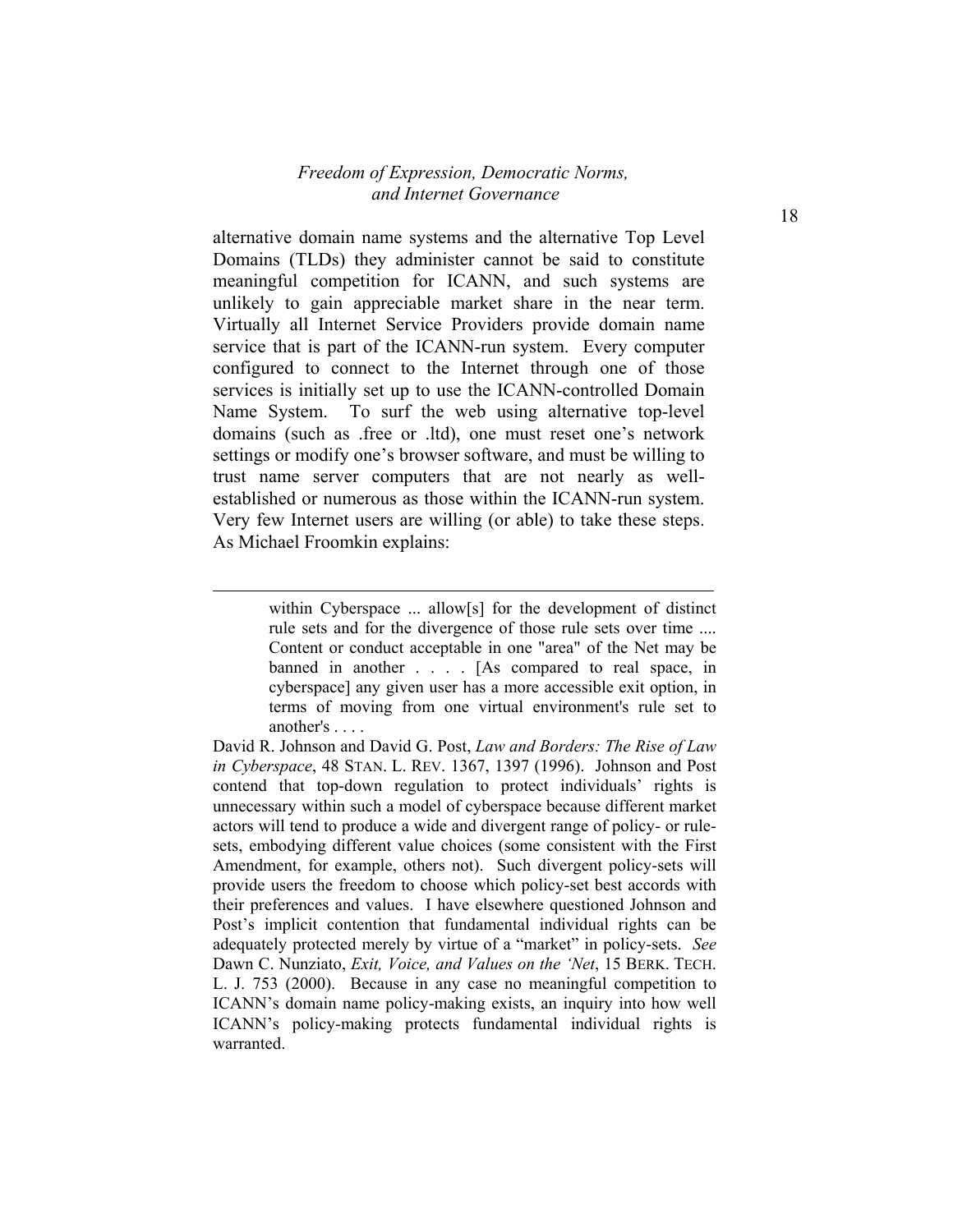Although there is no technical obstacle to anyone maintaining a TLD that is not listed in [ICANN's root server or the "legacy root"], these "alternate" TLDs can only be resolved by users whose machines, or Internet service providers (ISPs) as the case may be, use a domain name server that includes this additional data or knows where to find it. A combination of consensus, lack of knowledge, and inertia among the people running the machines that administer domain name lookups means that domain names in TLDs outside the legacy root . . . cannot be accessed by the large majority of people who use the Internet, unless they do some tinkering with obscure parts of their browser settings.<sup>44</sup>

As a result, anyone who wishes to communicate broadly on the Internet using a domain name, whether by establishing or accessing a website or by obtaining or using an e-mail address, will likely be hesitant to use an alternative top-level domain not supported by the ICANN Domain Name System. Because the ICANN-run Domain Name System is likely to dominate in the foreseeable future, $45$  an inquiry into ICANN's policy choices affecting Internet users' rights is warranted.

#### *C. ICANN's Decision-Making Implicating Anonymous Speech on the Internet*

 When the United States transferred control over the Domain Name System to ICANN, it also conveyed to ICANN the concomitant power to enact regulations affecting the registration and maintenance of domain names. ICANN's power over the registration and maintenance of domain names has transformed

<sup>44</sup> Froomkin, *supra* note 1, at 42. *See also* Weinberg, *supra* note 2, at 198 ("Very few Internet users . . . look to alternative root servers. The vast majority rely on the single set of [ICANN-controlled] authoritative root servers . . . that have achieved canonical status.)

<sup>&</sup>lt;sup>45</sup> For its part, ICANN formally opposes the creation of alternative domain name systems, citing the benefits of "universal resolvability." *See* http://www.internic.net/faqs/authoritative-dns.html.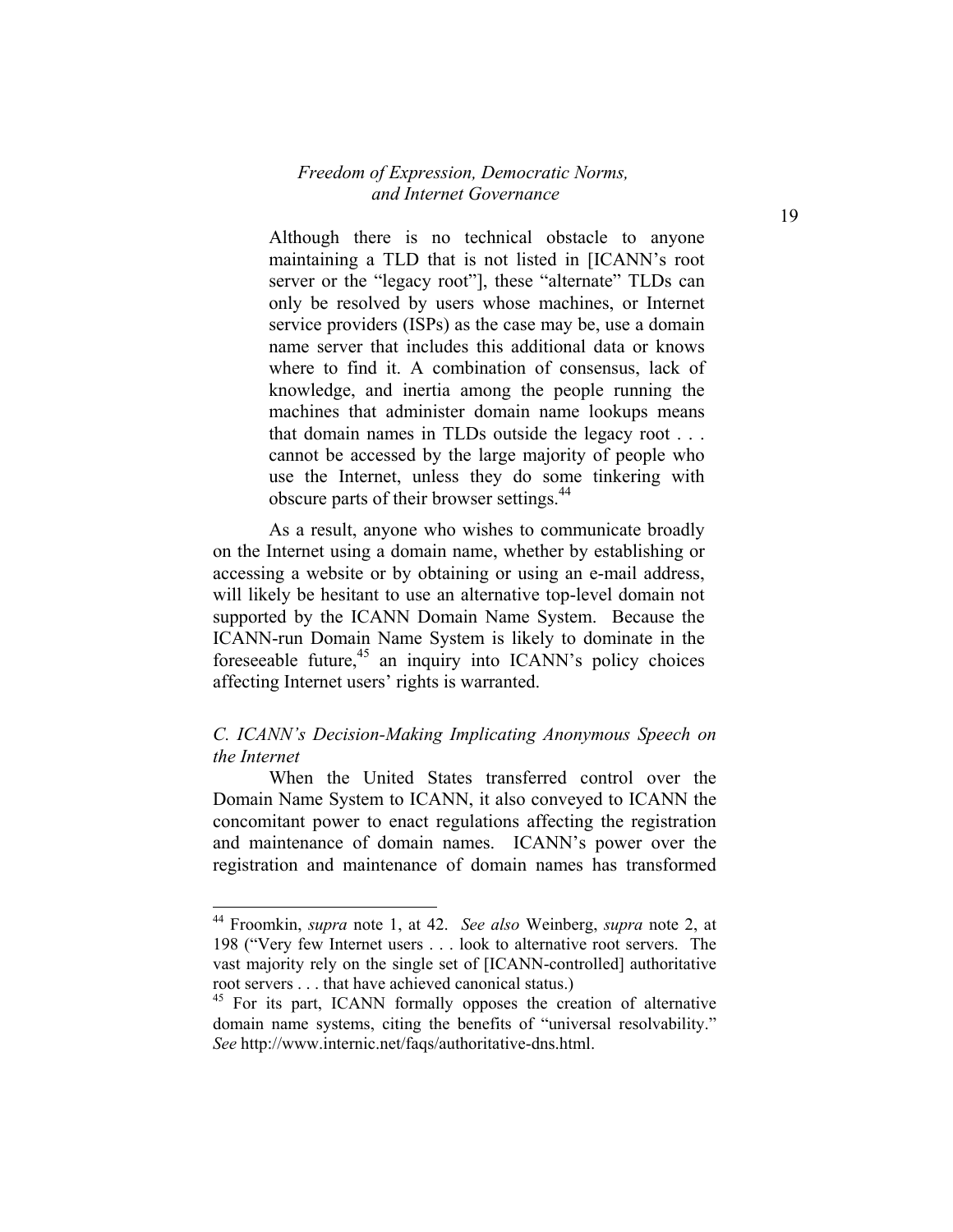into the power to enact regulations affecting the registration and maintenance of websites. As part of ICANN's power to regulate the Domain Name System, ICANN has established a set of foundational requirements that must be adhered to by anyone wishing to register and maintain a domain name. Because registering a domain name is a prerequisite to establishing a website, the preconditions ICANN establishes for registering a domain name translate into preconditions for obtaining and maintaining an Internet website. Maintaining an Internet website, in turn, is one of the most powerful vehicles of expression on the Internet, and indeed is becoming one of the most powerful vehicles of expression available within any forum.<sup>46</sup> Accordingly, ICANN's power to establish preconditions for registering domain names – and hence for websites -- translates into the power to establish prerequisites for engaging in an important form of expression. And, as I discuss *infra*, no meaningful checks exist on ICANN's power to establish such mandatory pre-requisites.<sup>47</sup>

In exercising this power thus far, ICANN has established a set of foundational requirements that prohibit domain names from being registered -- and hence websites from being maintained - anonymously (or pseudonymously). While participation in many types of Internet communications and transactions – such as email, online discussion groups, chat rooms, etc. – can take place anonymously (or pseudonymously),<sup>48</sup> dissemination of content via a website cannot. This is because ICANN has established a policy mandating that anyone wishing to register a domain name first must provide, for public consumption, $49$  certain personal contact

1

<sup>46</sup> *See* Part II(A) *supra*. 47 *See* text accompanying notes 220-27.

<sup>&</sup>lt;sup>48</sup> For example, Microsoft's e-mail (Hotmail) and messenger (MSN Messenger) services allow their users to remain anonymous or pseudonymous. *See* MSN Statement of Privacy, at http://privacy.msn.com/default.asp#MSNGR. MSN will only disclose a user's identity if ordered to do so by law. *See id.* America Online's Instant Messenger™ privacy policy provides similar safeguards for the privacy of Internet users' identities. *See* Privacy Policy, at http://www.aol.com/info/privacy.html.

<sup>49</sup> *See* text accompanying notes 58-60.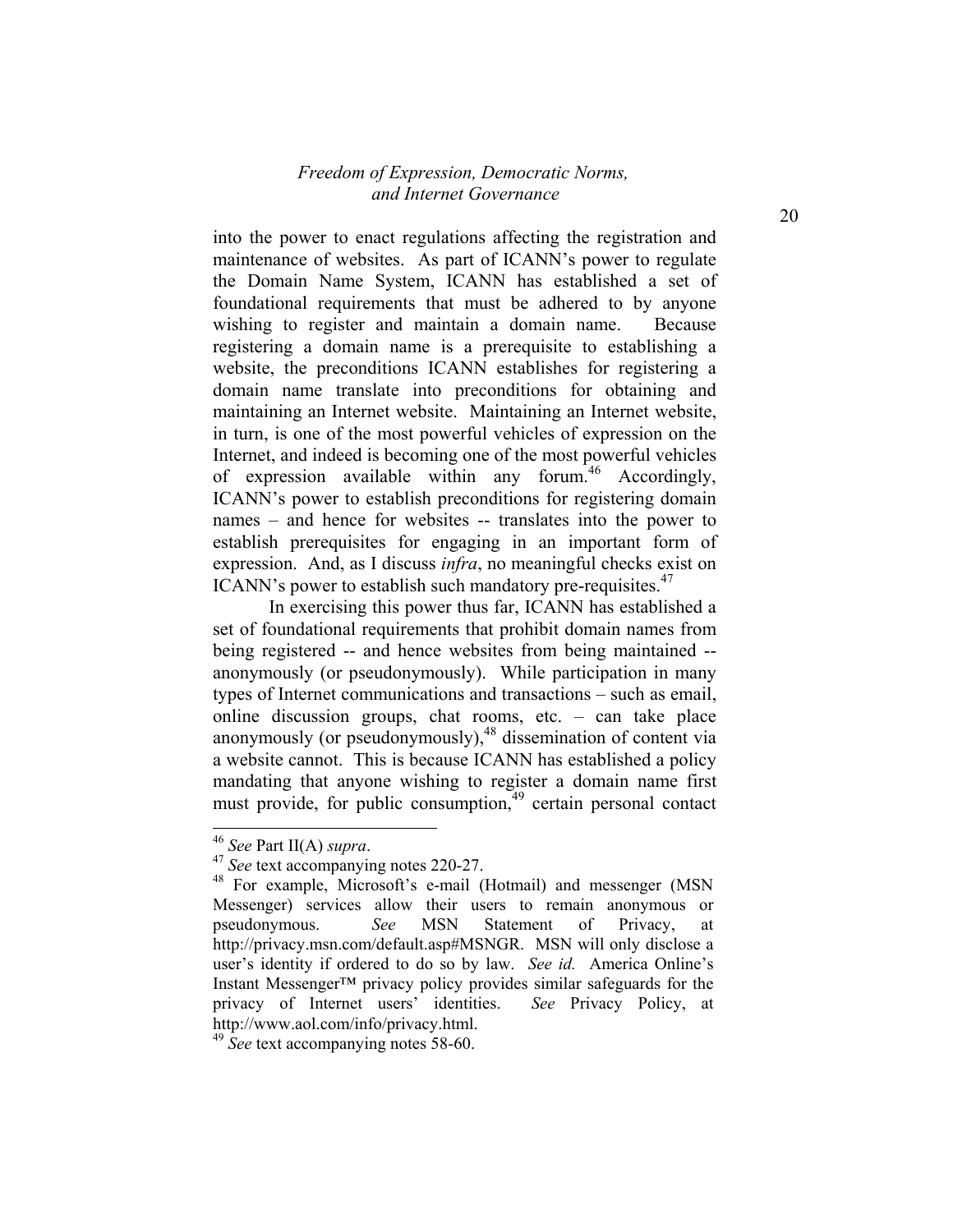information. At the behest of interested intellectual property owners,<sup>50</sup> who were concerned about their ability to police infringing content on the Internet, ICANN enacted a policy that requires those registering and maintaining a website to disclose to the public their name, address, and other contact information. This mandatory ICANN policy, which ICANN implements through its contracts with domain name registries and registrars,  $51$  requires that anyone wishing to acquire the right to use a domain name – which, in turn, is the prerequisite to publishing content on the Internet<sup>52</sup> – first provide truthful and accurate contact information to her domain name registrar, including her full name and mailing address.<sup>53</sup> Thus, for example, one wishing to establish the domain

<sup>&</sup>lt;sup>50</sup> The Intellectual Property Constituency, an interest group constituency within ICANN's Domain Name Supporting Organization, has consistently maintained that intellectual property owners must have access to domain name registrants' personal contact information in order to police infringement of their intellectual property. *See*, *e.g.*, Matters Related to WHOIS, DNSO Intellectual Property Constituency, at http://ipc.songbird.com/ whois\_paper.html.

<sup>51</sup> For a list of the current ICANN-Registrar agreements, *see* http://www.icann.org/registrars/accredited-list.html. All such registrars (approximately 160 as of this writing) are contractually obligated to collect and publish personal data of their registrants. *See*, *e.g.*, November 1999 Registrar Accreditation Agreement (which applies to registrars accredited in the top-level domains .COM, .NET, and .ORG), at http://www.icann.org/registrars/ra-agreement-10nov99.htm. *See also* May 2001 Registrar Accreditation Agreement (which applies to registrars in .BIZ, .INFO, and .NAME top-level domains), at http://www.icann.org/registrars/ra-agreement-17may01.htm.

 $52$  There are, of course, other ways to communicate on the Internet other than by maintaining a web site, such as by electronic mail and messengering systems.

<sup>53</sup> *See* ICANN's current Registrar Accreditation Agreement (May 17, 2001), at http://www.icann.org/registrars/ra-agreement-17may01.htm,, which provides:

*Public Access to Data on Registered Names*. During the Term of this Agreement:

<sup>3.3.1</sup> At its expense, Registrar shall provide an interactive web page and a port 43 Whois service *providing free public query-*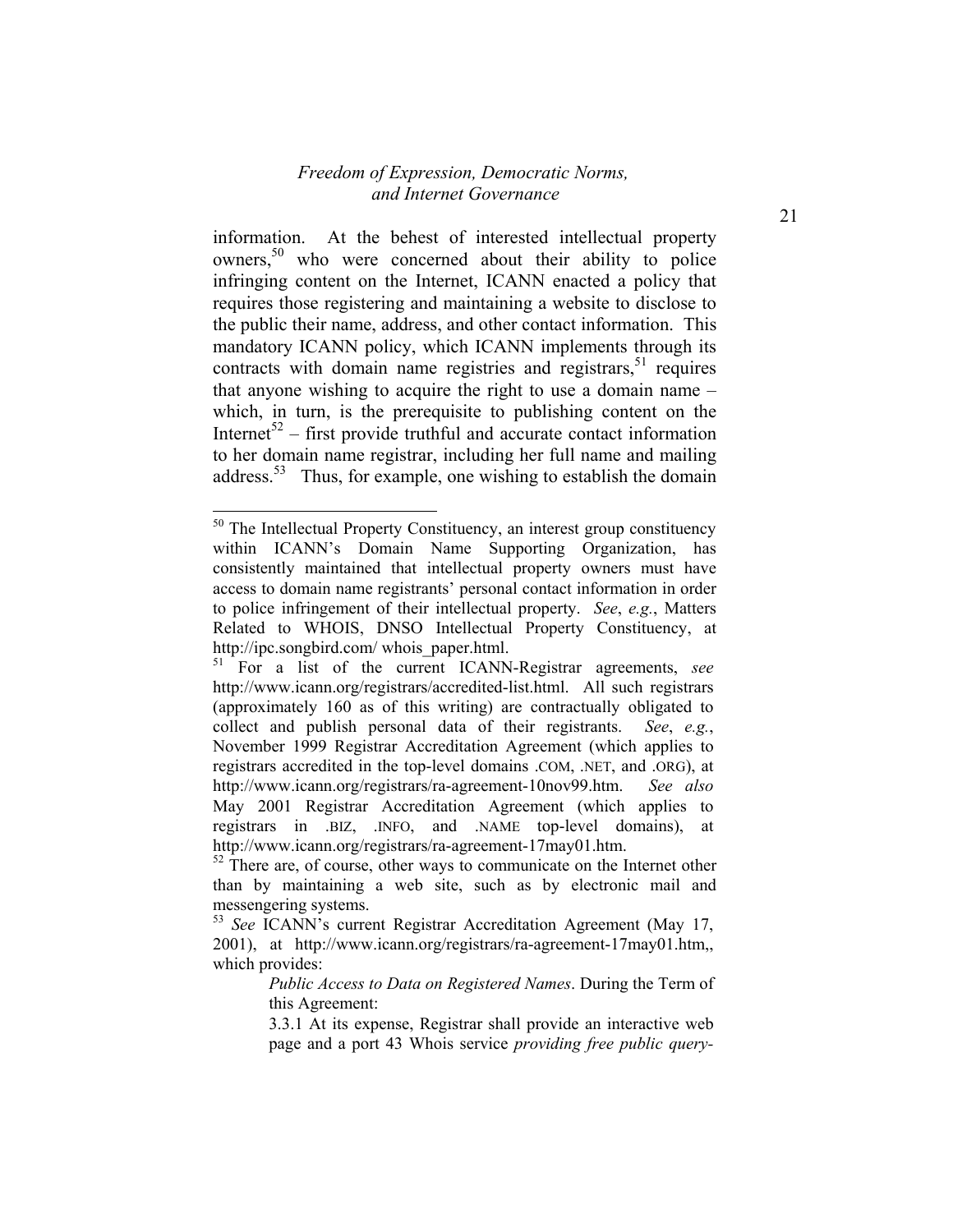name GEORGEWBUSH-IS-A-MURDERER.COM in order to maintain a website critical of the President's foreign policy is first required to disclose her full name, address, and other contact information to her domain name registrar. Although one of the important functions of ICANN has been to bring about choice and competition among domain name registrars, on policies like this one no divergence or competition is possible. Each domain name registrar is obligated, in accordance with its contractual arrangements with ICANN, to adhere to this mandatory ICANN policy.54 And, just as domain name registrars are contractually obligated to adhere to this disclosure policy by virtue of their contracts with  $ICANN$ ,<sup>55</sup> domain name holders are required to assent to this disclosure policy by virtue of their contracts with

> *based access to up-to-date (i.e., updated at least daily) data concerning all active Registered Names* sponsored by Registrar for each TLD [Top Level Domain] in which it is accredited. The data accessible shall consist of elements that are designated from time to time according to an ICANN adopted specification or policy. Until ICANN otherwise specifies by means of an ICANN adopted specification or policy, *this data shall consist of the following elements as contained in Registrar's database*:

3.3.1.1 *The name of the Registered Name*;

3.3.1.2 The names of the primary nameserver and secondary nameserver(s) for the Registered Name;

3.3.1.3 The identity of Registrar (which may be provided through Registrar's website);

3.3.1.4 The original creation date of the registration;

3.3.1.5 The expiration date of the registration;

3.3.1.6 *The name and postal address of the Registered Name Holder;*

3.3.1.7 *The name, postal address, e-mail address, voice telephone number, and (where available) fax number of the technical contact for the Registered Name*; and

3.3.1.8 *The name, postal address, e-mail address, voice telephone number, and (where available) fax number of the administrative contact for the Registered Name*.

(Emphasis added).

<sup>54</sup> *See id.* <sup>55</sup> *Id.*

l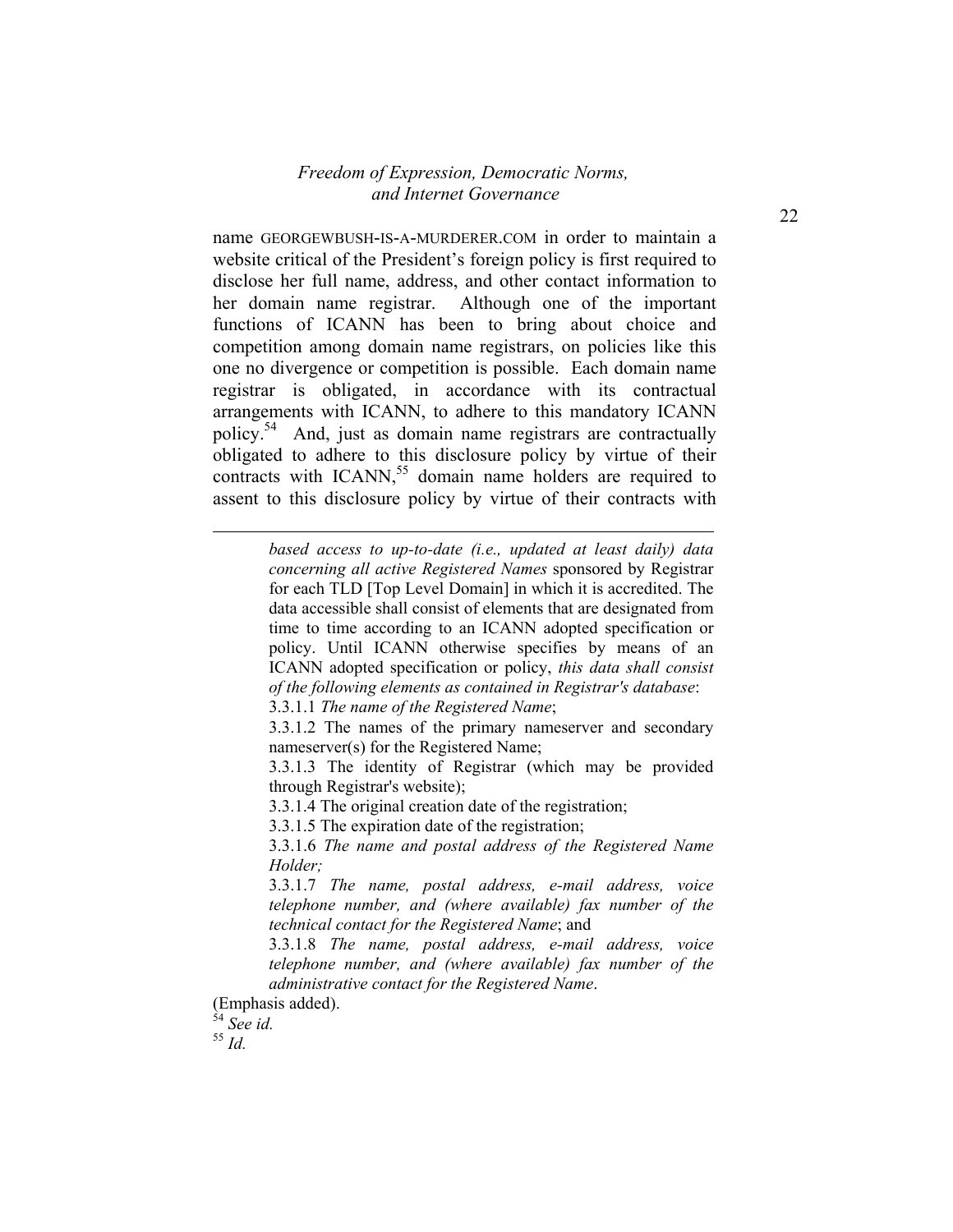their domain name registrar.<sup>56</sup> Accordingly, a domain name holder's failure to initially provide, or to maintain on an ongoing basis, accurate personal contact information is grounds for cancellation of her domain name.<sup>57</sup> Attempts to speak or publish anonymously via a website are thus subject to the penalty that one's website will be taken down.

Furthermore, mandatory ICANN policy obliges domain name registrars to maintain such contact information about all domain name holders in a publicly available and searchable form. Thus, anyone interested in learning the identity of the person responsible for registering and maintaining the website BUSHLIED.COM<sup>58</sup> or FUCKSADDAM.COM<sup>59</sup> would simply need to conduct a search at one of the many locations available on the Internet for searching the "WHOIS" database – i.e., the database of domain name holders' contact information.<sup>60</sup>

In short, ICANN, by virtue of its control over the Domain Name System, enjoys the power to establish prerequisites for obtaining a domain name, which translates into the power to establish prerequisites for maintaining a website. Because the

<sup>56</sup> *See*, *e.g.*, VeriSign Service Agreement Version Number 6.4., Par. 4, at http://www.netsol.com/en\_US/legal/static-service-agreement.jhtml

<sup>(</sup>requiring domain name registrants to: "(1) provide certain true, current, complete and accurate information about you as required by the application process; and (2) maintain and update according to our modification procedures the information you provided to us when purchasing our services as needed to keep it current, complete and accurate.").

<sup>57</sup> *See, e.g., id.* Failure to provide accurate contact information is also a factor militating against a domain name holder's ability to maintain ownership of the domain name in a dispute between a trademark owner and a domain name holder under ICANN's Uniform Dispute Resolution Policy, *see* text accompanying notes 66-67, as well as under the recentlyenacted Anticybersquatting Consumer Protection Act, *see* 17 U.S.C. § 1125(d).

<sup>&</sup>lt;sup>58</sup> *See* http://www.bushlied.com.<br><sup>59</sup> *See* http://www.fucksaddam.com.

<sup>&</sup>lt;sup>60</sup> *See* Verisign's website for searching WHOIS records, at http:/www.netsol.com/cgi-bin/whois/whois.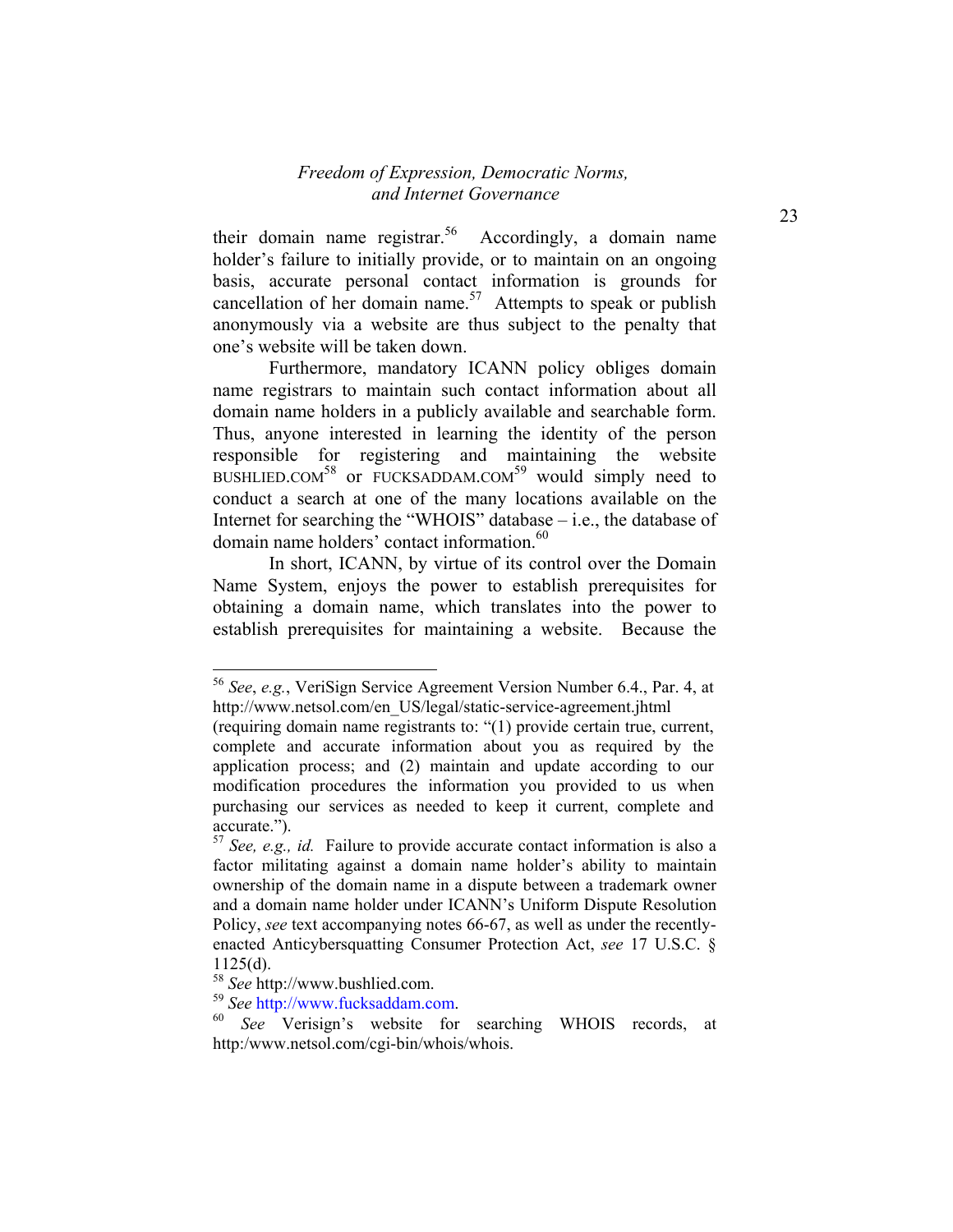ability to express oneself via a website constitutes one of the most powerful vehicles for expression available today, ICANN's control over the Domain Name System translates into control over this form of expression on the Internet. ICANN's policy prohibiting domain names (and hence websites) from being maintained anonymously has a substantial impact on individuals' ability to express themselves anonymously (or pseudonymously) via the Internet.

#### *D. ICANN's Decision-Making Implicating Critical Speech on the Internet*

ICANN's control over the Domain Name System also encompasses the power to establish policies for resolving disputes between intellectual property owners and domain name holders in ways that affect speech on the Internet. As one of its most significant exercises of policy-making authority, ICANN enacted a policy for resolving disputes between trademark owners and domain name holders that impacts the free speech rights of Internet users. When the United States ceded control over the Domain Name System to ICANN, it charged ICANN with developing a policy for resolving disputes between trademark owners and domain name holders over the entitlement to use a domain name.<sup>61</sup> When ceding this control over the Domain Name System and related policy-making to ICANN, the United States and other framers of ICANN were primarily concerned with the problem of bad faith "cybersquatting"<sup>62</sup> -- the phenomenon of registering as domain names variants of famous trademarks (such as MCDONALDS.COM and CANDYLAND.COM $<sup>63</sup>$ ) by an entity other than</sup>

1

<sup>61</sup> *See* WHITE PAPER, *supra* note 28, at 31,747.

<sup>62</sup> *See id.* at 31,746.

 $63$  In one of the earliest cases of cybersquatting, the domain name MCDONALDS.COM was registered by journalist Joshua Quittner in 1994, in an attempt to bring attention to the growing importance of the Internet. McDonalds attempted to win the domain name in court, but was unsuccessful and thus had to reach an out-of-court settlement with Quittner. *See* Michael Leventhal, *Who Can Stake A Claim in Cyberspace?* WIREDLAW, Nov. 6, 1995, at http://technoculture.mira.net.au/hypermail/0001.html. *See also* Joshua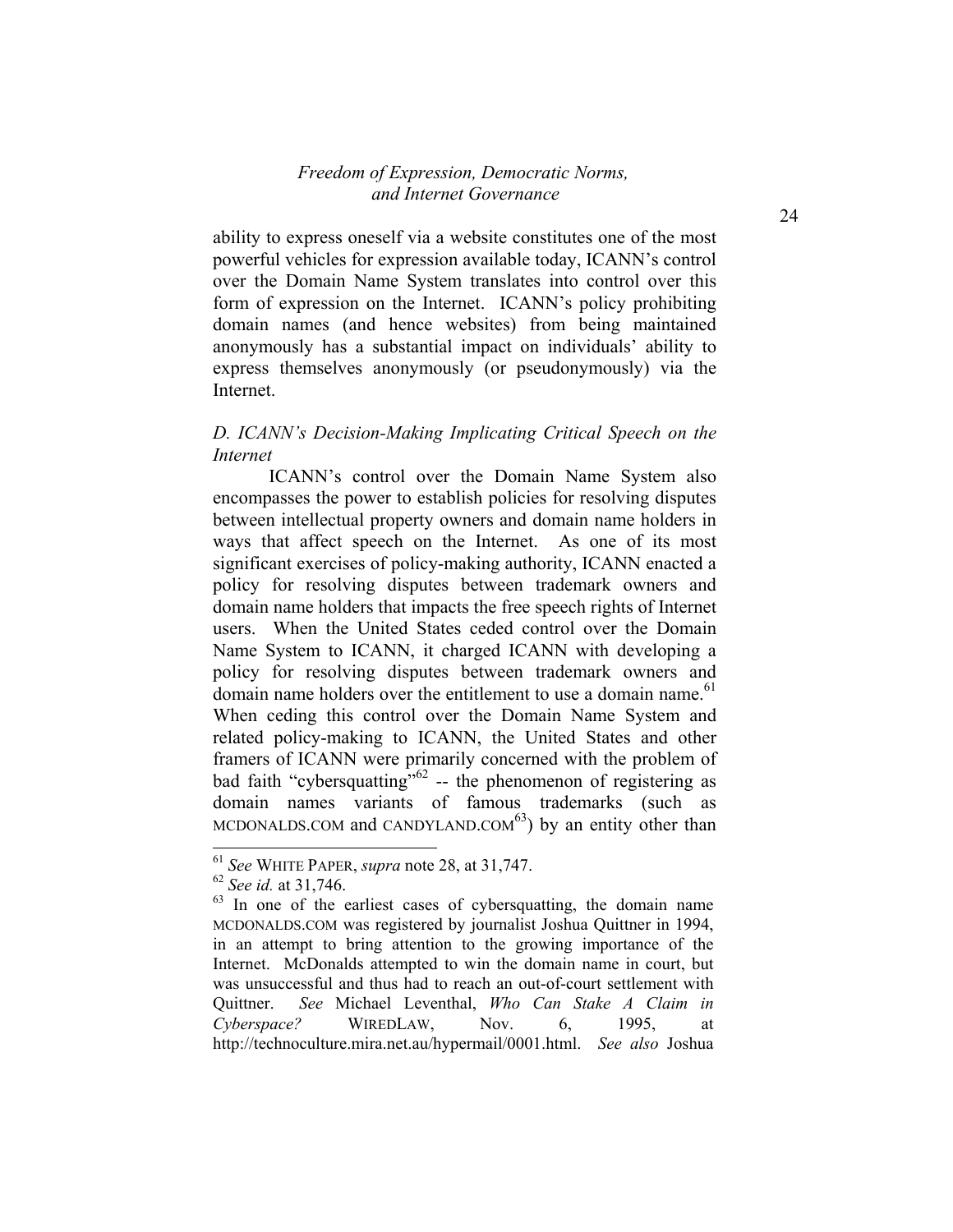the trademark owner in order to sell back such a domain name to the trademark owner for profit. At the time, courts in the United States and other countries were becoming overwhelmed with handling such cases of cybersquatting, while trademark owners were clamoring for more powerful causes of action and jurisdictional tools to pursue bad faith cybersquatters. Reacting to these concerns, the United States and other framers of ICANN believed that ICANN could implement a policy regarding cybersquatting that would enable the efficient resolution of such disputes via online, extrajudicial mechanisms, in a manner that would not impact Internet users' substantive rights. Accordingly, soon after its formation, ICANN exercised the policy-making authority specifically conferred upon  $it^{64}$  and adopted its Uniform

Quittner, *Billions Registered -- Right Now, There Are No Rules To Keep You From Owning a Bitchin' Corporate Name as Your Own Internet Address*, WIRED, October 1994, at http://www.wired.com/wired/ archive/2.10/mcdonalds.html. *See also* Hasbro, Inc. v. Internet Entertainment Group, Ltd., No. C96-130WD, 1996 WL 84853 (W.D. Wash. Feb. 9, 1996), available at http://www.jmls.edu/cyber/ cases/candy.txt (Hasbro, owner of the mark "Candy Land" for the popular children's board game, successfully sought preliminary injunction against website's use of CANDYLAND.COM in connection with pornographic website).

l

 $64$  The manner in which ICANN exercised this policy-making authority is detailed with great care by Laurence R. Helfer and Graeme B. Dinwoodie. *See* Laurence R. Helfer and Graeme B. Dinwoodie, *Designing Non-National Systems: The Case of the Uniform Domain Name Dispute Resolution Policy*, 43 WM. & MARY L. REV. 141 (2001). In short, in the White Paper, the Department of Commerce specified that recommendations regarding a trademark/domain name dispute resolution policy be initially developed by the World Intellectual Property Organization, a specialized agency of the United Nations charged with promoting the protection of intellectual property throughout the world. The Department of Commerce recommended that WIPO conduct an international consultation on the subject. Although WIPO apparently attempted to fulfill its advisory charge in this policy development process in such a way as to maximize opportunities for broad based global input and comment, *see id.* at 166-67, the consultative process suffered from a number of flaws, notably (and unsurprisingly) the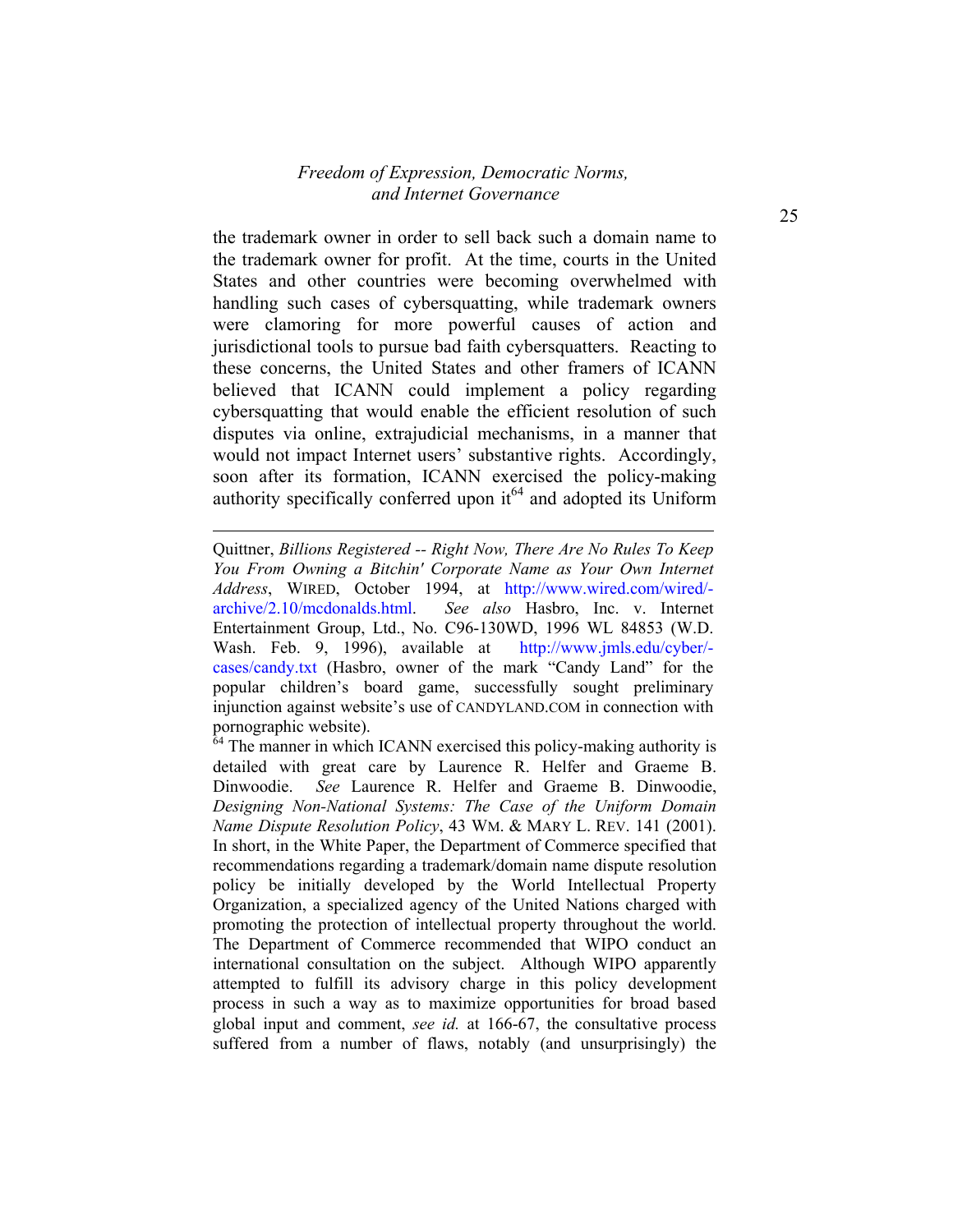Dispute Resolution Policy (the UDRP). $65$  This Policy allocates rights between trademark owners and domain name holders in a manner favorable to trademark owners relative to pre-existing trademark law. It empowers the owner of a trademark (or of some other recognized right in a name<sup>66</sup>) to have a domain name

l

domination by commercial and intellectual property interests. *See id.* at 169; A. Michael Froomkin, *Of Governments and Governance*, 14 BERK. TECH. L. J. 617 (1999); A. Michael Froomkin, *A Commentary on WIPO's Management of Internet Names and Addresses* (May 1999), available at http://www.law.miami.edu/~amf/commentary.htm. Although the White Paper specified that WIPO's policy development role was to be purely advisory, in actuality its recommendations were treated as presumptively valid by the relevant ICANN decision-makers. *See* Helfer & Dinwoodie, *supra*, at 177-78 & n.124. Shortly after WIPO submitted its domain name dispute policy recommendations to ICANN, in April 1999 ICANN's (interim) board of directors referred the report to its Domain Name Supporting Organization – the lower level ICANN organization charged with developing policy on domain name matters. The DNSO's Names Council formed a working group to study the WIPO recommendations. Although this working group was supposed to represent the views of various Internet stakeholders, in fact it failed to include a representative of the Noncommercial Domain Name Holders Constituency, which was to represent noncommercial organizations concerned with freedom of expression. *See id.* at 181 & n.143. After adopting the working group's report (with minor modifications), the Names Council submitted this report to the ICANN Board. Shortly thereafter, the ICANN Board convened a small drafting committee to finalize the domain name dispute resolution policy. On October 24, 1999, the ICANN Board approved the final Uniform Domain Name Dispute Resolution Policy, as well as the Rules for the Uniform Domain Name Dispute Resolution Policy. *See id.* at 178-79.

<sup>65</sup> *See* ICANN's Uniform Domain Name Dispute Resolution Policy, at http://www.icann.org/dndr/udrp/policy.htm [hereinafter UDRP].

<sup>&</sup>lt;sup>66</sup> Although the text of the UDRP limits its scope to trademarks and service marks, UDRP panels have ordered the transfer of domain names involving common law marks, company names, trade names, and personal names. *See*, *e.g.*, Julia Fiona Roberts v. Russell Boyd WIPO Case No. D2000-0210 (May 29, 2000), available at http://arbiter.wipo.int/domains/decisions/html/2000/d2000-0210.html (personal name); Realmark Cape Harbour L.L.C. v. Lawrence S. Lewis,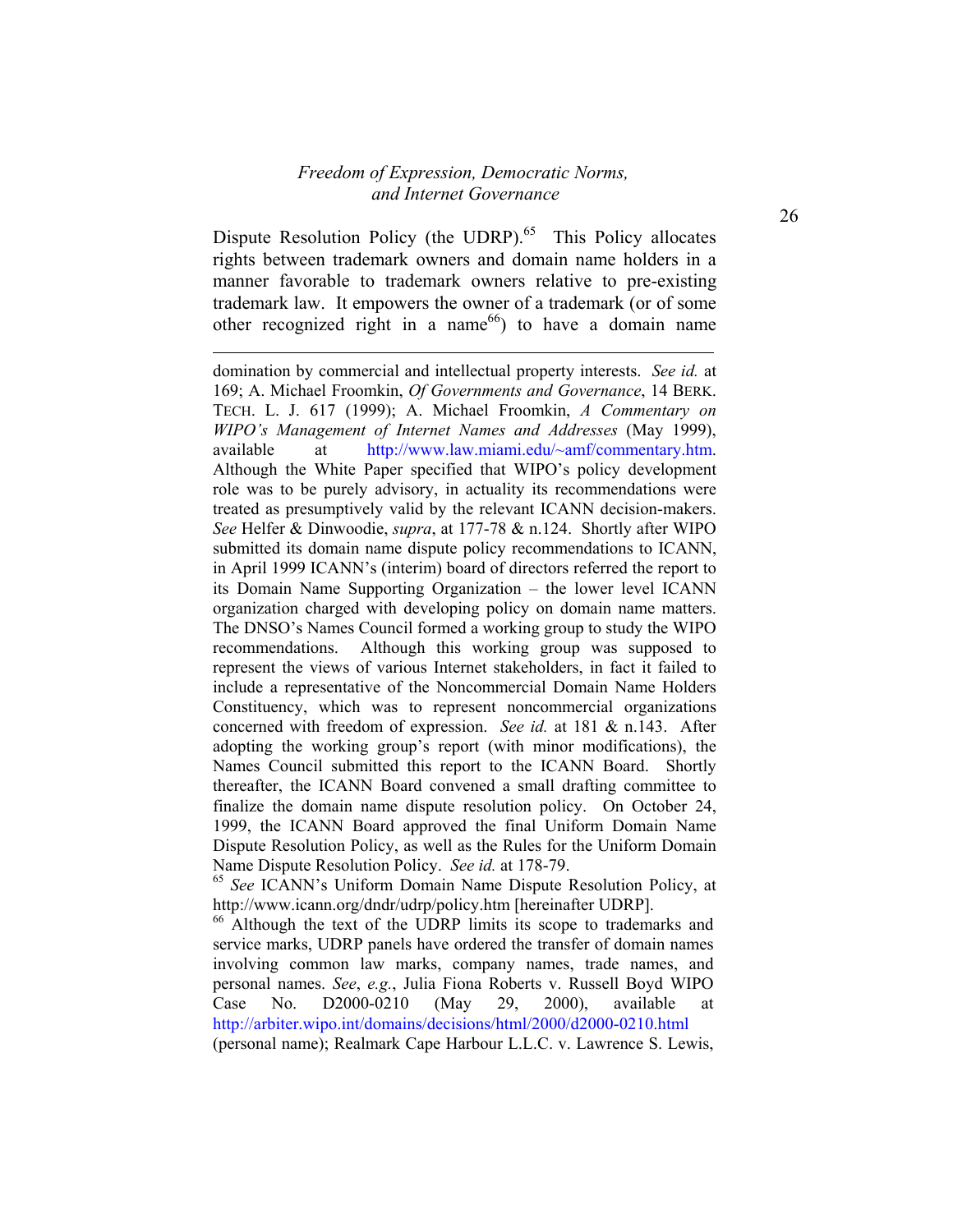removed from a domain name holder by establishing: (1) that the domain name is identical or "confusingly similar" to the trademark at issue; (2) that the domain name holder has no "rights or legitimate interests" regarding the domain name; and (3) that the domain name was registered and is being used in "bad faith."<sup>67</sup> In determining whether to remove the domain name from a holder, the administrative panelist charged with such decision-making<sup>68</sup> is required to take into account the nature of the expressive content provided on the domain name holder's website, as well as the expressive nature of the disputed domain name itself (such as BURLINGTONMURDERFACTORY.COM). The Policy therefore requires the decision-maker to weigh competing intellectual property and free speech claims of trademark owners and domain name holders. Decisions reached under the Policy essentially have the effect of law because all domain name registrars are required to comply with them pursuant to their contracts with  $ICANN<sub>1</sub><sup>69</sup>$  and all domain name holders are required to comply with them by virtue of their contracts with their domain name registrars.<sup>70</sup> Because, as I discuss below, this dispute resolution policy implicates domain name holders' free speech rights – with respect to the expression embodied within domain names themselves and

l

<sup>69</sup> *See* text accompanying note 55.

WIPO Case No. D2000-1435 (December 11, 2000), available at http://arbiter.wipo.int/domains/decisions/html/2000/d2000-1435.html (common law trademark). *See generally* Annette Kur, UDRP, Max-Planck-Institute for Foreign and International Patent, Copyright and Competition Law, at http://www.intellecprop.mpg.de/Online-Publikationen/2002/UDRP-study-final-02.pdf.

<sup>67</sup> *See* UDRP, *supra* note 65, at 4(a).

<sup>68</sup> Decisions under the UDRP are made by Administrative Panels from one of four ICANN-approved Dispute Resolution Providers. *See* UDRP, *supra* note 65, at Par. 1. A list of such Providers is available at www.icann.org/udrp/approved-providers.htm.

<sup>70</sup> *See, e.g.,* VeriSign Service Agreement Version Number 6.4., Par. 5, at http://www.netsol.com/en\_US/legal/static-service-agreement.jhtml ("If you registered a domain name through us, you agree to be bound by our current domain name dispute policy that is incorporated herein and made a part of this Agreement by reference [i.e., the UDRP]").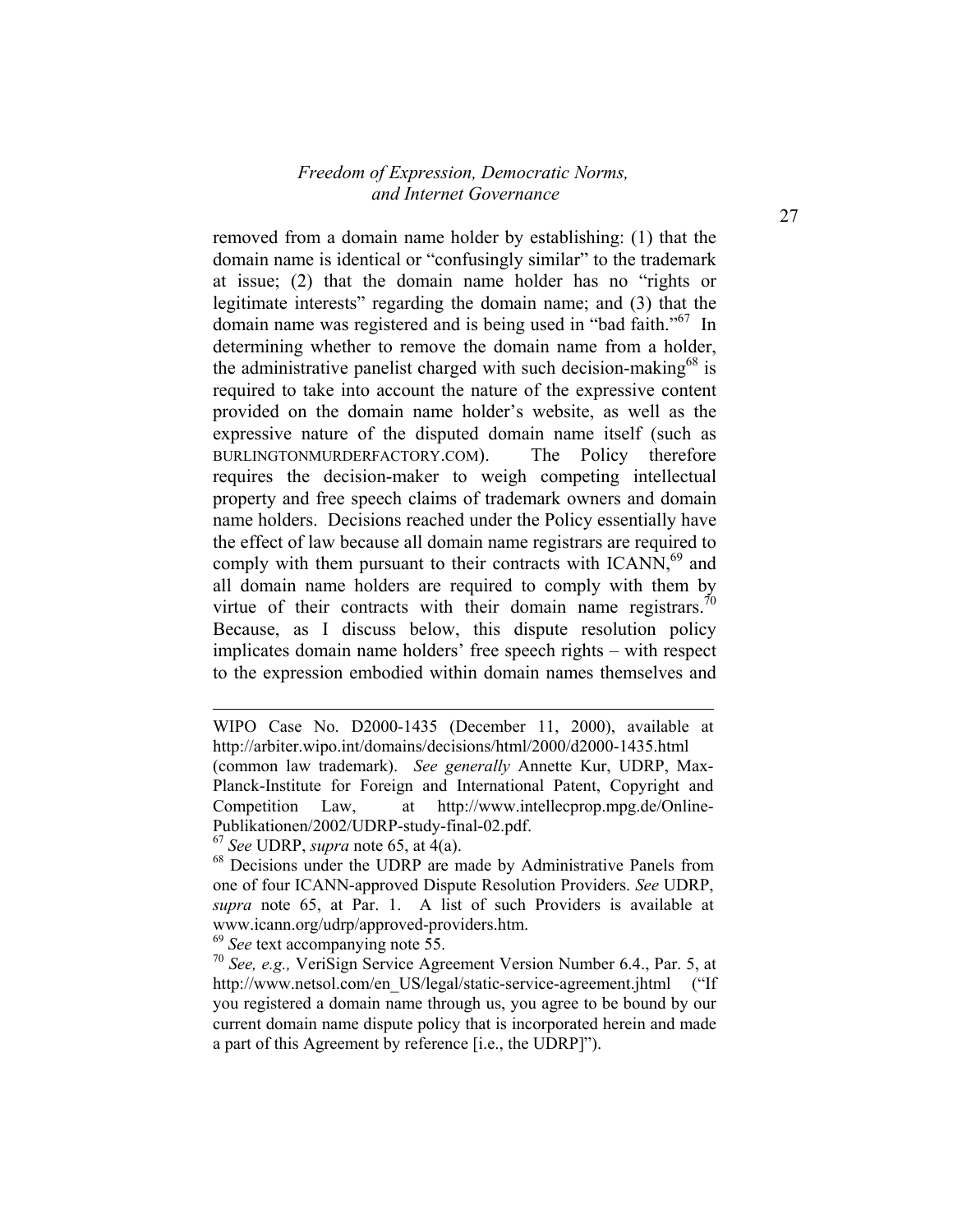with respect to the expressive content available on the websites at issue – the Policy represents another important example of ICANN decision-making affecting speech on the Internet.

The Uniform Dispute Resolution Policy was designed to facilitate the rapid, online resolution of global disputes between trademark owners and domain name holders over the entitlement to use a particular domain name.<sup>71</sup> Because the Policy provides for the online, extra-judicial resolution of disputes in a timeframe of unprecedented speed and low cost,<sup>72</sup> it is very attractive to trademark owners compared to litigation (whether under traditional trademark infringement,<sup>73</sup> trademark dilution,<sup>74</sup> the recently-enacted Anticybersquatting Consumer Protection Act,<sup>75</sup> or other causes of action available under national law). Proceedings under the Policy are decided by private arbitrators from one of four dispute resolution providers selected by ICANN.<sup>76</sup> Since the Policy became effective in 1999, it has been

1

 $71$  The Policy provides for evidence on the entitlement to use the domain name to be presented electronically and for decisions to be reached within 60 days of an action being filed. *See* UDRP, *supra* note 65, Pars. 2, 15.

 $72$  The UDRP Rules require parties to submit evidence in electronic form and to communicate with the Dispute Resolution Provider in the same manner. *See* UDRP, *supra* note 65, at Par. 2.

<sup>73</sup> *See* 15 U.S.C. § 1125(a).

<sup>74</sup> *See* 15 U.S.C. § 1125(c).

<sup>75</sup> *See* 15 U.S.C. § 1125(d).

<sup>&</sup>lt;sup>76</sup> The four approved dispute resolution providers that are currently operating are the Asian Domain Name Dispute Resolution Centre; the CPR Institute for Dispute Resolution; the National Arbitration Forum; and the World Intellectual Property Organization. *See* ICANN, Approved Providers for Uniform Domain-Name Dispute-Resolution Policy, at http://www.icann.org/dndr/udrp/approved-providers.htm. Under the Policy, the Complainant is required to pay the costs of arbitration and is entitled, in the first instance, to select which arbitration provider's panelist will handle the dispute, see UDRP, *supra* note 65, at Par. 4(d). The Respondent domain name holder, however, may opt to augment the arbitration panel from one to three members (in which case the Respondent is entitled to designate three candidates drawn from any ICANN-approved Provider's list of panelists to serve as an additional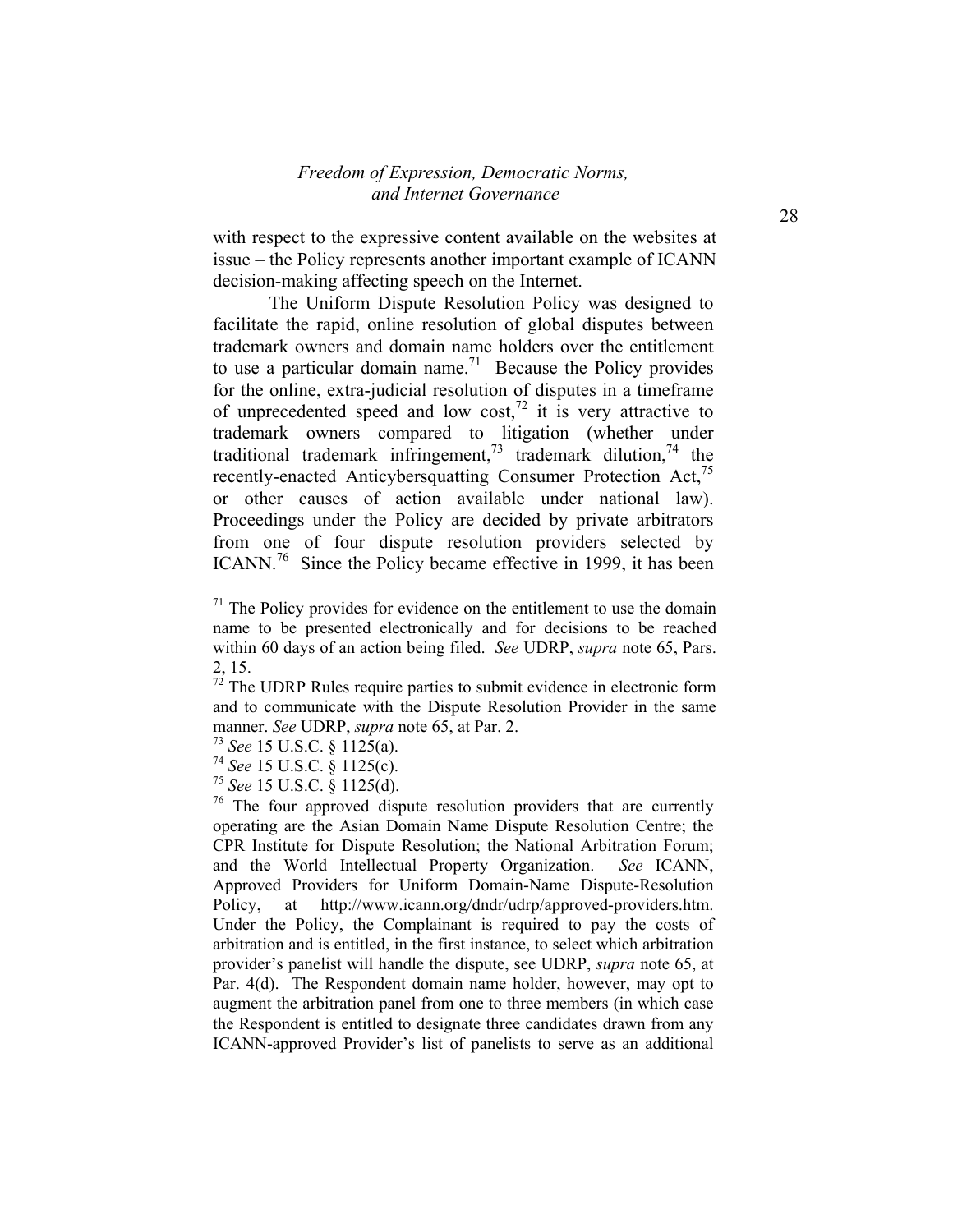invoked by trademark owners in more than 6,000 cases involving over 10,000 domain names.<sup>77</sup>

An examination of several decisions reached under the Policy elucidates the ways in which this Policy implicates Internet users' free speech rights. Although I do not attempt to conduct a comprehensive analysis of the thousands of cases decided under the UDRP, I focus instead on a disturbing trend – a line of cases that, according to Milton Mueller's comprehensive analysis of the 6,000+ UDRP decisions rendered, poses "a significant threat to free and robust expression on the Internet. $\frac{5.78}{1.78}$  As Mueller explains, these decisions make clear that "numerous complainants have used domain name challenges as part of an attempt to silence critics."<sup>79</sup> Below I examine several representative UDRP cases that implicate Internet users' right to free expression in subtle but nonetheless significant ways.

In one such case, Burlington Coat Factory brought an action against the holder of various domain names incorporating the "Burlington" trademark challenging the latter's registration of the domain names BURLINGTONMURDERFACTORY.COM, BURLINGTONKILLFACTORY.COM,

BURLINGTONDEATHFACTORY.COM, BURLINGTONBLOOD-FACTORY.COM, and BURLINGTONHOLOCAUST.-COM.<sup>80</sup> As is typical of the circumstances of many such actions, in the Burlington case the domain name holder (one Martin Bender), an outspoken

l

<sup>79</sup> *Id.* at 23.

panelist), in which case the Respondent must share the costs of the arbitration. For a persuasive argument that the current system facilitates forum-shopping on the part of Complainants that undermines the fairness of ICANN's UDRP, *see* Michael Geist, *Fair.com?: An Examination of the Allegations of Systematic Unfairness in the ICANN UDRP*, 27 BROOK. J. INT'L L. 903 (2002).

<sup>77</sup> *See* Milton Mueller, *Success by Default: A New Profile of Domain Name/Trademark Disputes under ICANN's UDRP*, at http://dcc.syr.edu/markle/markle-report-final.pdf.

<sup>78</sup> *Id.* at 27.

<sup>80</sup> Burlington Coat Factory Warehouse Corporation v. Smartsoft, L.L.C. c/o Jan Knepper, WIPO Case No. D2001-1792 (March 1, 2001), at http://arbiter.wipo.int/domains/decisions/html/2000/d2000-1792.html.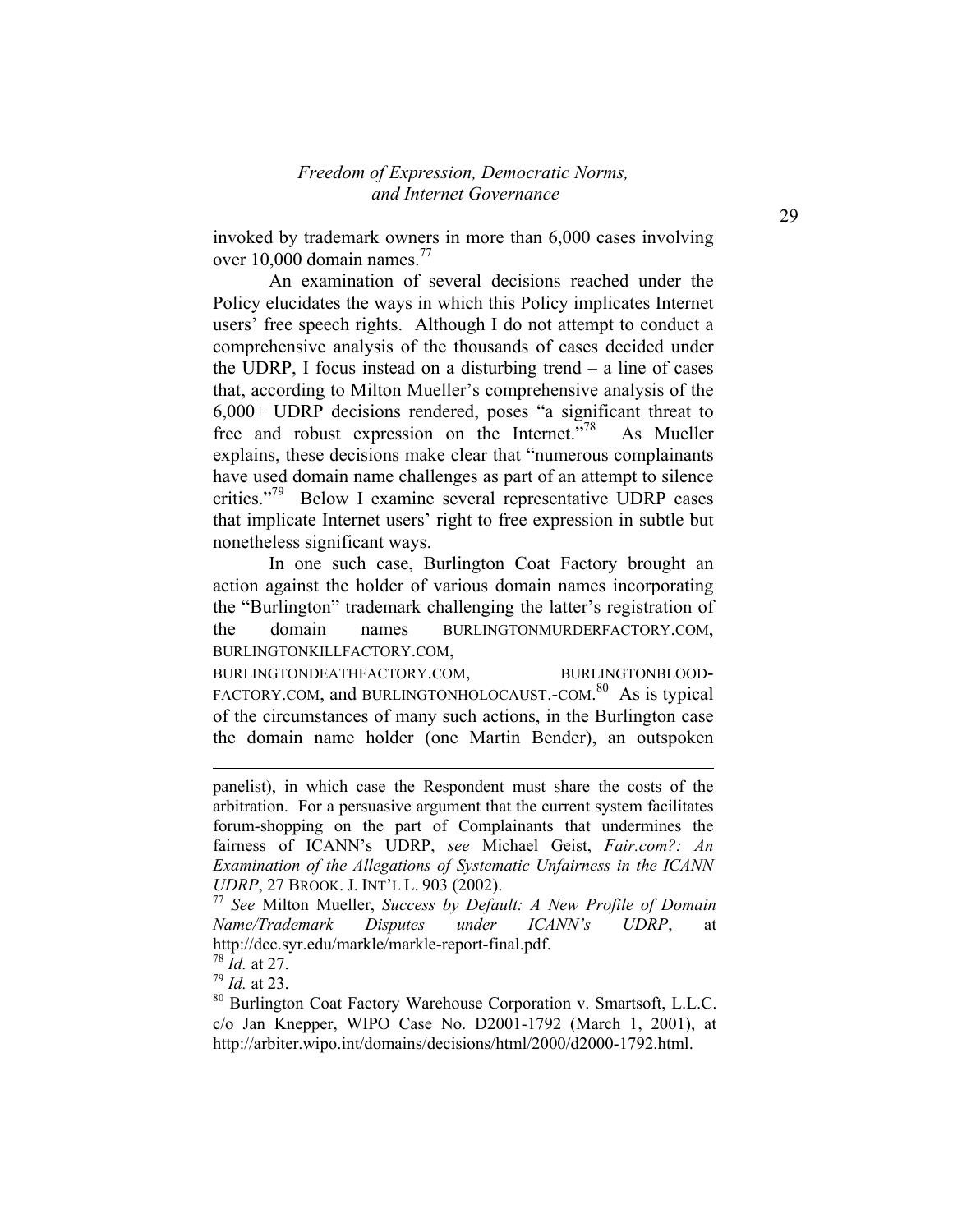animal rights activist, was using the domain names themselves, as well as the speech made available at the websites under such domain names, to criticize the trademark owner. The challenged websites criticized Burlington Coat Factory's animal treatment practices and contained, for example, pictures of animals allegedly mistreated by Burlington in its manufacturing process (including pictures of allegedly skinned dogs).<sup>81</sup> Burlington alleged that the above domain names were "confusingly similar" to its Burlington mark and claimed that Internet users would be confused as to whether Burlington had endorsed or sponsored such marks.

Despite the fact that the domain names themselves embodied bona fide criticism of Burlington, the UDRP panelist deciding the case concluded that the domain names were confusingly similar to the Burlington trademark, that Bender had no rights or legitimate interests in the domain names at issue, and that the domain names were acquired and used in "bad faith." Accordingly, the panelist ordered the challenged domain names removed from Bender and transferred to Burlington. First, the panelist held that in order to find that the domain names at issue were not confusingly similar to the trademarks at issue, the use of the domain names "must be genuine protest or criticism, and must not be commercial."<sup>82</sup> The panelist went on to inquire into the nature and content available at the challenged websites and to hold that because the websites at issue contained commercial advertisements, they could not be considered genuine protest or criticism sites, despite the fact that the commercial (banner) advertisements they contained were not in any way related to the Burlington mark nor to Burlington's products. On the second element – the domain name holder's legitimate rights or interests in the domain names at issue – once again the panelist adverted to the commercial nature of the advertisements available on the challenged website and found that because the websites available under these domain names included a modicum of commercial content -- viz., commercial advertisements for unrelated Internet services – Bender could not be found to be making "fair use for a

<sup>81</sup> *See* http://www.skinnedpuppy.com.

 $82$  WIPO Case No. D2001-1792.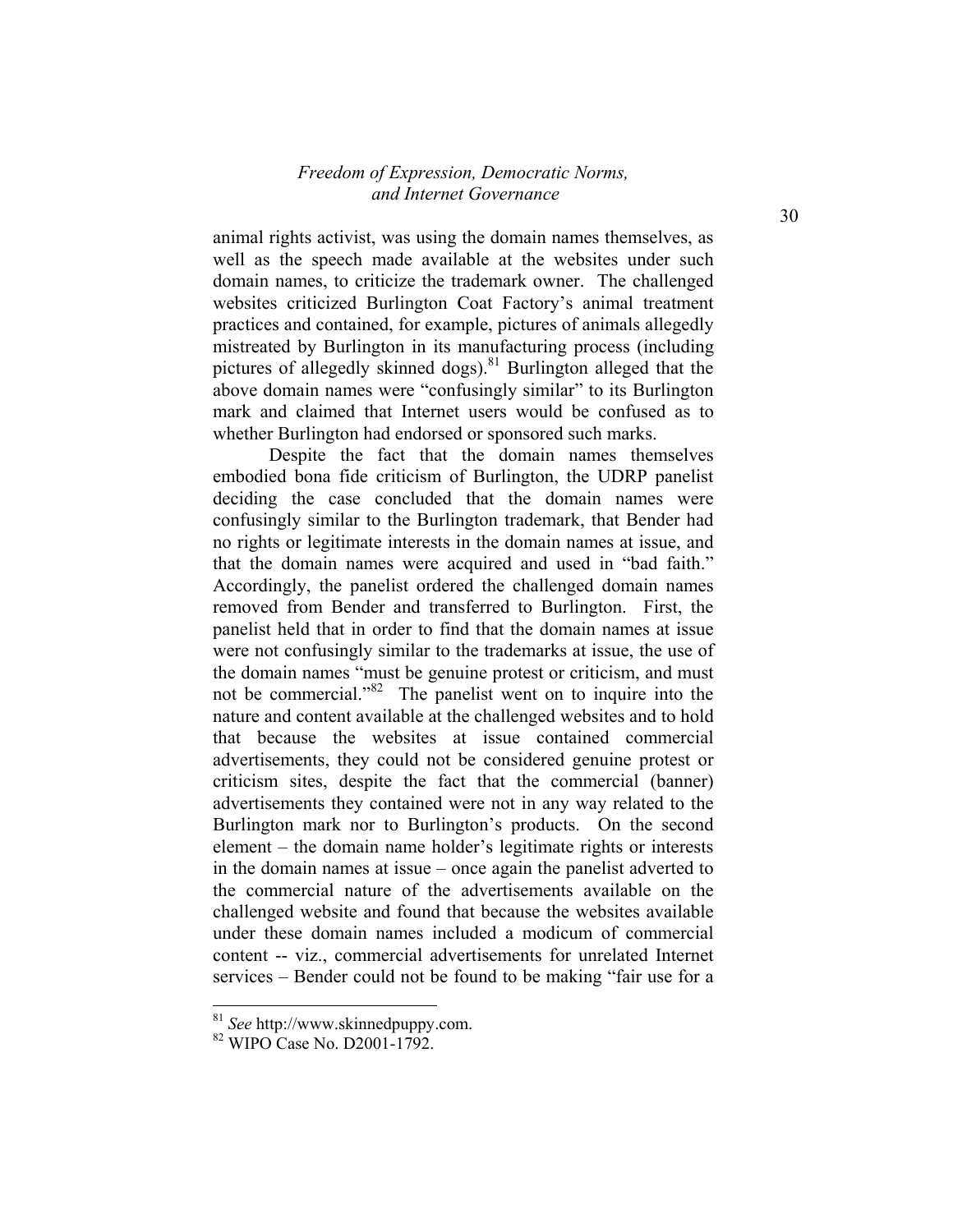non-commercial purpose" under the Policy and therefore could not be said to have "rights or legitimate interests" in the disputed domain names.83 Finally, on the issue of bad faith, the panelist again found that the presence of commercial content on the website at issue was dispositive against the domain name holder.<sup>84</sup>

In short, in the Burlington case, an inquiry into the nature of the content available at the challenged websites – and particularly the presence of advertisements on the Burlington protest website that were wholly unrelated to the Burlington mark or products -- led the panelist to conclude that the challenged domain names were not protected under the Policy and must be transferred to Burlington, despite the fact that both the domain names themselves and the content of the web sites available under such domain names were devoted to legitimate expression critical of the trademark owner.

 In many other cases, the Uniform Dispute Resolution Policy has been interpreted in a manner implicating Internet users' free speech rights and, in particular, their right to engage in critical speech. For example, in the case involving the domain name LAKAIXA.COM, <sup>85</sup> a well-known Spanish bank and owner of the registered trademark "La Caixa" brought an action seeking to prevent the use of this domain name.<sup>86</sup> The domain name holder in that case registered this domain name -- in which the "C" in "La Caixa" mark was switched to a "K"  $-$  in order to use the domain name itself, and the content available on the website, to convey "political and cultural criticism of La Caixa's banking activity, international banks, and capitalism in general."87 Toward that end, the domain name holder provided content on his site that was "critical of capitalism, the international banking system, and La

<sup>-</sup><sup>83</sup> *Id.*

<sup>84</sup> *Id.*

<sup>85</sup> *See* Caixa d'Estalvis y Pensions de Barcelona ("La Caixa") v. Namezero.com, WIPO Case No. D2001-0360 (May 3, 2001), at http://arbiter.wipo.int/domains/decisions/html/2001/d2001-0360.html. <sup>86</sup> *Id.*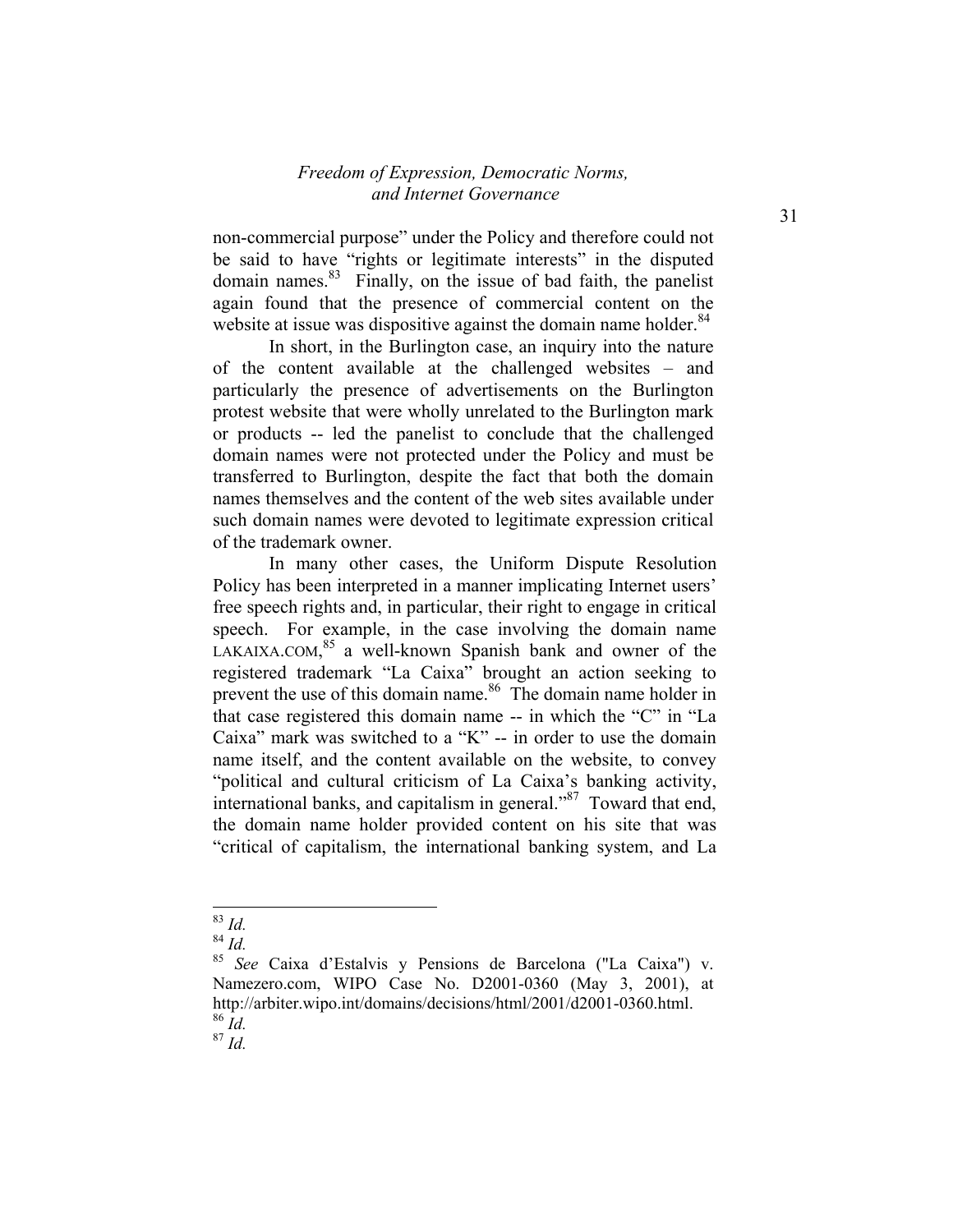Caixa."<sup>88</sup> Once again, despite the bona fide critical expression provided at the challenged website and embodied within the challenged domain name itself, the trademark owner claimed that LAKAIXA.COM was confusingly similar to its mark, that the domain name holder had no rights or legitimate interests in the name, and that the name was registered and used in bad faith.

The LAKAIXA.COM panelist acknowledged that the domain name holder was using the content available at the site -- and the domain name itself -- to criticize the trademark owner's banking practices and to protest its policies, but nonetheless found in favor of the trademark owner on grounds similar to those found in the Burlington proceeding. While acknowledging that "it has become common to substitute the letter 'K' for the letter 'C' in order to express a left-wing or anarchist protest,<sup>89</sup> and that the LAKAIXA.COM website itself "made quite a liberal use of the letter  $K'$  in the above counterculture sense,"<sup>90</sup> the panelist nevertheless ordered that the domain name be removed from the critic and transferred to the trademark owner. Finding that the "counterculture meaning of political criticism embodied in converting 'Cs' to 'Ks' would likely be understood only by a minority of Internet users," and adverting to the fact that one of the links on the website at issue was to an (unrelated) commercial service, the panelist found that the domain name was confusingly similar to the trademark, that the domain name holder had no rights or legitimate interests in the domain name, and that the domain name was registered and used in bad faith.<sup>91</sup>

The Uniform Dispute Resolution Policy has also been invoked in disputes involving domain names of the "[company]sucks" variety, such as the dispute involving the

<sup>88</sup> *Id.*

<sup>&</sup>lt;sup>89</sup> The panelist acknowledged that "in the slang of a certain juvenile" counterculture, spellings such as 'kommunist,' 'komrade,' and so on are quite common, originating in an old expression of political science, 'factor K' (from 'Kremlin'), in order to indicate the geopolitical significance of Soviet Russia." *Id.*

<sup>90</sup> *Id.*

 $91 \frac{1}{10}$ .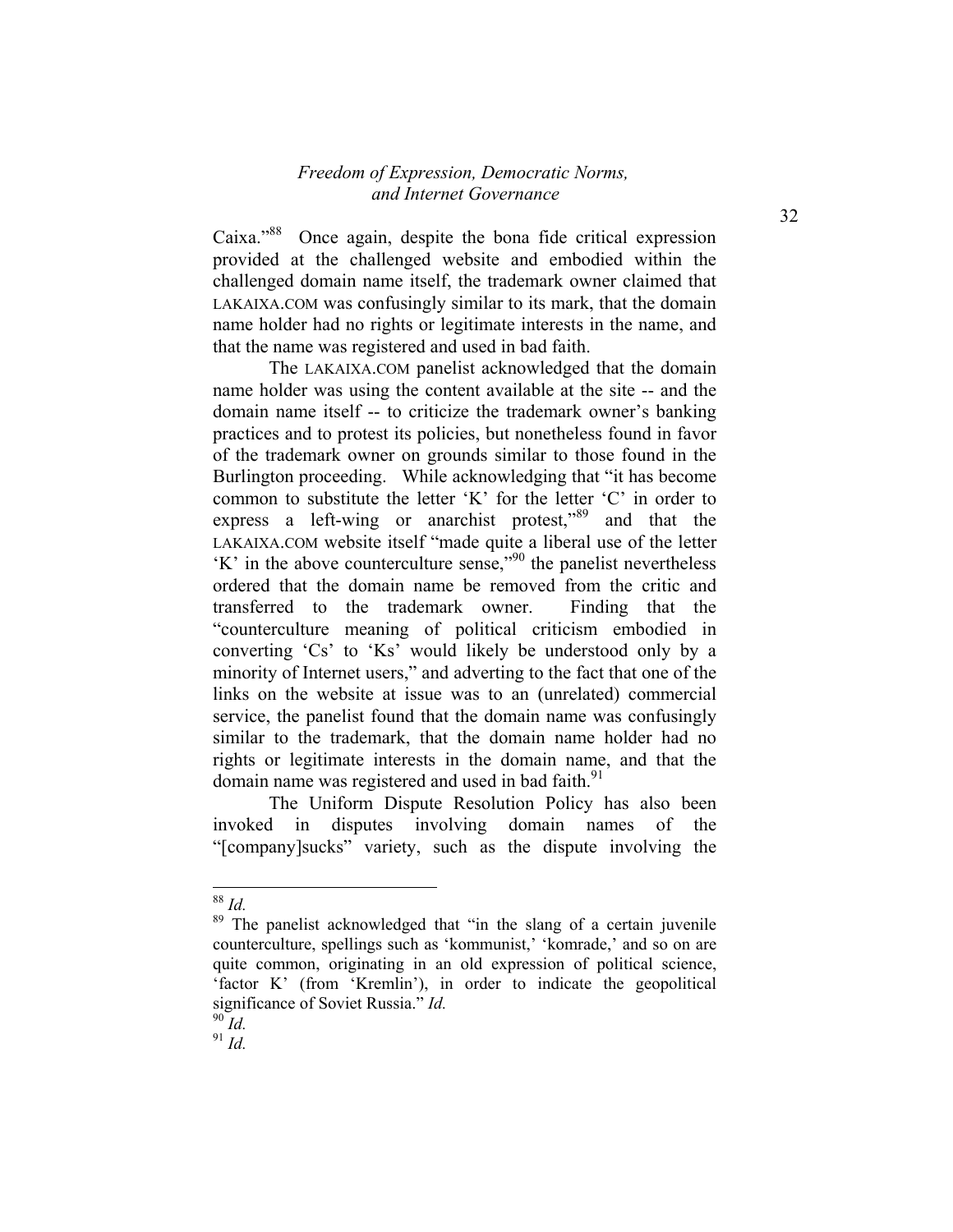domain name VIVENDIUNIVERSALSUCKS.COM, used by the domain name holder to criticize the practices of Vivendi Universal, a global entertainment conglomerate and parent of Universal City Studios. $92$  In that dispute, the panelist found that, because non-English speakers might be unfamiliar with the negative connotations of the term "sucks," it was reasonable to conclude that VIVENDIUNIVERSALSUCKS.COM was confusingly similar to the trademark owner's mark "Vivendi Universal."<sup>93</sup> The panelist also found that the domain name holder's "supposedly free speech use of the disputed domain name" was illegitimate and insufficient to establish his "rights or legitimate interests" in the domain name, and that the domain name was registered and used in bad faith, and accordingly ordered the domain name removed from the domain name holder. $94$  Among the 6,000 plus decisions that have been handed down applying the Uniform Dispute Resolution Policy to over  $10,000$  domain names, many similar cases<sup>95</sup> implicate Internet

<sup>94</sup> *Id.*

 $92$  Vivendi Universal v. Mr. Jay David Sallen and GO247.COM, INC., WIPO Case No. D2001-1121 (November 7, 2001), at http://arbiter.wipo.int/ domains/decisions/html/2001/d2001-1121.html. <sup>93</sup> *Id.*

<sup>95</sup> *See*, *e.g.*, Wal-Mart Stores, Inc. v. Walsucks and Walmarket Puerto Rico, WIPO Case No. D2000-0477 (July 20, 2000), at http://arbiter.wipo.int/domains/decisions/html/2000/d2000-0477.html; Direct Line Group Ltd., Direct Line Insurance plc, Direct Line Financial Services Ltd , Direct Line Life Insurance Company Ltd, Direct Line Unit Trusts Ltd, Direct Line Group Services Ltd v. Purge I.T., Purge I.T. Ltd, WIPO Case No. D 2000-0583 (August 13, 2000), at http://arbiter.wipo.int/domains/decisions/html/2000/d2000-0583.html; Dixons Group PLC v. Purge I.T. and Purge I.T. Ltd, WIPO Case No. D 2000-0584 (August 13, 2000), at http://arbiter.wipo.int/domains/ decisions/html/2000/d2000-0584.html; Freeserve PLC v. Purge I.T. and Purge I.T. Ltd, WIPO Case No. D 2000-0585 (August 13, 2000), at http://arbiter.wipo.int/domains/decisions/html/2000/d2000-0585.html; National Westminster Bank PLC v. Purge I.T. and Purge I.T. Ltd, WIPO Case No. D2000–0636 (August 13, 2000), at http://arbiter.wipo.int/domains/decisions/html/2000/d2000-0636.html; Standard Chartered PLC v. Purge I.T., WIPO Case No. D2000-0681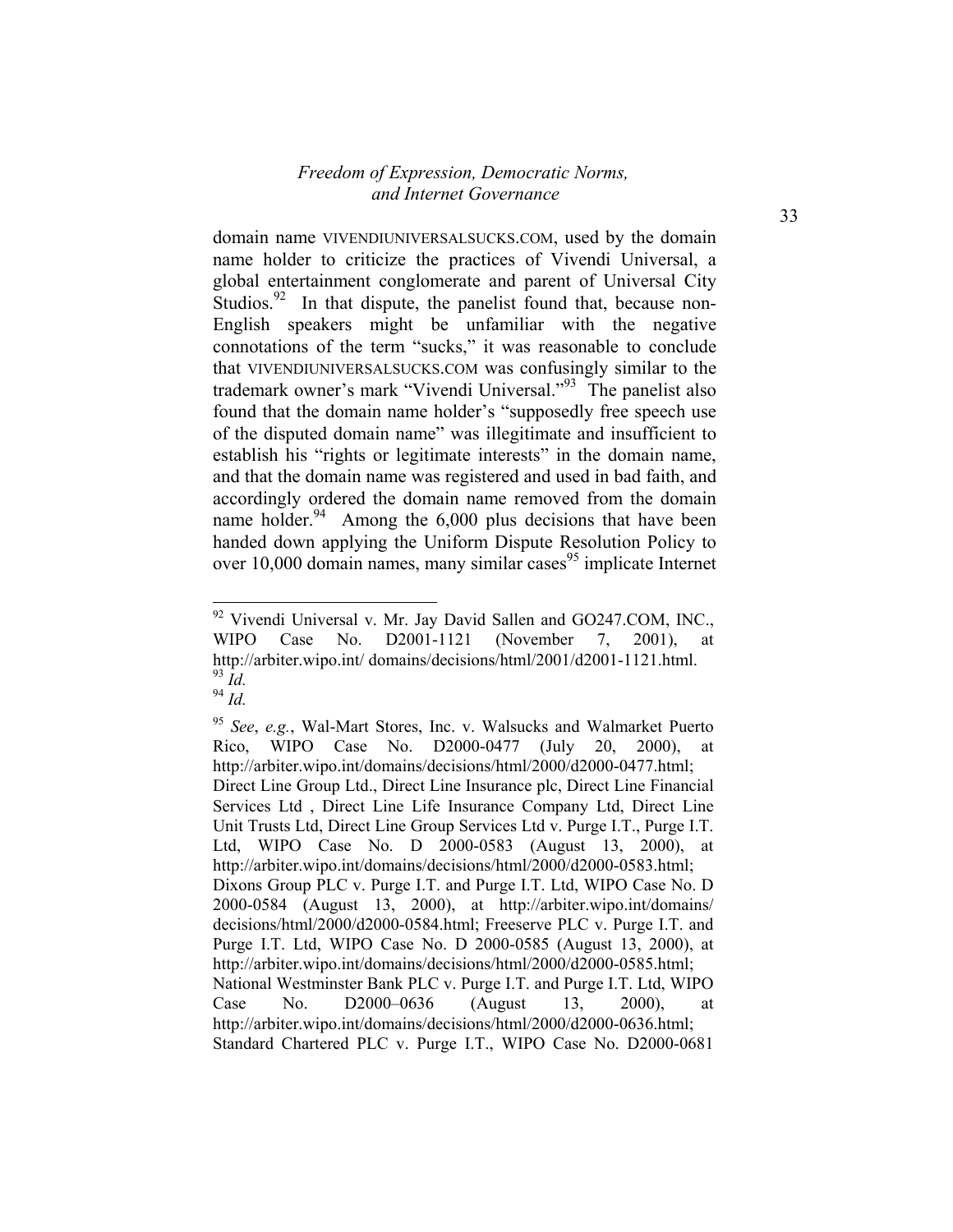users' right to maintain a website critical of a trademark owner. Indeed, Dr. Mueller's comprehensive analysis of the 6,000+ domain name proceedings reported thus far demonstrates that in cases where domain name holders used their domain names to criticize or comment upon complainants' mark or business, complainants successfully invoked the Policy to silence such criticism or commentary in  $67\%$  of the cases.<sup>96</sup> This analysis demonstrates that the UDRP has had a significant impact on Internet users' ability to engage in critical speech.

It might be objected that the Uniform Dispute Resolution Policy does not substantially affect Internet users' right to free speech because and to the extent that users can ultimately vindicate their free speech rights within their own national courts. Although the Policy was intended to provide a global forum for the resolution of international trademark/domain name disputes in the first instance, in theory the Policy does not wholly supplant national trademark or free speech protections.<sup>97</sup> It is unclear, however, whether a domain name holder whose domain name is removed from her under a UDRP action will be able effectively to invoke her own country's substantive trademark or free speech

96 Mueller, *supra* note 77, at 11.

l

<sup>(</sup>August 13, 2000), at http://arbiter.wipo.int/domains/decisions/ html/2000/d2000-0681.html; Cabela's Incorporated v. Cupcake Patrol, NAF Case No. FA95080 (August 29, 2001), at http://www.arbitrationforum.com/domains/decisions/95080.htm; Wal-Mart Stores, Inc. v. Richard MacLeod d/b/a For Sale, WIPO Case No. D2000-0662 (September 19, 2000), at http://arbiter.wipo.int/domains/decisions/html/ 2000/d2000-0662.html; Société Accor contre M. Philippe Hartmann, WIPO Case No. D2001-0007 (March 13, 2001), at http://arbiter.wipo.int/domains/decisions/html/2001/d2001-0007.html; ADT Services AG v. ADT Sucks.com, WIPO Case No. D2001-0213 (April 23, 2001), at http://arbiter.wipo.int/domains/ decisions/html/2001/d2001-0213.html; Bloomberg L.P. v. Secaucus Group, NAF Case No. 97077, at http://www.arbforum.com/domains/decisions/97077.htm (June 7, 2001). *See also* Mueller, *supra* note 77.

<sup>97</sup> *See* UDRP, *supra* note 65, at 4(k).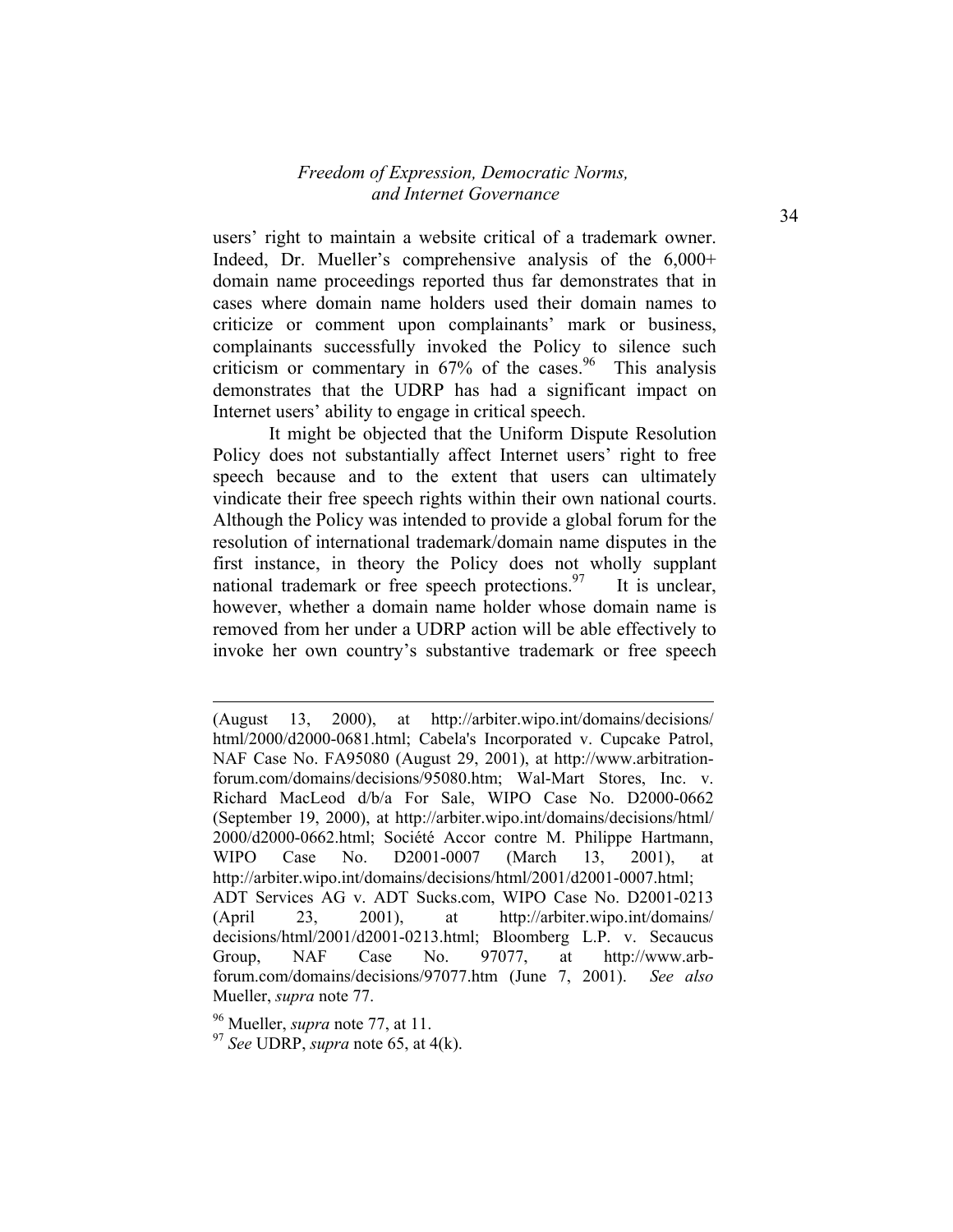protections to overturn the result reached under the UDRP.<sup>98</sup>

-

The arbitration and litigation over the domain name "CORINTHIANS.COM" is illustrative in this regard. In that case, Corinthians Licenciamentos LTDA, an entity that held the Brazilian trademark rights to the mark "Corinthians" for a Brazilian soccer team,

<sup>&</sup>lt;sup>98</sup> It is debatable, for example, whether a disappointed U.S. domain name holder will be able effectively to assert a First Amendment defense in federal court against (1) a trademark holder who brought a successful UDRP action against her, (2) a UDRP panel, or (3) ICANN itself. First, although UDRP procedures are not binding on U.S. courts per se, it may be difficult for a defeated domain name holder to convince a U.S. court to consider an "appeal" of an unfavorable UDRP decision. Unless a disappointed domain name registrant brings a challenge in court within 10 days of the UDRP decision, the UDRP decision is deemed final and binding upon the domain name registrar (and registrant). *See* UDRP, *supra* note 65, at 4(k). This short window itself, coupled with the difficulty and expense of hiring an attorney within this 10-day window to represent oneself in court, is a powerful disincentive to seeking review by a U.S. court. *See*, *e.g.*, Helfer & Dinwoodie, *supra* note 64, at 203-4 (explaining that the "extremely short ten-day window within which respondents must file such a proceeding is likely to exert a significant deterrent effect on national court review.")

Furthermore, it is doubtful whether a defeated domain name holder would be able to sue ICANN or a UDRP arbitration panel directly in a federal court for infringing the domain name holder's free speech rights based on the former's adoption of the UDRP or the latter's implementation thereof. Because ICANN and the UDRP panel may not be considered state actors under the First Amendment's state action doctrine, *see* Froomkin, *supra* note 1, at 113, a defeated domain name holder may be unable to sue ICANN or a UDRP panel for violating her First Amendment rights.

Finally, a U.S. (or other national) court considering an "appeal" of a UDRP decision in which a defeated domain name holder sues the trademark owner may conclude that it does not have subject matter jurisdiction over such a dispute because no state action was involved or because the dispute presents no case or controversy under U.S. law. *See* Helfer & Dinwoodie, *supra*, at 205 ("It is unclear whether respondents who do muster the resources to appeal panel decisions in fact possess a cause of action against a trademark owner under national laws seeking retention of the domain name.")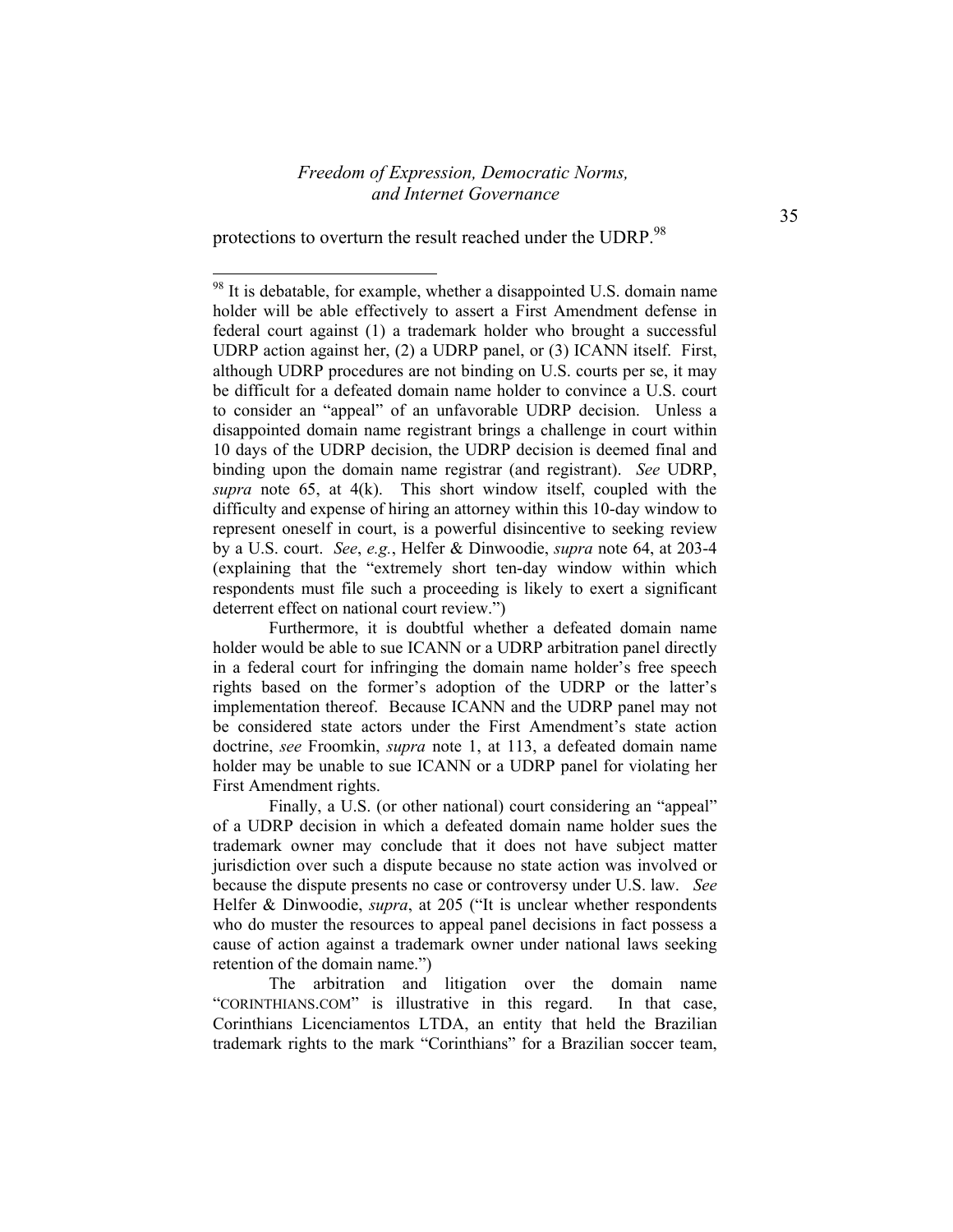It might be further objected that the UDRP has built-in checks to prevent its abusive use by trademark owners. Indeed, the UDRP was intended to apply only to clear cases of bad faith cybersquatting and was not intended to apply to cases where domain name holders enjoyed legitimate rights and interests in their domain names. Toward that end, the UDRP discourages bad faith complaints by trademark owners by empowering panelists to label bad faith or abusive complaints as "reverse domain name hijacking."<sup>99</sup> However, beyond being labeled a "reverse domain

l

brought a UDRP proceeding against the domain name registrant of "CORINTHIANS.COM," who had used this website, at least in part, to offer biblical quotes from the Book of Corinthians. The UDRP panel considering the dispute ordered the transfer of "CORINTHIANS.COM" to the Brazilian trademark owner. *See* Corinthians Licenciamentos LTDA v. David Sallen, WIPO Case No. D2000-0461 (July 17, 2000). The domain name holder challenged this decision in U.S. district court, seeking a declaratory judgment that his use of the domain name did not violate the Brazilian entity's trademark rights. The Brazilian trademark owner, in its motion to dismiss, contended that it had no intention of bringing a lawsuit against the domain name holder under U.S. (or any other countries') trademark law, and that therefore the U.S. district court did not enjoy subject matter jurisdiction over the dispute. *See* Sallen v. Corinthians Licenciamentos Ltda., CV-00-11555-WGY and CV-00- 12011-WGY (D. Mass. Dec. 19, 2000). The district court agreed, finding that there was no case or controversy for it to adjudicate, and dismissed plaintiff's declaratory judgment action. *Id.* While the First Circuit reversed and held that U.S. trademark law provided it with subject matter jurisdiction over the dispute, *see* Sallen v. Corinthians Licenciamentos Ltda., 273 F.3d 14 (1st Cir. 2001), this issue is still one of first impression within other U.S. circuit courts and has not been resolved definitively within other nations' courts.

In short, it is fair to conclude that "national courts are unlikely to exercise significant de facto external checks on abuses of authority by UDRP panelists . . . ." Helfer & Dinwoodie, *supra*, at 210.

<sup>99</sup> *See* UDRP, *supra* note 65, Rule 15(e) ("If after considering the submissions the Panel finds that the complaint was brought in bad faith, for example in an attempt at Reverse Domain Name Hijacking or was brought primarily to harass the domain-name holder, the Panel shall declare in its decision that the complaint was brought in bad faith and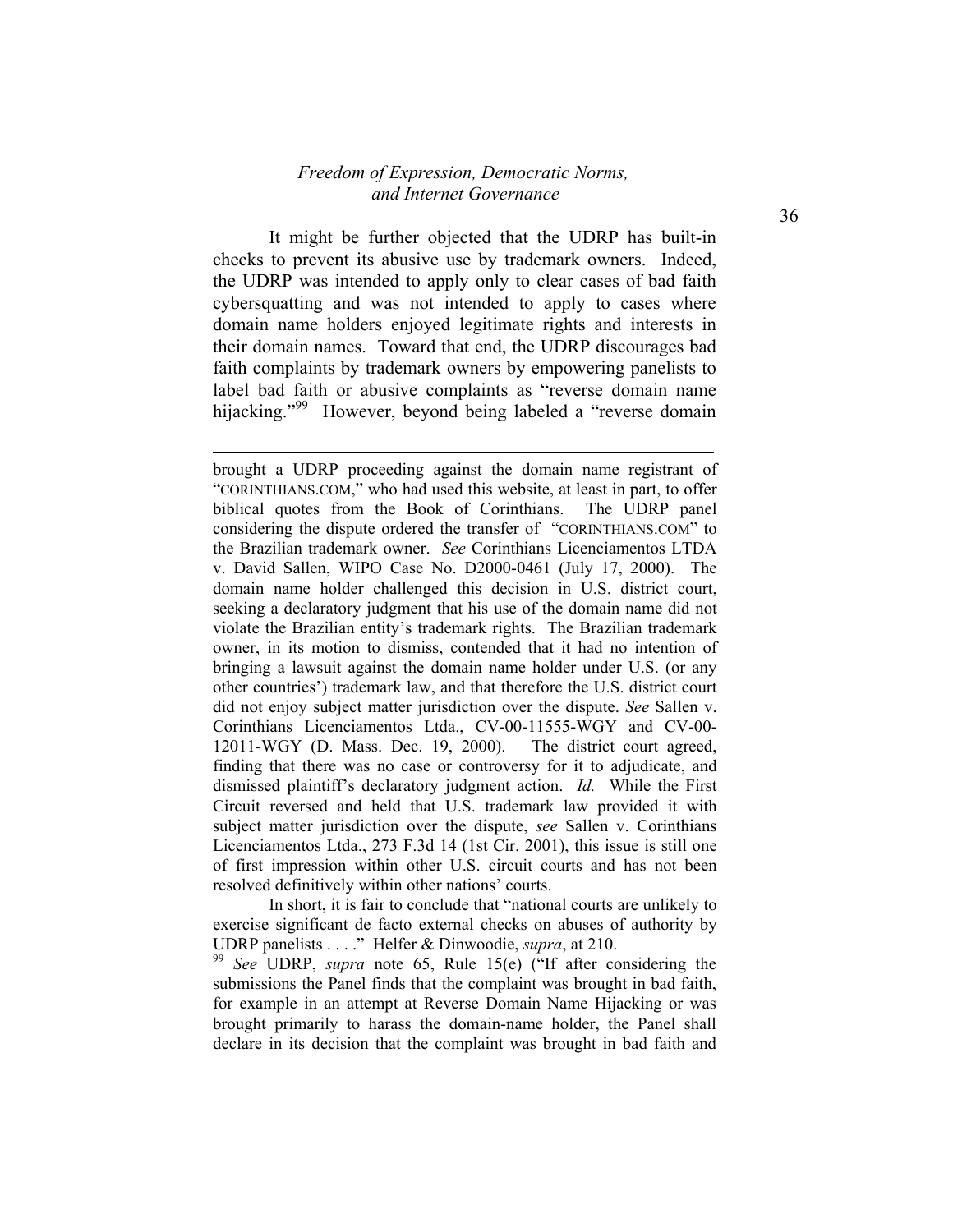name hijacker," there are no sanctions for such bad faith behavior on the part of trademark owners and the UDRP currently provides no meaningful disincentives to trademark owners' engaging in such overreaching.

It might be further objected that, at the end of the day, ICANN merely enjoys the power to remove a domain name from a domain name holder or to prevent an entity from registering a domain name in the first place, and that, given this limited power, ICANN's speech-regarding policies do not justify an in-depth inquiry into ICANN's policies and governance structure. While this argument has some merit, I contend that, first, a governing entity such as ICANN that functions as a public actor regulating a forum of expression need not enjoy a monopoly on the use of force (or otherwise satisfy the traditional requirements of a "state") to justify such an inquiry.<sup>100</sup> Second, even though ICANN's Second, even though ICANN's authority is *currently* limited, some have called for ICANN's power to be expanded in the future,<sup>101</sup> while others have held out ICANN as a model for international policy-making and dispute resolution involving a broader class of Internet-related issues.<sup>102</sup> If we conceptualize ICANN as ICANN Version 1.x or as a dry run for an international policy-making body of broader powers over the Internet, it becomes important at this early stage to undertake an inquiry into how to incorporate liberal democratic norms within such a decision-making body in order to render such decisionmaking morally legitimate.

l

constitutes an abuse of the administrative proceeding.")

<sup>100</sup> *See, e.g.,* ROBERT A. DAHL, DEMOCRACY AND ITS CRITICS 107 (1989) (explaining that an organization need not constitute a state in the usual sense of a coercive order in order for us meaningfully to inquire into the democratic legitimacy of its decision-making processes).

<sup>&</sup>lt;sup>101</sup> WIPO, for example, has suggested that the scope of the UDRP be expanded. *See* World Intellectual Property Organization, *The Recognition of Rights and the Use of Names in the Internet Domain Name System*, at http://wipo2.wipo.int/process2/report/html/ executivesummary.html.

<sup>102</sup> *See* Froomkin, *supra* note 1, at n.36 (quoting United States and other officials' calls for ICANN to serve as a "model for global rule-making in the Twenty-First Century.").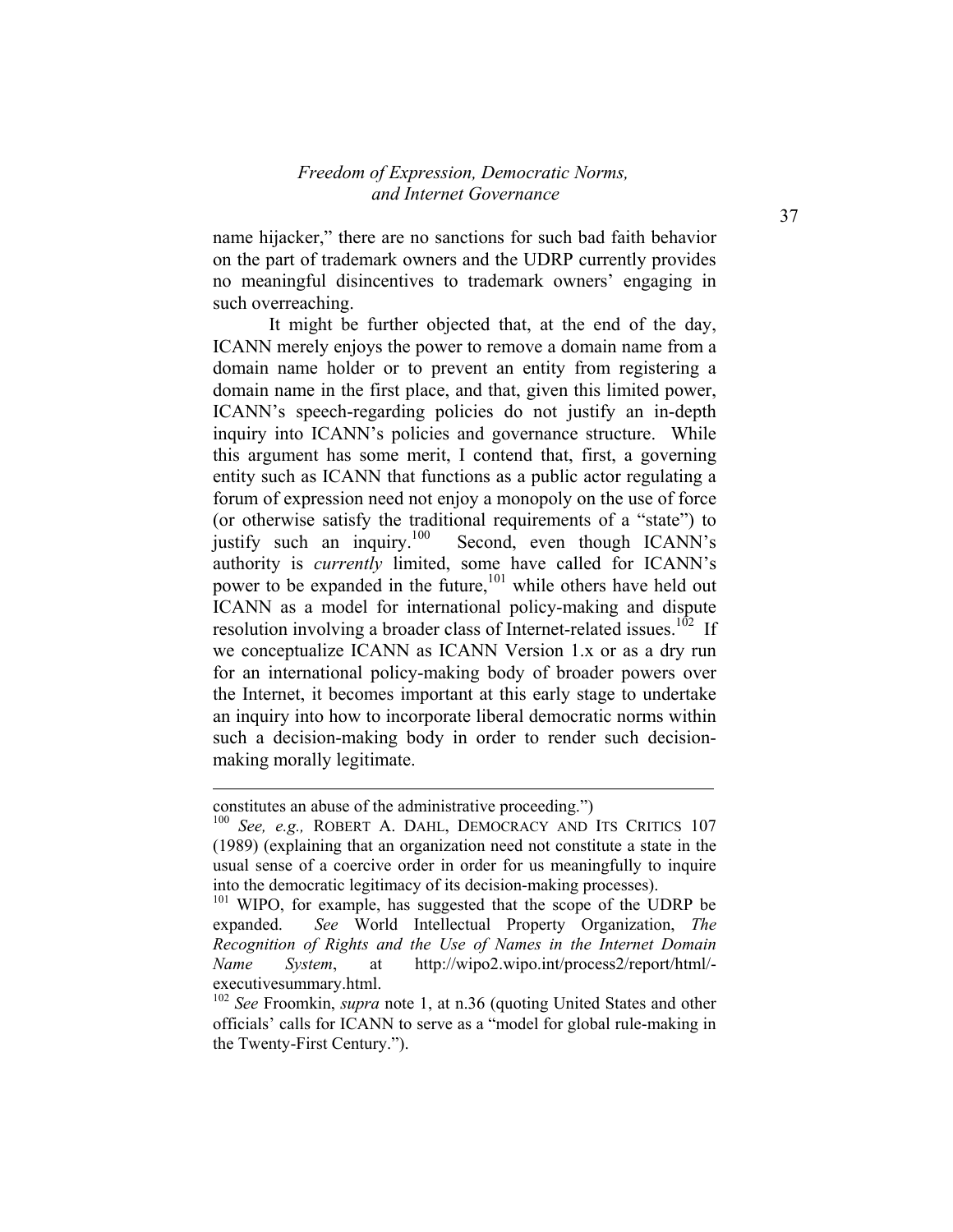In short, ICANN today serves a subtle but significant role in regulating Internet speech. ICANN enjoys the power to establish prerequisites for registering domain names, which translates into the power to establish prerequisites for maintaining websites, and thus for engaging in an important form of expression. In exercising this authority to date, ICANN has established a policy prohibiting the anonymous registration of domain names, and hence prohibiting Internet users from engaging in anonymous or pseudonymous speech via their websites. Furthermore, ICANN has exercised its authority over the Domain Name System to implement a policy for resolving disputes between trademark owners and domain name holders. This policy involves consideration of the nature and content of speech embodied within domain names and contained within websites, and implicates Internet users' ability to engage in critical expression. Because ICANN enjoys the power to enact binding policies affecting speech within this important forum for expression, ICANN serves a significant public ordering function<sup> $103$ </sup> – the power to allocate rights in ways that implicate freedom of speech. Given its performance of this function, ICANN's governance structure should embody the normative ideals – both procedural and substantive – of liberal democracy. In particular, as I explain below, given ICANN's power to implement regulations affecting speech, it does not suffice for ICANN merely to embody the *procedural* democratic norm of political equality by embodying representative decision-making structures; rather, ICANN must also embody substantive democratic norms, and accord special protections for the fundamental individual rights that are integral to liberal democracy, including the right of freedom of expression.

#### III. NORMATIVE IDEALS OF LIBERAL DEMOCRACY AND THE PROTECTION OF FUNDAMENTAL INDIVIDUAL RIGHTS

When the United States ceded control over the Domain Name System and other elements of the Internet's infrastructure to

-

38

<sup>103</sup> *See, e.g.,* Weinberg, *supra* note 2, at 215-16.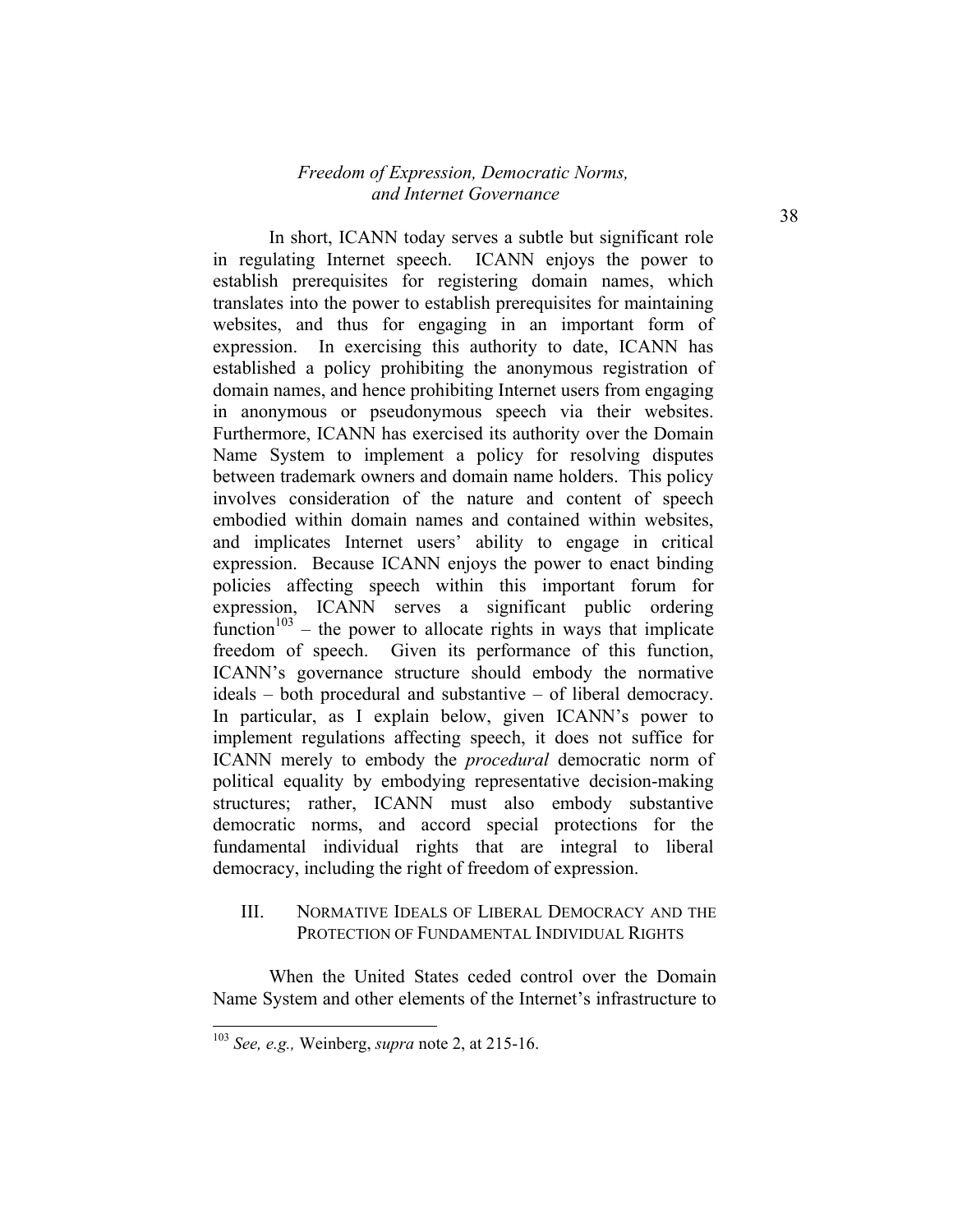ICANN, it sought assurances from ICANN that it would embody certain norms of democratic decision-making within its governance structure. As I explain in Part IV, ICANN's framers sought to ensure that ICANN's decision-making would reflect and account for the views of those affected by its decision-making, by incorporating representative decision-making structures and by conducting direct elections of representatives by Internet users worldwide. ICANN's framers, however, were unconcerned with the issue of whether and how ICANN's form of government would secure individuals' fundamental rights, including the right to free speech. As a result, while ICANN's framers were clearly concerned with the extent to which ICANN would embody *procedural* democratic norms, they were insufficiently concerned with how well ICANN would embody the *substantive* norms integral to *liberal democracy.* In this Part, I consider the procedural and substantive normative ideals that are integral to liberal democracy and that should therefore be embodied within ICANN's governance structure.

The concept of liberal democracy, like the concept of democracy itself, means many things to many people.<sup>104</sup> Yet shared among these divergent conceptions of liberal democracy is a core of normative ideals, including both procedural and substantive normative ideals. In this Part, I elucidate the essential contours of these core normative ideals, focusing in particular on certain shared normative ideals of liberal democracy that are integral to large-scale governments and implicated by ICANN's governance of the Internet's infrastructure. I then discuss in Parts IV and V how these procedural and substantive normative ideals can be implemented within the context of ICANN's governance structure.

While the primary purpose of all democratic systems of government is to effectuate the will of the people, the goal of

<sup>104</sup> *See* Neil Weinstock Netanel, *Cyberspace Self-Governance: A Skeptical View from Liberal Democratic Theory*, 88 CAL. L. REV. 395, 407 (2000) (quoting Don Herzog's comment that "liberalism is a tradition, not a single view, and like any other tradition it is best conceived of as a family of disagreements.")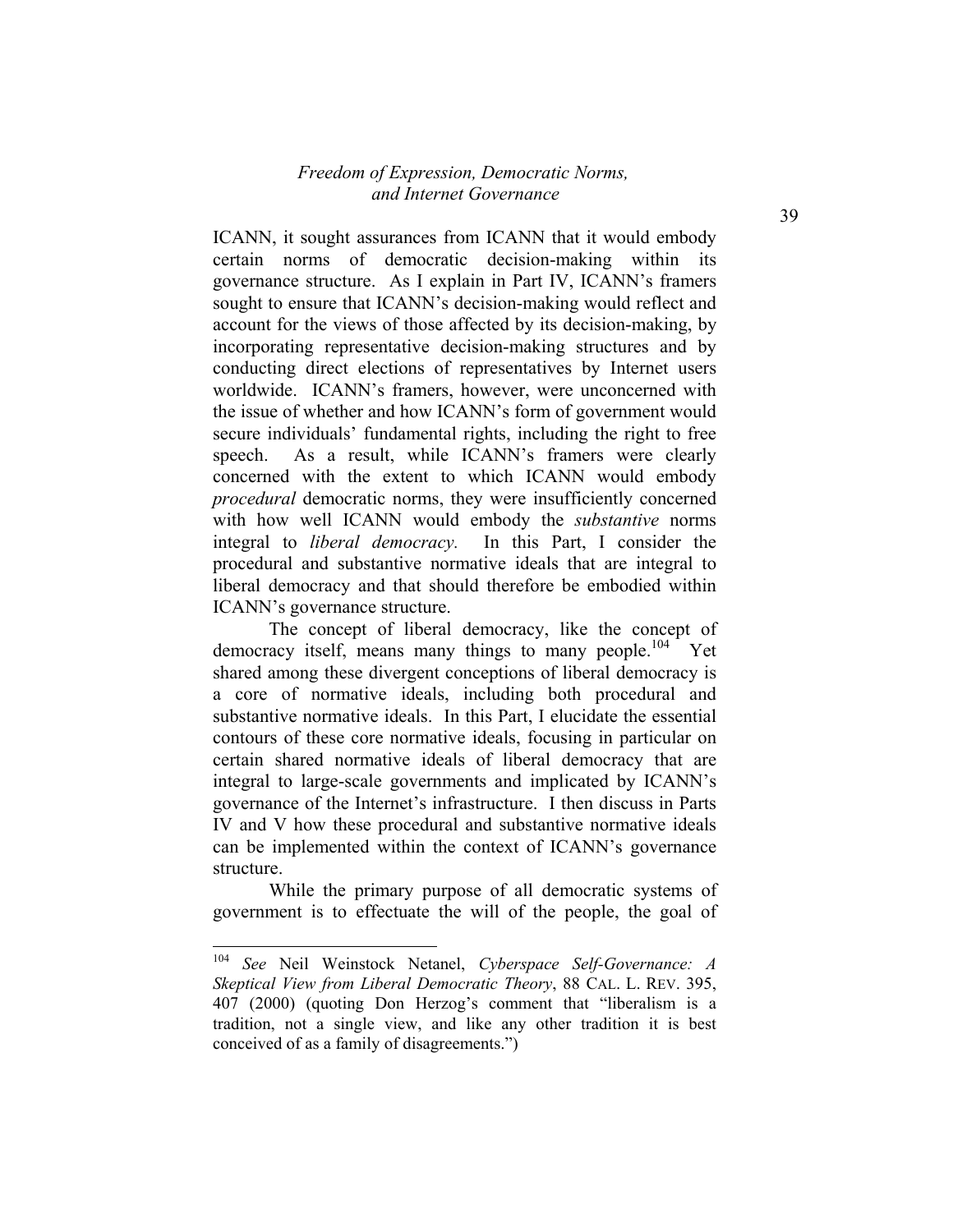*liberal* democratic systems is to effectuate the will of the people within a framework of protections for individual rights and freedoms.<sup>105</sup> Liberal democracy thus requires that persons affected by collective democratic decision-making be accorded certain fundamental rights, and that these fundamental rights be protected from infringement by the democratic process itself.<sup>106</sup> Thus, while liberal democracies have in place procedural mechanisms to advance the democratic norms of political participation and political equality and to ensure that each citizen's vote is counted fairly and equally, they also provide frameworks for protecting fundamental individual rights from infringement by democratic  $decision-making$  processes.<sup>107</sup>

While liberal democratic theorists are united in their commitment to protecting fundamental individual rights and freedoms, they differ in their understanding of how such rights are best protected. "Procedural" democratic theorists generally claim that individual rights will be adequately protected by procedural mechanisms alone – i.e., by essentially democratic *processes* designed with an eye toward protecting against abridgements of fundamental rights. $108$  Procedural democratic theorists thus contend that carefully-designed representative systems of government over large-scale democratic units will adequately protect individuals' fundamental rights, and will best advance (what they consider to be) the pre-eminent individual right – the right to self-governance. "Substantive" democratic theorists, on

 $\overline{a}$ 

<sup>105</sup> *See*, *e.g.*, ROBERT DAHL, DEMOCRACY AND ITS CRITICS 154 (1989); WILLIAM GALSTON, LIBERAL PURPOSES (1991); JOHN RAWLS, POLITICAL LIBERALISM (1993).

<sup>106</sup> *See*, *e.g.*, Steven R. Ratner, *New Democracies, Old Atrocities: An Inquiry into International Law*, 87 GEO. L. J. 707 (1999) (defining liberal democracy as "a political system with governments elicited by popular majority, and with the rule of law enshrined to protect those not in the majority.")

<sup>107</sup> *See*, *e.g.*, Netanel, *supra* note 104, at 408 (explaining that "while democracy aims to actualize the popular will, liberalism gives primacy to individual liberty.")

<sup>108</sup> *See*, *e.g.*, DAHL, *supra* note 105, at 163-92; JOHN HART ELY, DEMOCRACY AND DISTRUST (1980).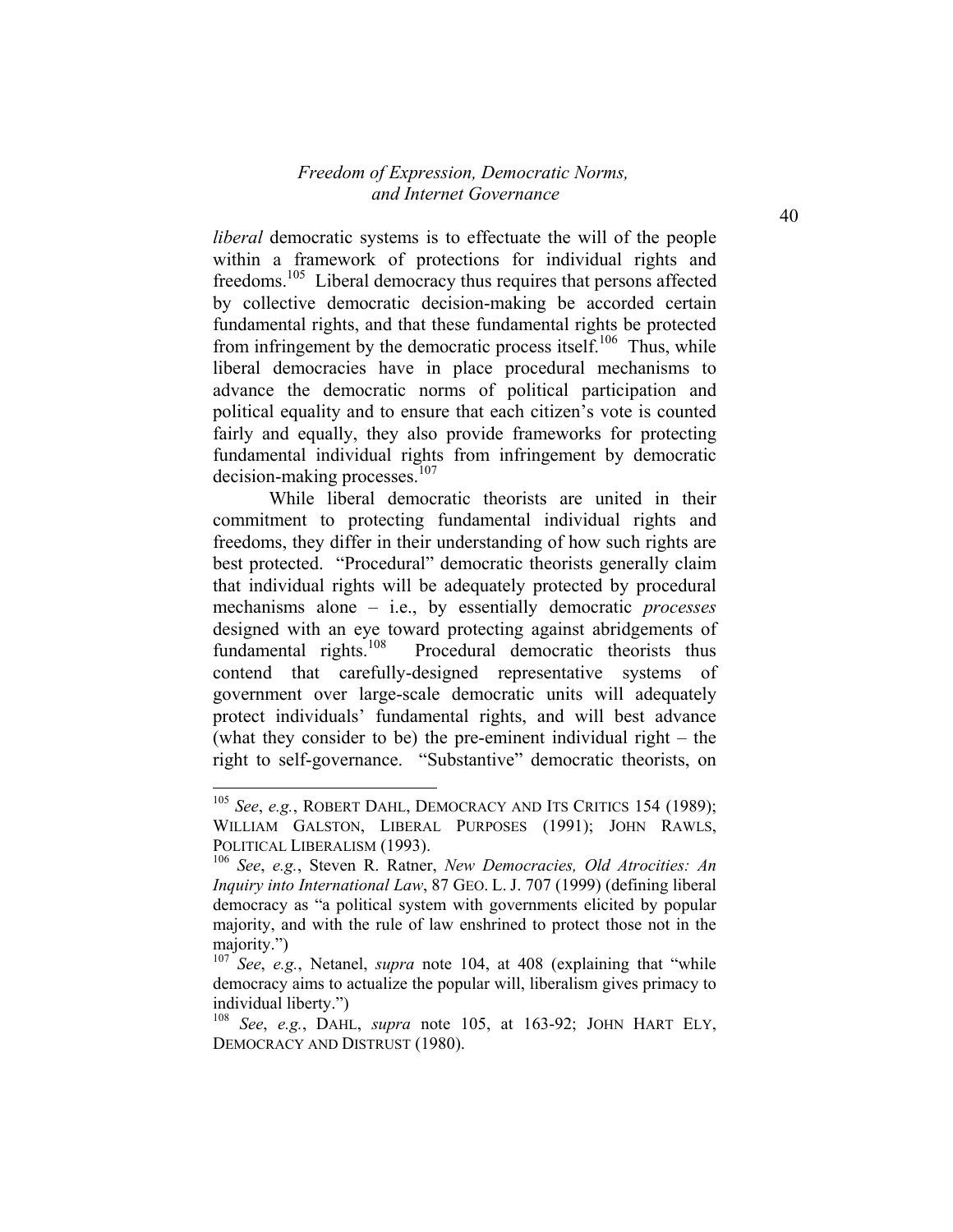the other hand, remain skeptical about the capacity of thoroughgoing democratic processes to protect fundamental individual rights, and contend that other mechanisms beyond essentially democratic processes are necessary to protect such rights – for example, constitutionally-enshrined fundamental rights and systems of (non-democratic) judicial review of democratic decision-making to protect such rights.<sup>109</sup> While both schools of liberal democratic theory begin with the premise that governments should reflect the will of the people while protecting individuals' fundamental rights, they embody different conceptions as to how to best protect such rights within an essentially democratic form of government.

## *A. Procedural Norms of Liberal Democracy: Political Equality and Representation*

A fundamental component of liberal democracy is the norm of political equality, which requires, at a minimum, that each citizen's views are counted equally on matters within the scope of the government's decision-making.<sup>110</sup> The norm of political equality presupposes, at the very least, a system of fair voting within a context of broad suffrage.<sup>111</sup> Within this essential framework of political equality, the past several centuries have brought about a dramatic transformation in the way in which the norm of political equality is implemented within democratic systems. In particular, as the size of democratic units expanded, the character of democratic government transformed from direct or plebiscitary democracy to indirect, representative democracy.<sup>112</sup> Within small-scale democratic systems (such as ancient Greek city-states), the fundamental normative ideal of political equality was implemented in the form of direct democracy, in which all citizens could physically assemble in one place to deliberate and

<sup>109</sup> *See* text accompanying notes 138-62.

<sup>110</sup> *See*, *e.g.*, JAMES FISHKIN, DEMOCRACY AND DELIBERATION 14-20 (1991); Netanel, *supra* note 104, at 408 (observing that most liberals place civic equality "squarely within the pantheon of liberal rights.")

<sup>111</sup> *See* FISHKIN, *supra* note 110, at 22; DAHL, *supra* note 105, at 130-31. <sup>112</sup> *See*, *e.g.*, *id.* at 13-23.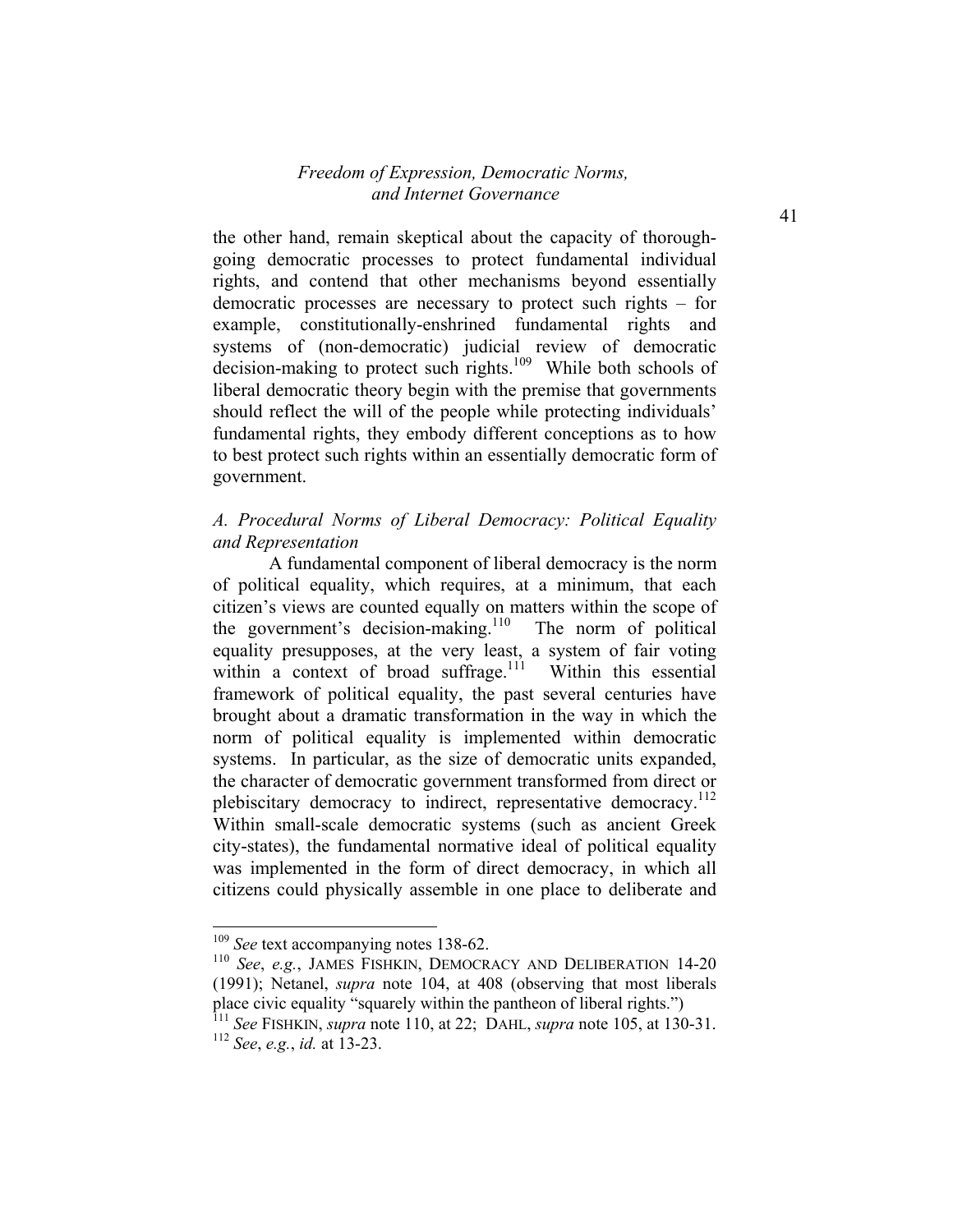vote upon matters put to collective decision-making.<sup>113</sup> As the size and scope of democratic units expanded, the normative ideal of political equality of necessity became implemented in a different manner, via indirect, representative systems. Systems of representative democratic decision-making thus brought with them the ability to implement indirect systems of democracy over units of ever-increasing size and scale. In translating the logic of political equality from small-scale to large-scale democratic units, the direct democracy of citizen assemblies was thus replaced by indirect, representative forms of government. As this transition was effected, the upper limits on the size of a democratic unit – which had previously been set by the practical limits of such an assembly -- were eliminated, with the consequence that no citizen body was too large to enjoy a democratic form of government.<sup>114</sup> The representative form of government thus became integral to translating the quintessential democratic norm of political equality within large-scale democratic units.

While essentially necessitated by the change in the size and scale of a democratic unit, the move from direct to representative democracy is also accompanied by an increased capacity of such systems to protect individuals' fundamental rights, according to procedural democratic theorists.<sup>115</sup> Such theorists contend that representative democratic systems are inherently more conducive, as compared to direct democratic systems, to advancing the values of liberal democracy, in that they are more conducive than direct democracies to protecting individuals' fundamental rights. First, representative democracies are more conducive than direct democracies to *deliberative* decision-making, which in itself is an important safeguard for individual rights.<sup>116</sup> Second, systems of representation for largescale democratic units are less prone to *factional* decision-

<sup>113</sup> *Id.*

<sup>114</sup> *Id.* at 217.

<sup>115</sup> *See*, *e.g.*, FISHKIN, *supra* note 110, at 16.

<sup>116</sup> *See generally id.;* JOHN DRYZEK, DELIBERATIVE DEMOCRACY AND BEYOND (2002).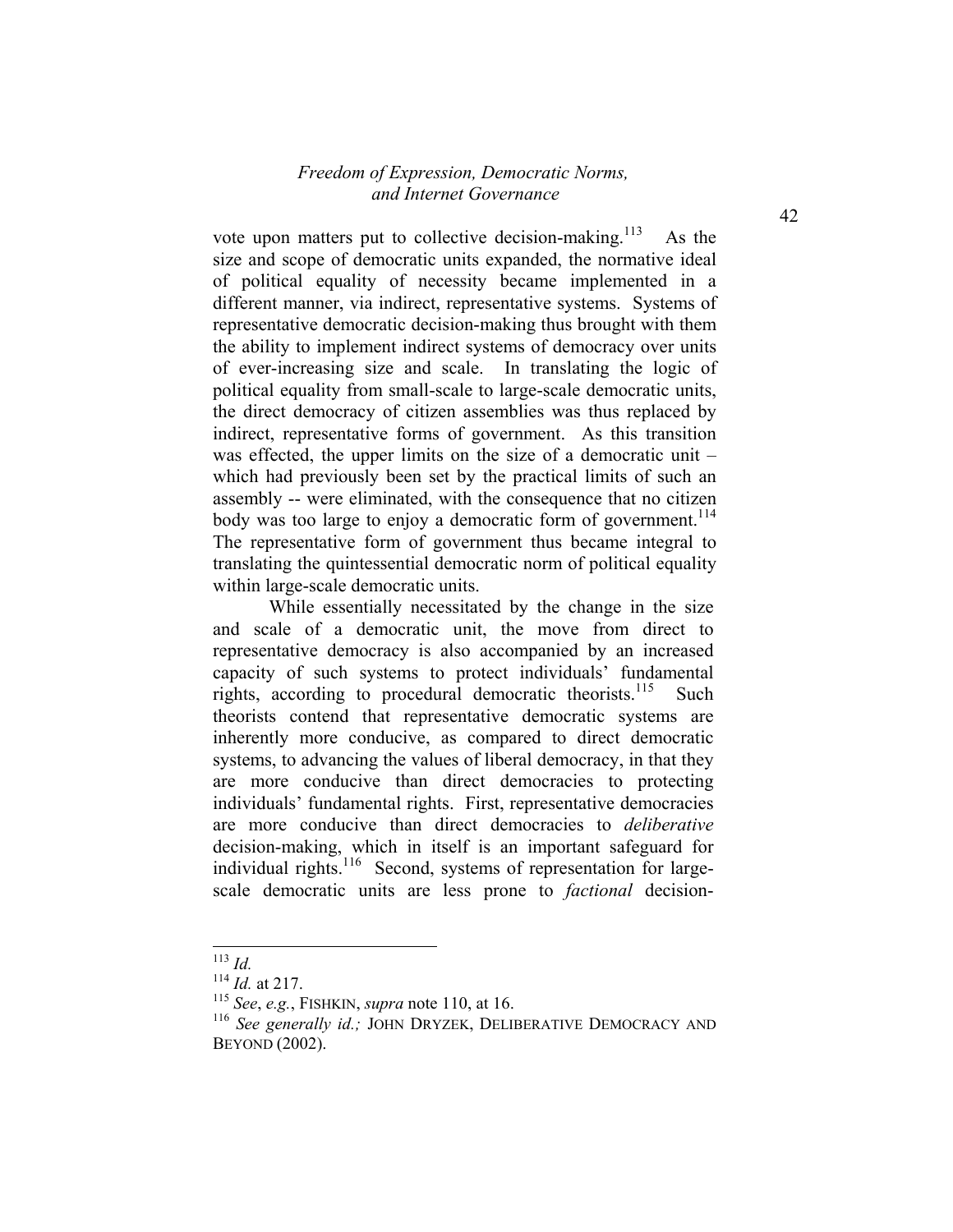making.<sup>117</sup> According to procedural democratic theorists, these features of representative decision-making within large-scale democratic units serve as important safeguards for fundamental individual rights that are essential to liberal democracy.

#### *1. Representation and Deliberation*

For procedural democratic theorists, two important moves for protecting fundamental individual rights within a democracy are the move from direct democracy to a representative democracy and the move from representative democracy over a limited sphere to representative democracy over an extended sphere.<sup>118</sup> Within direct democracies (of necessarily smaller scale), it is more likely that a majority will be motivated by a desire to invade the fundamental rights of some members of the minority, while a *representative* democracy serves as a potential antidote to such tendencies.<sup>119</sup> Although the interposition of representatives into the majoritarian democratic process cannot fully *eliminate* the possibility that collective decisions will invade individuals' fundamental rights, it can substantially neutralize such potential.120 First, the interposition of representatives facilitates the introduction of *deliberation, perspective*, and *publicmindedness* into the decision-making process. By filtering individuals' immediate passions and interests through the lens of representatives, a representative government tends to "refine" those passions and interests, channel them toward the public good, and concomitantly reduce the likelihood that collective decisions

1

<sup>117</sup> *See*, *e.g.*, DAHL, *supra* note 105, at 218.

<sup>&</sup>lt;sup>118</sup> *See* text accompanying notes 129-37.<br><sup>119</sup> As James Madison claimed in F

As James Madison claimed in Federalist 10, in contrast to a representative democracy, "a pure [direct] democracy . . . can admit of no cure for the mischiefs of faction [because] a common passion or interest will in almost every case be felt by a majority of the whole . . . and there will be nothing to check [such tendencies.]" THE FEDERALIST No. 10 (James Madison). Interposing representatives within a largescale democracy, according to Madison, "promises the cure for which we are seeking." *Id.*

<sup>120</sup> FISHKIN, *supra* note 110, at 14-25.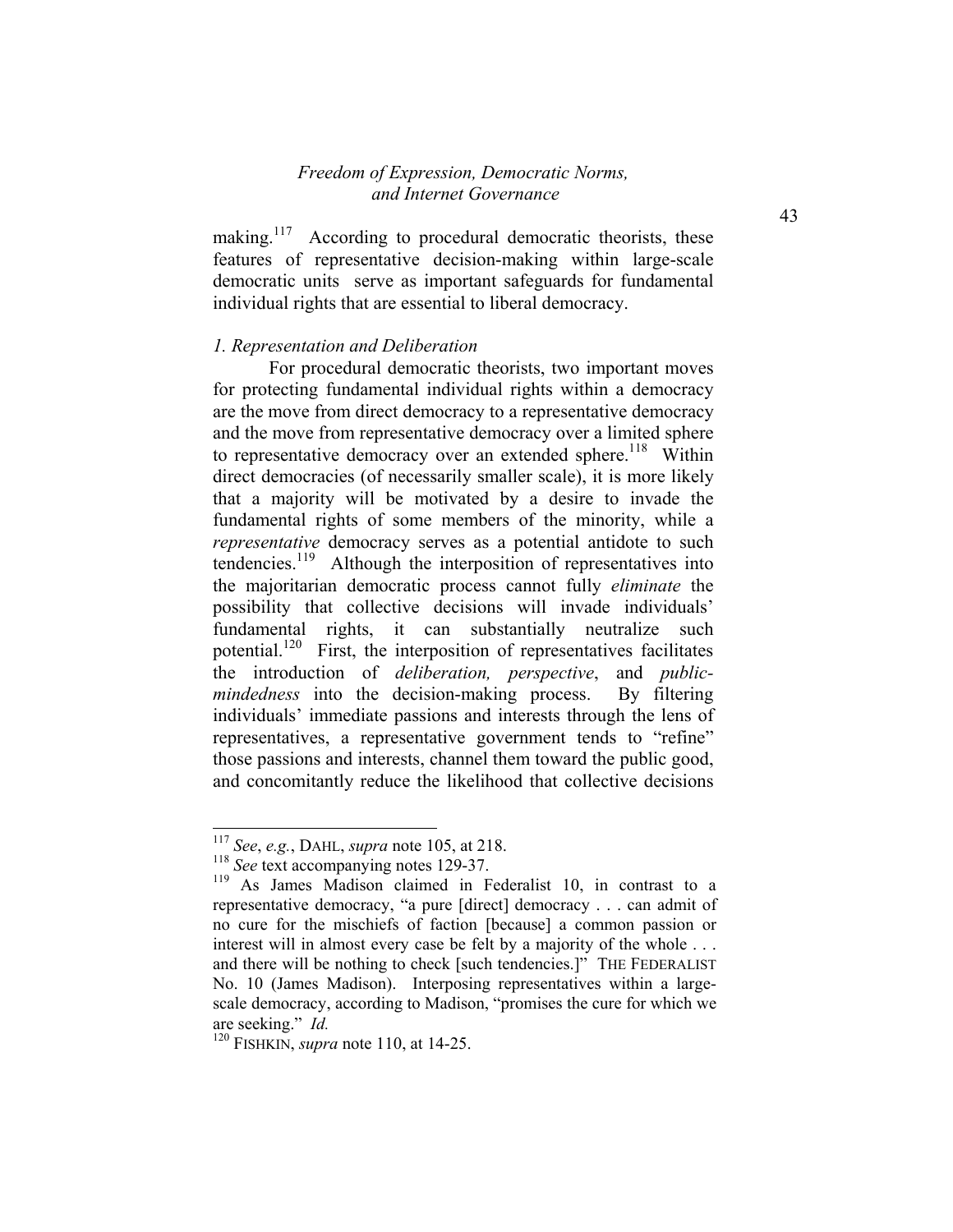will be made in derogation of fundamental individual rights.<sup>121</sup> Introducing representatives who enjoy the opportunity and inclination to deliberate toward achieving the overall public good and are less inclined to act out of partial or impassioned motives brings us closer the goal of implementing a liberal democratic government that secures individuals' fundamental rights and freedoms. Representative democracy thus constitutes a significant step beyond direct democracy in its power to discern the considered, deliberative voice of the people and to hold in check the potential of collective decision-making to invade individuals' fundamental rights. The facilitation of *deliberation* in the collective decision-making process enables the decision-makers to "arrive at the cool and deliberate sense of the community," $122$  as a means of protecting citizens "against their own temporary errors and delusions<sup>",123</sup>

Because the *deliberative* nature of the representative democratic process carries so much theoretical weight for the procedural democratic theorist in protecting individuals' rights and freedoms, it becomes crucial to articulate a meaningful and robust definition of deliberation. Modern procedural democratic theorists have devoted substantial efforts to articulating an ideal of deliberation within a system of representative democracy that aims to fulfill this important theoretical role.<sup>124</sup> James Fishkin, among the pre-eminent modern theorists of deliberative democracy, articulates an ideal of deliberation that is characterized by "free and equal discussion, unlimited in its duration, constrained only by the consensus which would be arrived at by the force of the better argument," $125$  in which every argument thought to be relevant by anyone would be given as extensive a hearing as anyone wanted.<sup>126</sup> In a similar vein, theorist David Braybrooke articulates the deliberative ideal of the "logically complete

-

<sup>123</sup> *Id.*

<sup>121</sup> *Id.*

 $122$  THE FEDERALIST No. 63 (James Madison).

<sup>124</sup> *See*, *e.g.*, FISHKIN, *supra* note 110.

<sup>125</sup> *Id.* at 35-41.

<sup>126</sup> *Id.*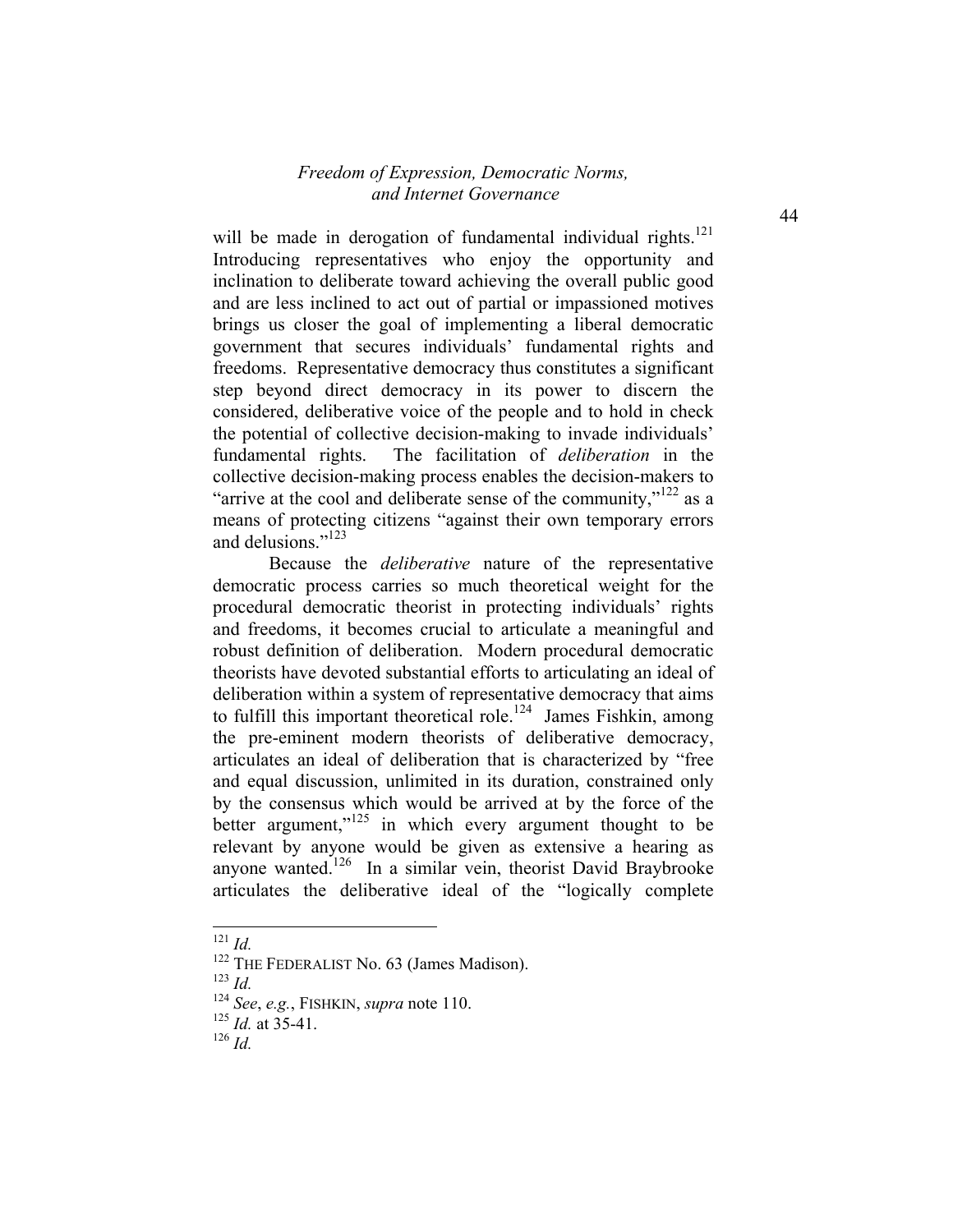debate," which enjoys similarities to philosopher Jurgen Habermas's "ideal speech situation."<sup>127</sup> Within the logically complete debate,

> [T]he participants, turn by turn, raise proposals and invoke arguments for them; and the other participants deal with all the proposals and answer all the arguments not their own . . . Thus when the issue is resolved, say by a majority voting to adopt a certain set of proposals, every participant, whether in the majority or in the minority, will have the same complete information about the track that the debate has taken $128$

Such deliberation among decision-makers, and presumably also among citizens affected by such decision-making, serves to ensure that all reasonable arguments in favor of and against a particular act of collective decision-making are heard, and that the decisionmakers have before them complete information about the effects of their proposed decision-making. Facilitating such robust deliberation within a government's decision-making helps to ensure that such decision-making will not invade individuals' fundamental rights.

In short, procedural democratic theorists claim that representative democratic systems are more conducive than direct democracies to protecting individuals' fundamental rights because and to the extent that they facilitate an abstraction from individuals' "temporary errors and delusions," elicit the "cool and deliberate sense of the community," and facilitate deliberative, impartial, and logically complete decision-making.

#### *2. Extending the Sphere of the Democratic Unit*

 Beyond the values of perspective, impartiality, and deliberation that representative democratic systems presumably bring to bear on collective decision-making, the size, scope, and

<sup>127</sup> See DAVID BRAYBROOKE, CHANGES OF RULES, ISSUE-CIRCUMSPECTION AND ISSUE PROCESSING 13 (1998).  $128$  *Id.*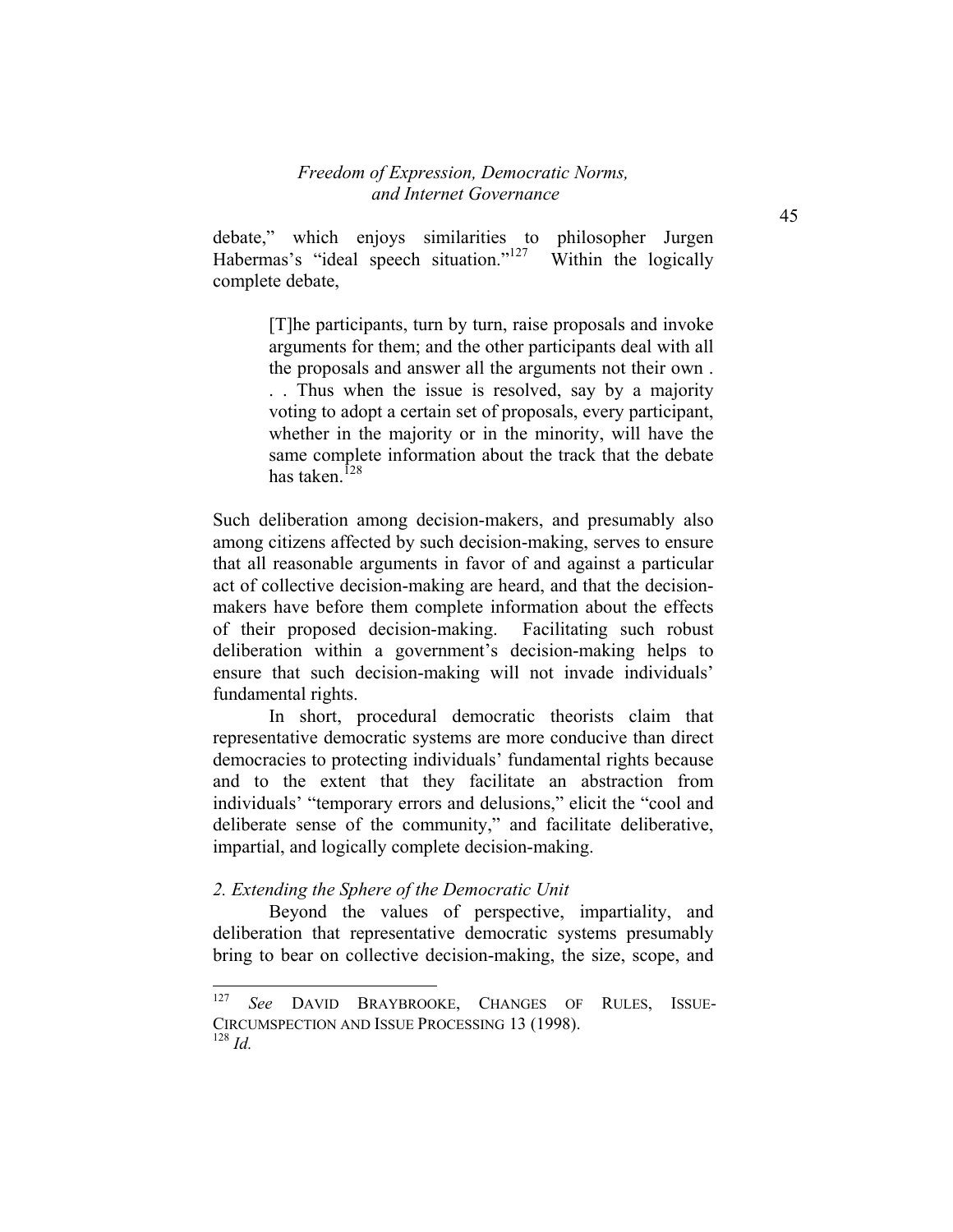complexity of interests at play within *large-scale* democratic systems also play an important role in protecting individuals' fundamental rights, according to procedural liberal democratic theorists.<sup>129</sup> Within a small-scale democratic unit, so the theory goes, citizens are more likely to be homogenous, to readily form effective factions adverse to the fundamental rights of members of the minority, and to reach and implement collective decisions (whether directly or through their representatives) that threaten such rights. As the sphere is expanded, a greater diversity and multiplicity of interests is comprehended, serving to neutralize the potential for factional decision-making adverse to fundamental rights.

The salutary consequences of extending the sphere of the democratic unit for the protection of individual rights are powerfully drawn out by James Madison in The Federalist Papers. Building upon the political theory of philosopher David Hume,<sup>130</sup> Madison contends in Federalist 10 that within a representative democracy, as you "extend the sphere and you take in a greater variety of parties and interests, you make it less probable that a majority of the whole will have a common motive to invade the rights of other citizens."131 Expanding upon this argument in Federalist 51, Madison explains that:

> It is of great importance in a [representative democracy] . . . to guard one part of society against the injustice of the other part . . . . [The method of providing against this evil within a representative democracy is by] comprehending in the society so many separate descriptions of citizens as will render an unjust combination of a majority of the whole very improbable, if not impracticable. [In this way,] the

<sup>&</sup>lt;sup>129</sup> *See* text accompanying notes 130-37.

<sup>130</sup> In his *Essays Moral, Political, and Literary*, Hume claimed that "[i]n a large government . . . the parts are so distant and remote, that it is very difficult, either by intrigue, prejudice, or passion, to hurry them into any measures against the public interest." *See* DAVID EPSTEIN, THE POLITICAL THEORY OF THE FEDERALIST 101-2 (1984).

<sup>&</sup>lt;sup>131</sup> THE FEDERALIST No. 10 (James Madison).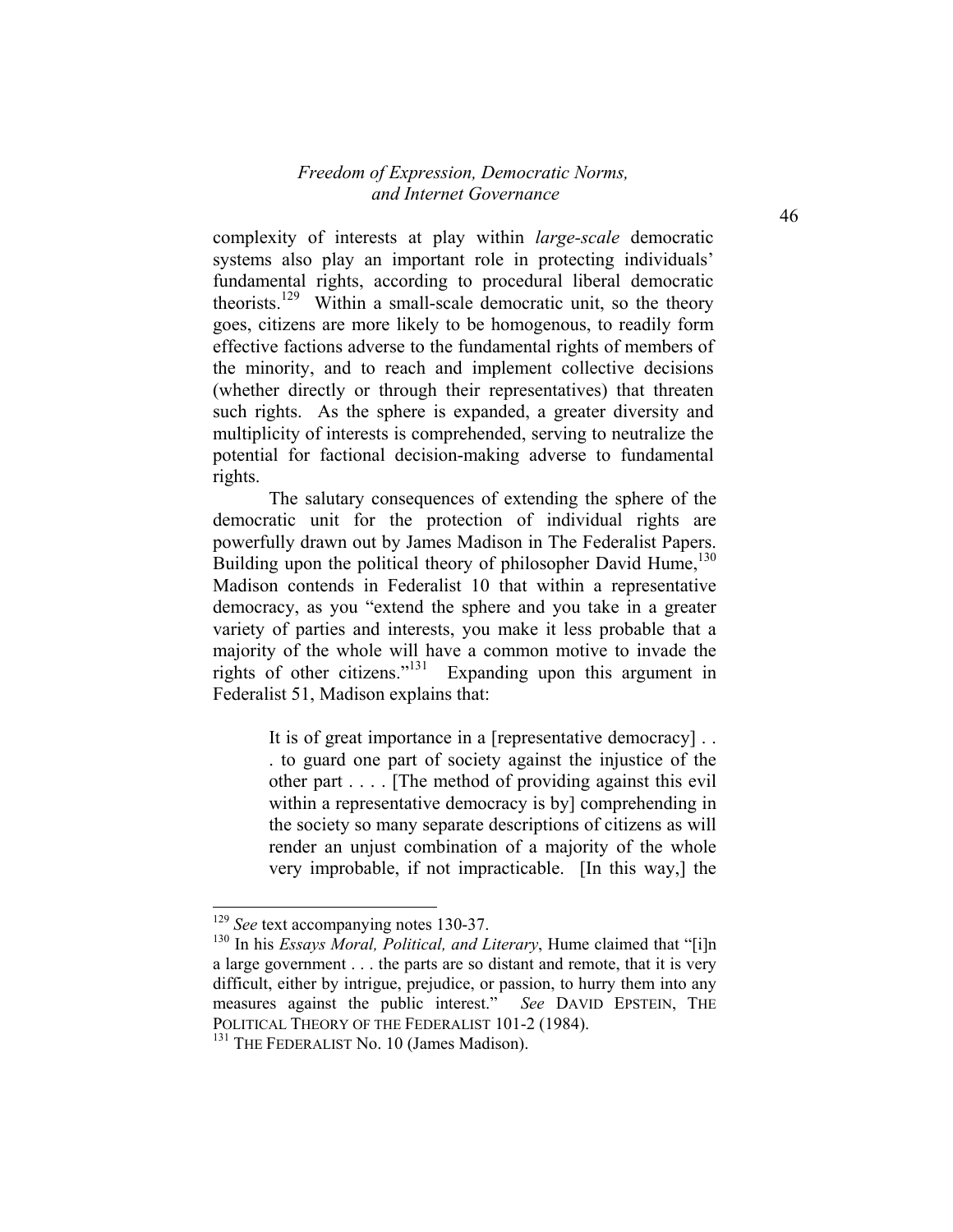society itself will be broken into so many parts, interests, and classes of citizens, that the rights of individuals or of the minority will be in little danger of interested combinations of the majority. *In a free government the security for civil rights . . . consists . . . in the multiplicity of interests. The degree of security . . . will depend upon the number of interests . . . . and this may be presumed to depend on the extent of the country and the number of people comprehended under the same government. . . . [T]he larger the society, provided it be within a practical sphere, the more duly capable it will be of selfgovernment.*132

According to this theory, within any given small-scale (and likely homogenous) democratic unit, it is not unlikely that a particular interest adverse to the rights of some members of the minority (think Socrates in ancient Greece<sup>133</sup>) will dominate. But, as the scope of the democratic unit as a whole – and of each representative's districts – is expanded to encompass a multiplicity of interests, it becomes less likely that any one such potentially factional interest will be able to capture any one representative, and more importantly, less likely that any one interest will be able to dominate the ultimate decision-making body. Extending the sphere of a representative democracy thus renders it more likely that representatives will be elected free of factional concerns and of interests that would otherwise potentially threaten individuals'

1

THE FEDERALIST No. 63 (James Madison).

<sup>&</sup>lt;sup>132</sup> THE FEDERALIST No. 51 (James Madison) (emphasis added).

<sup>133</sup> As James Madison observed:

What bitter anguish would not the people of Athens have often escaped, if their government had contained so provident a safeguard against the tyranny of their own passions [i.e., representatives interposed between the direct will of the people and the decision-making of the government]? Popular liberty might then have escaped the indelible reproach of decreeing to the same citizens, the hemlock on one day, and statues on the next.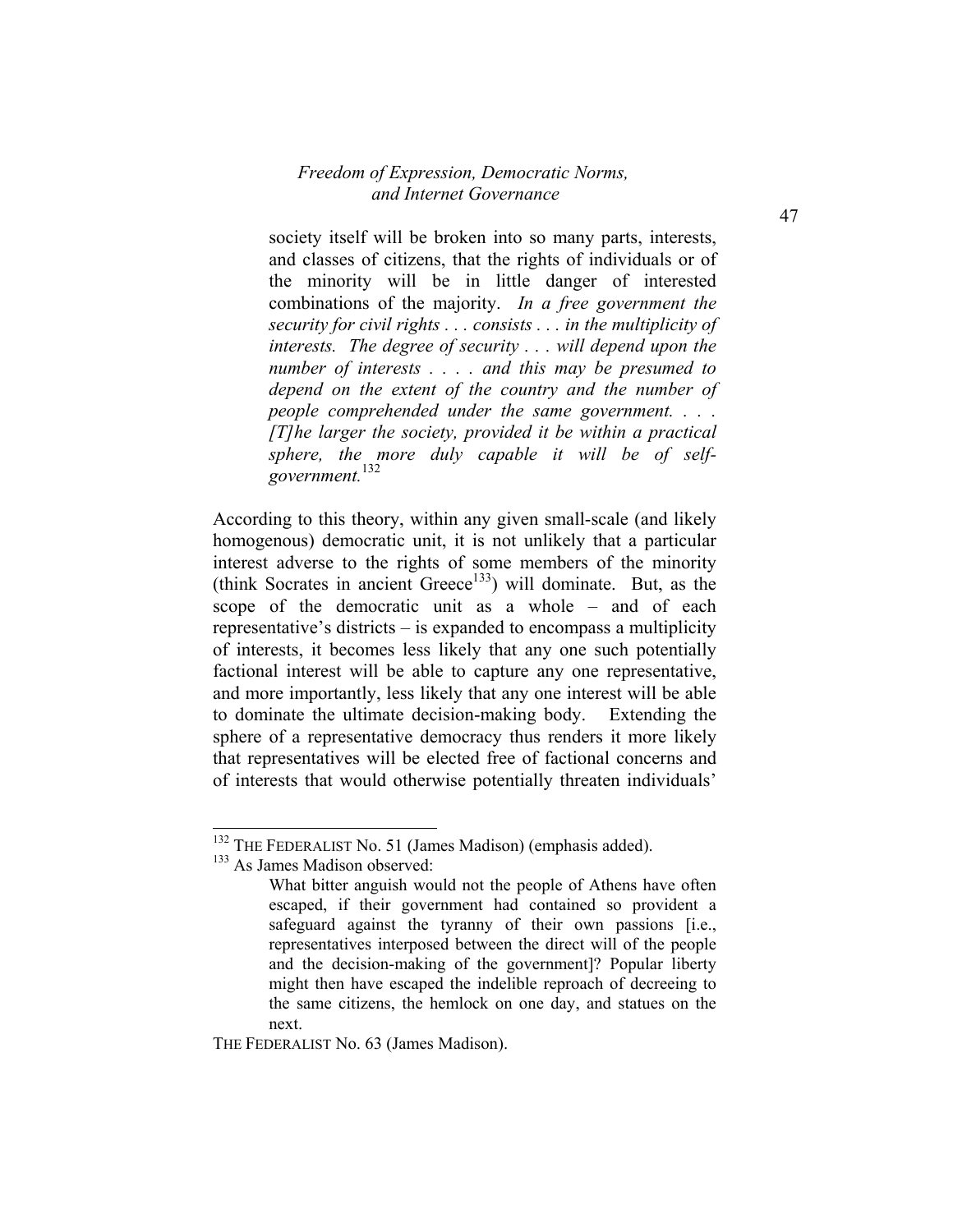fundamental rights and freedoms.<sup>134</sup>

-

Modern advocates of procedural democratic theory contend that extending the sphere of a republic correlates with incorporating a multiplicity of interests among citizens that holds in check the potential for factional decision-making for two reasons: first, because of the likelihood that citizens' interests would be *multidimensional,* and second, because citizens would need to become part of *shifting coalitions* to advance and protect these interests.<sup>135</sup> According to this theory, these shifting coalitions of interest groups will then serve to hold in check the potential for democratic systems to engage in decision-making adverse to fundamental individual rights. The multiplicity of interests that is presumed to be coextensive with an extended sphere serves as a check on the formation and efficacy of majority factions that would act in disregard of individuals' fundamental rights. A large-scale democratic unit would likely incorporate such a heterogeneity of interests that no single faction could (permanently) oppress the rest of the republic because this multiplicity of interests would lead to constantly shifting coalitions.<sup>136</sup> Within an extended republic, members of an Within an extended republic, members of an electorate with complex and diverse interests would be less likely

<sup>&</sup>lt;sup>134</sup> As political historian Garry Wills expounds upon this theory, in a larger republic:

<sup>[</sup>A]s local influence is escaped the vote becomes free to seek out virtue . . . . The whole point of representation is to refine and enlarge the public views by choosing men 'whose wisdom may best discern the true interest of their country.' . . . These representatives turn their gaze from the partial and private interest to the public and common one. The interests are to be mutually checked, mutually neutralized so that something quite different – public right – may prevail. . . . If multiplicity and interplay of interests is encouraged, it is to block them all, so that, above their self-defeating squabble, the true interest of the entire body of the people may shine clear . . . .

GARRY WILLS, EXPLAINING AMERICA: THE FEDERALIST 205 (1981).

<sup>135</sup> *See*, *e.g.*, ROBERT DAHL, A PREFACE TO DEMOCRATIC THEORY 43 (1980).

<sup>136</sup> *See*, *e.g.*, EPSTEIN, *supra* note 130, at 99-107.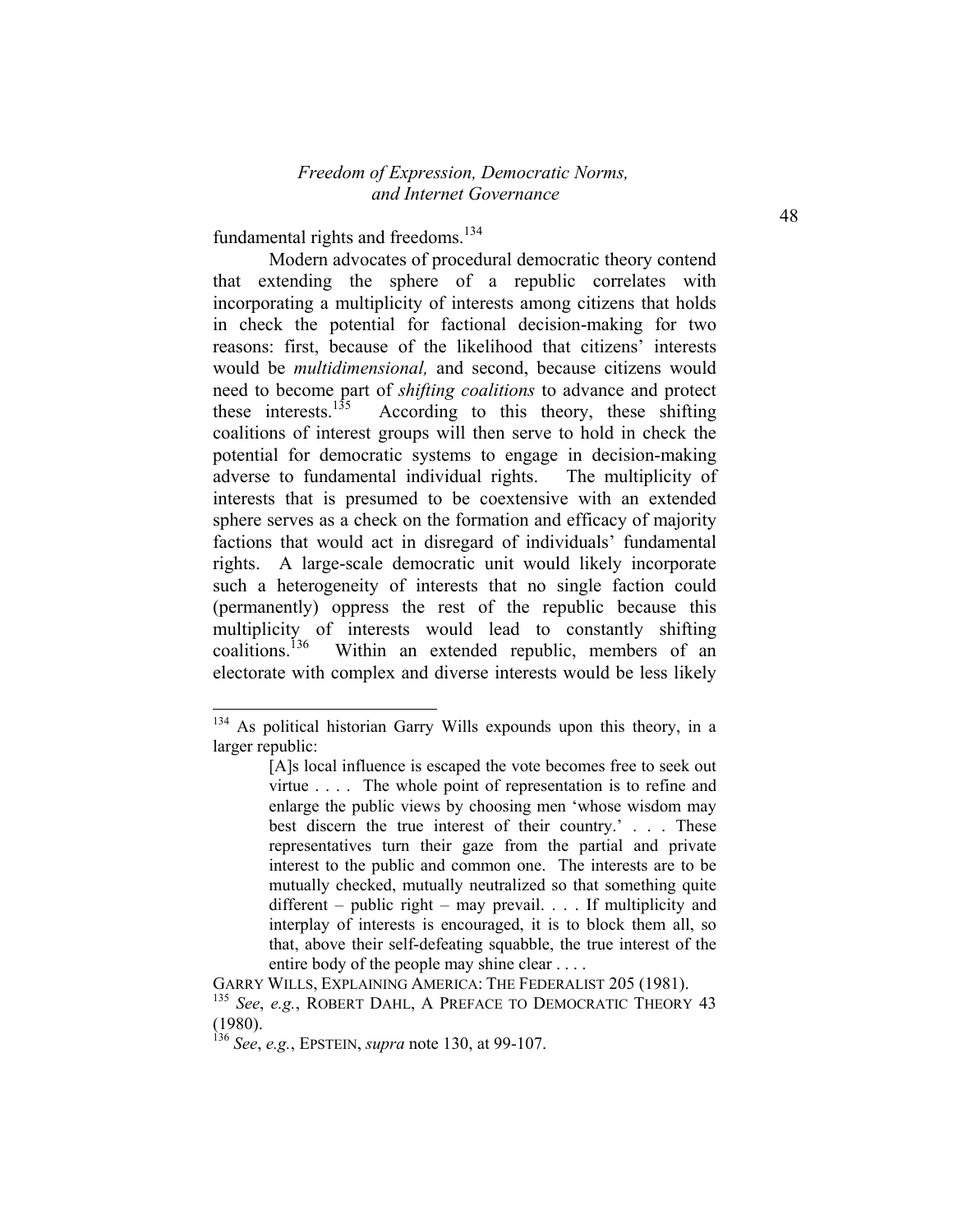to form permanent effective factional coalitions because of the likelihood that members of one coalition will over time need the support of members of other coalitions on subsequent (or concurrent) issues of importance to them. As Robert Dahl describes this "hypothesis of overlapping memberships":

> If most individuals in the society identify themselves with more than one group, then there is some positive probability that any majority contains individuals who identify themselves for certain purposes with the threatened minority. Members of the threatened minority who strongly prefer their alternative will make their feelings known to these members of the tentative majority who also, at some psychological level, identify themselves with the minority. Some of these sympathizers will shift their support away from the majority alternative and the majority will crumble.<sup>137</sup>

 In short, procedural democratic theorists contend that the extension of the sphere of a (representative) democracy itself is an important means of protecting individuals' fundamental rights because extending the sphere enables the comprehension of a dynamic multiplicity of interests within the democratic unit, which serves to hold in check the power of any one factional interest adverse to the fundamental rights of individuals to dominate. Together with the values that the representative form of government itself brings to bear on collective decision-making, systems of representation over the large scale embody meaningful safeguards for individuals' fundamental rights, according to procedural democratic theorists.

#### *B. Substantive Norms of Liberal Democracy and the Protection of Freedom of Expression*

While procedural democratic theorists contend that the embodiment of procedural normative ideals -- such as deliberative, representative decision-making over the large scale – provides

<sup>137</sup> DAHL, *supra* note 135, at 104-5.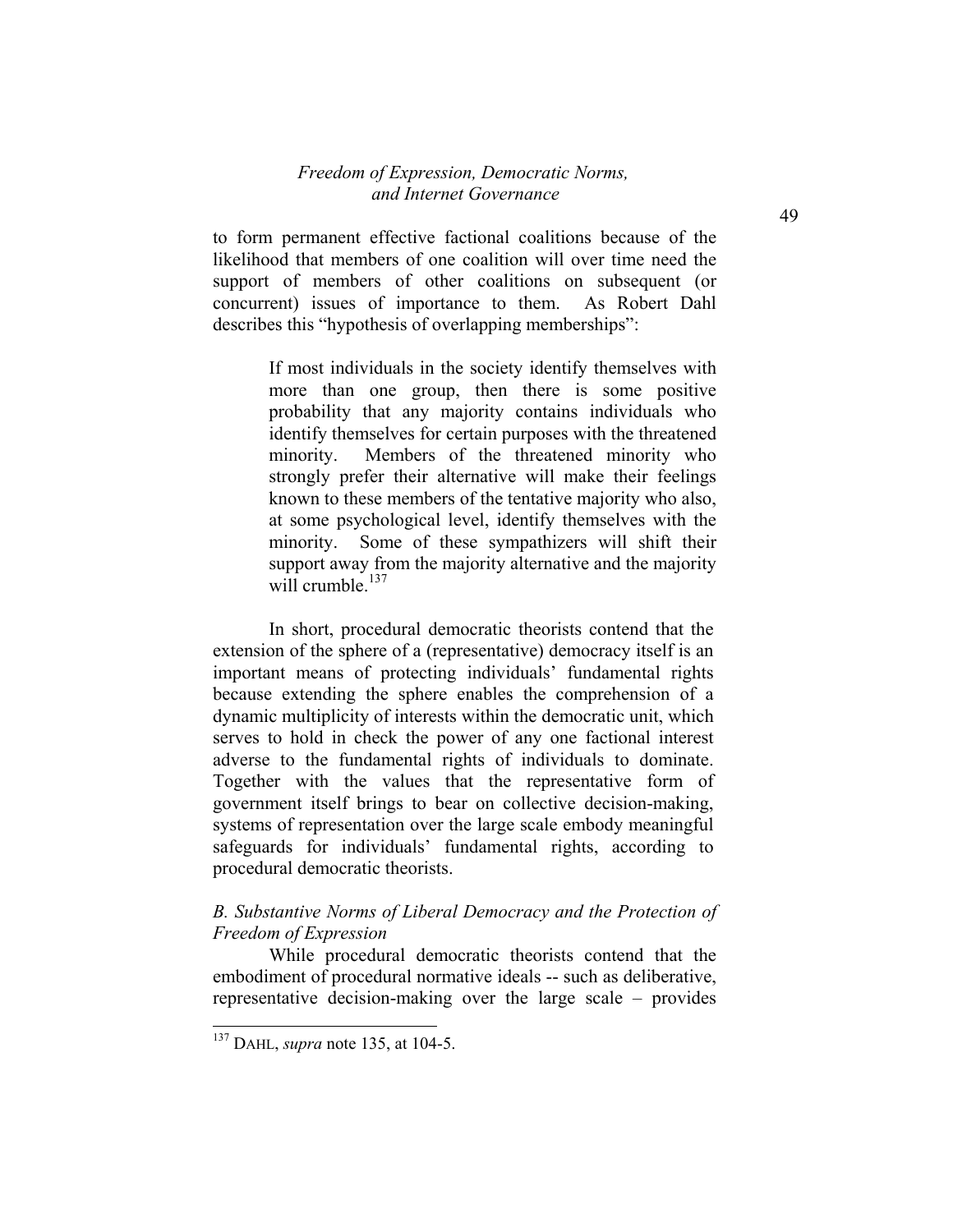meaningful protections for individuals' fundamental rights, substantive democratic theorists contend that democratic processes alone cannot secure individuals' fundamental rights against the potential for adverse decision-making. These theorists contend that individuals cannot and should not simply commit themselves to whatever the outcome of the democratic process happens to be, however procedurally shored up to attempt to protect individuals' fundamental rights. Substantive democratic theorists thus "give priority to the justice or rightness of the substantive outcomes of decisions rather than to the process by which the decisions are reached,"<sup>138</sup> and believe that "because the liberty [such fundamental rights] make possible is potentially threatened by the democratic process, to preserve fundamental rights and liberties we must protect them from infringement even by means of the democratic process itself."139 As democratic theorist James Fishkin puts it, "even when votes are counted equally or viewpoints are equally voiced . . . , there remains the possibility that majorities can do bad things, that they can commit sufficiently flagrant injustices upon some of their number that any normative claim of democracy would be undermined."140 Thus, unless one takes the position that democracy is an end in itself irrespective of the substance of the decisions it produces, in designing a democratic system, it will be important to embody substantive protections for certain fundamental individual rights within the democracy's governance structure.<sup>141</sup>

Substantive democratic theorists contend that, no matter how extensively and deeply a representative decision-making body deliberates, the possibility still exists that it would choose to act in such a way as to infringe fundamental individual rights. Such theorists claim that it is therefore necessary to embody certain substantive normative ideals within a democratic government, substantive means by which to evaluate the decisions of the

<sup>138</sup> DAHL, *supra* note 105, at 169.

<sup>139</sup> *Id.*

<sup>140</sup> JAMES FISHKIN, TYRANNY AND LEGITIMACY: A CRITIQUE OF POLITICAL THEORIES 5-6 (1979).

<sup>141</sup> *See* JAMES FISHKIN, DEMOCRACY AND DELIBERATION 35 (1991).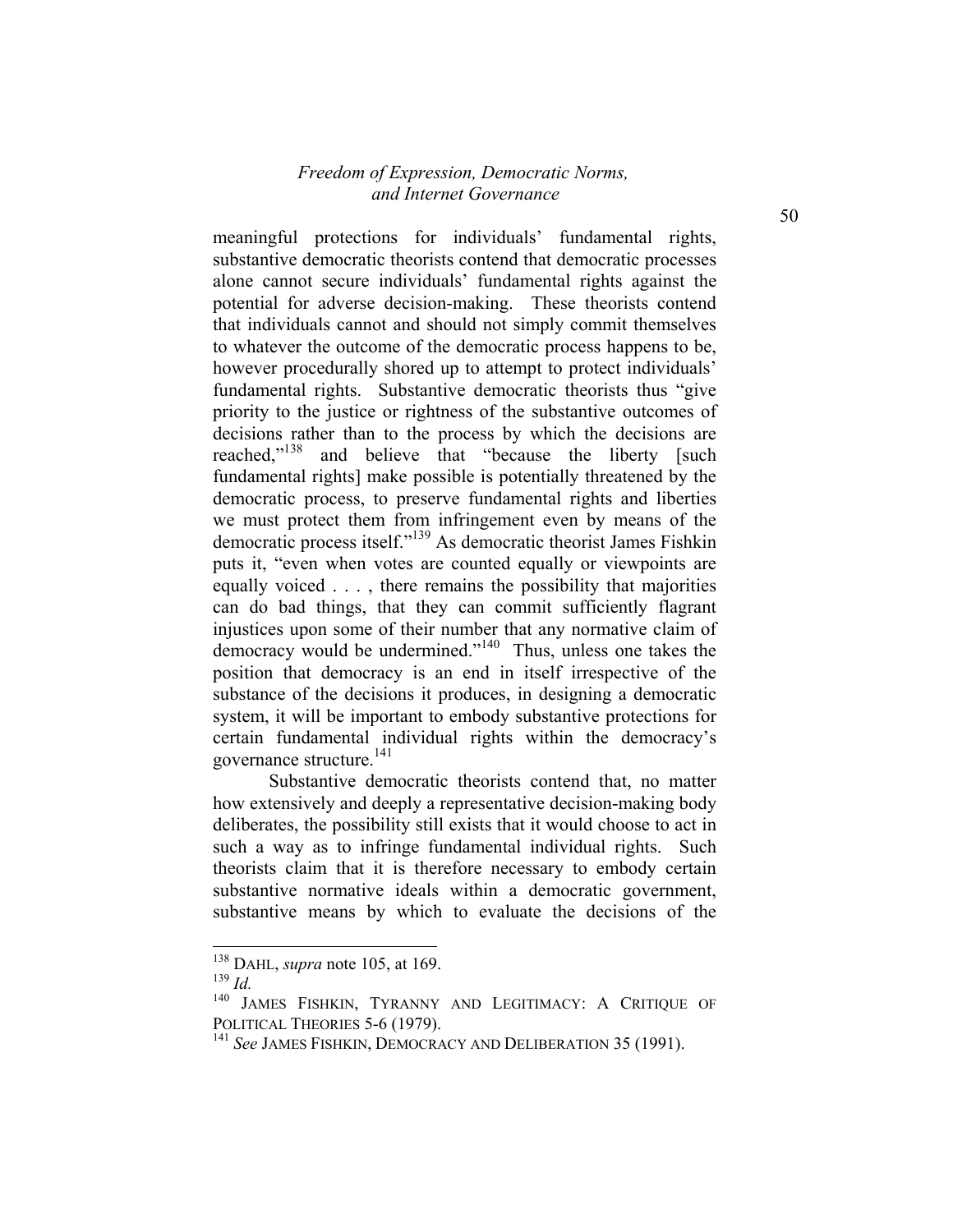democratic government (and to invalidate such decisions), to ensure that such decisions do not invade individuals' fundamental rights. As democratic theorist Robert Dahl characterizes this issue, "special procedures . . . do not solve the problem with which we began: how to protect fundamental rights and interests from violation by the democratic process if those rights or interests are invaded by means of the democratic process."142 Substantive democratic theorists thus contend that democratic systems, to be legitimate, must incorporate substantive checks on the power of the people to effectuate their will. Encompassed within such substantive checks is the articulation of fundamental rights within a constitution or some other embodiment of higher-order democratic decision-making that cannot be abridged by ordinary democratic decision-making processes, matters affecting which are effectively removed from the purview of such collective decisionmaking.

The articulation and imposition of substantive checks on democracies present several formidable problems. First, proponents of substantive checks need to justify some means by which to discern those rights that are so fundamental as to be protected from democratic decision-making. If such rights are to be protected from the purview of ordinary democratic decisionmaking, then some process other than democratic decision-making itself is needed to articulate such rights. Relatedly, such theorists need to confront and respond to the "countermajoritarian difficulty,"<sup>143</sup> to provide a coherent theoretical justification for overruling the will of (the majority of) the people in order to protect fundamental individual rights (of the minority), to provide a justification for pre-empting the moral authority of the people to self-governance in the name of (what substantive democratic theorists claim to be) fundamental individual rights.

 Substantive democratic theorists have long struggled with the theoretical issues associated with the protection of fundamental individual rights, such as freedom of speech, articulated in documents such as the United States Bill of Rights and the

<sup>142</sup> *See* DAHL, *supra* note 105, at 186.

<sup>143</sup> *See* ALEXANDER BICKEL, THE LEAST DANGEROUS BRANCH (1962).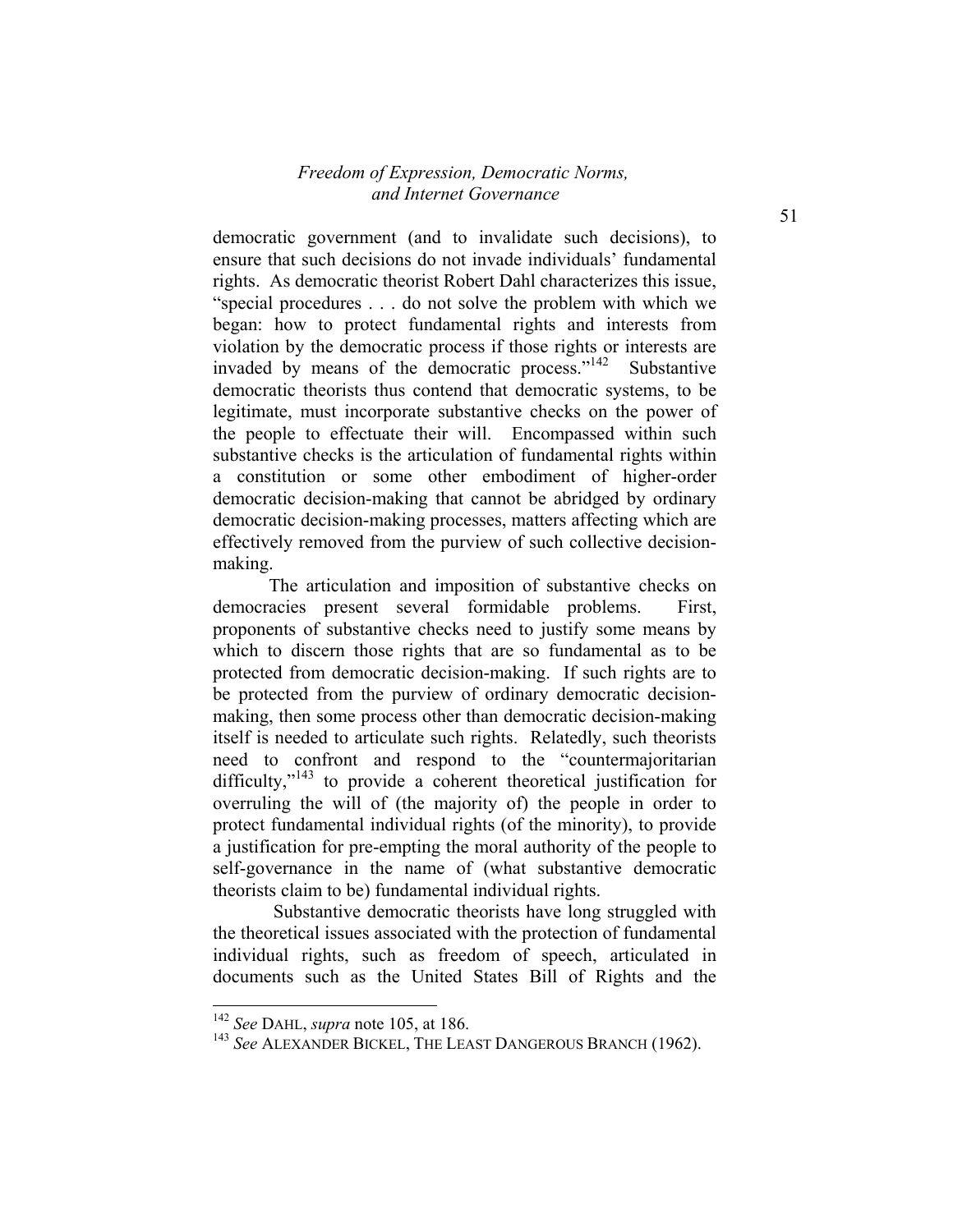European Convention on Human Rights.<sup>144</sup> How one approaches the protection of fundamental rights within democracies in turn depends on one's overarching notion of democracy itself. If one begins from the premise that the most important right to advance within liberal democracies is the right to self-governance itself, then one will be reticent to champion special protections for any particular substantive rights, or will be willing to grant special protections only for those substantive rights and freedoms that are themselves integral to self-governance.<sup> $145$ </sup> If, on the other hand, one's version of liberal democracy entails a theory of prior rights – of rights such as freedom of conscience or freedom of expression that are prior to the right to self-governance and possess a moral standing independent of the right to self-governance – then the right to self-governance may justifiably be limited where necessary to protect such prior, independent rights. In what follows, I explore the justifications for protecting fundamental individual rights within liberal democracies, with a focus on protection for freedom of expression.

# *1. Process-Based Justifications for Protecting Freedom of Expression*

As we saw above, procedural democratic theorists generally claim that carefully-designed democratic processes will provide meaningful safeguards for fundamental individual rights, and are reticent to prescribe or evaluate substantive outcomes of such democratic processes. Yet even theorists who would rely primarily on democratic *processes* to protect fundamental individual rights acknowledge that certain substantive rights are so integral to the democratic process itself that they must be accorded special protection. Because of the essential role that such substantive rights serve within the democratic process, and because of the potential that an unrestrained democracy might infringe such rights, even procedurally-oriented democratic theorists advocate (or at least tolerate) special protections for such rights. Robert Dahl's explication of the importance of protecting

<sup>&</sup>lt;sup>144</sup> *See* text accompanying notes 146-62.

<sup>145</sup> *See*, *e.g.*, DAHL, *supra* note 105, at 163-75.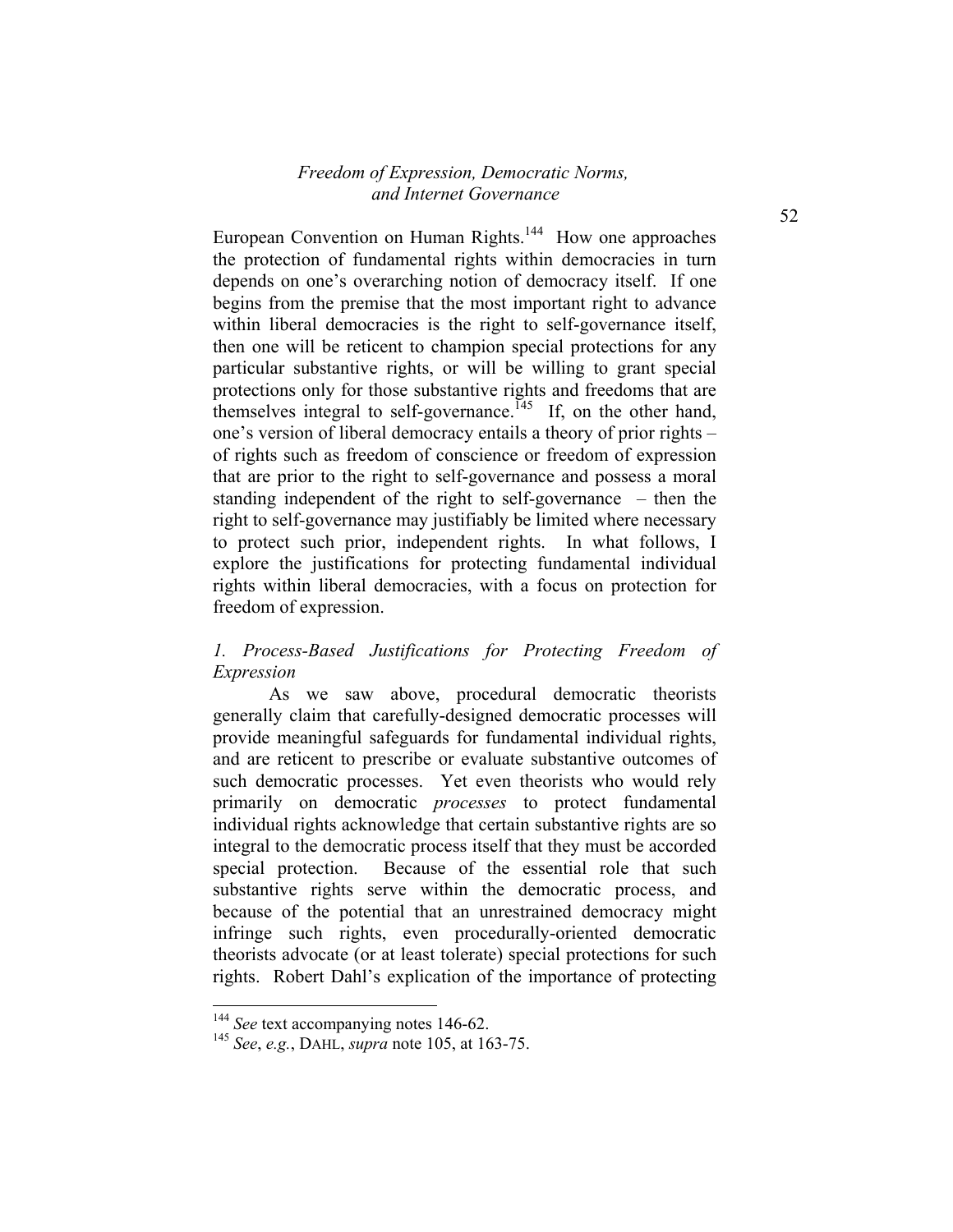certain substantive rights within democratic systems is representative of this approach:

> The right to self-government through the democratic process is itself one of the most fundamental rights a person can possess. . . . But if people are entitled to govern themselves, then they are also entitled to all of the rights that are necessary in order for them to govern themselves, that is, all the rights that are essential to the democratic process. On this reasoning, a set of basic political rights can be derived from one of the most fundamental of all the rights to which human beings are entitled: the right to selfgovernment through the democratic process. . . . This general moral right translates into an array of moral and legal rights [that are] integral to the democratic process. They aren't ontologically separate from  $-$  or prior to or superior to  $-$  the democratic process. To the extent that the democratic process exists in a political system, all of these rights must also exist. . . . *The right to the democratic process is [therefore] a claim to all the general and specific rights – moral, legal, and constitutional – that are necessary to it, including freedom of speech, press, assembly, and association.* . . . The democratic process is not only essential to one of the most important of all political goods – the right of people to govern themselves – but is itself a rich bundle of substantive rights.<sup>146</sup>

According to such theorists, certain fundamental rights – including the right to free speech, press, assembly, and association -- are so integral to the democratic process that they must be accorded special protections within the democratic process – and if necessary, *against* the democratic process -- on the grounds that they are necessary to the effective functioning of the democratic process itself.

John Hart  $Ely^{147}$  and Alexander Meiklejohn<sup>148</sup> advance

<sup>146</sup> *Id.* at 169-70.

<sup>147</sup> *See generally* JOHN HART ELY, DEMOCRACY AND DISTRUST (1980).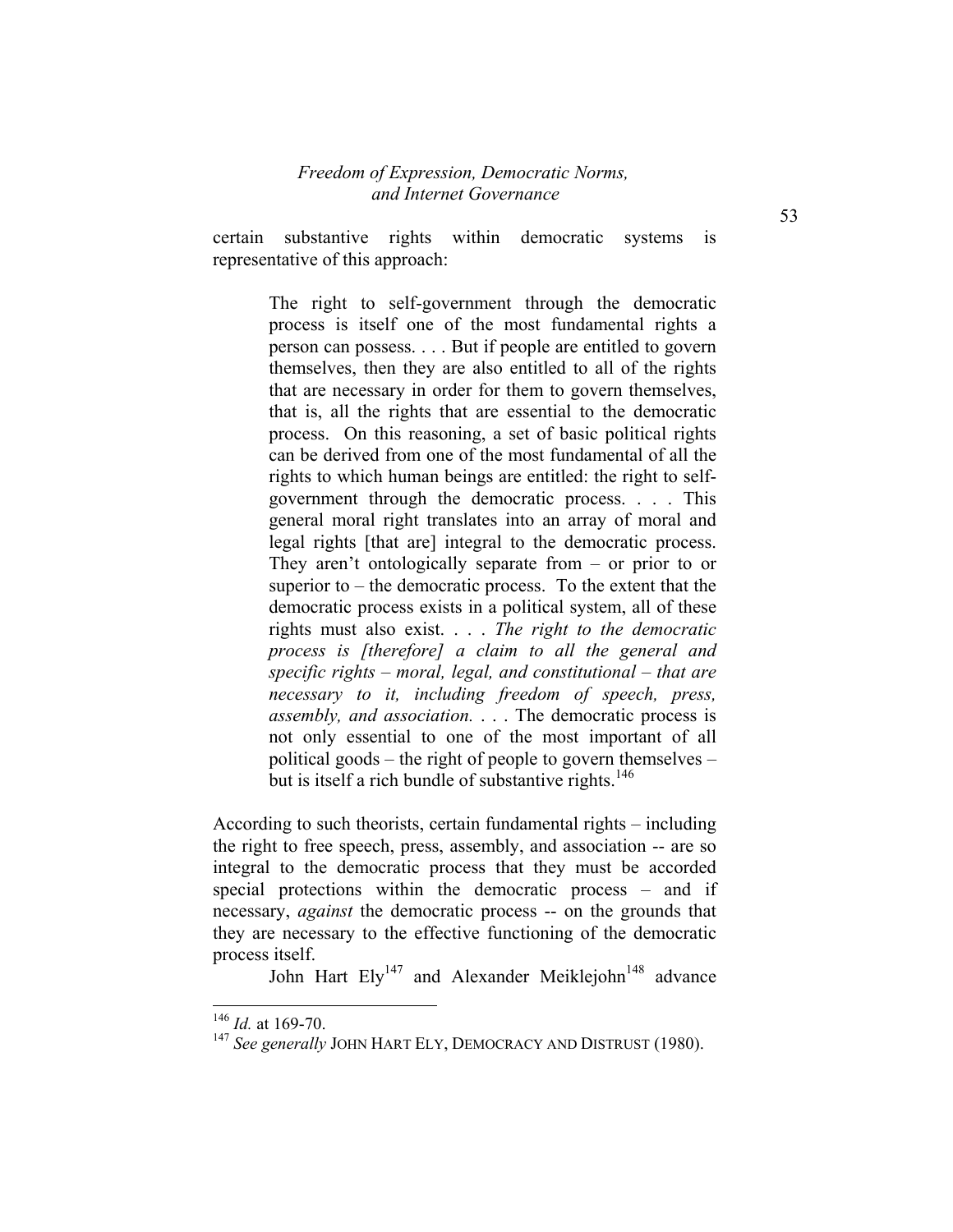similar instrumentalist theories for according special protections for the right to free speech within a democratic society, and if necessary, against the democratic process itself. Ely, for example, claims that according special protections for certain substantive rights – protections against ordinary majoritarian democratic decision-making processes -- is necessary and justified to the extent that such protections are integral to the effective functioning of the democratic process itself. He claims that because freedom of expression, in particular, is necessary to "make our governmental processes work, to ensure the open and informed discussion of political issues, and to check government when it gets out of bounds," according special protections for freedom of expression is justified on instrumentalist grounds.<sup>149</sup> Similarly, Meiklejohn claims that because citizens of a democratic state are required to govern themselves, they must be accorded the right to express themselves and to have full access to relevant information in order to perform their duties as self-governing citizens.<sup>150</sup> Such process-based accounts share the feature of justifying protection for freedom of expression not on the grounds that this right is intrinsically valuable, but rather on the instrumentalist grounds that protecting freedom of expression is integral to the functioning of a democratic system. Accordingly, although process-oriented democratic theorists generally rely upon procedural democratic

<sup>148</sup> See generally ALEXANDER MEIKLEJOHN, POLITICAL FREEDOMS (1960).

<sup>149</sup> *See* ELY, *supra* note 108, at 93-94, 101-102. It is worth noting that Ely distinguishes other First Amendment protections -- including those granted in the Religion Clauses – as not justified on his representationreinforcing theory. Rather, Ely claims that these values, such as freedom of conscience, are purely substantive values that the Framers sought to place beyond the reach of legislators.

<sup>150</sup> *See* MEIKLEJOHN, *supra* note 148, at 29. *See also* Thomas Scanlon, *A Theory of Freedom of Expression*, 1 PHIL. & PUB. AFF. 204 (1972); Netanel, *supra* note 104, at 468 (explaining that liberal democratic theory places a primacy on free speech values to ensure that citizens are "exposed to a wide variety of information and opinion on matters of public import in order to make critical judgments about government policy and elected officials.")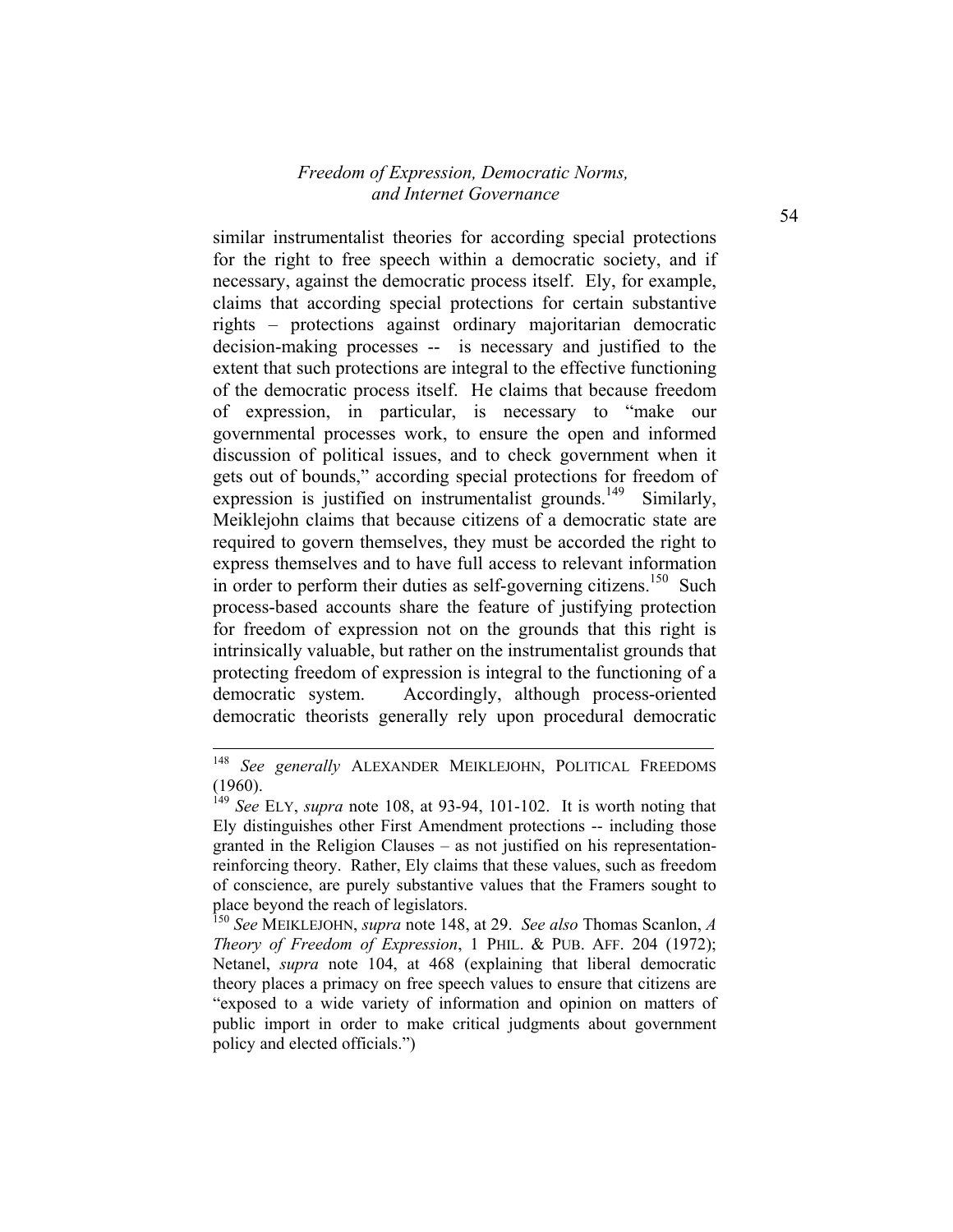norms, such as representation and deliberation, to safeguard individuals' fundamental rights, because of the important role freedom of expression serves within the process of selfgovernance, such theorists acknowledge the necessity of according special protections for freedom of expression – even against the democratic process, if necessary.

## *2. Foundationalist Justifications for Protecting Freedom of Expression*

A separate strain of liberal democratic theory justifies protecting substantive rights, such as freedom of expression, within democratic governments on the ground that such rights possess a moral standing independent of and prior to the democratic process. Such foundationalist accounts of protecting free expression do not appeal to the function that free speech serves in advancing the democratic process itself. Rather, foundationalist accounts justify protecting freedom of expression on the grounds that such protection is essential in order to regard citizens as equal, autonomous, rational agents, each of whom is sovereign in deciding for himself or herself what to believe and on what basis to believe it. $151$  Under such accounts, which find their roots in the philosophy of Immanuel Kant,  $152$  for citizens to recognize a democratic government as legitimate, they must be able to regard themselves – and require that their government regard them – as equal, autonomous, rational agents with the right to receive and share information to enable them to make up their minds on all manner of issues. Therefore, in order for the authority of a democratic government to be considered morally legitimate, such authority cannot encompass the power to restrict the liberty of citizens by controlling their sources of information or the expression of information that is integral to citizens' autonomous decision-making.<sup>153</sup>

Philosopher John Rawls advances a similar account of the

<sup>151</sup> *See*, *e.g.*, SCANLON, *supra* note 150, at 215.

<sup>152</sup> *See*, *e.g.*, IMMANUEL KANT, THE GROUNDWORK OF THE METAPHYSICS OF MORALS 30-31 (H.J. Paton trans. 1949).

<sup>153</sup> *See*, *e.g.*, SCANLON, *supra* note 150, at 221-22.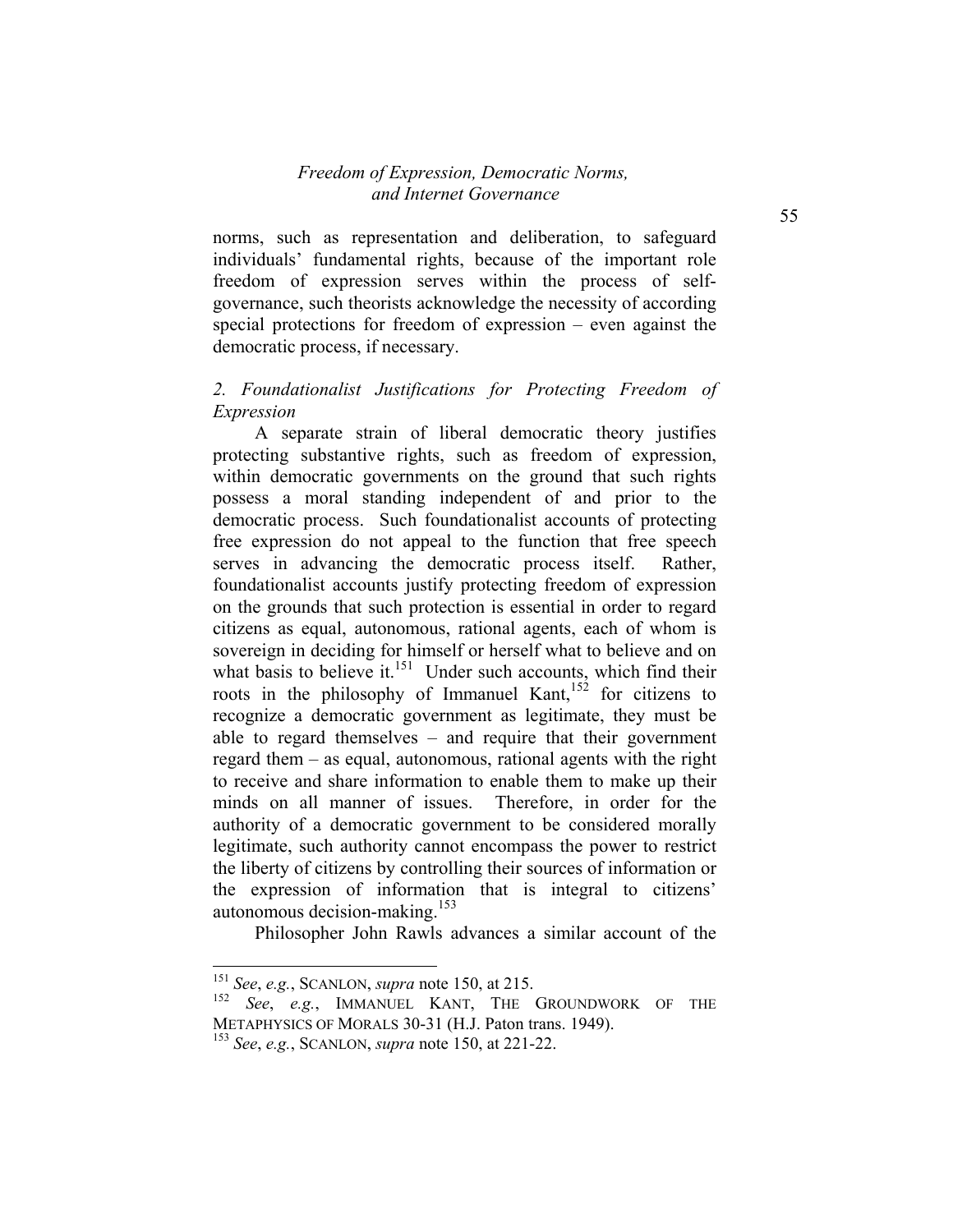importance of protecting freedom of expression within democratic systems of government. In brief, Rawls sets forth in *Political Liberalism* a framework for the protection of political and personal liberties within a democratic society. He begins by developing a conception of justice from the perspective of persons as free and equal, and argues that individuals' freedom consists in their possession of two moral powers: a capacity for a sense of justice and for a conception of the good.<sup>154</sup> Rawls then derives a scheme of equal basic liberties that are "essential social conditions for the adequate development and full exercise of the two powers of moral personality over a complete life."155 Included among these equal basic liberties are freedom of thought, freedom of association, liberty of conscience, and political liberties – including representative democratic institutions, freedom of speech and the press, and freedom of assembly.<sup>156</sup> According to these foundationalist accounts, freedom of speech is granted special primacy and must be granted special protection within democratic institutions because such freedom is essential for citizens to realize their potential as rational, autonomous, equal individuals with a capacity for a conception of the good and for a sense of justice.

Having argued in favor of granting special protection for the right to freedom of expression within democratic systems – whether on instrumentalist or foundationalist grounds -- it then becomes necessary to consider the means by which such protection can be meaningfully implemented. One familiar form of protection is to articulate such fundamental rights in a constitution or bill of rights<sup>157</sup> and then to commit the protection of such rights to extra-democratic guardians not subject to democratic decisionmaking processes themselves – such as within a system of independent judicial review. Although democratic theorists espouse widely divergent views of the legitimacy of such democracy-checking institutions,<sup>158</sup> even procedurally-inclined

<sup>154</sup> *See* JOHN RAWLS, POLITICAL LIBERALISM 19 (1993).

<sup>155</sup> *Id.* at 291.

<sup>156</sup> *Id.* at 291, 311.

<sup>157</sup> *See* DAHL, *supra* note 105, at 176-92.

<sup>158</sup> *See id.* at 358-9; ELY, *supra* note 108, at 114.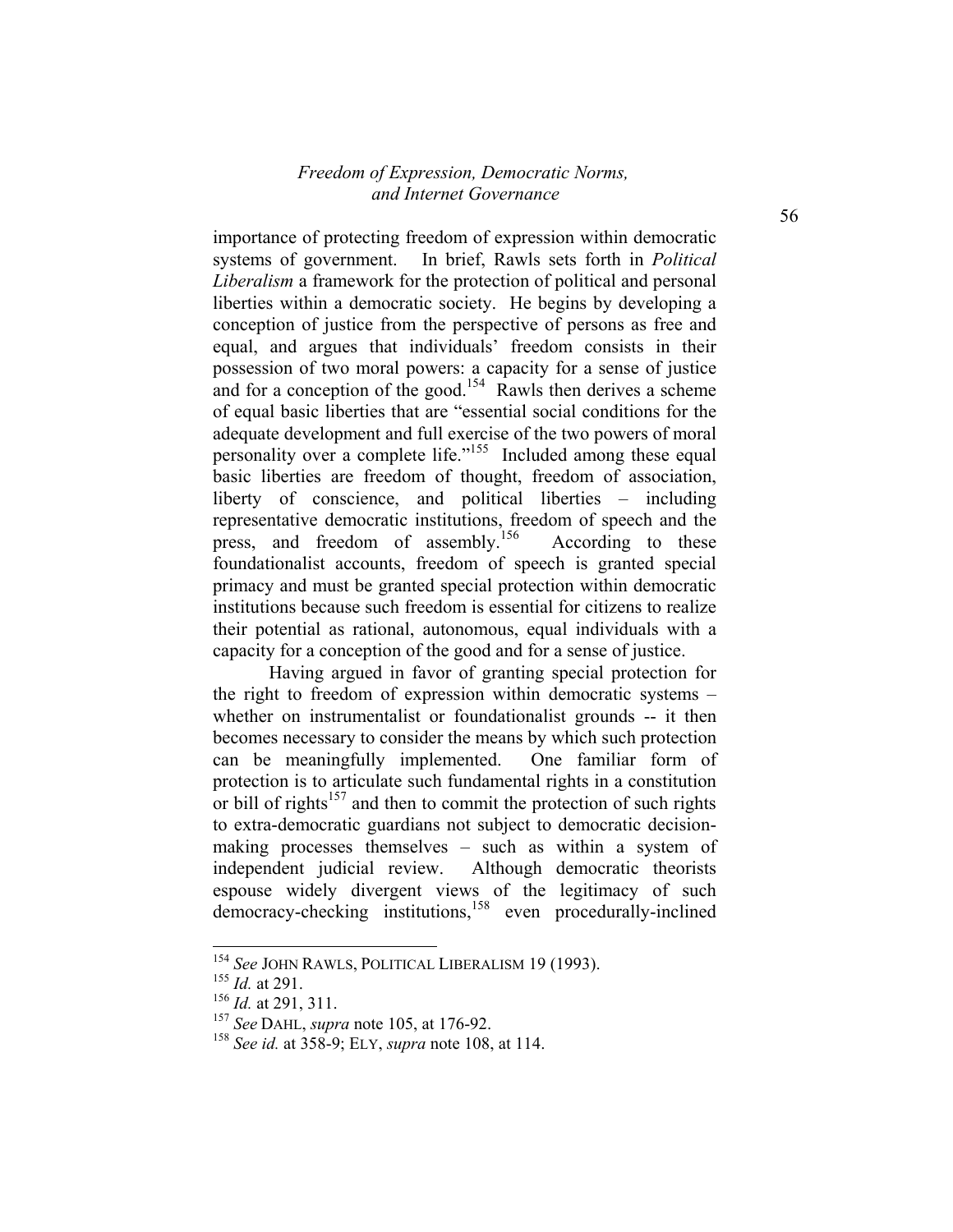democratic theorists acknowledge the important role served by such democracy-checking institutions in protecting certain fundamental rights.<sup>159</sup> Thus, procedural democratic theorists such as Robert Dahl<sup>160</sup> and John Hart Ely<sup>161</sup> acknowledge that where a system of judicial review is limited to invalidating laws that infringe upon those individual rights and freedoms that are integral to the democratic process itself – including the right to freedom of expression -- such a system would be instrumental to and consistent with (what they take to be) the pre-eminent liberal democratic value – viz., the right to self-governance through the democratic process. Substantive democratic theorists, of course, look more favorably upon the role of democracy-checking institutions like judicial review and claim that such institutions are integral to granting meaningful protections for individuals' (intrinsically valuable) fundamental rights.<sup>162</sup>

In short, liberal democracies accord protections not only for the procedural value of political equality advanced through carefully-designed representative governments, but also for certain substantive values, such as freedom of expression. In general, such substantive values are justified by procedural democratic theorists on the grounds that they are integral to the democratic process itself and by substantive democratic theorists on the grounds that they are intrinsically valuable and necessary for citizens to be regarded as equal, autonomous, and rational agents. Whether justified on instrumentalist grounds or foundationalist grounds, the right to freedom of expression is an essential component of liberal democratic systems, as are requisite institutions – such as the institution of independent judicial review – that are empowered to protect such rights.

#### IV. ICANN'S GOVERNANCE STRUCTURE AND ITS

<sup>&</sup>lt;sup>159</sup> *See* text accompanying notes 146-50.

<sup>160</sup> *See*, *e.g.*, DAHL, *supra* note 105, at 163-92.

<sup>161</sup> *See* ELY, *supra* note 108, at 1-81.

<sup>162</sup> *See*, *e.g*., Erwin Chemerinsky, *The Supreme Court, 1988 Term— Foreword: The Vanishing Constitution*, 103 HARV. L. REV. 43, 78-81 (1989).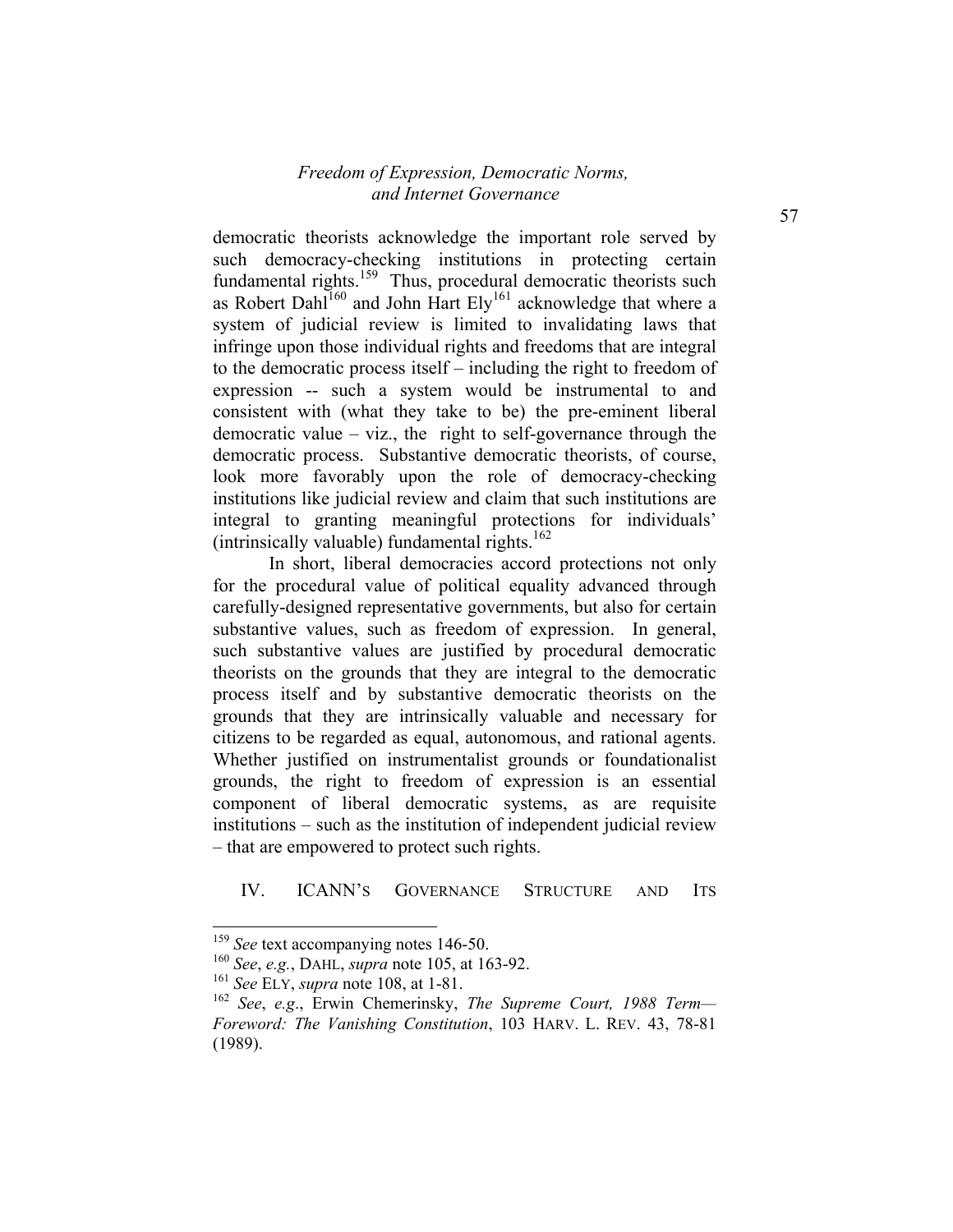#### COMMITMENTS TO THE NORMATIVE IDEALS OF LIBERAL **DEMOCRACY**

#### A. *Introduction*

When the United States ceded control over key elements of the Internet's infrastructure to ICANN, it recognized that ICANN, in exercising its substantial policy-making authority with respect to issues of intellectual property and domain names, would have the power to affect Internet users' rights and interests worldwide. In view of the substantial policy-making control over Internet conduct that it was vesting in this new entity, the United States sought assurances from ICANN that it would embody important procedural norms of democracy within its governance structure. In particular, as I discuss in this Part, the United States required – and ICANN promised – that ICANN would embody norms of deliberative and representative decision-making (over an extended sphere) that would enable it to take into account the preferences of Internet users worldwide while attempting to constrain the potential for factional decision-making. In five years since ICANN has assumed this power, ICANN's powers have expanded beyond those initially contemplated and ICANN revisited its commitment to embodying such procedural democratic norms within its governance structure. First, ICANN's decision-making authority has extended to encompass the authority to regulate speech on the Internet.<sup>163</sup> Second, after a period of self-evaluation, ICANN is now retreating from its initial commitments to embodying procedural norms of liberal democracy within its governance structure. In this Part, I examine ICANN's initial commitments to embodying *procedural* norms of liberal democracy within its governance structure, as well as ICANN's recent retreat from these commitments. In the next Part, I contend that because ICANN has the authority to enact policies affecting speech, ICANN's governance structure should be revised to incorporate meaningful protections for the *substantive* democratic norm of freedom of expression.

In the early days of the formation of (what was to become)

<sup>163</sup> *See* text accompanying notes 46-103.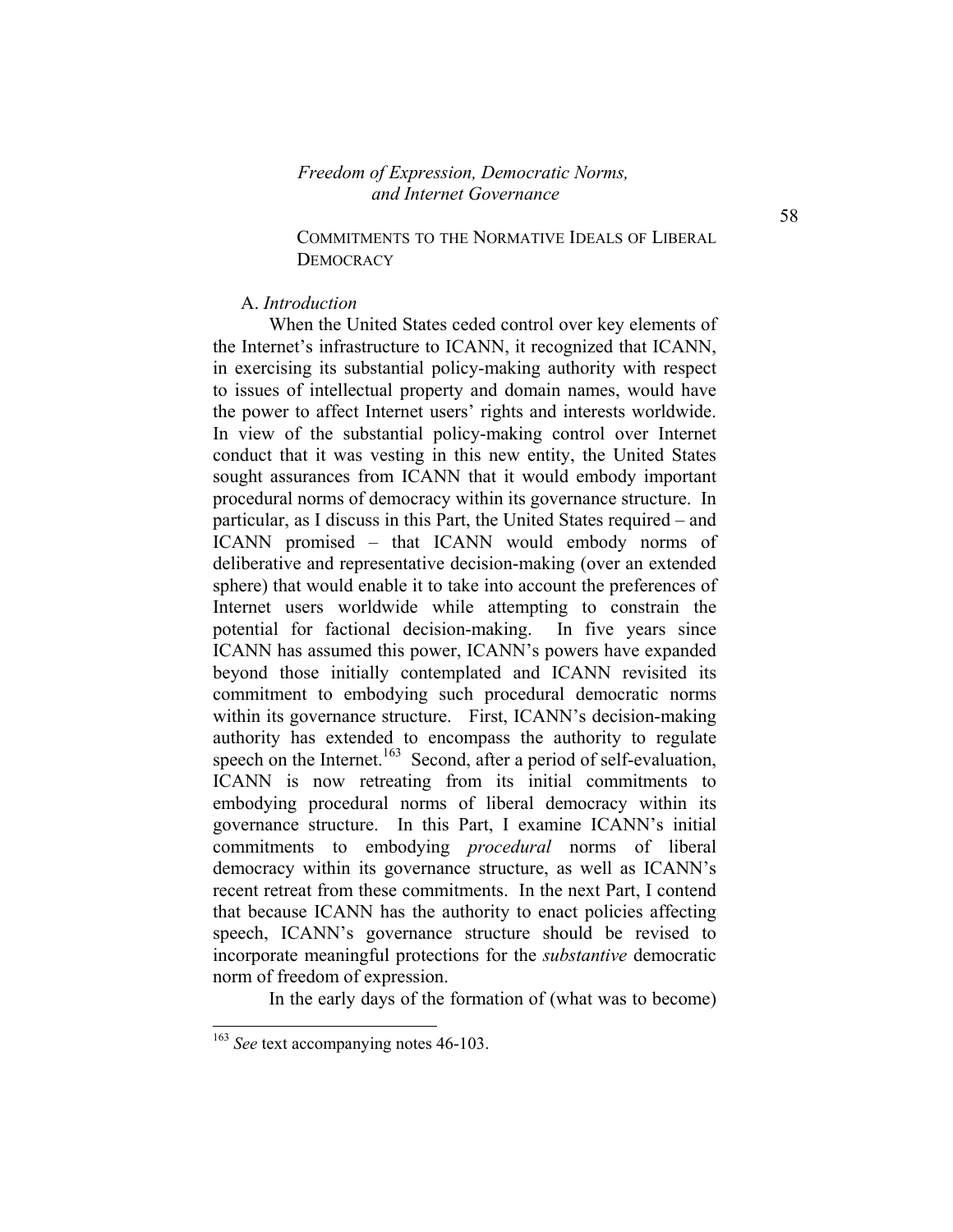ICANN, several of the ICANN "framers" believed that, in exercising its responsibility over key elements of the Internet's infrastructure, ICANN could and should limit itself to technical issues, and therefore need not – and indeed should not -- be designed as a democratic institution of governance that accounted for the preferences of those affected by its decision-making.<sup>164</sup> Other framers insisted that ICANN would inevitably be drawn into policy-making, including policy-making affecting Internet users' substantive rights, and that ICANN – in order to exercise its authority legitimately -- must incorporate norms of democratic decision-making within its governance structure. The United States government – which because of its historical role in managing the Domain Name System was deeply involved in the formation and structuring of  $ICANN<sup>165</sup>$  -- (correctly) predicted that governance of the Internet infrastructure would likely involve both issues of a technical nature<sup>166</sup> and matters of substantive policyformation. Recognizing the dual nature of the responsibility for governing the Internet's infrastructure that it was about to commit to this sui generis entity, the U.S. government sought to bring into being an institution that included a role both for technical expertise and a role for essentially democratic decision-making – complete with mechanisms designed to secure ICANN's embodiment of globally representative and deliberative decision-making structures. In designing the technical standard-setting component of this entity, the U.S. government drew on pre-existing groups of experts that had largely been responsible for coordinating technical

<sup>&</sup>lt;sup>164</sup> And indeed throughout its history, commentators have called for a "thinner" ICANN that would confine its powers to technical standardsetting and decision-making and would therefore not need to incorporate norms of democratic decision-making in order to exercise its powers legitimately. *See*, *e.g.*, WHITE PAPER, *supra* note 28.

<sup>165</sup> *See* WHITE PAPER, *supra* note 28, at 31,743-31,744.

<sup>166</sup> *See id.* at 31,744. The technical component primarily concerns assigning numerical addresses and IP blocks, protocol assignments, and root server management.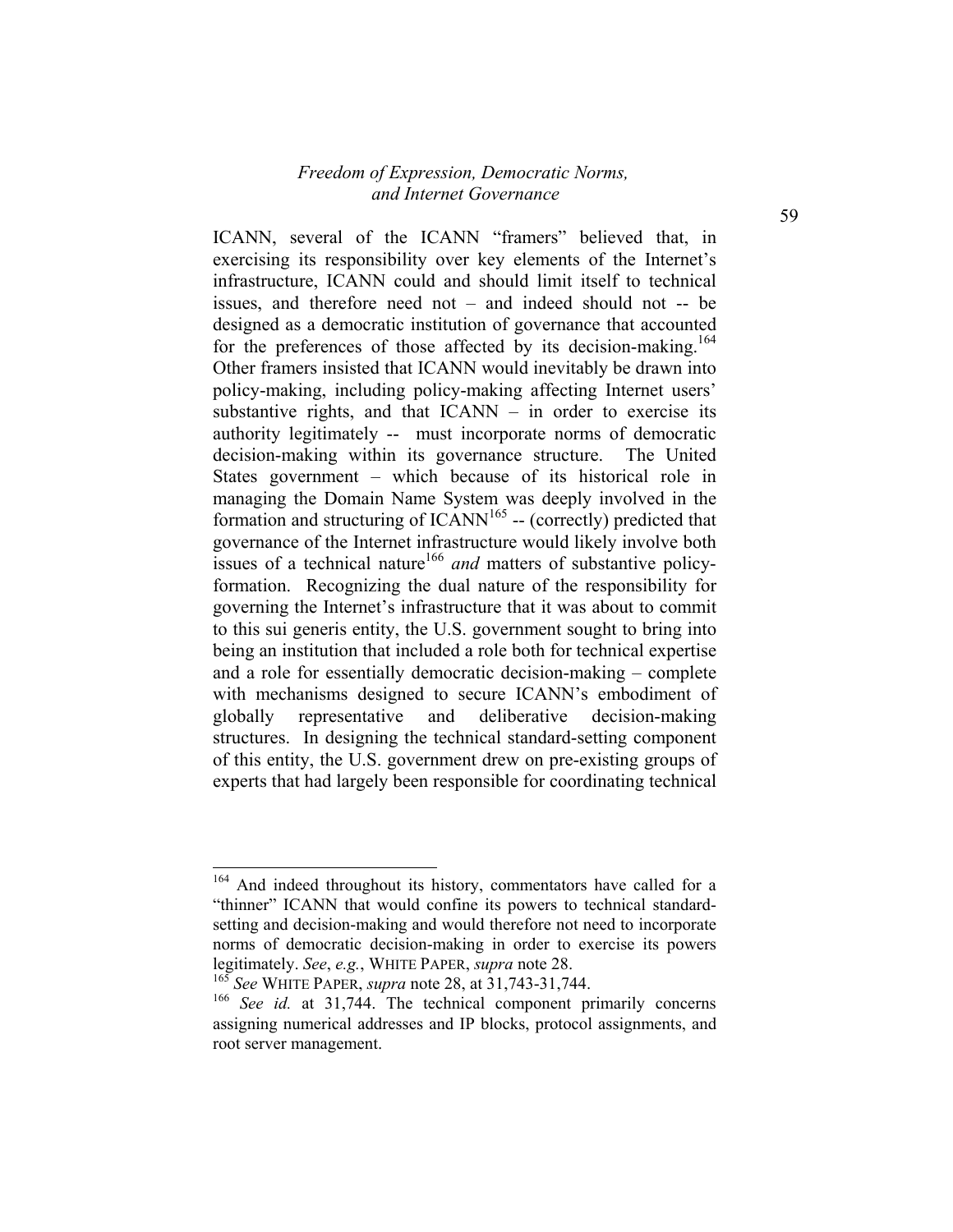Internet infrastructure issues. $167$  In contemplating the requirements for the substantive policy-making component of this entity, the framers of ICANN had a more difficult task. They could not rely upon the carefully-designed, pre-existing structures of representative government embodied within the United States government, because of course they were attempting to create a *globally* representative entity to establish policies governing Internet conduct the effects of which transcended the boundaries of territorial sovereigns. And, the framers chose not to work within the framework of any pre-existing international entities committed to policy-making on such matters (like a branch of the United Nations such as the International Telecommunications Union or the World Intellectual Property Organization),<sup>168</sup> because of the concern that such international governance entities would be unable to respond quickly and efficiently to the fast-paced nature of Internet-related developments.169 Instead, ICANN's framers chose to embark upon an unprecedented project of designing specifications for a new type of global democratic decision-making entity that was to be essentially unaffiliated with any pre-existing governmental entity, and yet representative of and accountable to those affected by its decision-making.

The United States, acting through the Department of Commerce, $170$  first set out its understanding of and requirements for the governance structure of (what was to become) ICANN in its Domain Name System White Paper of 1998.<sup>171</sup> Shortly thereafter, ICANN was formed as a non-profit corporation with the hopes of satisfying the specifications set forth in the White Paper and being chosen for the role of governing the Domain Name System. ICANN then promulgated its Articles of Incorporation and Bylaws in accordance with the requirements set forth in the

<sup>167</sup> *See id.* at 31,743-31,744. *See also* MILTON MUELLER, RULING THE ROOT 42 (2002).

<sup>168</sup> *See* WHITE PAPER, *supra* note 28, at 31,743.

<sup>169</sup> *Id.*

 $^{170}$  *Id.* at 31,751.

<sup>171</sup> *Id.*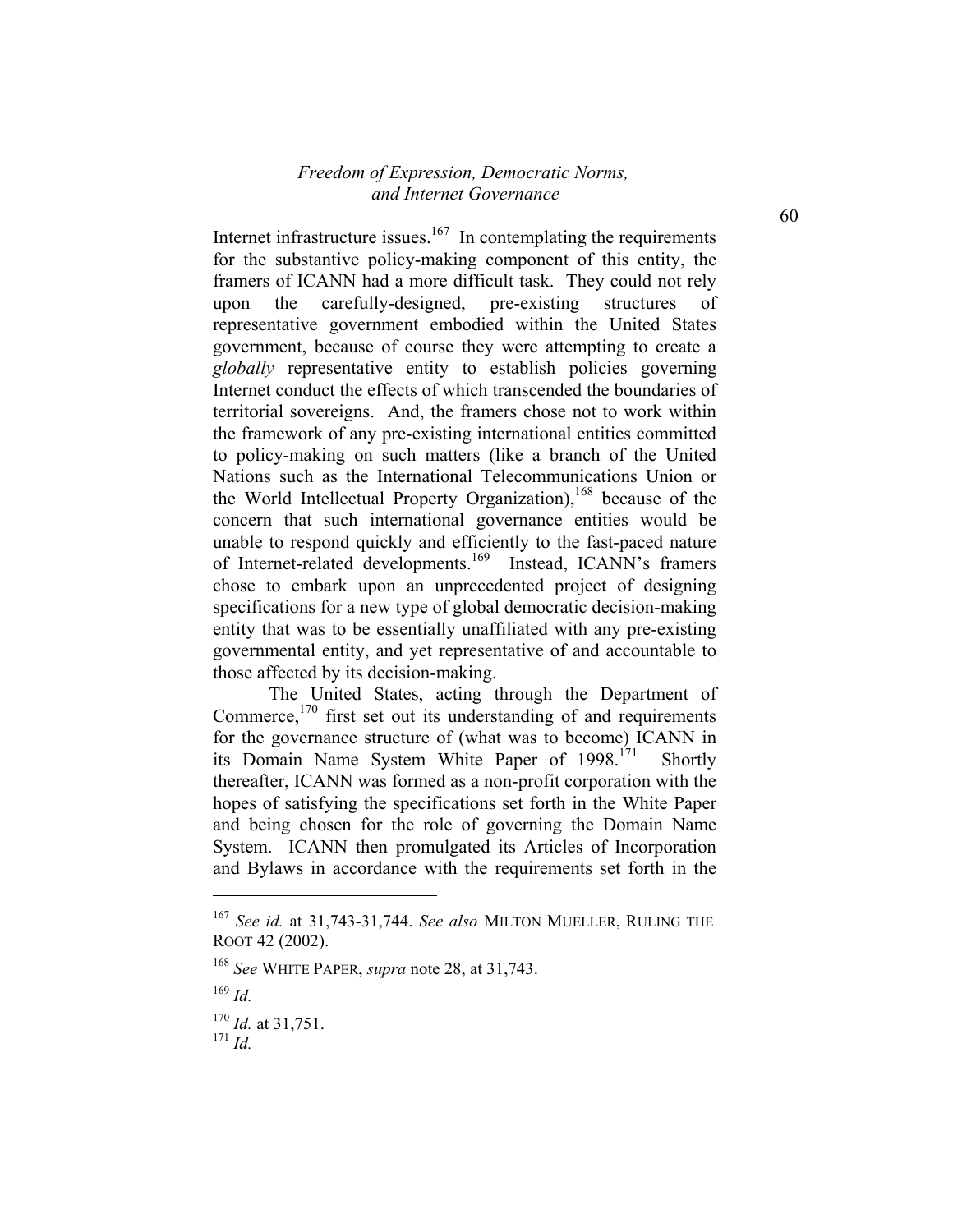White Paper. ICANN was then chosen by the United States to take over governance of the Domain Name System and other aspects of the Internet's infrastructure,  $172$  and accordingly, the Department of Commerce and ICANN entered into a Memorandum of Understanding which set forth further requirements that ICANN's governance structure was to meet in order to assume this governance role.<sup>173</sup>

Over the past five years, as ICANN has exercised its power to regulate aspects of Internet conduct in ways that affect the rights of Internet users worldwide, ICANN has been the subject of substantial scrutiny.<sup>174</sup> As the scope of its power becomes more widely understood, ICANN must be called upon to embody more effectively the procedural norms of liberal democracy that it initially committed to, as well as to embody the substantive democratic norm of protecting freedom of expression. In Part V, I consider the ways in which ICANN should encompass protections for freedom of expression. In this Part, I analyze the extent to which the procedural ideals of liberal democracy are embodied within (1) the original understanding of and specifications for the design of ICANN's governance structure, as set forth by its framers in the White Paper and the Memorandum of Understanding between Department of Commerce and ICANN; (2) ICANN's initial governance structure, as embodied in its initial Bylaws and other constitutive documents; and (3) ICANN's reformed governance structure, as set forth in the Committee on ICANN Evolution and Reform's October 2002 Final Implementation Report and Recommendations.<sup>175</sup>

B. *The Original Understanding of and Specifications for ICANN's Governance Structure* 

-

61

<sup>172</sup> *See* MEMORANDUM OF UNDERSTANDING, *supra* note 33, at 2. <sup>173</sup> *Id.*

<sup>174</sup> *See*, *e.g.*, Froomkin, *supra* note 1; Weinberg, *supra* note 2; Mueller, *supra* note 77; ICANN WATCH WEBSITE, at http://www.icannwatch.org.  $175$  Committee on ICANN Evolution and Reform, Final Implementation Report and Recommendations (October 2, 2002), at http://www.icann. org/committees/evol-reform/final-implementation-report-02oct02.htm.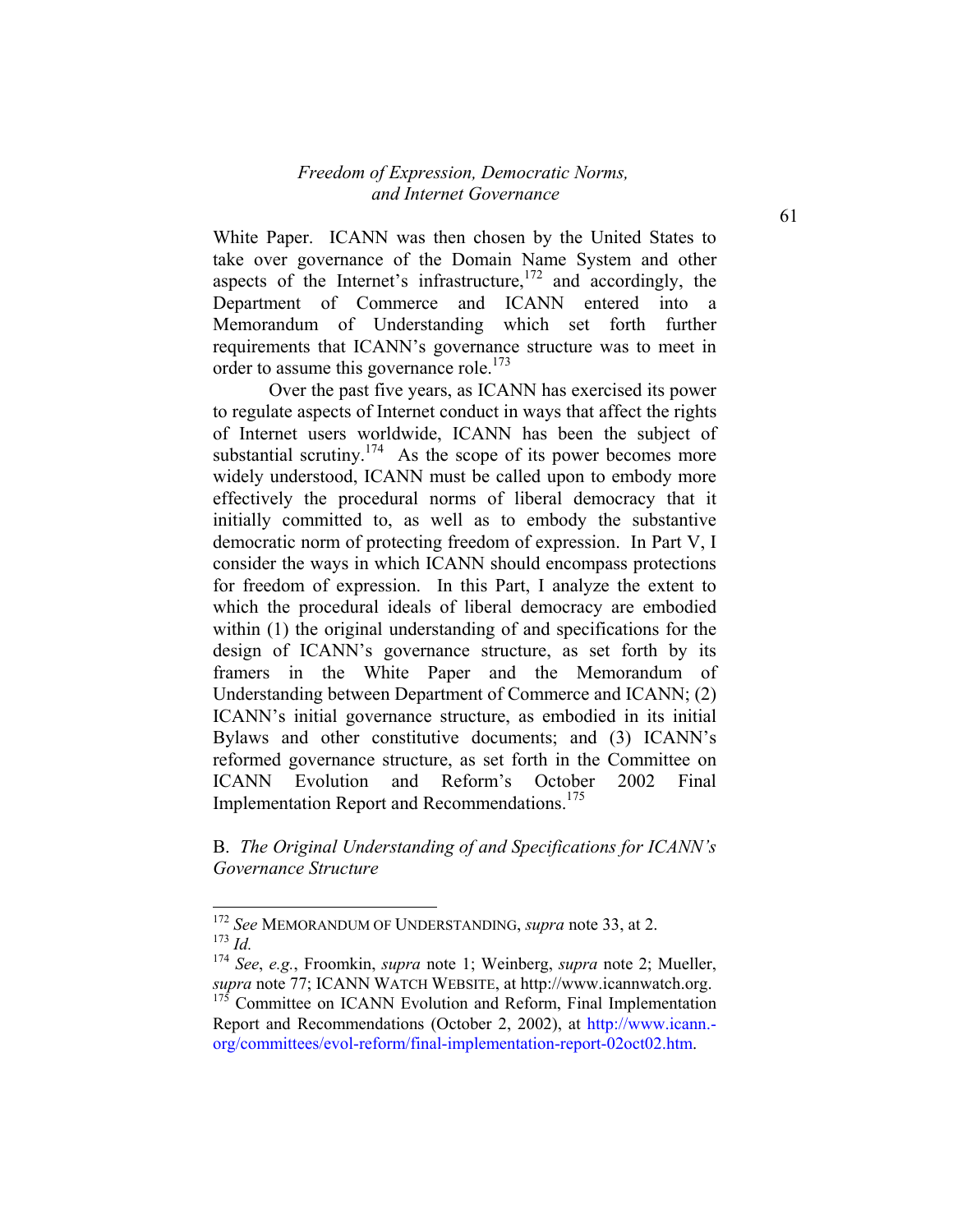In 1997, in response to calls from industry for Internet selfregulation and to calls from international entities for reducing U.S. control over the Internet, then-President Clinton charged the Department of Commerce with the responsibility of divesting the U.S. government of control over key elements of the Internet's infrastructure and with privatizing the Domain Name System.<sup>176</sup> After consulting extensively with various parties that would be affected by such privatization and receiving comments on a draft statement of policy, $177$  in 1998 the Department of Commerce set forth a Statement of Policy, known as the Domain Name System White Paper. In the White Paper, the Department of Commerce set forth requirements for the entity that would govern these key elements of the Internet's infrastructure and the requisite characteristics of this entity's governance structure. The White Paper sets forth four key principles based on which the U.S. Government was prepared to transfer governance of the Domain Name System to a private entity: (1) maintaining stability of the Internet in the transition process; (2) enabling competition within the Domain Name System; (3) effectuating private, bottom-up coordination of the Domain Name System in lieu of any form of (traditional) top-down governmental control (whether national or international); and (4) *representation of the interests of Internet users worldwide in developing policies regarding the Internet's infrastructure*. 178

In setting forth the United States' understanding of and specifications for this new institution, the White Paper placed particularly strong emphasis on the role that representation would

<sup>176</sup> *See* WILLIAM J. CLINTON & ALBERT GORE, JR., A FRAMEWORK FOR GLOBAL ELECTRONIC COMMERCE (1997), available at http://www.iitf.nist.gov/eleccomm/ecomm.htm.

<sup>177</sup> *See* DEPARTMENT OF COMMERCE, PROPOSAL TO IMPROVE TECHNICAL MANAGEMENT OF INTERNET NAMES AND ADDRESSES (January 30, 1998), at http://www.ntia.doc.gov/ntiahome/domainname/ dnsdrft.htm. *See also* REQUEST FOR COMMENTS ON THE REGISTRATION AND ADMINISTRATION OF INTERNET DOMAIN NAMES, 62 Fed. Reg. 35,896, 35,896 (1997).

<sup>178</sup> *See* WHITE PAPER*, supra* note 28, at 31,750.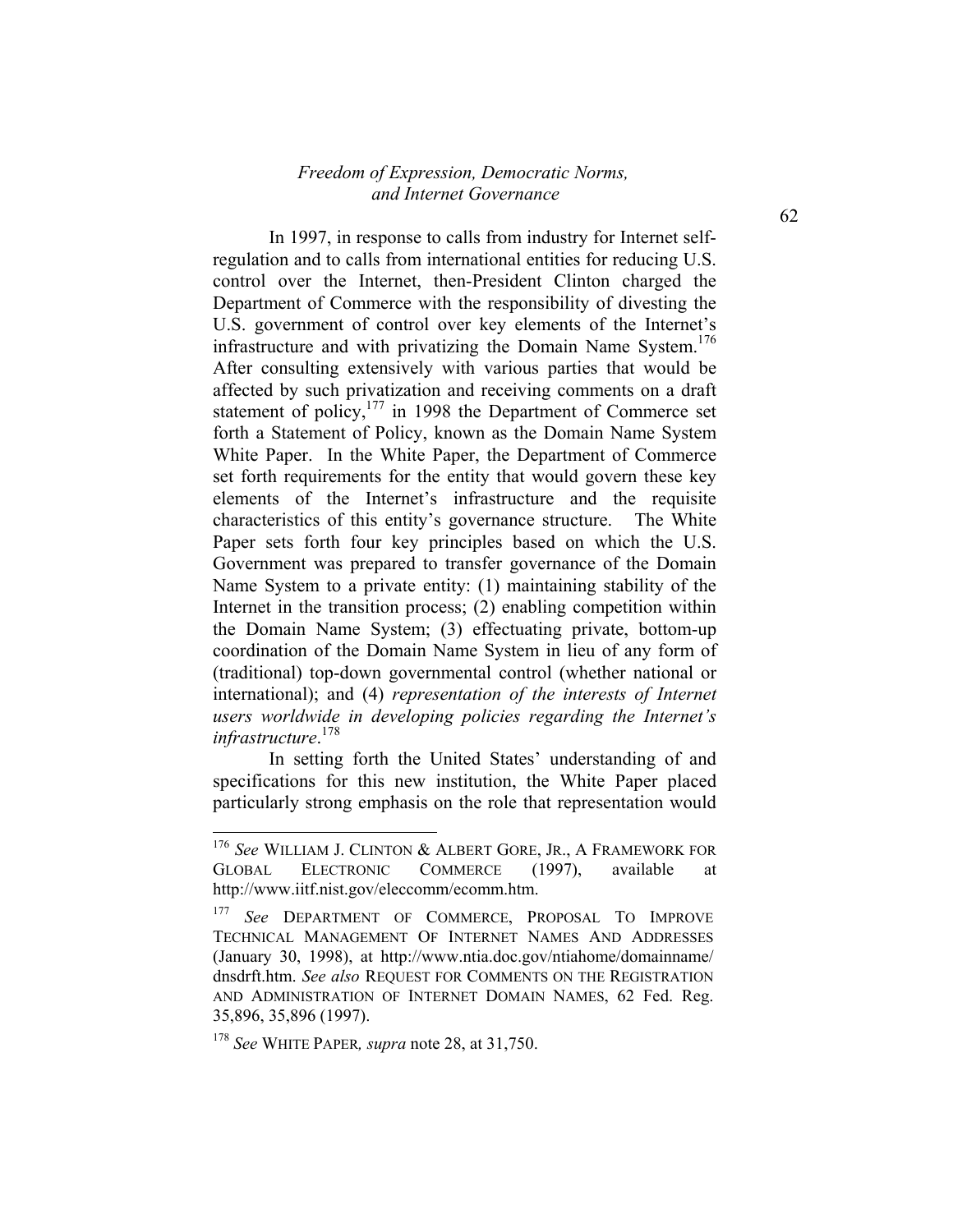play in securing democratic legitimacy for this new entity. Although the White Paper does not refer to norms of democratic government explicitly, it does commit this entity to embodying representative decision-making structures to take into account the diversity of interests of Internet users worldwide.<sup>179</sup> Specifically, the White Paper asserted that this new governance entity must embody structures designed to "reflect the functional and geographic diversity of the Internet and its users,<sup>"180</sup> and articulated several specific types of Internet-related interests and functions that should be represented.<sup>181</sup> The White Paper stated further that "since these constituencies are international, we would expect the [new entity's decision-making body] to be broadly representative of the global Internet community."182 On the subject of representation within this entity's ultimate decisionmaking body -- the Board of Directors -- the White Paper committed the entity to "establishing a system for electing a Board of Directors that reflected the geographical and functional diversity of the Internet, [which] preserves as much as possible the tradition of bottom-up governance of the Internet, and [through which] Board members are elected [to] ensure broad representation and participation in the election process."<sup>183</sup> Consistent with its focus on the importance of broad suffrage and representation of Internet users' interests, the White Paper was also concerned to limit the possibility of factional decision-making by self-interested parties, which it hoped to reduce through open, transparent, and representative decision-making. The White Paper states, for example, that the entity's organizing documents should ensure that it will be "governed on the basis of a sound and transparent

<sup>179</sup> *Id.*

<sup>180</sup> *Id.*

<sup>&</sup>lt;sup>181</sup> *Id.* The White Paper's list of Internet-related interests and functions specifically included "the interests of IP number registries, domain name registries, domain name registrars, the technical community, ISPs, and Internet users (commercial, not-for-profit, and individuals) from around the world"). *Id.*

<sup>182</sup> *Id.* at 31,749.

<sup>183</sup> *Id.*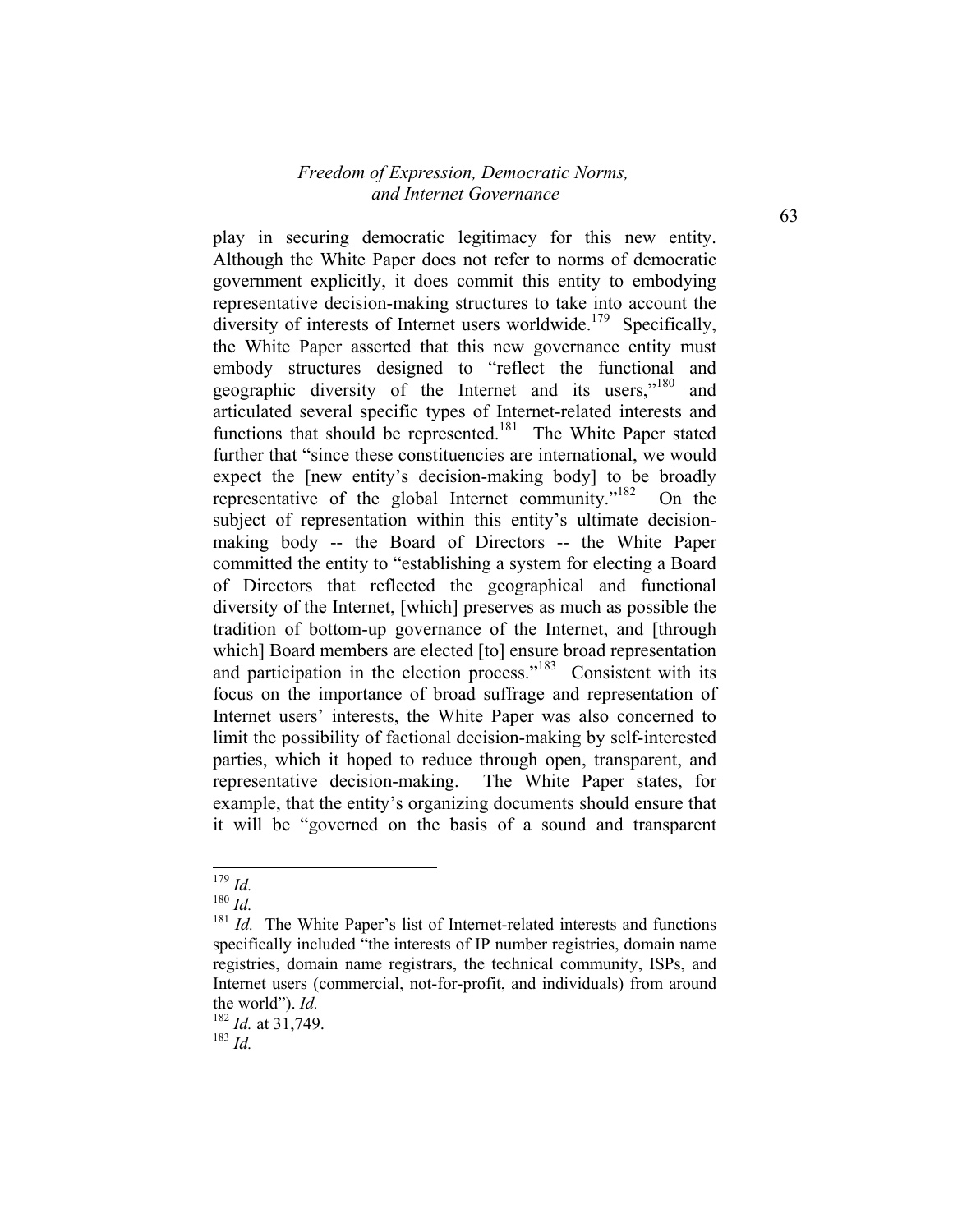decision-making process, which protects against capture by a selfinterested faction," and that its "processes should be fair, open, and pro-competitive, protecting against capture by a narrow group of stakeholders."<sup>184</sup>

Regarding the embodiment of substantive democratic norms, such as freedom of expression, within this new entity's foundational documents, at the time the White Paper was drafted, the United States and other ICANN framers failed to appreciate or anticipate the ways in which governance of the Internet's infrastructure would implicate such substantive rights. Accordingly, the White Paper failed to provide for the embodiment of such substantive democratic norms within ICANN's foundational documents. Several commentators on the Department of Commerce's earlier, draft statement of policy contended that ICANN's decision-making would affect speech and that therefore its foundational documents should embody explicit protections for freedom of expression. In response, the White Paper observed (ironically, in light of the countermajoritarian<sup>185</sup> function of protections for freedom of expression) that such free speech concerns were raised only by a minority of commentators and concluded summarily that "free speech protections will not be disturbed [by ICANN's Internet governance] and, therefore, need not be specifically included with its core principles."<sup>186</sup>

Similarly, on the issue of whether domain name registrars should maintain a publicly-available database correlating domain names with the names and addresses of individuals who registered such domain names, the White Paper dismissed the free speech and informational privacy concerns of a (small) number of commenters. Observing that "commentators largely agreed that domain name registries should maintain up-to-date, readily searchable domain name databases that contain the information necessary to locate a domain name holder so as to better track cases of intellectual property infringement,"<sup>187</sup> while only "a few

<sup>184</sup> *Id.*

<sup>&</sup>lt;sup>185</sup> See text accompanying notes 249-89.

<sup>186</sup> *See* WHITE PAPER, *supra* note 28, at 31,743-44.

<sup>187</sup> *Id.*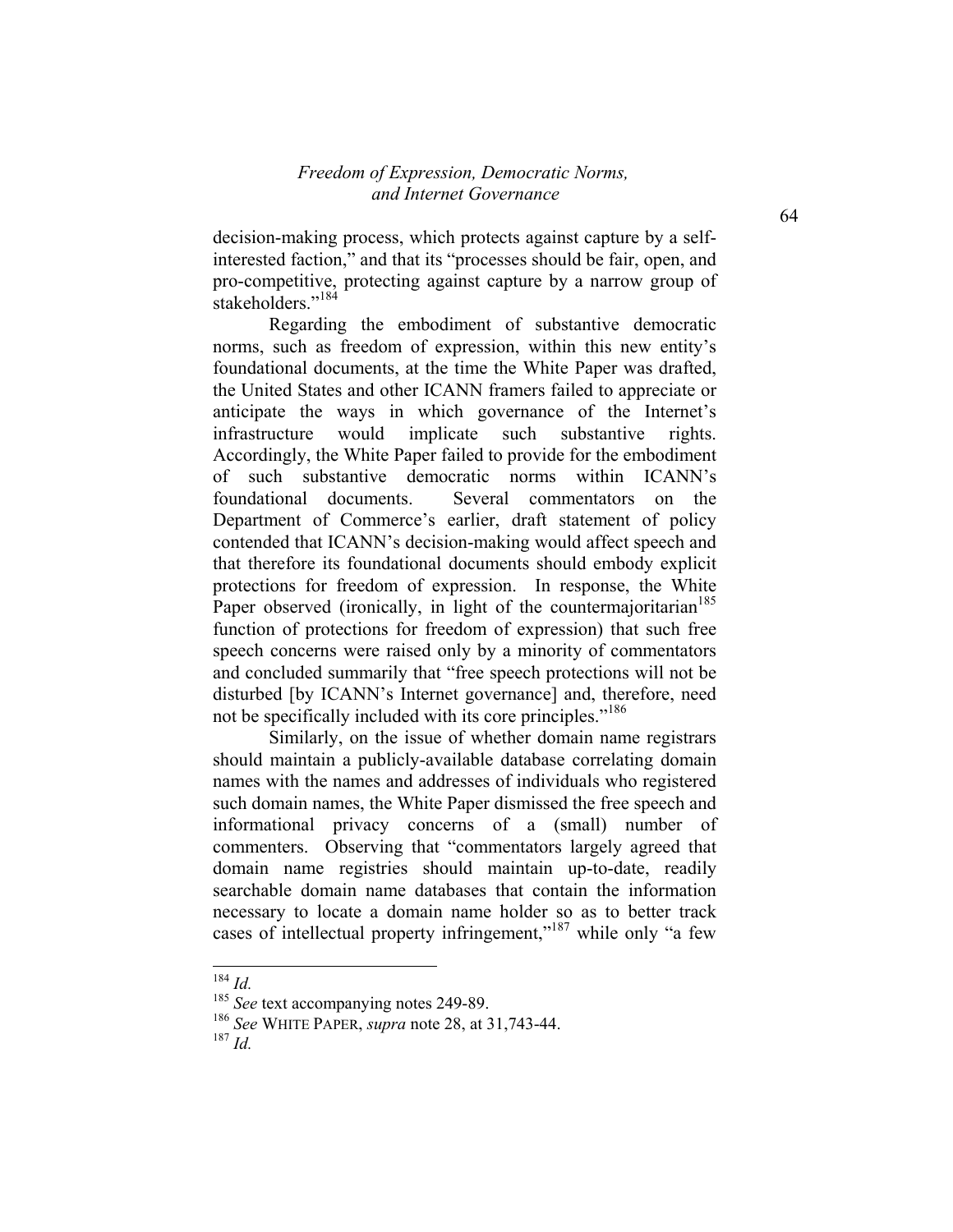commentators noted that privacy and free speech issues should be considered in this context,"<sup>188</sup> the White Paper once again dismissed this "minority" position, and encouraged ICANN to require individuals to disclose their identity as a prerequisite for registering a domain name (and hence for maintaining a web site). $189$ 

Finally, the White Paper, while committing ICANN to developing a mandatory dispute resolution policy for resolving disputes between trademark owners and domain name holders, predicted (naively) that such a policy could be limited to disposing of cases of uncontroversial bad faith cybersquatting, that such a policy would not extend to disputes involving "legitimate competing rights" between trademark owners and domain name holders, and therefore that such a policy would not implicate domain name holders' free speech rights.<sup>190</sup> In short, the White Paper (naively, at least in retrospect) predicted that ICANN could exercise its control over the Internet's infrastructure in such a way as to not implicate Internet users' free speech (or other important) substantive rights, and therefore concluded that ICANN's governance structure need not embody any special protections for such rights. Rather, it insisted that ICANN's normative obligations would be exhausted by embodying the procedural norms of liberal democracy, such as deliberation and representation over an extended sphere.

 After setting forth the processes and principles under which this new entity should govern and outlining the policies that this entity would be charged with implementing, the White Paper concluded that "the U.S. Government is prepared to recognize, by entering into agreements with and to seek international support for, a new not-for-profit corporation formed by private sector Internet stakeholders to administer policy for the Internet name and address system."<sup>191</sup> As to how such an entity would come into existence, the White Paper invited "Internet stakeholders . . . to work together

<sup>188</sup> *Id.* at 31,748.

<sup>189</sup> *Id.*

<sup>190</sup> *Id.*

<sup>191</sup> *Id.* at 31,749.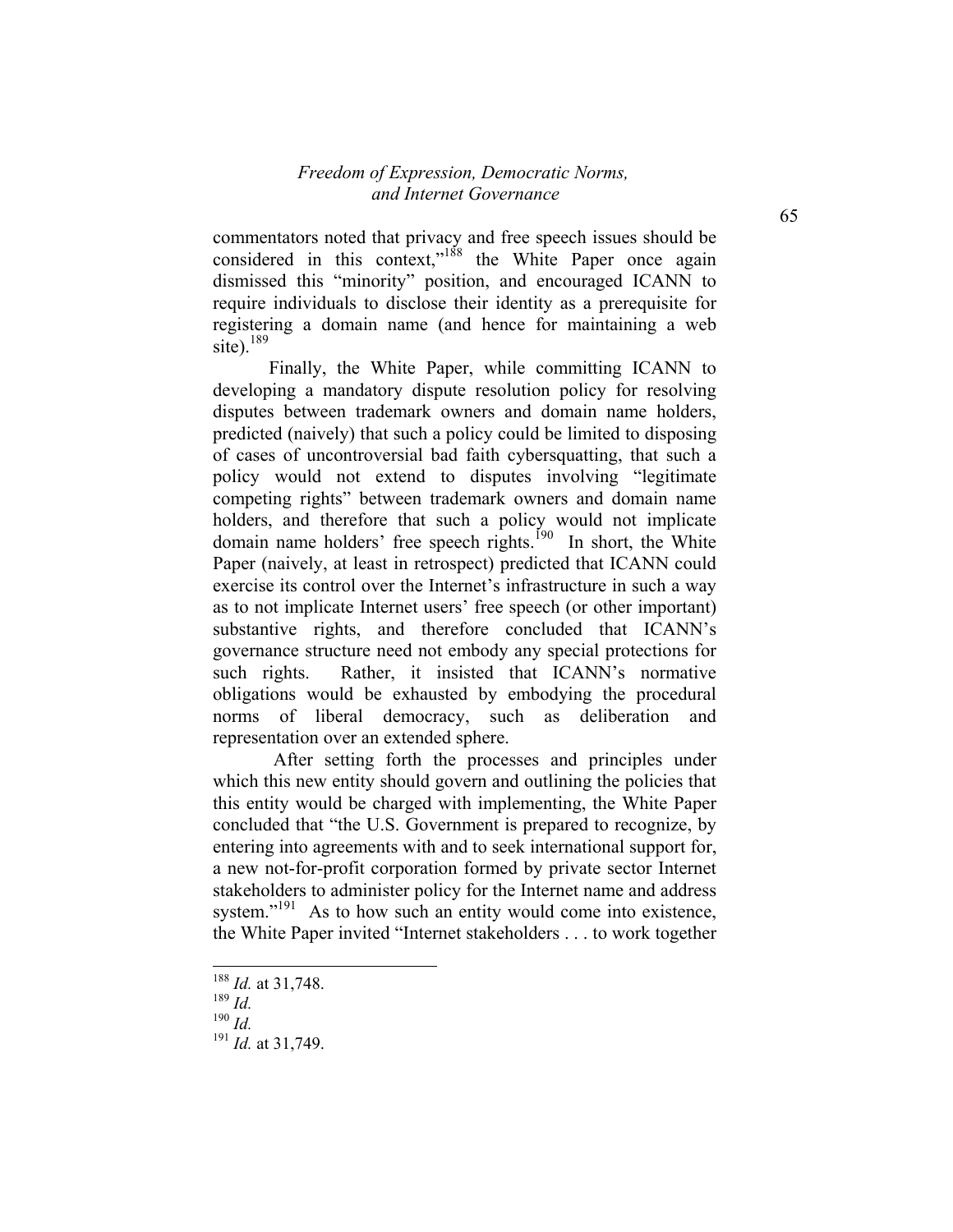to form a new, private, not-for-profit corporation to manage Domain Name System functions"192 in accordance with the principles and policies set forth in the White Paper.

## *C. The Memorandum of Understanding and ICANN's Initial Governance Structure*

Several months after the White Paper was released, a group of Internet experts established a private, not-for-profit corporation -- the Internet Corporation for Assigned Names and Numbers -- as a candidate for assuming the responsibility of governing the Domain Name System and other key elements of the Internet's infrastructure.<sup>193</sup> Within a short period of time, the Department of Commerce concluded that ICANN was "the organization that best demonstrated that it can accommodate the broad and diverse interest groups that make up the Internet community."<sup>194</sup> Thereafter, the Department of Commerce entered into a Memorandum of Understanding with ICANN, under which the two entities agreed to work together to "jointly design, develop, and test the mechanisms, methods, and procedures that should be in place, and the steps necessary to transition management responsibility for DNS functions now performed by, or on behalf of, the U.S. Government"<sup>195</sup> to ICANN.

In this Memorandum of Understanding (MoU), the Department of Commerce and ICANN reiterated and expanded upon the commitments regarding ICANN's governance structure that were earlier articulated in the White Paper. The MoU, like the White Paper, emphasized the importance of ICANN's developing processes of representative decision-making and committed the parties to "collaborate on the design, development, and testing of appropriate membership mechanisms that foster accountability to and representation of the global and functional diversity of the Internet and its users."<sup>196</sup> The MoU, however, went beyond the

<sup>192</sup> *Id.*

<sup>193</sup> *See* MEMORANDUM OF UNDERSTANDING, *supra* note 33, at II(B).

<sup>&</sup>lt;sup>194</sup> *Id.* at II(C)(4).

<sup>&</sup>lt;sup>195</sup> *Id.* at V(C)(2).

<sup>196</sup> *Id.*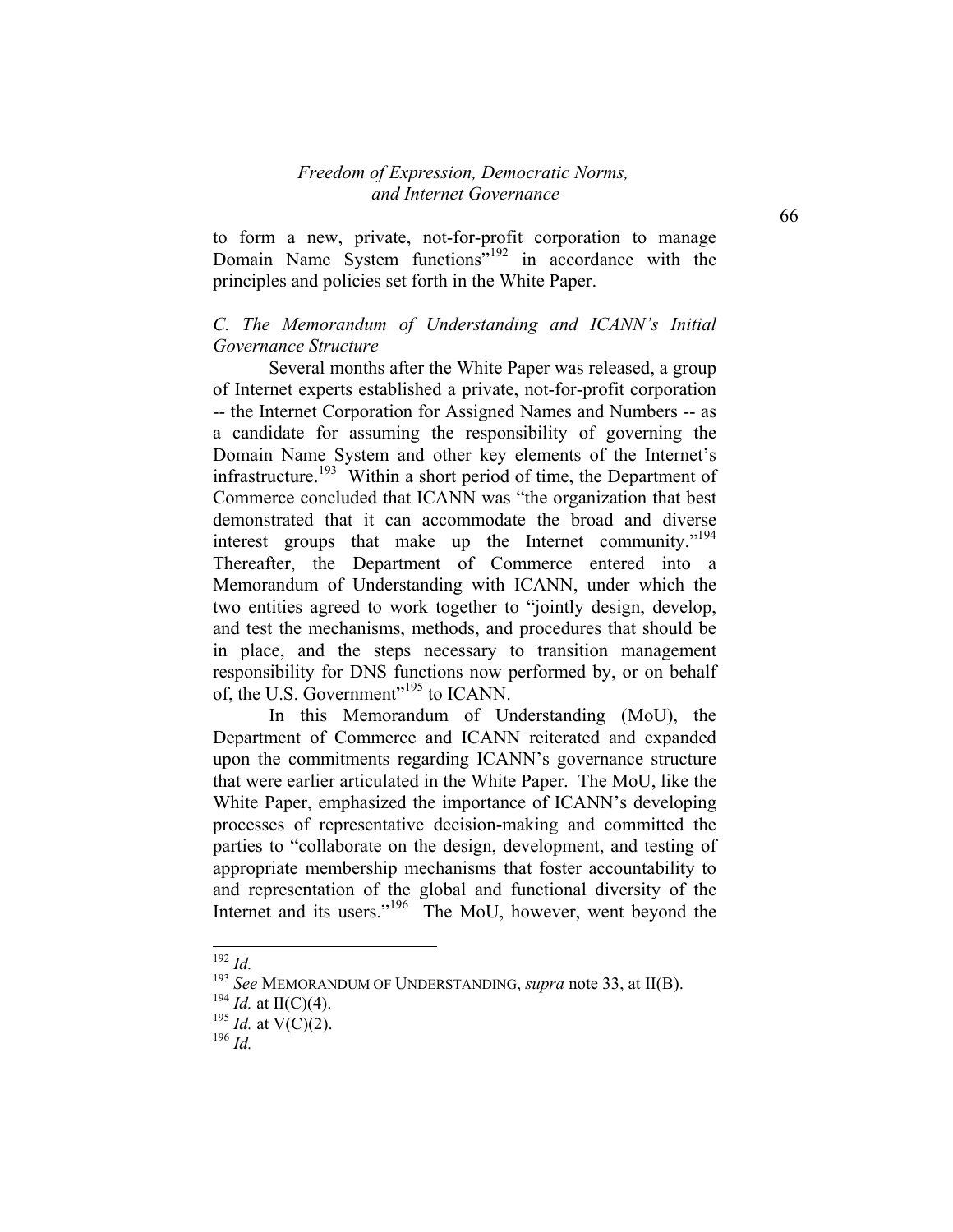White Paper by including an important check on the scope of ICANN's power, by requiring *independent review* of ICANN decision-making. Specifically, the MoU committed the parties to "collaborate on the design, development, and testing of procedures by which members of the Internet community adversely affected by decisions that are in conflict with the bylaws of the organization can seek external review of such decisions by a neutral third party."<sup>197</sup>

The Memorandum of Understanding also incorporated by<br>ce ICANN's initial Bylaws<sup>198</sup> and Articles of reference ICANN's initial Bylaws<sup>198</sup> and Articles of Incorporation,<sup>199</sup> in which ICANN further elaborated its commitments to embodying certain procedural norms of democratic decision-making. In particular, ICANN's initial Bylaws embodied its commitment to effectuating (1) a robust system of representation, whereby half of the members of its Board of Directors<sup>200</sup> -- the At Large Directors -- would be directly elected by Internet users, while other Board Members would represent a pre-determined set of Internet-related functions and interests<sup>201</sup>; (2) open forums for meaningful deliberation regarding policy matters committed to ICANN; and (3) a mechanism for adversely affected individuals to seek independent review by a quasi-judicial body of ICANN decisions that were allegedly reached in violation of ICANN's Bylaws. Within the manifestation of ICANN's governance structure reflected in ICANN's Bylaws, ICANN thus committed itself to embodying several important procedural democratic norms, which I consider in greater detail below.

-

67

<sup>197</sup> *Id.*

<sup>198</sup> *See* BYLAWS FOR INTERNET CORPORATION FOR ASSIGNED NAMES AND NUMBERS (Nov. 6, 1998), at http://www.icann.org/general/ archivebylaws/bylaws-06nov98.htm [hereinafter BYLAWS].

<sup>&</sup>lt;sup>199</sup> See ARTICLES OF INCORPORATION FOR INTERNET CORPORATION FOR ASSIGNED NAMES AND NUMBERS (Nov. 21, 1998), at http://www.icann. org/general/articles.htm.

<sup>200</sup> *See* BYLAWS, *supra* note 198, Art. V, Sec. 1. <sup>201</sup> *Id.*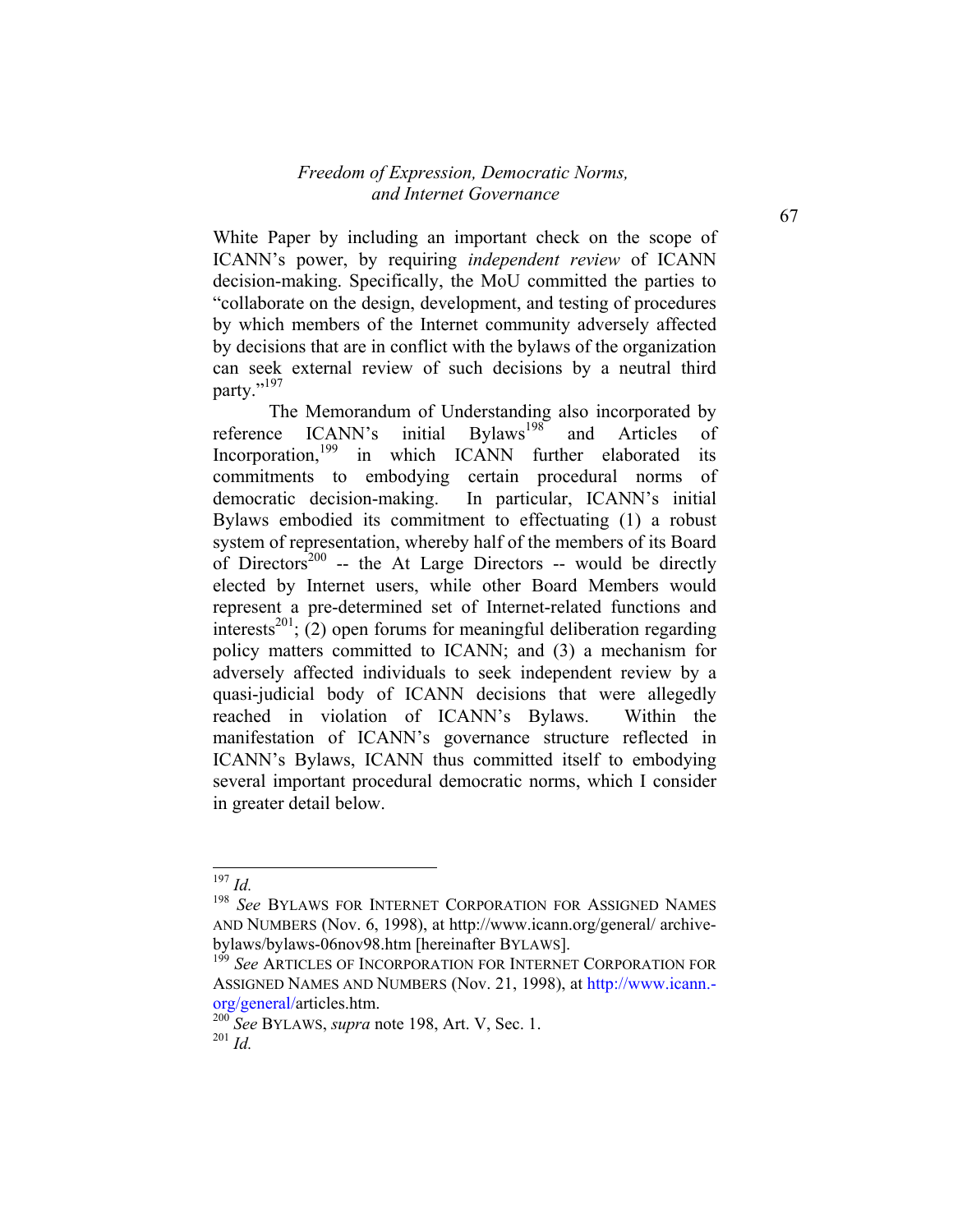### *1. Commitments to Representation within ICANN's Initial Governance Structure*

ICANN's initial Bylaws incorporate a commitment to embodying the democratic norm of political equality, achieved both through direct election of representatives by Internet users worldwide and through the selection of representatives tied to Internet-related interests and functions. As set forth in these Bylaws, ICANN's ultimate decision-making body, the Board of Directors, is comprised both of "At Large" representatives -- who are to be directly elected by Internet users worldwide -- and representatives selected to represent particular Internet-related interests.<sup>202</sup> First, ICANN's initial Bylaws commit it to developing a system for the direct election by Internet users worldwide of a substantial subset (initially half<sup>203</sup>) of the Members of its Board of Directors.<sup>204</sup> In effectuating this commitment, after an extensive process of evaluating methods and procedures for global Internet elections, $205$  three years ago ICANN conducted an election in which Internet users worldwide were able to vote and which resulted in the election of five At Large Directors to ICANN's Board.<sup>206</sup> Second, ICANN's initial Bylaws provide for a second subset of the Members of its Board to be directly elected by three lower level councils or Supporting Organizations, each of which is devoted to a different component of ICANN's policymaking. In particular, three Board Members are selected by its Domain Name Supporting Organization,<sup>207</sup> three by its Address Supporting Organization, $208$  and three by its Protocol Supporting

68

<sup>1</sup> <sup>202</sup> *Id.*

<sup>203</sup> *Id.*

<sup>204</sup> *Id.*

<sup>205</sup> *See* ICANN AT-LARGE MEMBERSHIP STUDY COMMITTEE, FINAL REPORT ON ICANN AT-LARGE MEMBERSHIP (November 5, 2001), at http://www.atlargestudy.org/final\_report.shtml.

<sup>206</sup> For the results of this election, *see* ELECTION.COM, ICANN BOARD OF DIRECTORS -- RESULTS OF THE 2000 AT LARGE MEMBERSHIP VOTE, at http://www.election.com/us/icann/icannresult.html.

<sup>207</sup> *See* BYLAWS, *supra* note 198, Art. V, Sec. 4(ii).

<sup>208</sup> *See id.*, Art. V, Sec. 4(i).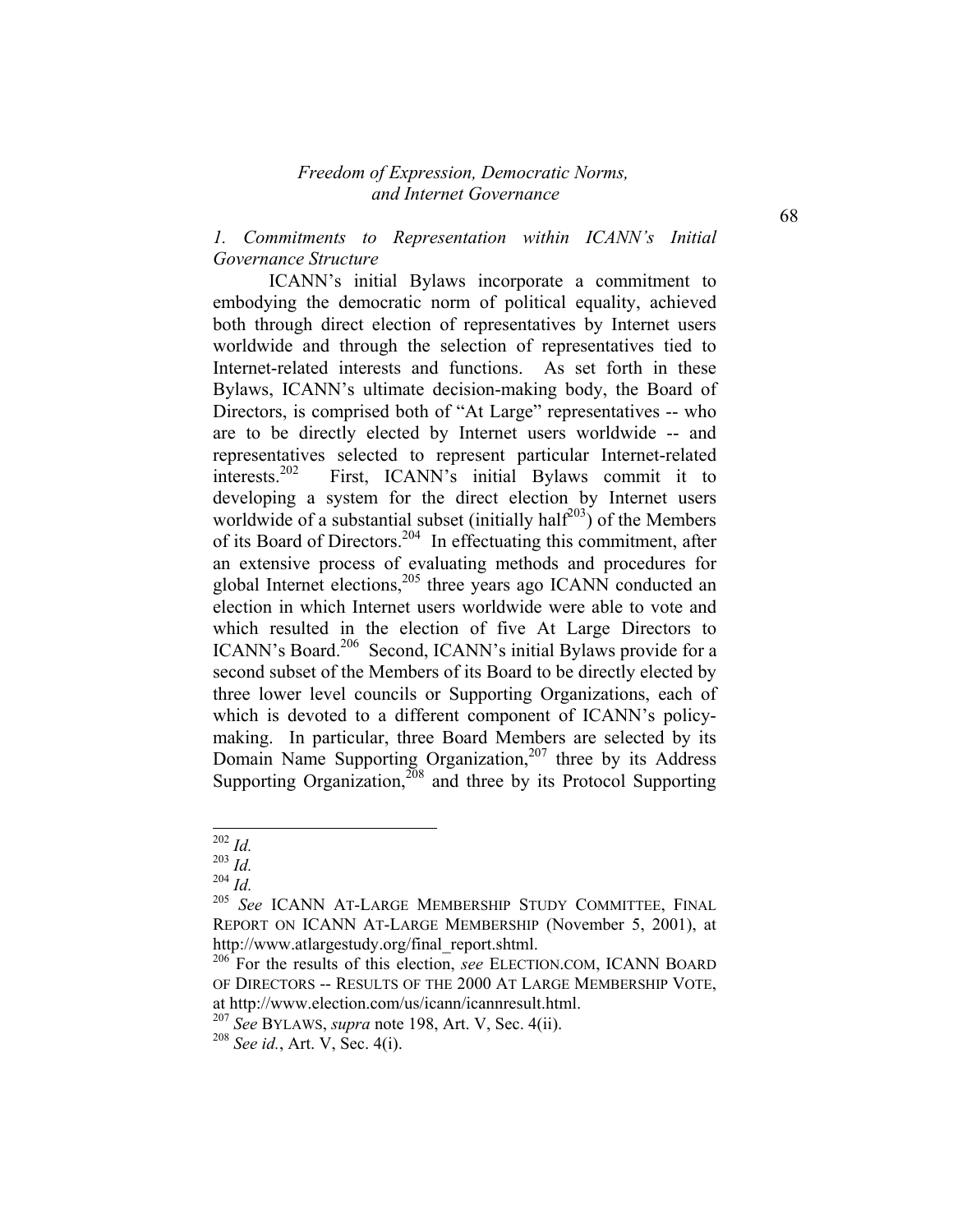Organization.<sup>209</sup>

Each of these lower level Supporting Organizations was charged with initially developing substantive or technical policy within its subject area, and with forwarding its policy recommendations to the Board of Directors, which enjoys ultimate decision-making authority.<sup>210</sup> The Protocol and Address Supporting Organizations were charged with technical matters that do not involve determinations of substantive policy, and as such, their management structures are not designed to be broadly representative. By contrast, the Domain Name Supporting Organization was charged with responsibility for establishing policy on a variety of domain name matters implicating speech. In recognition of the important policy-making role it would come to serve, the Domain Name Supporting Organization was itself designed to be broadly representative along both functional and interest group lines. The Domain Name Supporting Organization Names Council, which was responsible for initially developing policies concerning the Domain Name System, was elected by members of seven pre-determined interest group constituencies<sup>211</sup>: (1) commercial and business interests; (2) trademark and other intellectual property and other counterfeiting interests; (3) noncommercial domain name holders; (4) Internet service providers and connectivity providers; (5) registrars; (6) global top level domain registries; and (7) country code top level domain registries. The DNSO also included a General Assembly, which was a forum for representation of domain name holders generally that was "open to all who are willing to contribute effort to the work of the  $DNSO.$ <sup>212</sup>

Thus, the Domain Name Supporting Organization, which was initially responsible for developing domain name policy, was designed to be representative of Internet users along functional and interest group lines. In turn, the Board of Directors, which is

<sup>209</sup> *See id.,* Art. V, Sec. 4(iii).

<sup>210</sup> *See id.,* Art. VI, Sec. 2.

<sup>211</sup> *See id.,* Art. VI-B, Sec. 1(b).

<sup>212</sup> *See* Domain Name Supporting Organization Home Page, at http://www.dnso.org/dnso/aboutdnso.html.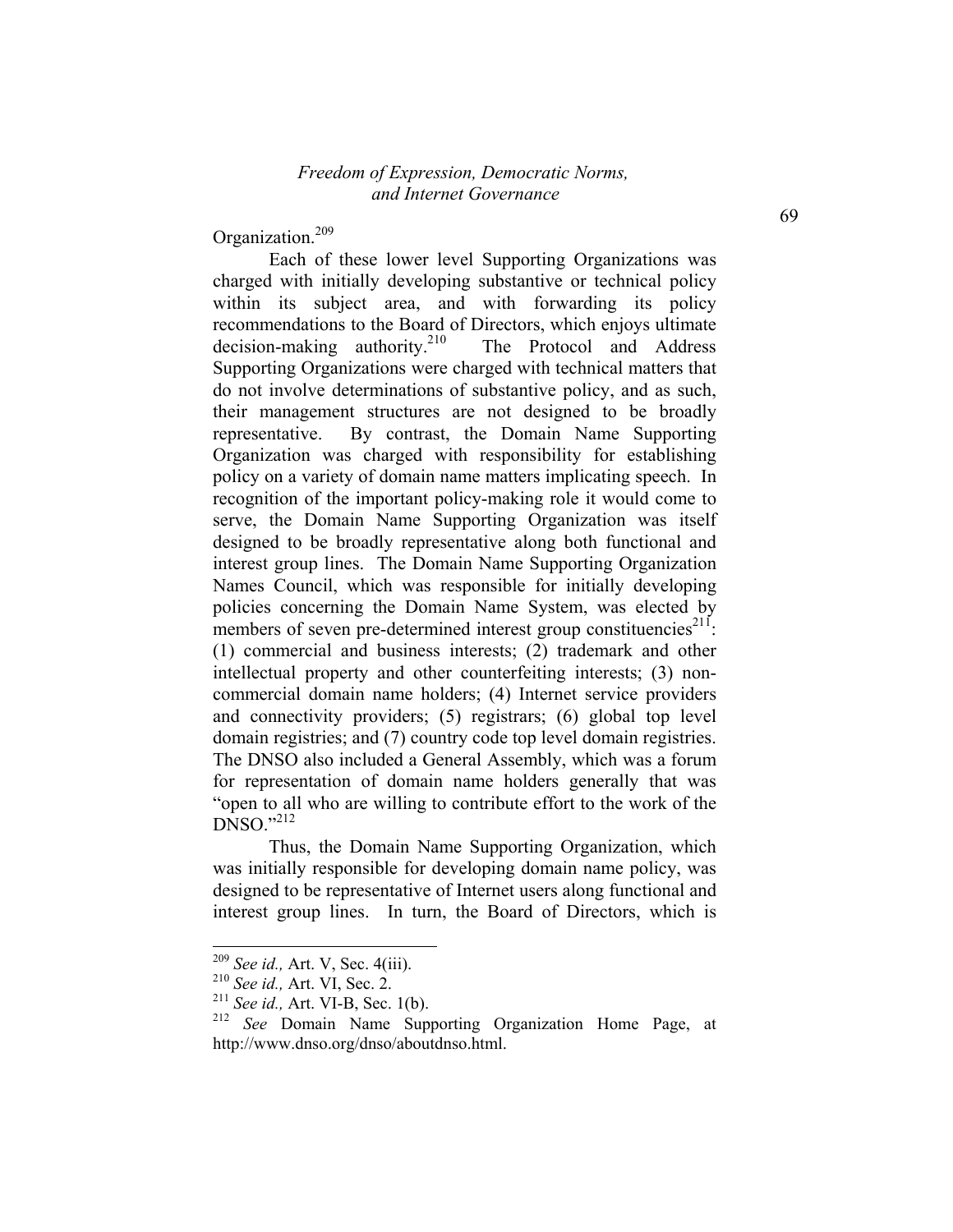ultimately responsible for developing and implementing all policies within ICANN's decision-making purview, was to be comprised both of representatives directly elected by Internet users worldwide and by Directors selected to represent specific, predetermined Internet-related interests and functions.

## *2. Opportunities for Deliberation within ICANN's Initial Governance Structure*

ICANN's initial Bylaws also commit it to providing substantial opportunities for deliberation and public participation on decision-making matters within its purview, both within the Board of Directors and within its lower level councils. These Bylaws commit the Board of Directors to providing members of the public affected by the Board's decision-making with reasonable notice of and opportunity to comment on its adoption of proposed policies, to see and reply to comments of others, and to providing a public forum at which proposed policies are openly discussed.<sup>213</sup> The Bylaws also provide opportunities for deliberation on matters of policy development when they are initially formulated within its Supporting Organizations. For example, the Domain Name Supporting Organization's Names Council, which is responsible for initially developing domain name policy, is charged with providing "appropriate means for input and such participation as is practicable under the circumstances by other interested parties."214 In formulating its decisions, the Names Council is also required to give the public an opportunity to review and comment upon all relevant documents,"<sup>215</sup> and to ensure that all responsible views have been heard and considered prior to a decision by the Names Council."<sup>216</sup> Additionally, the Domain Name Supporting Organization General Assembly is designed to be an "open forum for participation in the work of the DNSO, and open to all who are willing to contribute

<sup>213</sup> *See* BYLAWS, *supra* note 198, Art. III, Sec. 4(b).

<sup>214</sup> *Id.*

<sup>215</sup> *Id.*

<sup>216</sup> *Id.,* Art. VI, Sec. 2.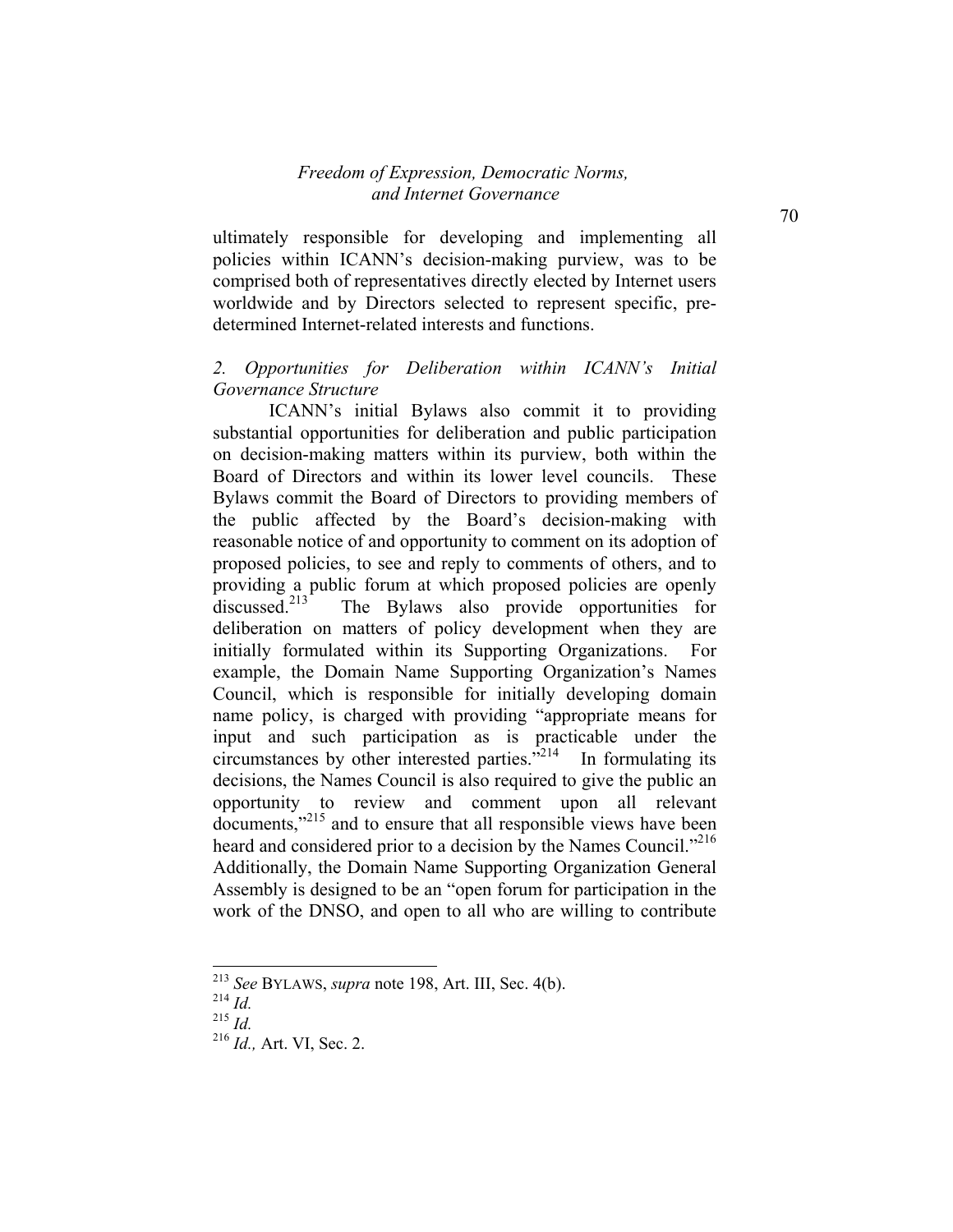effort to the work of the DNSO."<sup>217</sup> Furthermore, all Supporting Organizations make extensive use of electronic listservs, which provide a forum for interested and affected Internet users to voice their concerns on and contribute extensively to policy matters under consideration.

## *3. Commitments to Independent Review of ICANN Decision-Making Within ICANN's Initial Governance Structure*

ICANN's initial Bylaws also commit it to implementing a system of independent, quasi-judicial review of its decisionmaking in the form of an Independent Review Panel, which would be responsible for reviewing policies adopted by the ICANN Board to determine whether the Board acted in conformance with the Bylaws in adopting such policies.<sup>218</sup> Specifically, ICANN's initial Bylaws require the Board of Directors to "adopt policies and procedures for independent third party review of Board actions alleged by an affected party to have violated [ICANN's] Articles of Incorporation or its Bylaws."219

ICANN has undertaken steps to constitute an Independent Review Panel, but to date, has not actually constituted such a Panel. A Commission appointed by the Board to constitute an Independent Review Panel concluded that insurmountable obstacles existed that would prevent it from fulfilling its charge,  $220$ and no forum as yet exists for affected Internet users to seek independent review of decisions by ICANN that implicate such users' rights and interests.

In sum, ICANN's initial governance structure was characterized by a partially-fulfilled commitment to representative and deliberative decision-making and an unfulfilled commitment to independent review of ICANN decision-making. Representation of Internet users' interests was to be achieved via two mechanisms – first, through Internet users' direct elections of

-

<sup>219</sup> *Id.*

<sup>217</sup> *Id.*

<sup>218</sup> *Id.,* Art. III.

<sup>220</sup> *See* ICANN, INDEPENDENT REVIEW, at http://www.icann.org/ committees/indreview/index.html.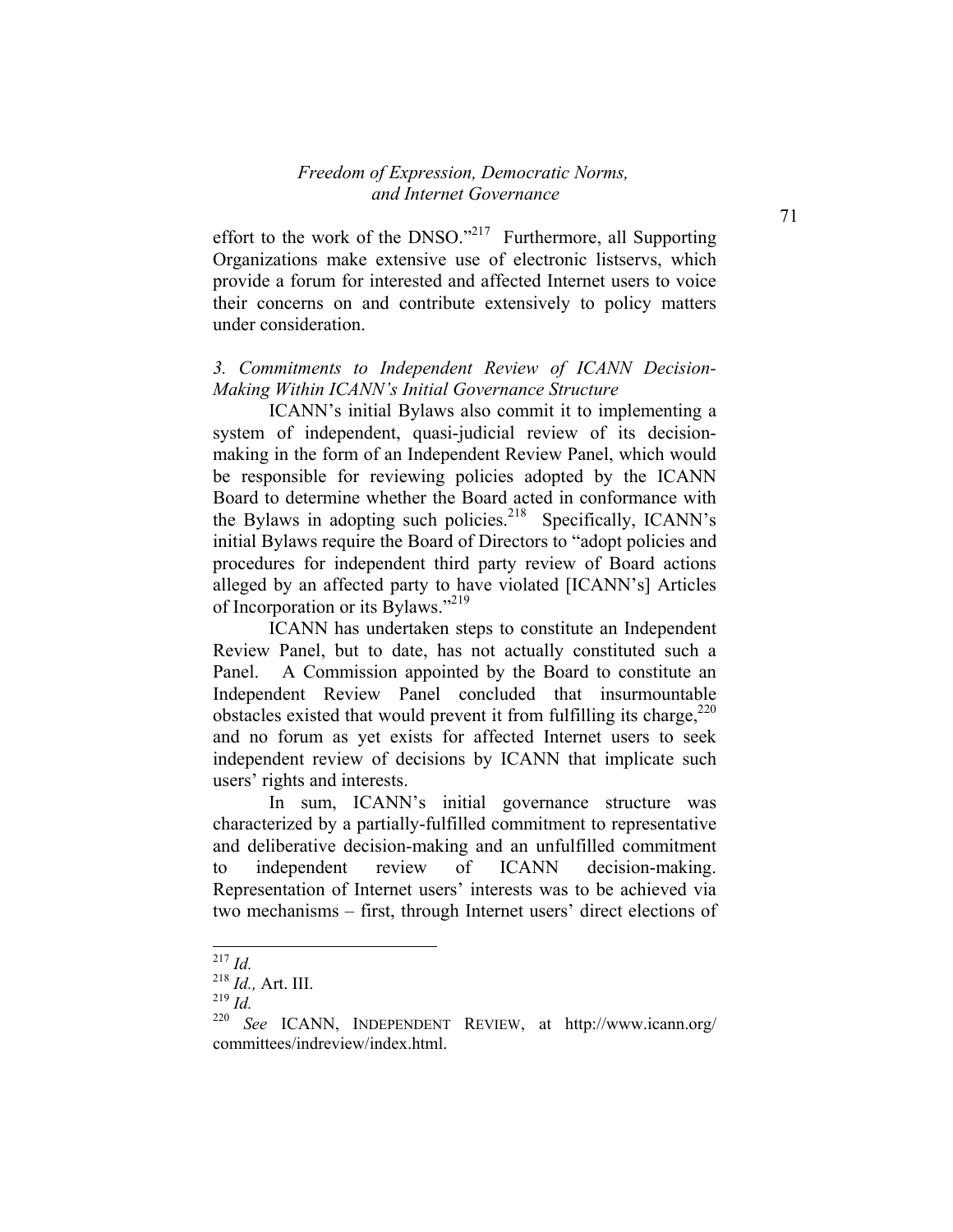members to the ICANN Board, and second, through representation of certain *pre-determined* interests groups and ICANN functions.

Achieving meaningful representation via the mechanism of direct election of representatives is surely fraught with many difficulties, as the inquiries of ICANN's At Large Study Committee and the research into Internet elections in general have established.<sup>221</sup> Yet, at first blush, it would appear that meaningful representation of Internet users' interests could in theory be secured via the mechanism of direct elections in which affected Internet users across an extended sphere could have a voice.

As discussed above, ICANN's initial governance structure arguably incorporates some of the mechanisms designed to protect individual rights and to check faction that are advanced by procedural democratic theorists.222 ICANN was initially designed as a representative democratic government (of sorts) that enjoyed an extended sphere and that facilitated deliberation within its decision-making processes.<sup>223</sup> Despite these initial appearances, however, the underlying predicates for the effective implementation of these checks on faction do not obtain within the ICANN realm.

 Procedural democratic theorists of the Madisonian strain contend that extending the sphere of a republic makes it less likely that a majority with factional or tyrannous motives will in fact exist and that even if such a majority did in fact exist, it would be less likely to act as a unity. $224$  One might therefore conclude that extending a republic's sphere to incorporate the world over, while employing technological advances to render representation feasible, would advance the Madisonian desideratum of checking factional decision-making (or decision-making violative of individuals' fundamental rights). Yet, these claims are based on two assumptions that do not necessarily obtain within the ICANN sphere: first, that potentially factional interests are correlated with

<sup>221</sup> *See*, *e.g.*, the Brookings Institute's series of articles on Internet voting, at http://www.brook.edu/dybdocroot/gs/projects/iVoting.htm.

<sup>&</sup>lt;sup>222</sup> See text accompanying notes 110-37.

<sup>223</sup> *See* text accompanying notes 176-217.

<sup>224</sup> *See* text accompanying notes 129-37.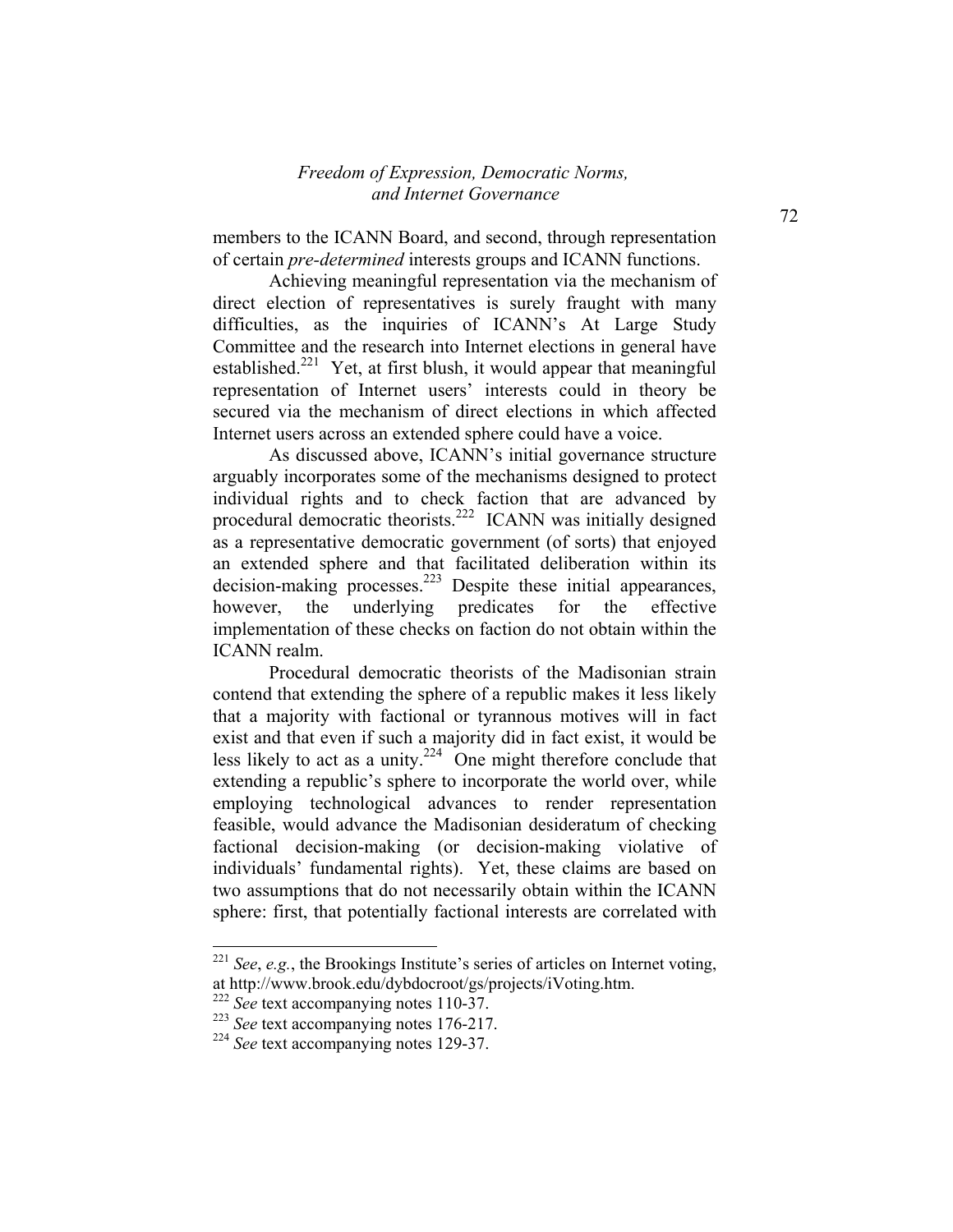geography, such that extending the sphere necessarily entails multiplying interests, and second, that the government at issue has the power to act so as to implicate a *multiplicity* of interests.

First, procedural democratic theorists of the Madisonian strain assume that the way to encompass a multiplicity of interests – in order ultimately to have these interests hold one another in check – is to expand the geographic scope of the government. This in turn is premised upon the assumption that interests are correlated with geography. The relevant diversity of interests with respect to regulation of Internet-related conduct, however – and within the modern economy generally – does not neatly correlate with diversity of geographic locale. Thus, an extended geographic sphere by itself cannot ensure the requisite multiplicity of interests, and some other method must be implemented in order to achieve the desideratum of a multiplicity of interests. Second, although there no doubt exists a multiplicity of interests among individuals with respect to the regulation of Internet conduct, only a small subset of such interests is *implicated* or put into play by ICANN decision-making. Internet users throughout the world surely enjoy a multiplicity of interests with respect to the regulation of Internetrelated conduct generally – interests in expanding the e-commerce infrastructure, in providing greater Internet access and connectivity to poorly served communities, protecting content from unauthorized copying, securing protection for trademark and other business interests, ensuring privacy of electronic communications, protecting the free flow of information, etc. If a global, representative government were to encompass and implicate such a multiplicity of Internet-related interests, it might well suffice to rely upon the mechanisms of representation and deliberation to constrain the factional potential of such a government's decisionmaking. ICANN, however, is a government of quite limited scope. Broad enough to implicate free speech and intellectual property rights, to be sure, but not broad enough as it is currently configured to encompass a multiplicity of interests sufficient to drive the system of checks on faction contemplated by procedural democratic theorists to protect individuals' fundamental rights. ICANN's decision-making power extends only to a narrow range of issues. With respect to ICANN decision-making regarding the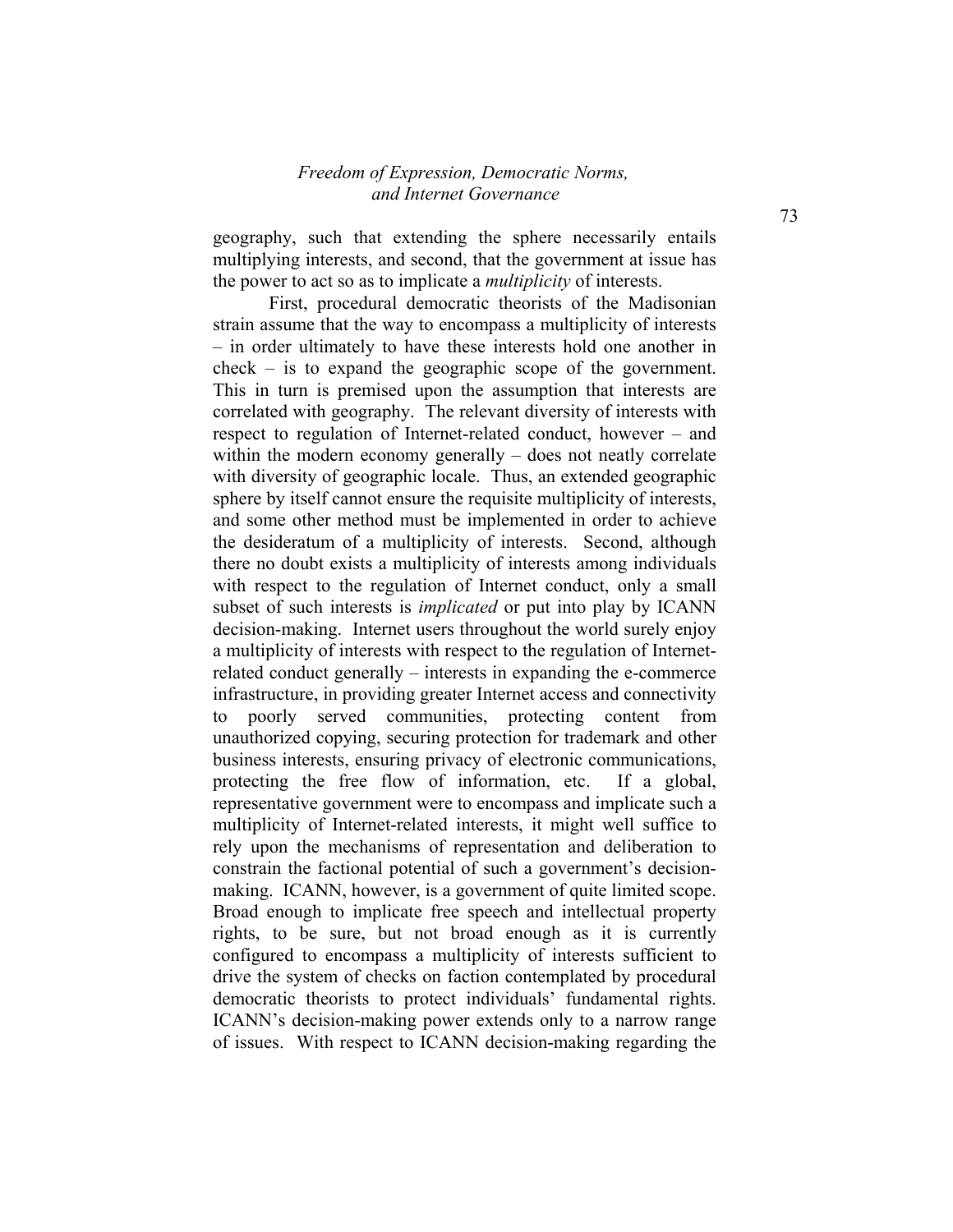resolution of trademark/domain name disputes, for example, the array of interests is generally unidimensional on the intellectual property–free speech axis. $^{225}$ 

The application of the extension of the sphere component of this proceduralist check on faction thus requires a reconsideration of the mechanism by which to render this check meaningful. First, extending the sphere, for procedural democratic theorists, serves as a proxy for encompassing a citizen body with a multiplicity of interests, and in particular, a *dynamic* multiplicity of interests. Second, this check functions effectively with respect to a government of broad jurisdiction that enjoys the power to enact policies implicating not just one but several of a citizen's potential interests. But we have also seen that, because interests do not necessarily correlate with geography in the Internet sphere, the extension of the sphere in the Internet realm does not necessarily bring with it the requisite complexity of interests, especially given the narrow band of ICANN's decision-making power. The question becomes, are there other ways to achieve within ICANN the proceduralist desideratum of a dynamic complexity of interests so as to effectively implement this procedural check on faction?

The framers of ICANN attempted to encompass and represent a diverse set of interests on matters implicated by ICANN decision-making in part by *pre-determining* these implicated interest groups or constituencies. For example, ICANN's Domain Name Supporting Organization Names Council<sup>226</sup> is elected by members of seven pre-determined interest group constituencies: (1) commercial and business interests; (2) trademark and other intellectual property and other counterfeiting interests; (3) non-commercial domain name holders; (4) Internet service providers and connectivity providers; (5) registrars; (6)

<sup>225</sup> *See* EPSTEIN, *supra* note 130, at 104 (discussing slavery as an example of an issue with respect to which there existed a duality of interests and for which the Madisonian theory of checks on faction would be ineffective).

<sup>226</sup> *See* ICANN's Domain Name Supporting Organization (DNSO) site, at http://www.icann.org/dnso/dnso.htm.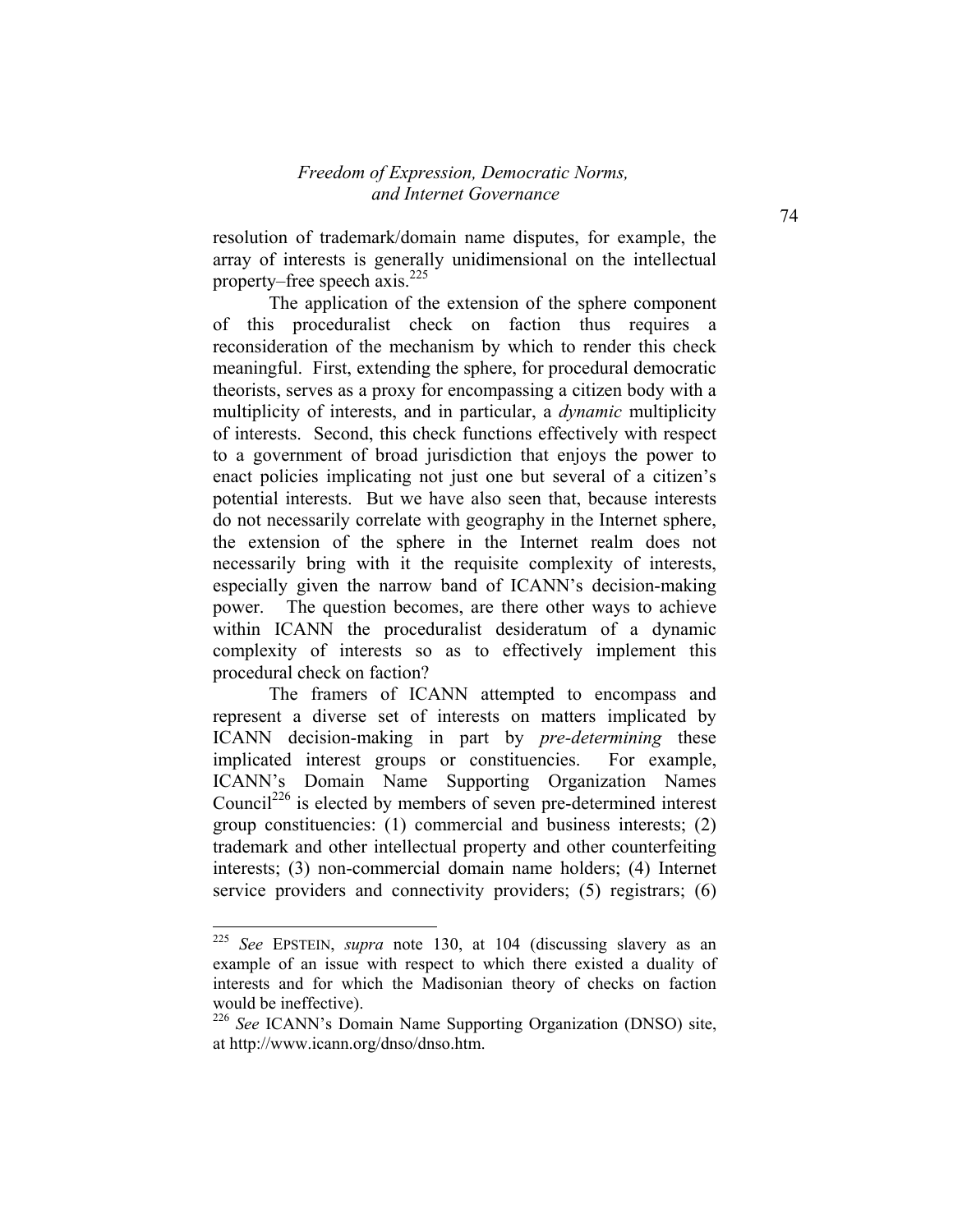global top level domain registries; and  $(7)$  country code top level domain registries.<sup>227</sup> Although these pre-determined interest Although these pre-determined interest groups or constituencies were intended to ensure representation for the variety and complexity of interests encompassed within each such group, the *pre-determined* nature of such interests groups means that members of such groups are less likely to be able to dynamically array themselves into different interest groups and are less likely to form shifting coalitions to protect against faction. From the procedural democratic perspective, such pre-determined interest groups may bind representatives elected by such groups too closely to the partial interests of the pre-determined interest groups that elected them into office and frustrate their ability to transcend factional interests.

In sum, the extension of the sphere component of the proceduralist check on faction serves as a proxy for incorporating a dynamic complexity of interests among citizens, which in turn serves to check faction in a representative government of sufficiently broad powers. Because ICANN's powers are *limited*, however, the relevant interests of members of ICANN's electorate may be unidimensional, not complex. And, because ICANN's governance structure, in an attempt to incorporate a variety of interests, partially pre-determined and crystallized this array of interests, the relevant interests of members of ICANN's electorate may be static, not dynamic. Lacking the requisite complexity of implicated interests among those affected by its decision-making, and lacking a *dynamic* complexity of interests, ICANN's (initial) system of representation is insufficient to impose meaningful checks on factional decision-making or decision-making adverse to fundamental individual rights. In order to embody meaningful protections for fundamental individual rights within ICANN's governance structure, either a dynamic multiplicity of interests needs to be implicated by ICANN's decision-making to render proceduralist checks meaningful, or ICANN must embody meaningful substantive constraints on its decision-making power to constrain its ability to implicate fundamental individual rights.

<sup>227</sup> *See* BYLAWS, *supra* note 198, Art. VI-B.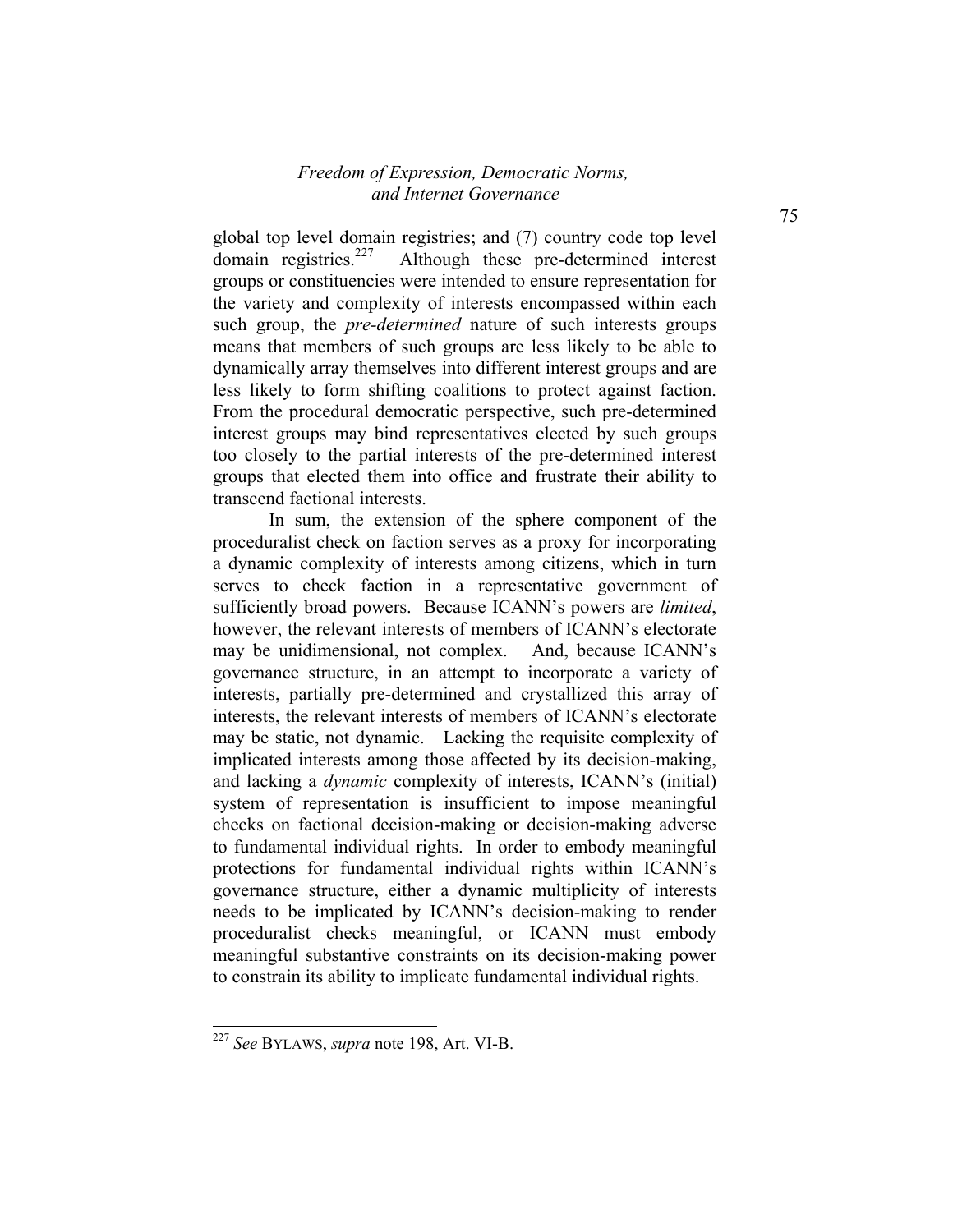#### D. *ICANN's Proposed Reform of Its Governance Structure*

Over the past five years, ICANN's governance structure has been the subject of substantial analysis and scrutiny, both internal and external. First, as required by its initial Bylaws, ICANN appointed an At Large Study Committee to evaluate how best to conduct a system of global Internet elections of At Large representatives to its Board of Directors. Second, and as also required by its Bylaws, ICANN appointed an Independent Review Commission to evaluate how to constitute an Independent Review Panel responsible for reviewing ICANN policy decisions that allegedly violated ICANN's commitments made within its foundational documents.<sup>228</sup> Finally, and most significantly, in February 2002 ICANN's President released a report calling for sweeping reforms of ICANN's governance structure,  $229$  in which he called for, among other things, an end to direct elections by Internet users of representatives to the Board of Directors<sup>230</sup> and an abandonment of ICANN's commitment to constitute an Independent Review Panel responsible for reviewing ICANN policy decisions.<sup>231</sup> The President's calls for these sweeping reforms in turn led to the appointment of an internal Committee on ICANN Evolution and Reform.<sup>232</sup> The Committee, building upon

<sup>&</sup>lt;sup>228</sup> *See* text accompanying notes 218-20.

<sup>229</sup> M. Stuart Lynn, *President's Report: ICANN – The Case for Reform* (Feb. 24, 2002), at http://www.icann.org/general/lynn-reform-proposal-24feb02.htm.

<sup>&</sup>lt;sup>230</sup> *See id.* at 13-15 ("I have come to the conclusion that the concept of At Large membership elections from a self-selected pool of unknown voters is not just flawed, but fatally flawed, and that continued devotion of ICANN's very finite energy and resources down this path will very likely prevent the creation of an effective and viable institution.")

<sup>&</sup>lt;sup>231</sup> *Id.* ("The incipient Independent Review Panel has all the hallmarks of adding to this waste.")

<sup>&</sup>lt;sup>232</sup> See ICANN, Committee on ICANN Evolution and Reform, at http://www.icann.org/committees/evol-reform/. *See also* ICANN, *Preliminary Report Third Annual Meeting of the ICANN Board in Marina del Rey* (Nov. 15, 2001), at http://www.icann.org/ minutes/prelim-report-15nov01.htm#01.132. The Committee was initially charged with the issuance of recommendations regarding the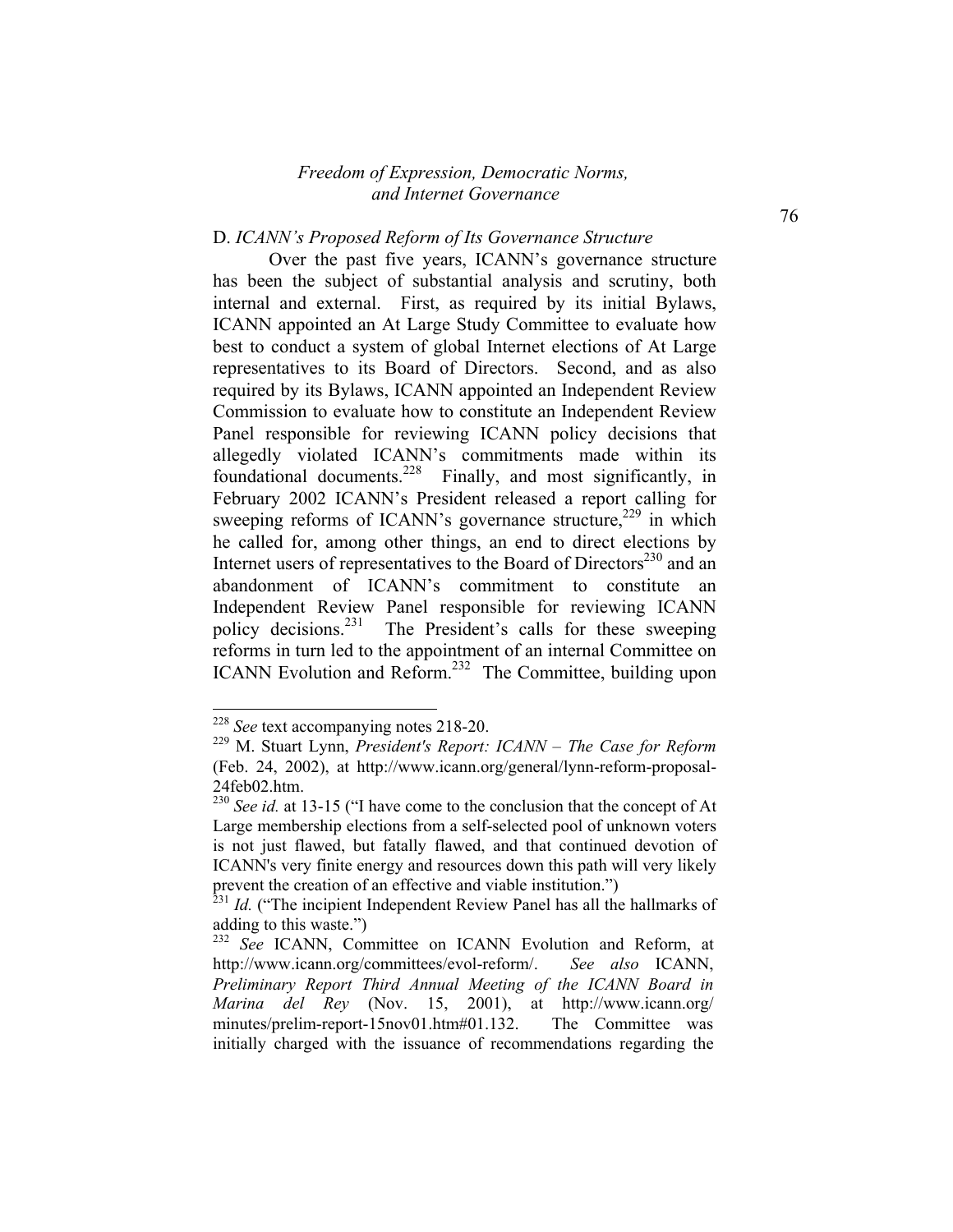the recommendations of ICANN's President, released its Final Implementation Report and Recommendations in October 2002, which was adopted by ICANN at its last meeting.<sup>233</sup> During this same period, ICANN's governance structure and policy-making has come under scrutiny from Congress and the Department of Commerce as ICANN's continued authority over the Internet's infrastructure was under consideration.<sup>234</sup> An in-depth inquiry into ICANN's governance structure is therefore particularly timely as ICANN's governance structure is currently the focus of intense scrutiny from many quarters.

following topics:

l

*See id.*

<sup>233</sup> See ICANN Preliminary Report, Meeting in Shanghai, 31 October 2002, at http://www.icann.org/minutes/prelim-report-31oct02. htm#EvolutionandReform.

<sup>234</sup> ICANN Officers, Directors and other ICANN officials have been called to testify before Congress several times, most recently, on June 12, 2002. *See U.S. Senate Committee on Commerce, Science & Transportation, Hearing Statements -- Hearing on ICANN Governance*, at http://commerce.senate.gov/hearings/hearings0202.htm.

First and foremost, a list of essential functions of ICANN, and a proposed mission statement for ICANN; ensuring that ICANN decision-making takes proper account of the public interest in its activities; meaningful participation and input from informed Internet users participating through an At Large mechanism; the structured participation of all stakeholders in the organization's deliberations and decision-making, and in providing input for policy that guides the decisions; the ways the different components of any proposed structure will function together and interact; the system of checks and balances that will ensure both the effectiveness and the openness of the organization; the ways in and conditions under which essential components of any proposed structure that may not be able to be fully incorporated at the start of the reform process will be included when appropriate; and a description of a proposed transition process from the current structure to any recommended new structure, including a description of how the present components of ICANN relate to the new proposed structure, and the anticipated timetable for that transition.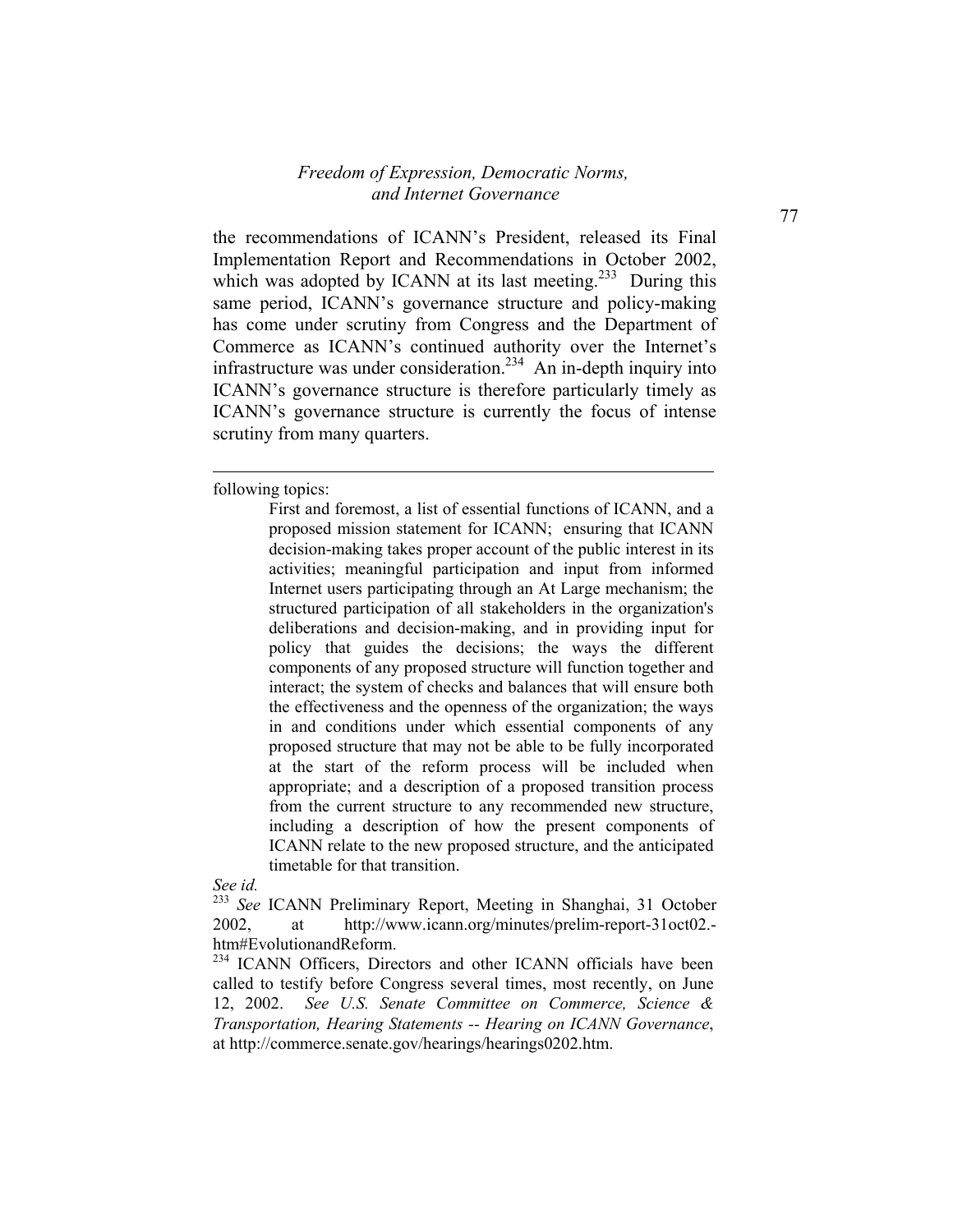# 1. *Reforms Proposed Within The October 2002 Final Implementation Report and Recommendations*

 ICANN's proposed reforms call for sweeping changes to ICANN's governance structure that substantially undermine its commitment to embodying certain procedural norms of liberal democracy and that fail in any way to embody the substantive norms of liberal democracy. Because these reforms represent a step in the wrong direction for ICANN, Congress and the Department of Commerce should look with a critical eye upon such proposed reforms, should insist that ICANN recommit itself to embodying the procedural norms of liberal democracy, and moreover, should require that ICANN's governance structure embody certain substantive norms of liberal democracy as a precondition to ICANN's continuing in its important public ordering role.

### A. *Abandonment of Commitment to Direct Election of Representatives to ICANN's Board of Directors*

 The Committee on ICANN Evolution and Reform's Final Implementation Report wholly abandons ICANN's commitment to global direct elections by Internet users of the majority of representatives to the Board of Directors. In place of direct elections, the Report proposes a "Nominating Committee" responsible for selecting eight of the 15 members to the Board.<sup>235</sup> Second, the Report substantially weakens ICANN's earlier commitment to establish an Independent Review Panel that would be responsible for reviewing challenged ICANN decisions to determine whether they are in conformance with its Bylaws.<sup>236</sup>

02oct02.htm [hereinafter PROPOSED BYLAWS], Art. VI.

<sup>&</sup>lt;sup>235</sup> The Nominating Committee is discussed in greater detail below. The Board would also be composed of two directors selected by each of the three new Supporting Organizations and the President of ICANN as an ex officio Director. *See* Proposed New Bylaws Recommended by the Committee on ICANN Evolution and Reform, at http://www.icann.org/committees/evol-reform/proposed-bylaws-

<sup>236</sup> *See* PROPOSED BYLAWS, *supra* note 235, Art. IV, Section 3, Pars. 2 and 3.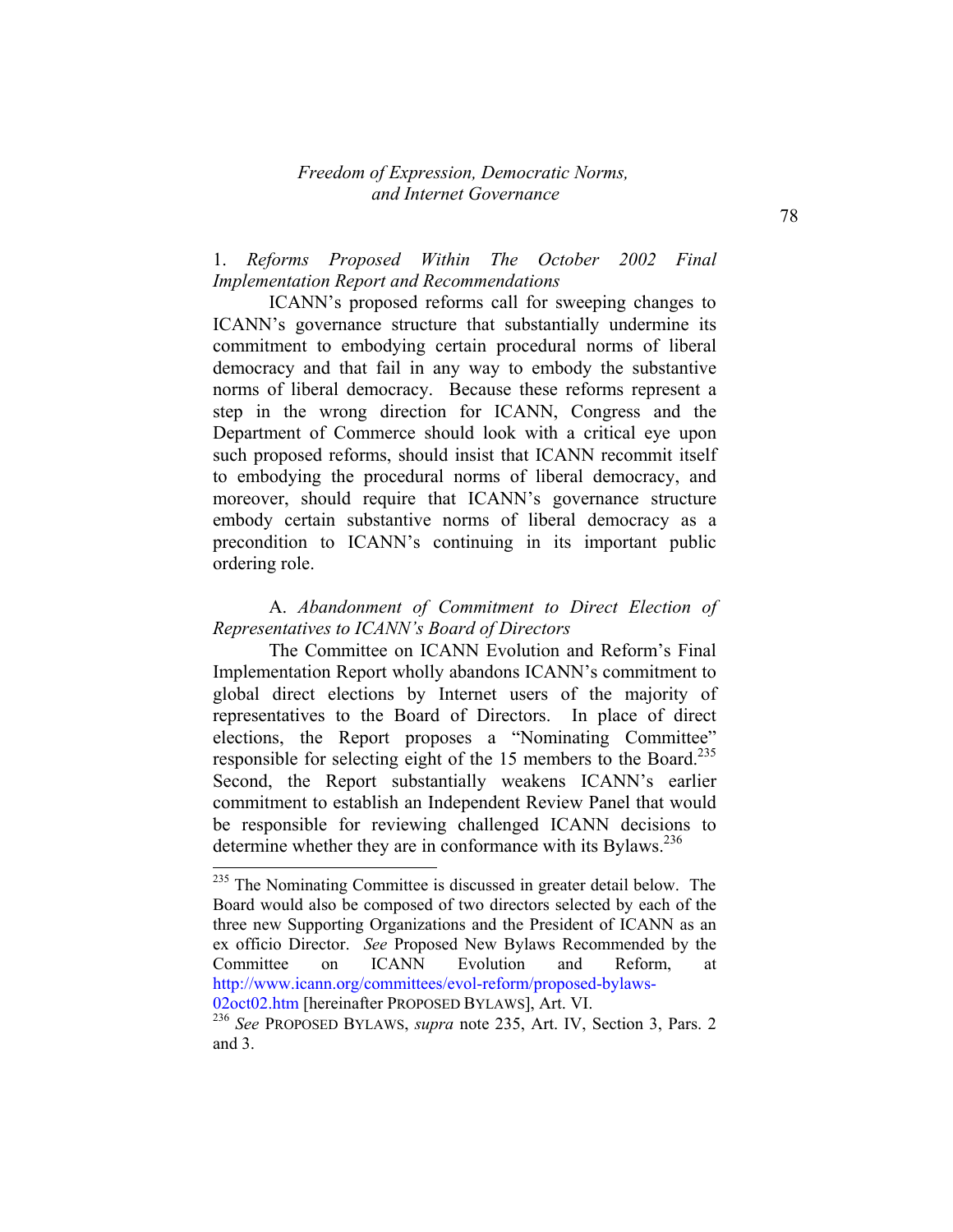The use of a Nominating Committee to select the majority of Board members – in lieu of having such Board members be directly elected by Internet users – seriously erodes ICANN's commitment to being representative of and accountable to Internet users worldwide. Under the proposed new Bylaws, the Nominating Committee would be composed of a group of delegates with eighteen voting and four non-voting members from various "constituencies."<sup>237</sup> Five of the voting delegates would be selected by the newly-established At Large Advisory Committee, while others would be appointed by constituencies such as a "small business users' constituency"; a "large business users' constituency"; an "intellectual property constituency"; etc. $^{238}$  The proposed Bylaws essentially leave unclear how any given constituency would be formed and recognized, as well as how such constituencies would select their delegate to the Nominating Committee (not to mention how the Nominating Committee would go about selecting members of the Board).

The Report attempts to encompass and represent a diverse set of interests on matters implicated by ICANN decision-making by pre-determining these implicated constituencies. While, as before, it might be argued that this pre-determination of interest groups is necessary to allow ICANN to encompass the multiplicity of interests necessary to impose meaningful checks on factional decision-making, by *pre-determining* such interests, this proposed structure makes it more difficult for affected interest groups to form the shifting coalitions necessary to protect effectively against faction.<sup>239</sup> From a procedural democratic perspective, such pre-

 $237$  The Blueprint states that "the Nom Com would initially be a 19member body composed of delegates (not representatives) appointed by the following constituencies: gTLD registries; gTLD registrars; ccTLD registries; Address registries; Internet service providers; Large business users; Small business users; IP organizations; Academic and other public entities; Consumer and civil society groups; Individual domain name holders; IAB/IETF; TAC; GAC; Unaffiliated public interest persons." In addition, there would be a Chair appointed by the Board and two nonvoting liaisons. *Id.* at 13.

<sup>238</sup> *See* PROPOSED BYLAWS, *supra* note 235, Art. VII, Section 2.

<sup>&</sup>lt;sup>239</sup> *See* text accompanying notes 135-37.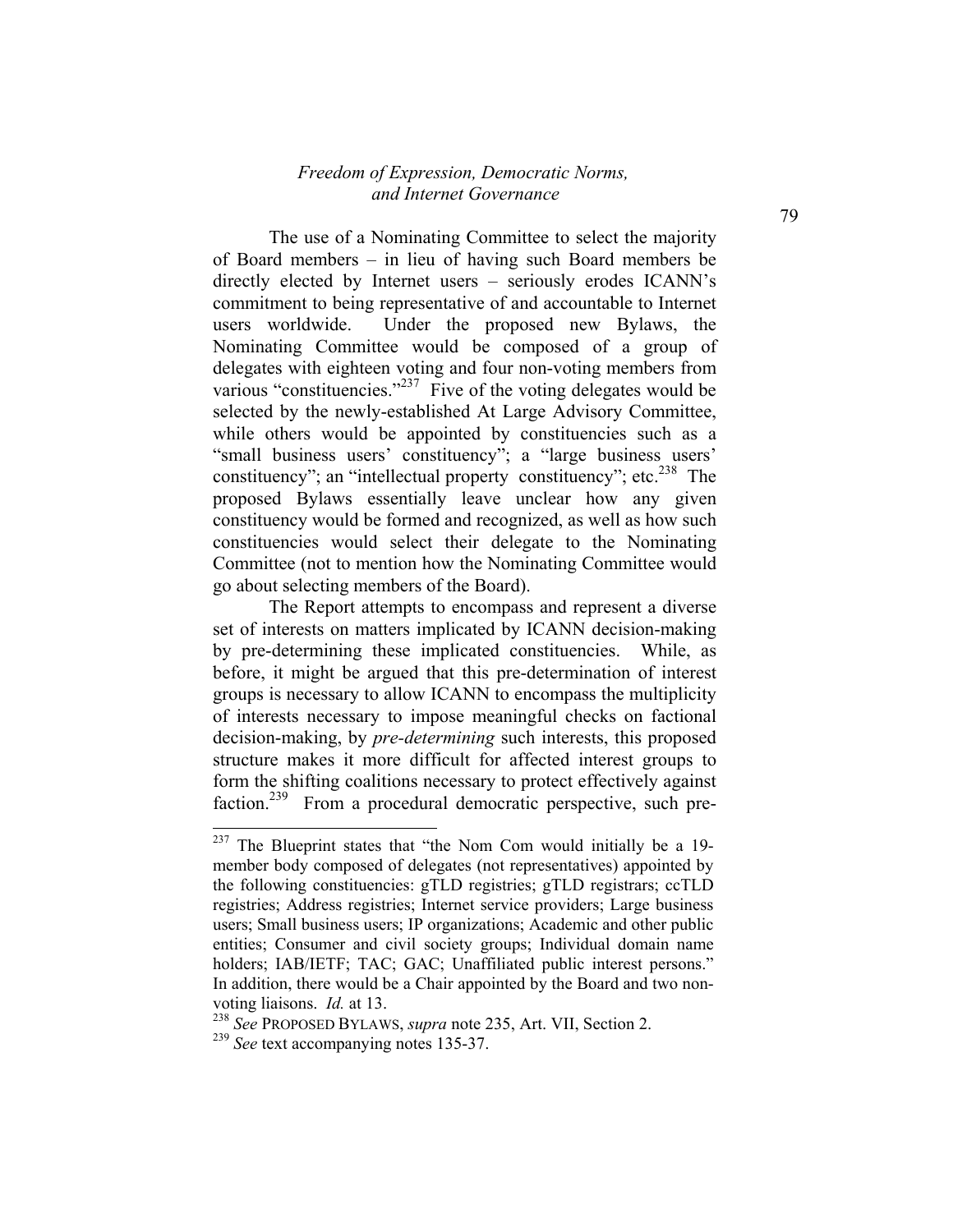determined interest groups may bind the members of the Board elected by such groups too closely to the partial interests of the pre-determined interest groups that elected them.

Second, the Report fails to include a vehicle for meaningful independent review of the ICANN Board's decision-making. In form, the Report improves upon the President's recommendations by providing for an Independent Review Panel to check the Board's decision-making against the Bylaws, while the President's recommendations and the Interim Report abandoned the commitment to independent review. The Proposed New Bylaws provide that, in addition to a reconsideration process through which the Board can be requested to reconsider its own decisions, affected persons can seek review of ICANN Board Decisions by an Independent Review Panel.<sup>240</sup> There are several problems with the contemplated review process. First, the Bylaws contemplate that the Independent Review Panel will be operated by "an international arbitration provider appointed from time to time by ICANN . . . ."241 ICANN's Board thus has the incentive to choose in the first instance an international arbitration provider (such as the World Intellectual Property Organization) that will be reticent to overrule the Board. Second, ICANN will have an incentive to remove or decline to reappoint any such international arbitration provider that overrules a decision of the ICANN Board. Because such providers are to be appointed by ICANN "from time to time," there appear to be no obstacles to ICANN's removing a provider at will. Third, the Bylaws provide that independent review by such an international arbitration provider shall be on a loser pays basis.<sup>242</sup> While such fee-shifting systems arguably have merit in proceedings in which monetary relief is reasonably anticipated, such systems unreasonably skew litigants' incentives when the only relief available is injunctive, as here.<sup>243</sup> Since the costs

<sup>240</sup> *See* PROPOSED BYLAWS, *supra* note 235, Art. IV, Section 3, Pars. 2 and 3.

<sup>241</sup> *See id.*, Art. IV, Section 3, Par. 4.

<sup>242</sup> *Id.*

 $243$  The Bylaws grant the IRP the authority to "declare whether an action" or inaction of the Board was inconsistent with the Articles of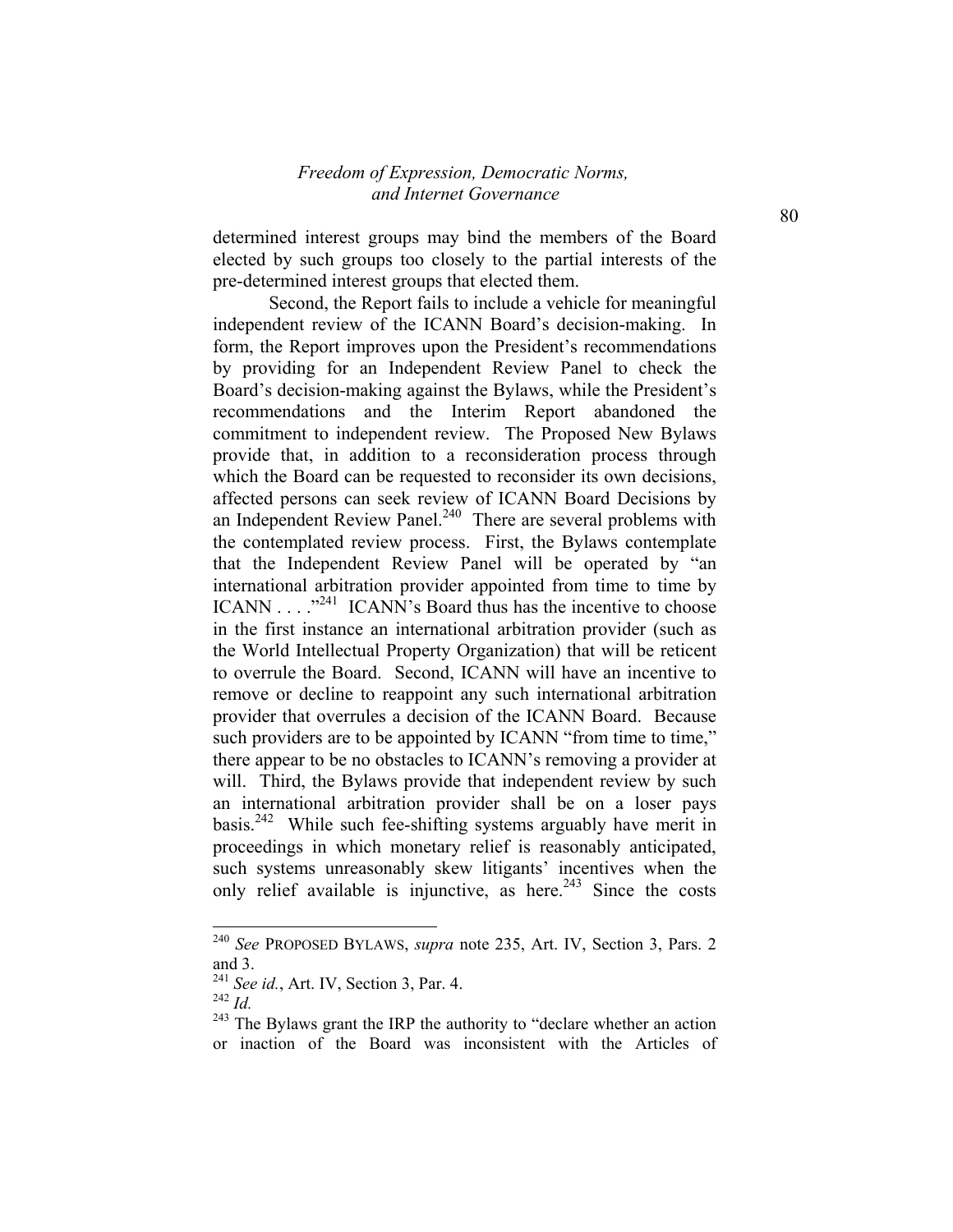associated with an international arbitration panel may be quite high, this loser pays system will likely impose a substantial disincentive to bringing challenges to ICANN's decision-making.

In short, ICANN's initial and fundamental commitment to take into account the preferences of Internet users affected by its decision-making is seriously eroded by the Final Report's recommendation to abandon direct elections by Internet users of Board members and replace this system with the selection of those Board members by an unelected Nominating Committee that predetermines a set of interest groups in a manner that will likely be ineffective in checking factional decision-making. Furthermore, the method by which the proposed new Bylaws would implement a system of independent review of ICANN's decision-making seriously undermines ICANN's earlier commitment to meaningful independent review of its decisionmaking. The Report therefore marks a substantial retreat from ICANN's initial commitments to embodying the procedural normative ideals of liberal democracy and reflects a step in the wrong direction for ICANN's governance structure. Moreover, the Report fails in any way to embody the *substantive* norms of liberal democracy, the most relevant of which, for our purposes, is freedom of expression. The Internet community and the Department of Commerce should reject the proposals embodied in the Report that weaken ICANN's commitment to the procedural ideals of liberal democracy and should insist that ICANN recommit meaningfully to embodying such procedural norms. Furthermore, ICANN should be required to embody the substantive democratic norm of freedom of expression within its foundational documents.

Even if ICANN were perfectly to embody the procedural democratic norms of political equality, representation, and deliberation, the embodiment of such procedural democratic norms would not exhaust ICANN's normative obligations. In order to

l

Incorporation or the Bylaws," *see* PROPOSED BYLAWS, *supra* note 235, Art. V, Sec. 3, Par. 8b, but the IRP apparently does not have the authority to grant any monetary relief to one challenging ICANN's policy-making.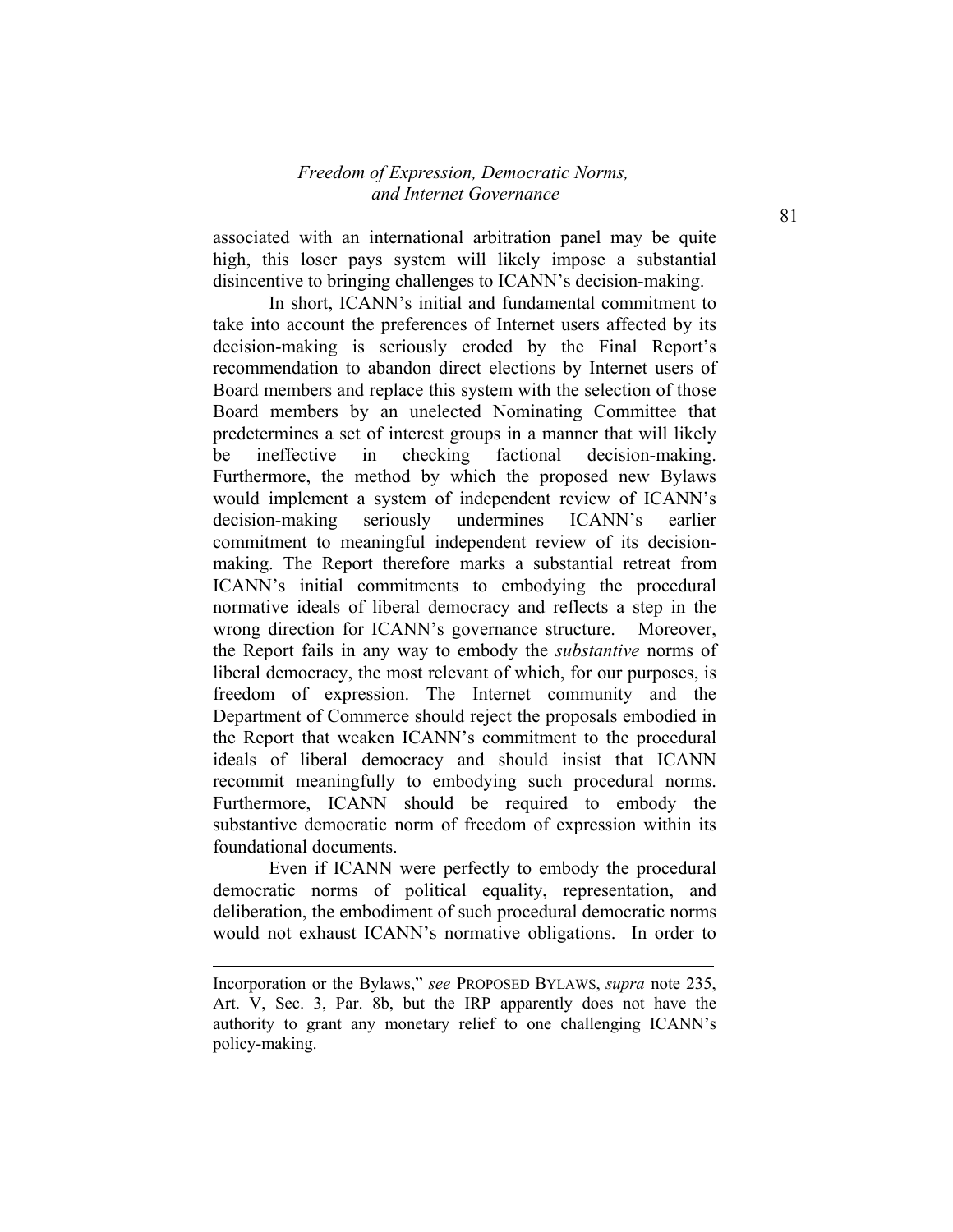protect Internet users' fundamental individual rights – most importantly, the right of freedom of expression – ICANN's governance structure must be reformed to incorporate meaningful protections for Internet users' right to freedom of expression. As we have seen,<sup>244</sup> even a democratic system that perfectly embodied the procedural norms of liberal democracy would still need to secure special protections for fundamental rights such as freedom of speech. Toward that end, in the next Part, I explain how ICANN's governance structure should be revised to incorporate special protections for the fundamental right of freedom of expression.

V. REVISING ICANN'S GOVERNANCE STRUCTURE TO INCORPORATE THE SUBSTANTIVE LIBERAL DEMOCRATIC NORM OF FREEDOM OF **EXPRESSION** 

ICANN's governance structure, while subject to substantial revision, at best has reflected only the procedural norms of liberal democracy – namely political equality, representation over an extended sphere, and deliberation within its decision-making. While ICANN should be called upon to recommit its governance structure to embodying these procedural democratic norms,  $245$  such a recommitment is necessary but not sufficient to protecting Internet users' fundamental rights. Because ICANN enjoys the power to enact policies affecting speech within the most important public forum for expression ever created, ICANN must be held not only to the procedural norms of liberal democracy, but also to the substantive norms of liberal democracy. Specifically, ICANN must be called upon to embody the substantive democratic norm of freedom of expression within its governance structure and policymaking. In according special protection for freedom of expression, ICANN should learn from the ways in which the United States -- a liberal democracy with a long-term commitment to protecting freedom of expression – has implemented this commitment.

<sup>&</sup>lt;sup>244</sup> *See* text accompanying notes 146-50.

<sup>245</sup> *See supra* Part IV(D).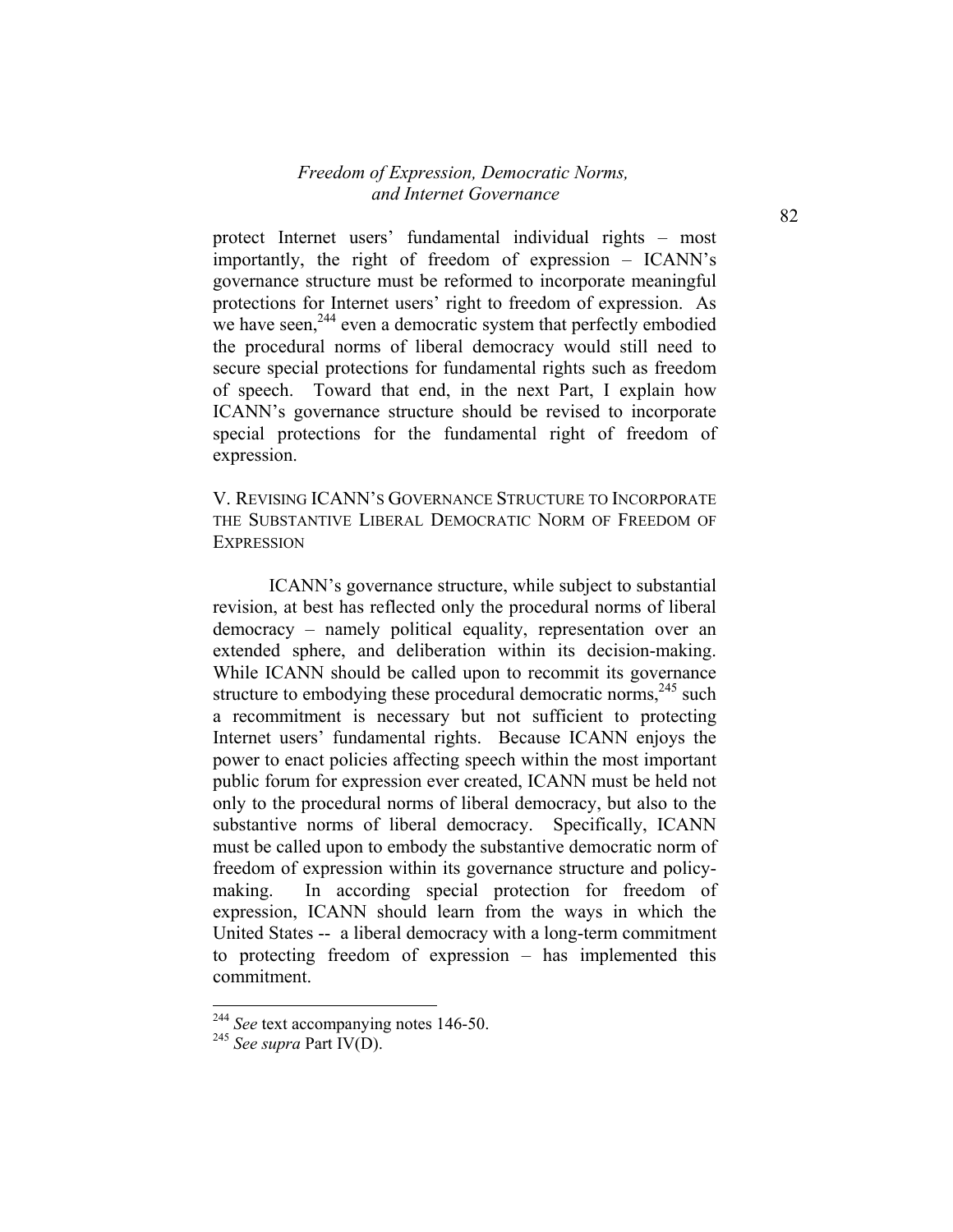# *A. Implementing Special Protections for Freedom of Expression within ICANN's Foundational Documents Secured by Independent Judicial Review*

The United States experience teaches that merely embodying the procedural democratic norm of political equality may not suffice to secure freedom of expression, and that therefore special protections for free speech are necessary. Such protections should be embodied within a government's foundational documents and secured by independent review of legislation affecting speech. ICANN's original foundational documents, as examined above, embody a commitment to the procedural democratic norms of representation and deliberation. Its Bylaws commit ICANN to representation of Internet users affected by its decision-making along both functional and geographic lines and to facilitating meaningful deliberation and public participation within its decision-making. ICANN's founders, however, failed to incorporate within its foundational documents any commitments to the substantive democratic norms integral to liberal democracy, most importantly, the substantive democratic norm of freedom of expression. Because ICANN has the power to enact regulations affecting speech, ICANN's foundational documents should be amended to embody an explicit commitment to protecting the substantive democratic norm of freedom of expression. Specifically, the enumeration of ICANN's general powers and limitations on ICANN's powers set forth within ICANN's Bylaws should commit ICANN to refrain from acting in such a way so as to abridge Internet users' freedom of expression. A provision should be added to the section of ICANN's Bylaws setting forth limitations on its powers,  $246$  with language to the following effect:

> ICANN, in developing and applying its standards, policies, procedures, or practices, should not act in such a way as to abridge Internet users' freedom of expression.

<sup>246</sup> *See* BYLAWS, *supra* note 198, Art. IV(1)(B),(C) (setting forth limitations on ICANN's powers).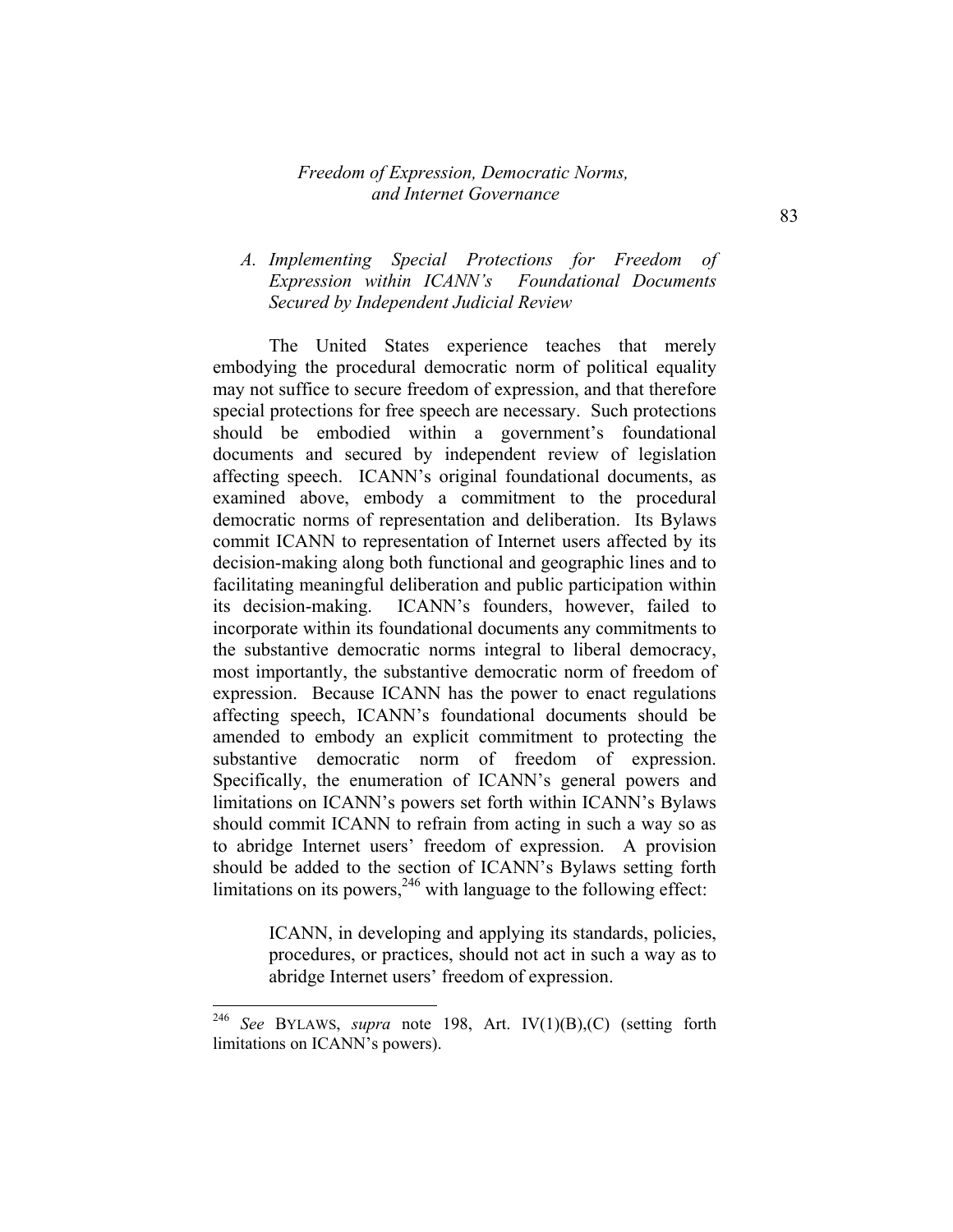In order to render meaningful this commitment to protecting freedom of expression – along with its commitments to procedural democratic norms embodied within its foundational documents – ICANN should make good on its promise to constitute meaningful independent review by an Independent Review Panel.<sup>247</sup> The Independent Review Panel should be appointed and serve in a manner that is independent of ICANN's Board of Directors -- rather than being appointed by and serving solely at the pleasure of the ICANN Board.

Upon incorporating special protection for freedom of expression within its foundational documents and securing enforcement of such protections via a meaningful independent review process, ICANN's appropriate policy-making bodies should revise its speech-regarding policies to render them protective of Internet users' freedom of expression. In so doing, ICANN should conform its policy-making to the general principle of First Amendment jurisprudence that any regulation that restricts speech must serve an articulated and important purpose and must advance this purpose in such a way as to restrict the least speech possible.<sup>248</sup> Furthermore, ICANN should accord meaningful protection for two types of countermajoritarian speech that would otherwise be rendered particularly vulnerable within democracies - - anonymous speech and critical speech. In particular, ICANN should revise its policy prohibiting the anonymous registration and maintenance of websites, which restricts individuals' right to engage in anonymous speech on the Internet, to render this policy narrowly tailored to an important, articulated ICANN interest. ICANN should also revise its policy for resolving disputes between trademark owners and domain name holders, which restricts individuals' right to engage in critical expression on the Internet, to render this policy narrowly tailored to an important, articulated ICANN interest.

<sup>247</sup> *See supra* Part IV(C)(3).

<sup>248</sup> *See*, *e.g.*, Reno v. American Civil Liberties Union, 117 S.Ct. 2329 (1997).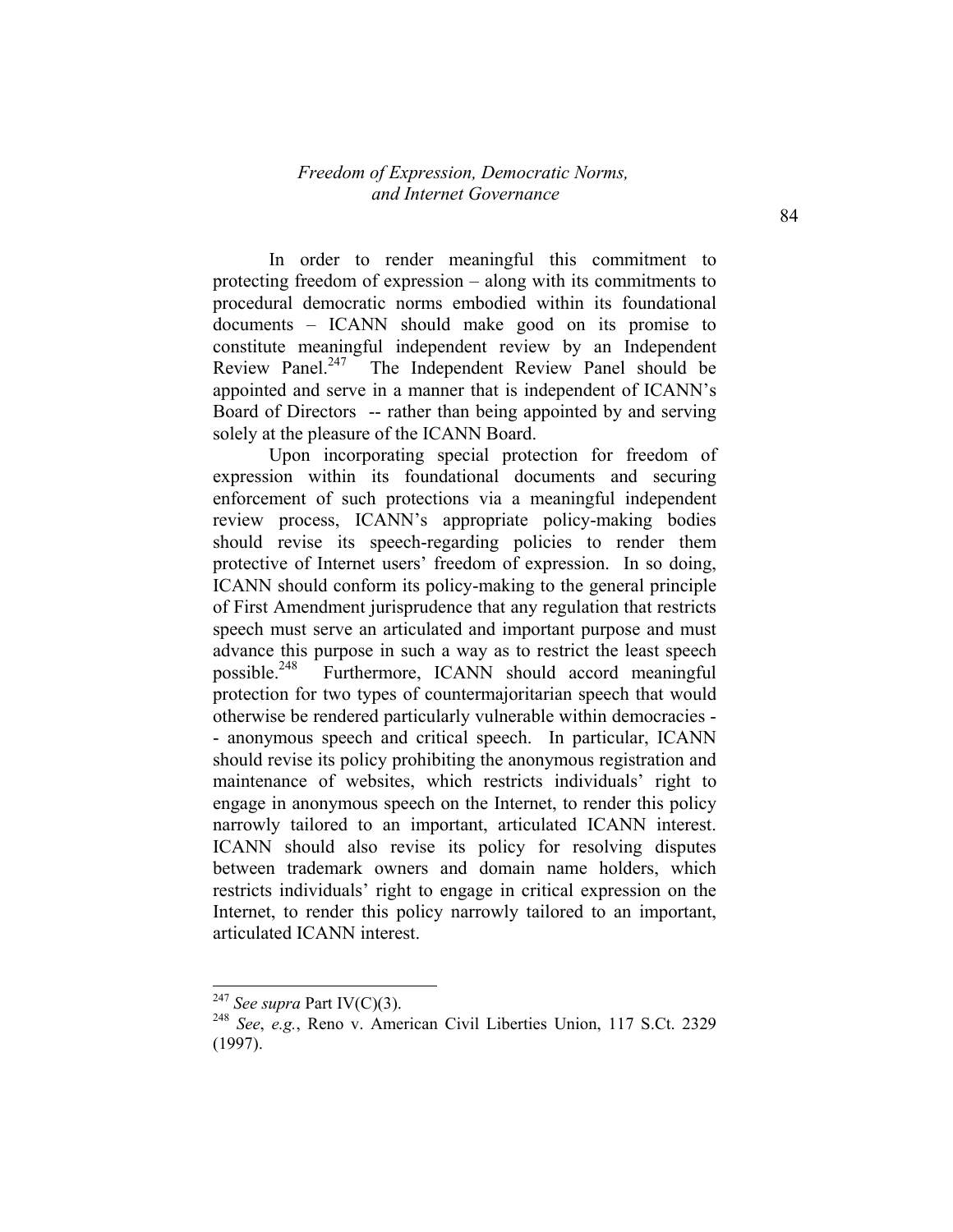*B. Embodying the Right to Freedom of Expression within ICANN's Policy-Making: Lessons from First Amendment Protections for Anonymous Speech* 

As discussed above, ICANN presently has in effect a mandatory policy that prohibits Internet users from anonymously registering and maintaining a website.<sup>249</sup> As a prerequisite for registering and maintaining a domain name -- and a website available at that domain name -- an individual must reveal to her domain name registrar her name and mailing address, as well as a host of other contact information, and must also consent to the publication of such personal information. ICANN requires all domain name registrars to collect and publicize the names, addresses, and other contact information of everyone who maintains a website. This policy restricts Internet users' free speech rights by imposing substantial burdens on their ability to speak and to publish anonymously on the Internet. A consideration of the United States' anonymous speech jurisprudence illuminates the importance of protecting speakers' anonymity, which is an integral component of the right to free speech.

Protecting the right to express oneself anonymously<sup>250</sup> has been an important component of American free speech jurisprudence since the founding. Throughout the history of the United States<sup>251</sup> -- and indeed critical to its formation and

<sup>249</sup> *See* text accompanying notes 46-60.

<sup>&</sup>lt;sup>250</sup> My use of the term "anonymous" includes not only speech with no attribution of authorship, but also speech with a pseudonymous attribution of authorship (such as THE FEDERALIST PAPERS, which the true authors -- Alexander Hamilton, James Madison, and John Jay – chose to publish pseudonymously under the name of "Publius," a pseudonym that referred to Publius Valerius Publicola, a defender of the ancient Roman Republic. *See*, *e.g.*, MARTIN DIAMOND, THE FEDERALISTS, in HISTORY OF POLITICAL PHILOSOPHY 573 (Leo Strauss & Joseph Cropsey, eds., 1963)).

 $^{251}$  Justice Clarence Thomas summarizes relevant aspects of this history in his concurrence in *McIntyre v. Ohio Elections Commission*:

There is little doubt that the Framers engaged in anonymous political writing. The essays in the Federalist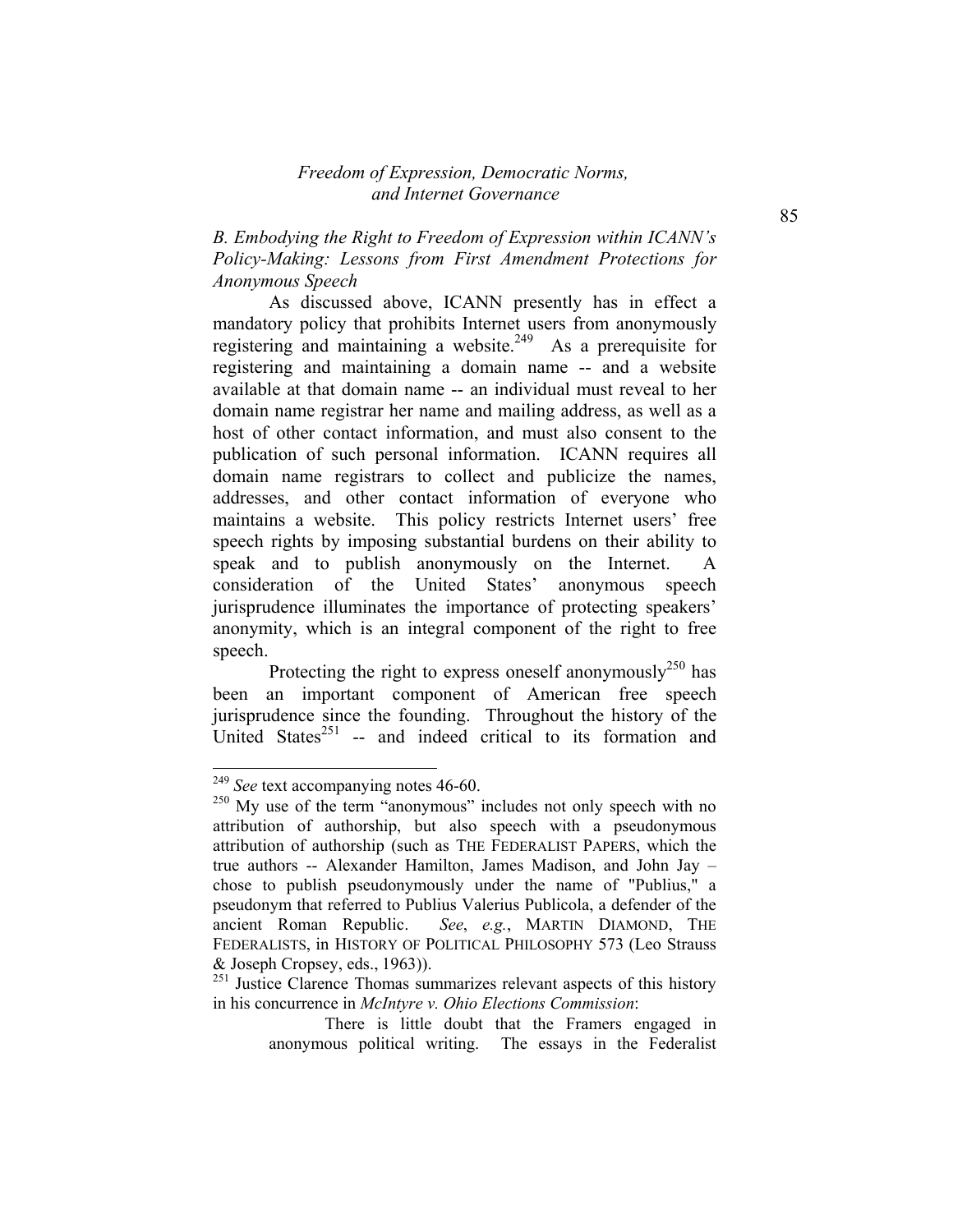development as a liberal democracy -- the right of publishers and authors to remain anonymous has served as an important component of the First Amendment right to freedom of speech and of the press.252 Protecting the anonymity of publishers and authors serves two fundamental speech-protective purposes: First, protecting speakers' anonymity allows the content of a speaker's

l

. . The earliest and most famous American experience with freedom of the press, the 1735 Zenger trial, centered around anonymous political pamphlets. The case involved a printer, John Peter Zenger, who refused to reveal the anonymous authors of published attacks on the Crown governor of New York. When the governor and his council could not discover the identity of the authors, they prosecuted Zenger himself for seditious libel. *See* J. ALEXANDER, A BRIEF NARRATIVE OF THE CASE AND TRIAL OF JOHN PETER ZENGER 9-19 (S. Katz ed. 1972). The case . . . signified at an early moment the extent to which anonymity and the freedom of the press were intertwined in the early American mind.

During the Revolutionary and Ratification periods, the Framers' understanding of the relationship between anonymity and freedom of the press became more explicit. In 1779, for example, the Continental Congress attempted to discover the identity of an anonymous article in the Pennsylvania Packet signed by the name Leonidas. Leonidas, who actually was Dr. Benjamin Rush, had attacked the members of Congress for causing inflation throughout the States and for engaging in embezzlement and fraud. 13 LETTERS OF DELEGATES TO CONGRESS 1774-1789, at 141 n. 1 (G. Gawalt & R. Gephart eds. 1986). Elbridge Gerry, a delegate from Massachusetts, moved to haul the printer of the newspaper before Congress to answer questions concerning Leonidas. Several members of Congress then rose to oppose Gerry's motion on the ground that it invaded the freedom of the press. D. Teeter, *Press Freedom and the Public Printing: Pennsylvania*, 1775-83, 45 JOURNALISM Q. 445, 451 (1968).

McIntyre v. Ohio Elections Comm'n, 514 U.S. 334, 350 (1995). <sup>252</sup> *See* text accompanying notes 253-73.

Papers, published under the pseudonym of Publius, are only the most famous example of the outpouring of anonymous political writing that occurred during the ratification of the Constitution. .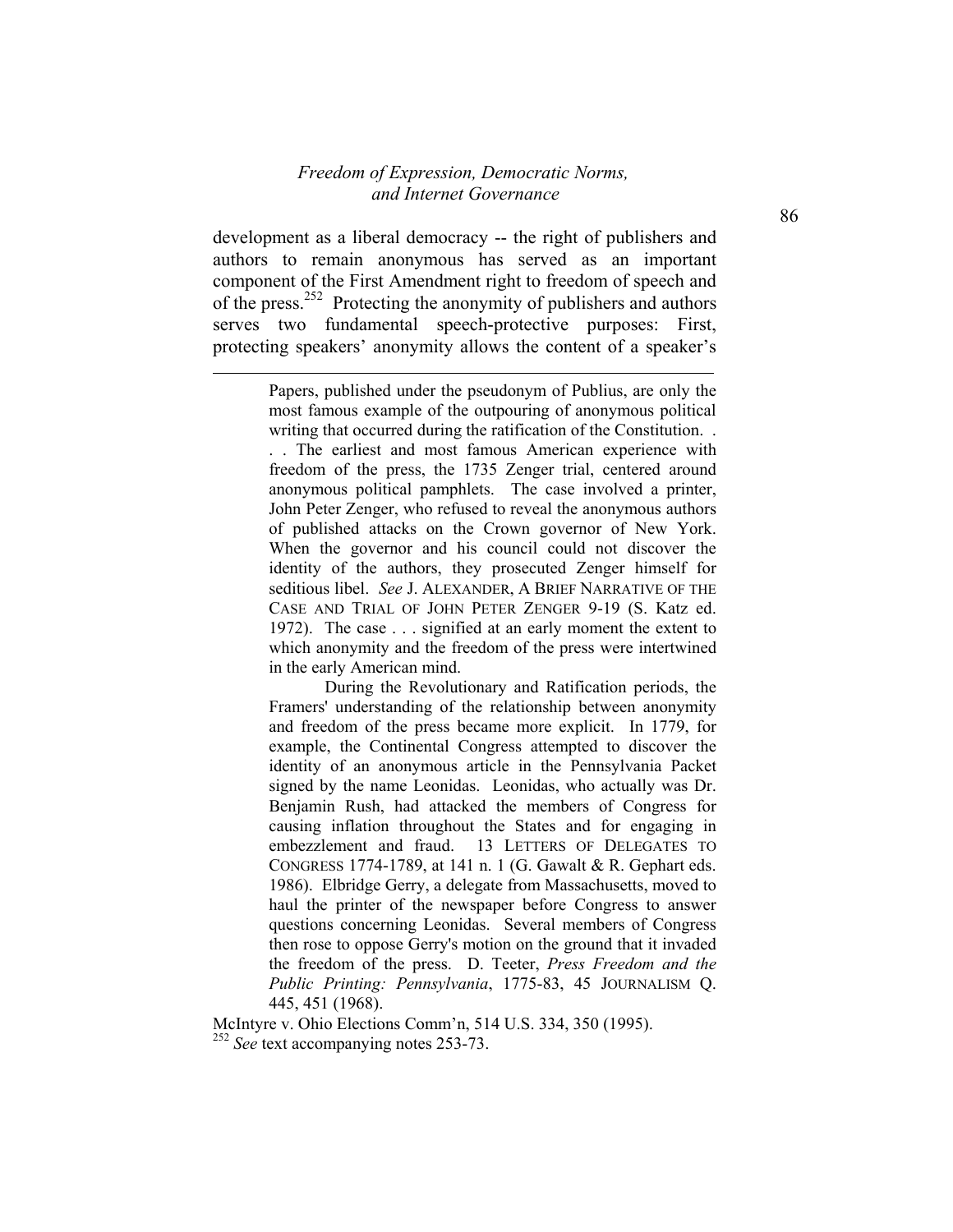message to be evaluated on its merits instead of in the context of the identity or reputation of the author.<sup>253</sup> Second, and concomitantly, protecting speakers' anonymity allows proponents of unpopular positions or causes to express their views without fear of personal reprisal.<sup>254</sup> As such, the protection of anonymous speech is critical to fulfilling the countermajoritarian function of the First Amendment by insulating speakers of unpopular messages from the potential threat of reprisal. As the Supreme Court explained in *McIntyre v. Ohio Elections Commission*, 255 drawing from the theory of free speech protection set forth by John Stuart Mill in ON LIBERTY<sup>256</sup>:

Anonymous speech is not a pernicious, fraudulent practice, but an honorable tradition of advocacy and dissent. Anonymity is a shield from tyranny of the majority. It thus exemplifies the purpose behind the Bill of Rights, and of the First Amendment in particular: to protect unpopular individuals from retaliation – and their ideas from suppression – at the hand of an intolerant society.257

If a speaker's anonymity were not protected, advocates of unpopular ideas would often be dissuaded from speaking, thereby impoverishing the marketplace of ideas. As Justice Hugo Black explained *Talley v. California*<sup>258</sup> "persecuted groups and sects from time to time throughout history have been able to criticize

<sup>253</sup> See McIntyre v. Ohio Elections Comm'n, 514 U.S. 334 (1995) ("Anonymity provides a way for a writer who may be personally unpopular to ensure that readers will not prejudge her message simply because they do not like its proponent."); Lee Tien, *Who's Afraid of Anonymous Speech? McIntyre and The Internet*, 75 OR. L. REV. 117, 144  $(1996)$ 

<sup>254</sup> *See McIntyre*, 514 U.S. at 374; Talley v. California, 362 U.S. 60, 64 (1960); Tien, *supra* note 253, at 144 (observing that "one obvious cost of regulating anonymity is potential retaliation against the speaker.")

 $255$  514 U.S. 334 (1995).

<sup>256</sup> JOHN STUART MILL, ON LIBERTY (1859).

<sup>&</sup>lt;sup>257</sup> 514 U.S. at 347.

 $258$  362 U.S. 60 (1960).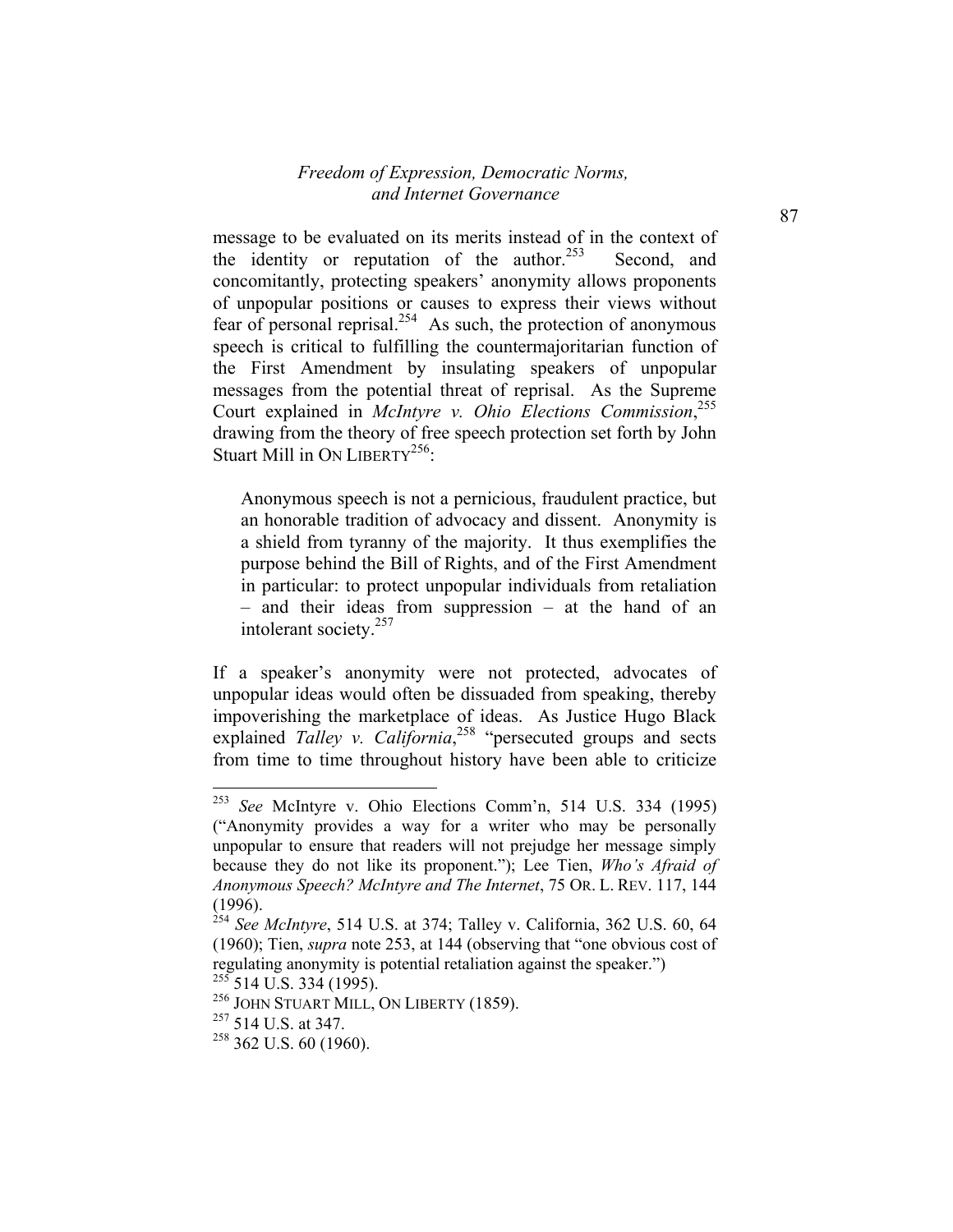oppressive practices and laws either anonymously or not at all."<sup>259</sup> The protection for anonymous speech is thus a critical component of an expressive public forum in which individuals can share their opinions with others free of personal reprisal, and have their opinions be evaluated on their own merits. As Robert Post contends, First Amendment jurisprudence reflects an affirmative preference for anonymous speech in the public sphere, to allow speakers to "divorce their speech from the social contextualization that knowledge of their identities would necessarily create in the minds of their audience."260

Although the justifications for protecting anonymous speech are arguably strongest with respect to political speech, the First Amendment's protections for anonymous speech extend beyond highly-valued political speech to other types of speech as well. As the Supreme Court explained in *McIntyre*:

> Anonymous pamphlets, leaflets, brochures, and even books have played an important role in the progress of mankind. .

> . . The author's decision in favor of anonymity may be motivated by fear of economic or official retaliation, by concern about social ostracism, or merely by a desire to preserve as much of one's privacy as possible. Whatever the motivation may be, . . . the interest in having anonymous works enter the marketplace of ideas unquestionably outweighs any public interest in requiring disclosure as a condition of entry. Accordingly, an author's decision to remain anonymous, like other decisions concerning omissions or additions to the content of a publication, is an aspect of the freedom of speech

<sup>259 362</sup> U.S. at 64. *See* Tien, *supra* note 253, at 128-29 (explaining that *McIntyre* is about "fear of viewpoint discrimination, because anonymity is historically tied to the ability of the unpopular and persecuted to criticize oppressive practices and laws.")

<sup>260</sup> *See* Robert C. Post, *The Constitutional Concept of Public Discourse*, 103 HARV. L. REV. 603 (1990). *See also* Seth F. Kreimer, *Sunlight, Secrets, and Scarlet Letters: The Tension between Privacy and Disclosure in Constitutional Law*, 140 U. PA. L. REV. 1 (1991).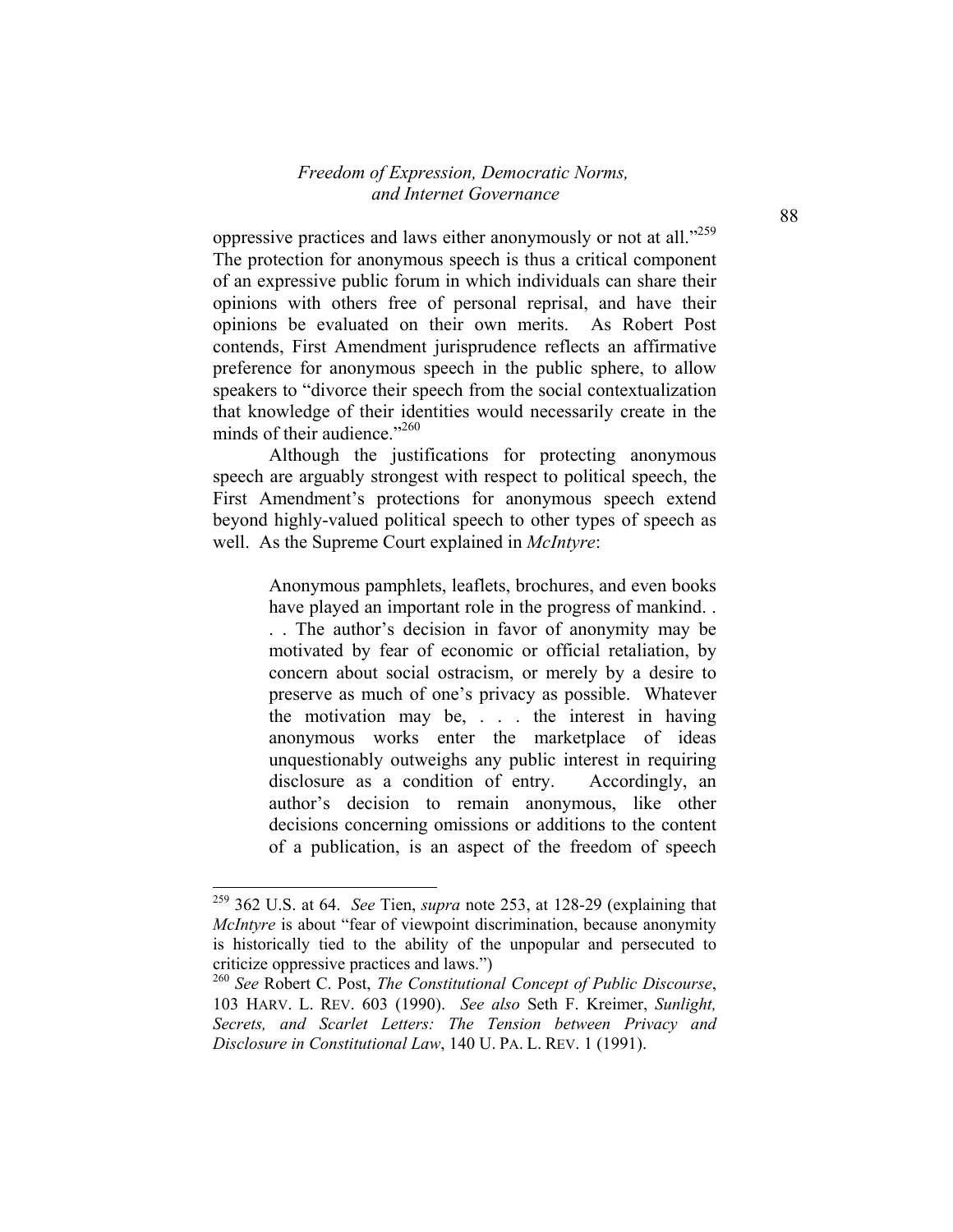#### protected by the First Amendment.<sup>261</sup>

Anonymity thus protects an author's prerogative in defining how to present her ideas to the world. As such, anonymity "safeguards the ability independently to define one's identity that is central to any concept of liberty."<sup>262</sup>

 Notwithstanding the importance of protecting anonymous expression, legislatures over the centuries have attempted to erode this protection and compel the disclosure of the speakers' and publishers' identities in the name of various countervailing interests.<sup>263</sup> For example, in *McIntyre*, the legislature sought to justify a prohibition on the anonymous distribution of campaign literature on the grounds, inter alia, that compelling disclosure of speakers' identities was necessary to prevent fraud and libel.<sup>264</sup> While recognizing the importance of such state interests, the Supreme Court found that the state had sufficient means of *directly* protecting against fraud and libel in the relevant contexts, and that the state's ban on anonymous campaign literature was an indirect and insufficiently narrowly tailored means of advancing these important state interests.<sup>265</sup> While the state's interest in preventing fraud and libel might justify a more limited disclosure requirement,<sup>266</sup> the Supreme Court found that State's total ban on anonymous pamphleteering was unjustified.<sup>267</sup>

Similarly, in the recently-decided case of *Watchtower Bible and Tract Society of New York v. Village of Stratton*, 268 the Supreme Court rejected the locality's justification for mandating disclosure of the identity and affiliation of door-to-door canvassers. In *Watchtower*, the Village of Stratton, Ohio, attempted to justify this disclosure requirement, inter alia, on the

 $261$  514 U.S. at 340.

<sup>262</sup> Tien, *supra* note 253, at 123.

<sup>&</sup>lt;sup>263</sup> See text accompanying notes 264-69.

<sup>264</sup> *Id.* at 342.

<sup>265</sup> *Id.* at 344.

 $\frac{^{266}}{^{267}}$  *Id.* 

<sup>&</sup>lt;sup>268</sup> No. 00-1737, \_\_\_\_ S.Ct. \_\_\_ (2002).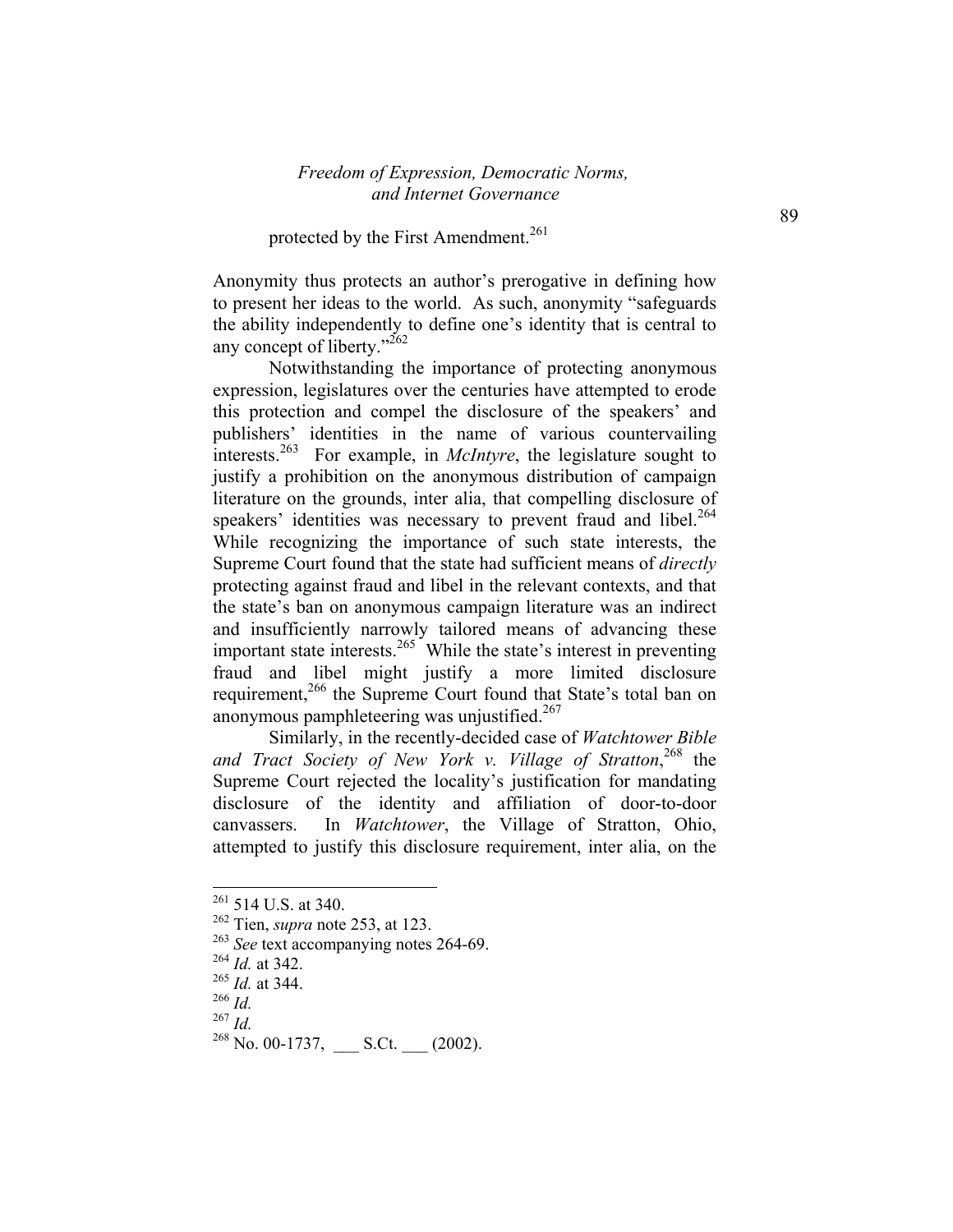grounds of preventing fraud and crime. The Supreme Court found that the complete ban on anonymous door-to-door canvassing that the regulation effected – which applied not only to commercial transactions and to the solicitation of funds, but also to religious and political canvassers and others seeking to enlist support for their causes – was insufficiently narrowly tailored to advance the locality's important interests. Accordingly, the locality's total ban on anonymous door-to-door canvassing was found to be unjustified and its mandatory disclosure requirement for door-todoor canvassers was invalidated.<sup>269</sup>

The First Amendment right to speak anonymously has also been specifically recognized in the context of Internet communications.<sup> $270$ </sup> In a case that involved the right to speak anonymously in the specific context of Internet communications, the State of Georgia was found to have run afoul of the First Amendment in attempting to prohibit all anonymous and pseudonymous Internet communications. In *Zell v. Miller*, 271 Georgia made it a crime falsely to identify one's name (and hence to communicate pseudonymously or anonymously) for the purpose of electronically transmitting data, such as via email. Relying upon *McIntyre*, the court struck down this statute, holding that it impermissibly burdened the constitutional "right to communicate anonymously and pseudonymously over the Internet."<sup>272</sup> While crediting the state's compelling interest in preventing fraud in

-

<sup>269</sup> *Id.*

<sup>270</sup> *See* Zell v. Miller, 977 F. Supp. 1228 (N. D. Ga. 1997); American Civil Liberties Union v. Reno, 929 F. Supp. 824, 831 (1996) (recognizing importance of online anonymity to speakers who seek access to sensitive information), *aff'd*, 117 S.Ct. 2329 (1997). *See also* Anne W. Branscomb, *Anonymity, Autonomy, and Accountability: Challenges to the First Amendment in Cyberspaces*, 104 YALE L.J. 1639 (1995); A. Michael Froomkin, *Anonymity and Its Enmities*, 1995 J. ONLINE L. art. 4 (1995); George P. Long III, Comment, *Who Are You?: Identity and Anonymity in Cyberspace*, 55 U. PITT. L. REV. 1177 (1994); David Post, *Pooling Intellectual Capital: Anonymity, Pseudonymity, and Contingent Identity in Cyberspace*, 1996 U. CHI. LEGAL F. 139. 271 977 F. Supp. 1228 (N. D. Ga. 1997).

<sup>272</sup> *Id.* at 1232.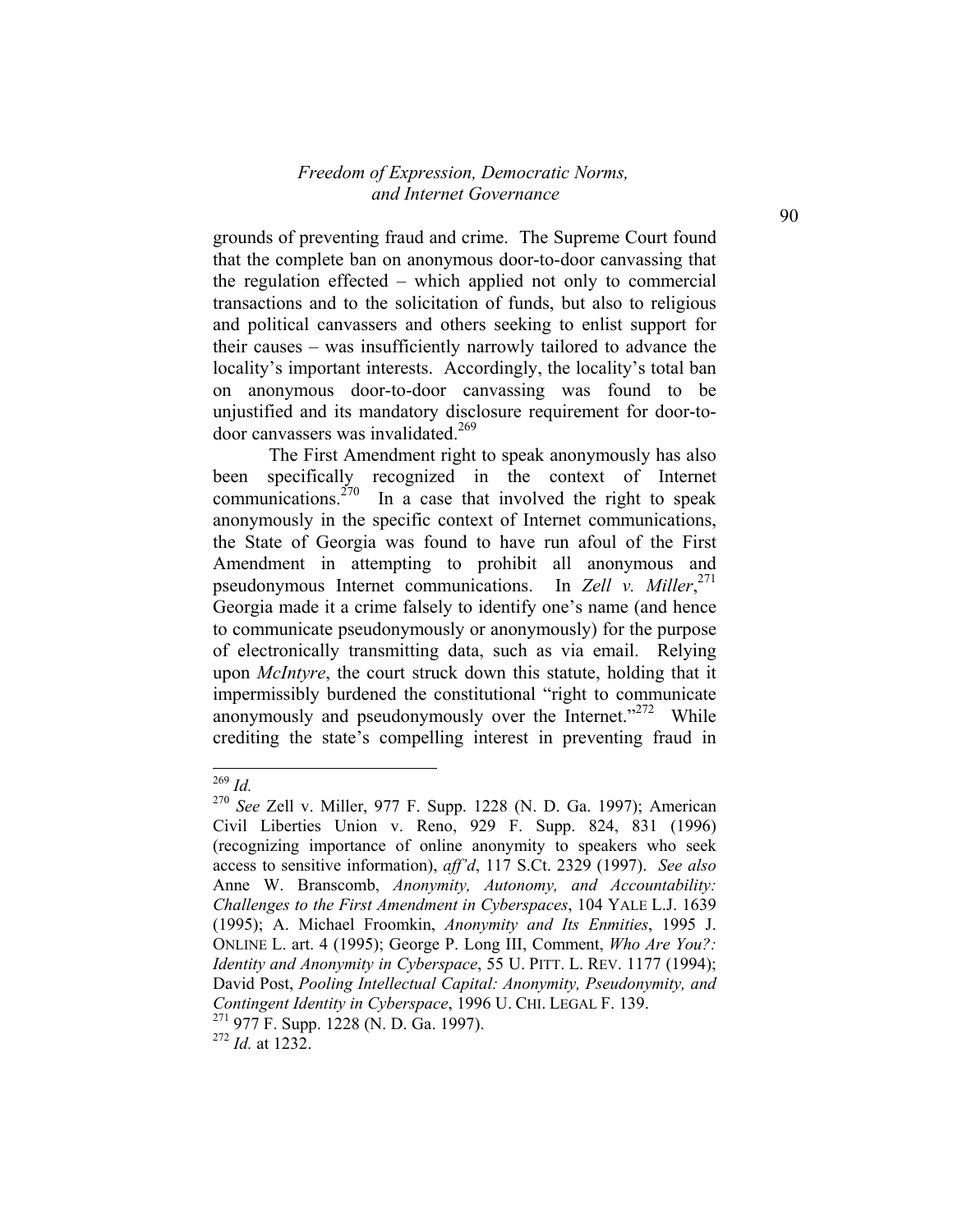Internet communications, $2^{73}$  the court nevertheless found that the statute's blanket prohibition on anonymous and pseudonymous Internet communications was not narrowly tailored to advance this compelling state interest.

 Because of the important role anonymous speech serves within expressive forums – which in turn are integral to democratic governments -- ICANN should, in re-evaluating its policies to accord meaningful protection for freedom of expression, revise its policy requiring domain name holders publicly to disclose their names and addresses. While protecting anonymous Internet speech is clearly an important component of free speech within the United States, it is arguably even more important for ICANN to protect the identity of speakers from countries that are more inclined to retaliate against speakers based on the ideas they express. In its brief history, the Internet's role in facilitating anonymous speech, through the use of encryption and related technologies, has been critical to enabling speakers from foreign countries to express themselves without fear of reprisal.<sup>274</sup> In embodying meaningful protection for the substantive democratic value of freedom of expression while advancing its other important interests, ICANN should accord as much protection as possible for anonymous Internet speech. In reformulating its WHOIS policy, ICANN should conform its policymaking to the general principle of First Amendment jurisprudence requiring it to articulate an important interest that it seeks to advance by this policy and formulate the policy such that it restricts the least amount of speech possible consistent with the advancement of this interest.<sup>275</sup> Below I provide some suggestions as to how ICANN could conform its policymaking to this general First Amendment principle.

As is typical of efforts to compel disclosure of speakers'

<sup>273</sup> *Id.*

<sup>274</sup> *See, e.g.*, Geoffrey Gordon, Note, *Breaking the Code: What Encryption Means for the First Amendment and Human Rights*, 32 COLUM. HUM. RTS. L. REV. 477 (2001).

<sup>&</sup>lt;sup>275</sup> See text accompanying notes 280-89.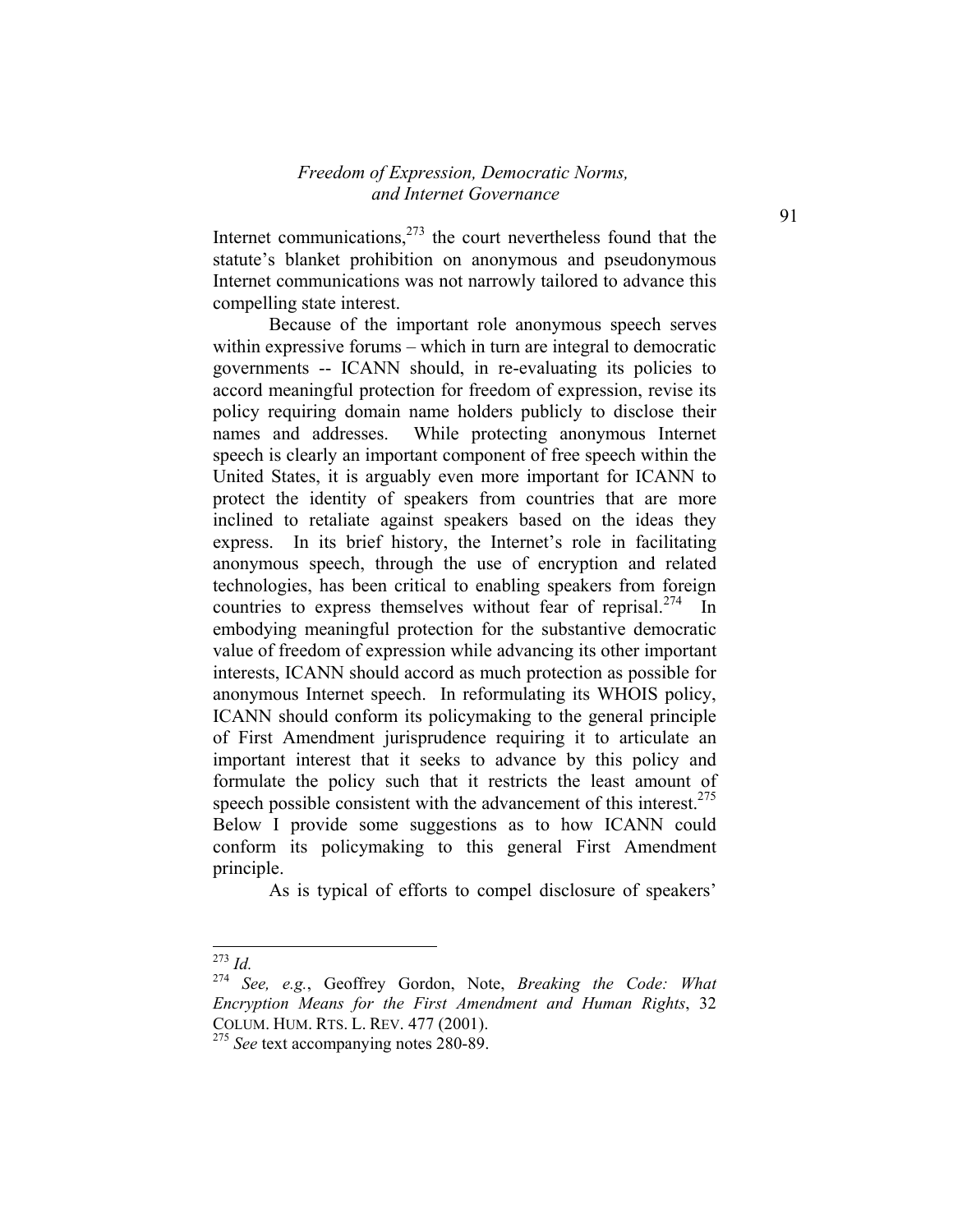identities, $276$  ICANN's mandatory disclosure requirement flows out of legitimate (and perhaps even compelling) interests – the interest in facilitating intellectual property owners' policing of infringing use of their intellectual property on the Internet. $277$ Intellectual property owners lobbied, and have continued to lobby, for a mandatory policy requiring disclosure and publication of website owners' names, addresses, and other personal contact information because such disclosure and publication would facilitate the policing and apprehension of alleged infringers.<sup>278</sup> If a copyright or trademark owner believes that a website infringes her content, for example, under ICANN's current policy, she can simply query the WHOIS database to discern the name and address of the individual responsible for such content, $279$  and commence steps to seek a judicial order requiring such infringing content to be removed. Yet, as with other efforts to require disclosure of the identity of speakers that are motivated by important interests, ICANN's policy is insufficiently protective of Internet users' free speech rights and should be revised to render it more carefully tailored to advancing the important interest of facilitating the policing of infringing conduct while restricting the least amount of speech possible.

 There are several ways in which ICANN could render its WHOIS policy more speech-protective while still advancing the interest of policing infringing content on the Internet. First, ICANN could require that those interested in registering a domain name and maintaining a website merely provide their e-mail address – instead of their name and (physical) address – to their

1

<sup>276</sup> *See* text accompanying notes 264-73.

<sup>277</sup> *See* WHITE PAPER, *supra* note 28, at 31,744. ICANN's Domain Name Supporting Organization's Intellectual Property Constituency, for example, has forcefully argued that intellectual property owners must have access to domain name registrants' contact information in order to police infringement of their intellectual property. *See*, *e.g.*, Matters Related to WHOIS, DNSO Intellectual Property Constituency, at http://ipc.songbird.com/whois\_paper.html.

<sup>278</sup> *See*, *e.g.*, Matters Related to WHOIS, DNSO Intellectual Property Constituency, at http://ipc.songbird.com/whois\_paper.html.

<sup>279</sup> *See* text accompanying note 60.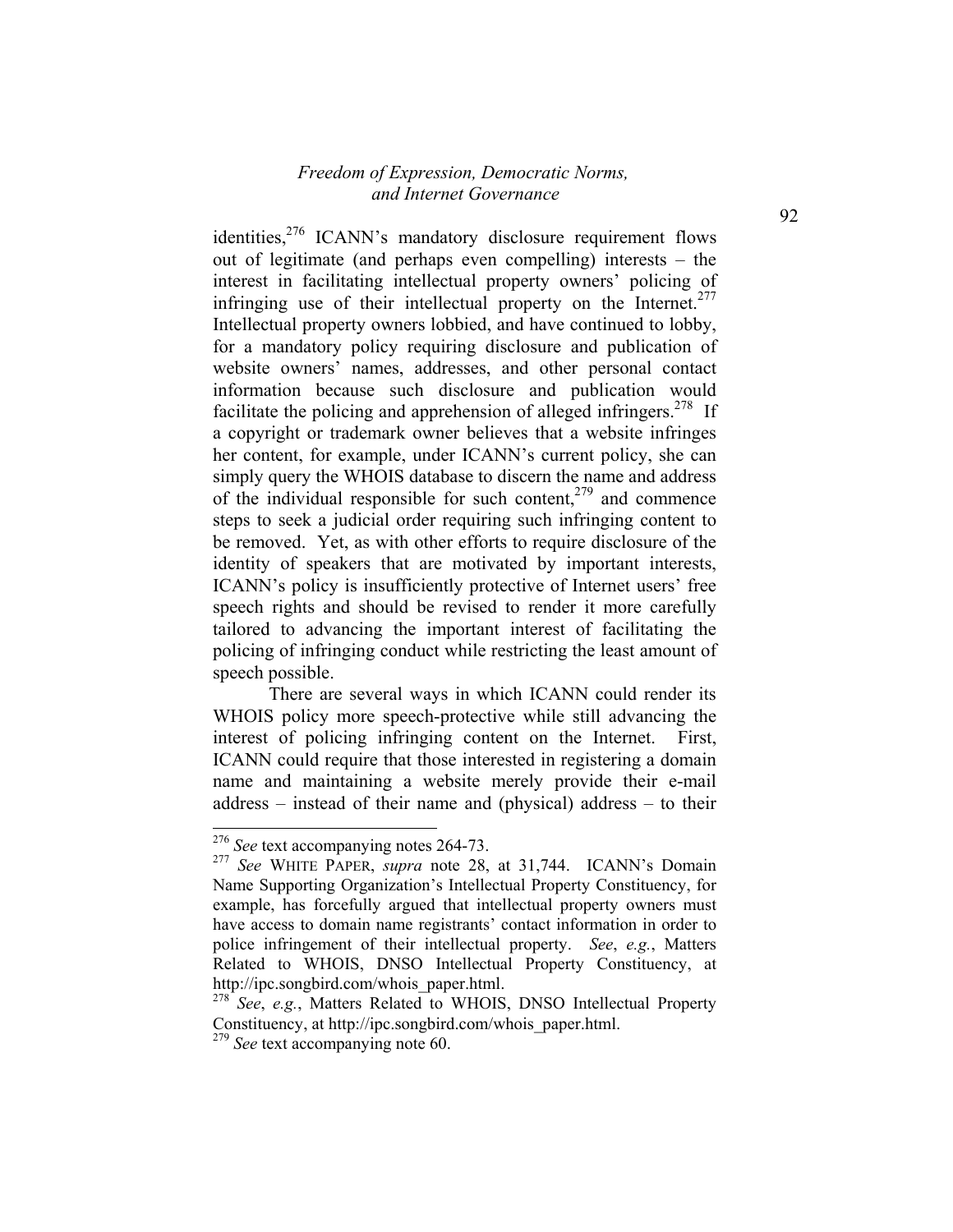domain name registrar. The registrant's email address would provide a pseudonymous form behind which the speaker could shield her identity if she so chose, but would still provide a point of contact for each domain name registrant. Thus, instead of requiring the domain name registrant of GEORGEWBUSH-IS-A-MURDERER.COM or SADDAM-IS-A-MURDERER.COM to reveal to the public his or her true identity, ICANN could merely require that the domain name registrant provide a valid email address by way of contact information. Requiring only an e-mail address as contact information would serve the purpose of enabling intellectual property owners (or others who believe their rights were infringed) to contact the domain name registrant and undertake initial steps (such as sending a cease and desist notice) to inform the registrant of the allegation of infringement.<sup>280</sup>

 Under this email-only scenario, if a rights holder alleged that his or her intellectual property rights were being infringed by a domain name holder -- about which the only information readily available was an email address -- the rights holder would still have several powerful remedies readily available to her. A copyright owner who claims that her rights were infringed by the content on a particular website could bring an action under Section 512 of the Copyright Act, $^{281}$  through which she could essentially compel the

<sup>&</sup>lt;sup>280</sup> Email addresses would also serve as sufficient contact information for other purposes, such as if the domain name registrar needed to inform the domain name registrant of a proposed change in the terms of the agreement, or if another individual or entity interested in purchasing the rights to the domain name wished to contact the domain name holder.

 $^{28\overline{1}}$  17 U.S.C. § 512. Section 512's notice and take down provisions allow an owner of a copyrighted work who believes her work is infringed by the content on a website to request the Internet Service Provider (ISP) hosting the website to take down the material. The ISP must take down the allegedly infringing material in order to avoid being held directly, contributorily or vicariously liable for copyright infringement based on hosting (or linking to) the allegedly infringing content. When complaining of the infringement to the ISP, the copyright owner need not identify the infringing party. Rather, it suffices under the statutory scheme for her to "identify the material that is claimed to be infringing or to be the subject of infringing activity and that is to be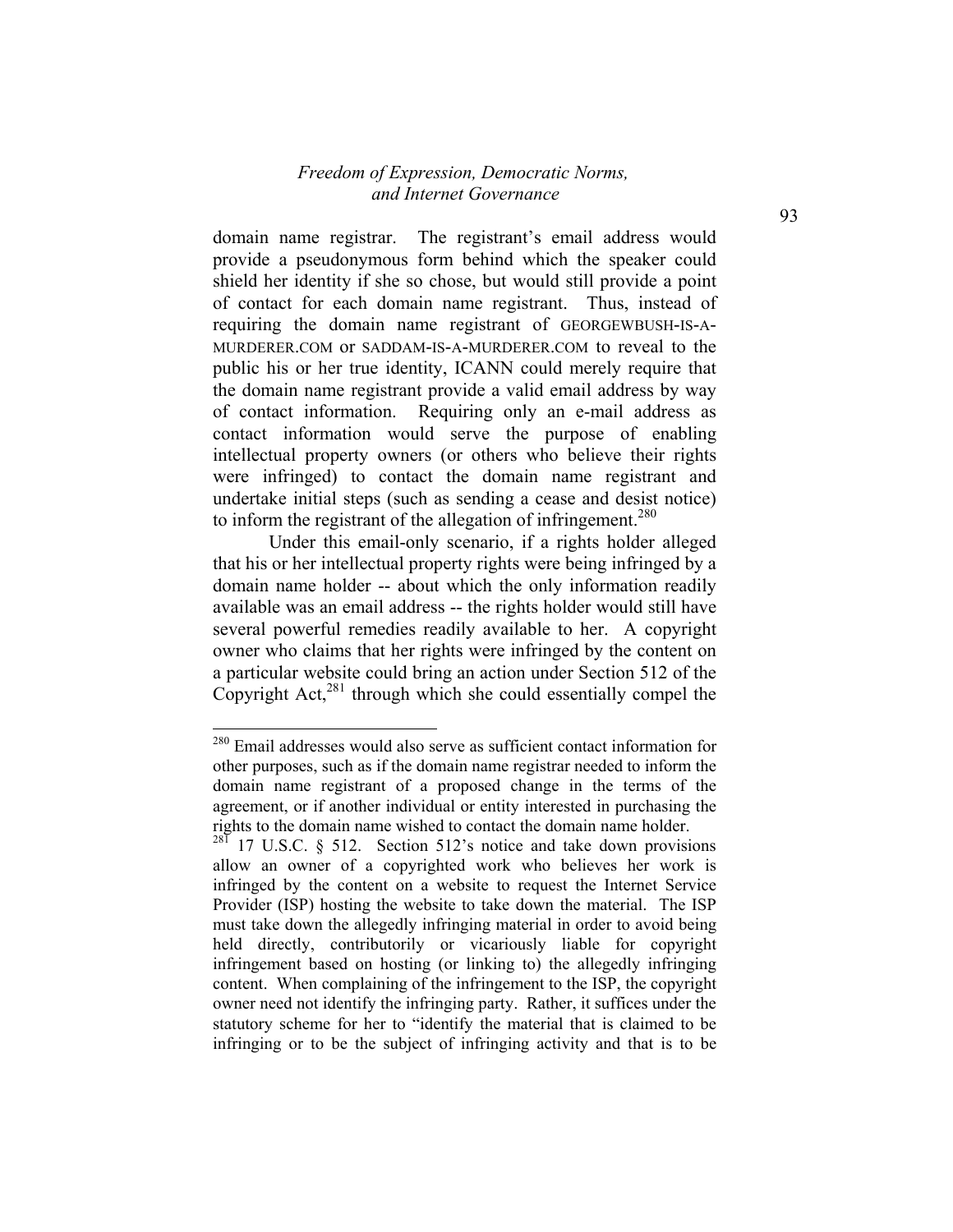Internet Service Provider hosting the allegedly infringing content to take it down – without needing to know the identity of the alleged infringer.<sup>282</sup> Similarly, a trademark owner who alleges that a domain name holder is infringing her trademark could bring an action under ICANN's Uniform Dispute Resolution Policy<sup>283</sup> or under the in rem provisions of the Anticybersquatting Consumer Protection  $Act^{284}$  to have the allegedly infringing domain name cancelled or transferred, again without needing to know the true identity of the domain name registrant.

 It might be objected that access to mere email addresses insufficiently accommodates the intellectual property owner or other rights holder who wishes to sue a domain name holder for violating her intellectual property or other rights, and that ICANN's current policy requiring public access to domain name holders' names and addresses is necessary to facilitate such interests. There are, however, several possibilities short of ICANN's current mandatory disclosure and publication policy that would accommodate the interests of rights holders while still being more protective of free speech. ICANN could, for example, require that domain name registrants provide to their domain name registrar their email address as well as their name and physical address, but only allow (or require) registrars to *publish* the domain name holders' email address. Under this scenario, the domain name registrar would maintain (1) a publicly searchable database correlating domain names with email addresses of domain name holders, and (2) a confidential database correlating domain names with names and addresses of domain name holders that would only be accessible upon a heightened showing. Upon a

l

removed or access to which is to be disabled, and information reasonably sufficient to permit the service provider to locate the material." 17 U.S.C. §  $512(c)(3)(A)(iii)$ . Section 512 also provides a mechanism for the copyright owner to secure a subpoena to order the ISP to disclose the identity of the alleged direct infringer. *See* § 512(i).

<sup>&</sup>lt;sup>282</sup> *See*, *e.g.*, A&M Records v. Napster, 239 F.3d 1004 (9<sup>th</sup> Cir. 2001). <sup>283</sup> *See supra* Part II(C).

<sup>&</sup>lt;sup>284</sup> *See* 15 U.S.C. § 1125(d)(2)(A) (setting forth circumstances under which a trademark owner can bring an in rem action against a domain name itself).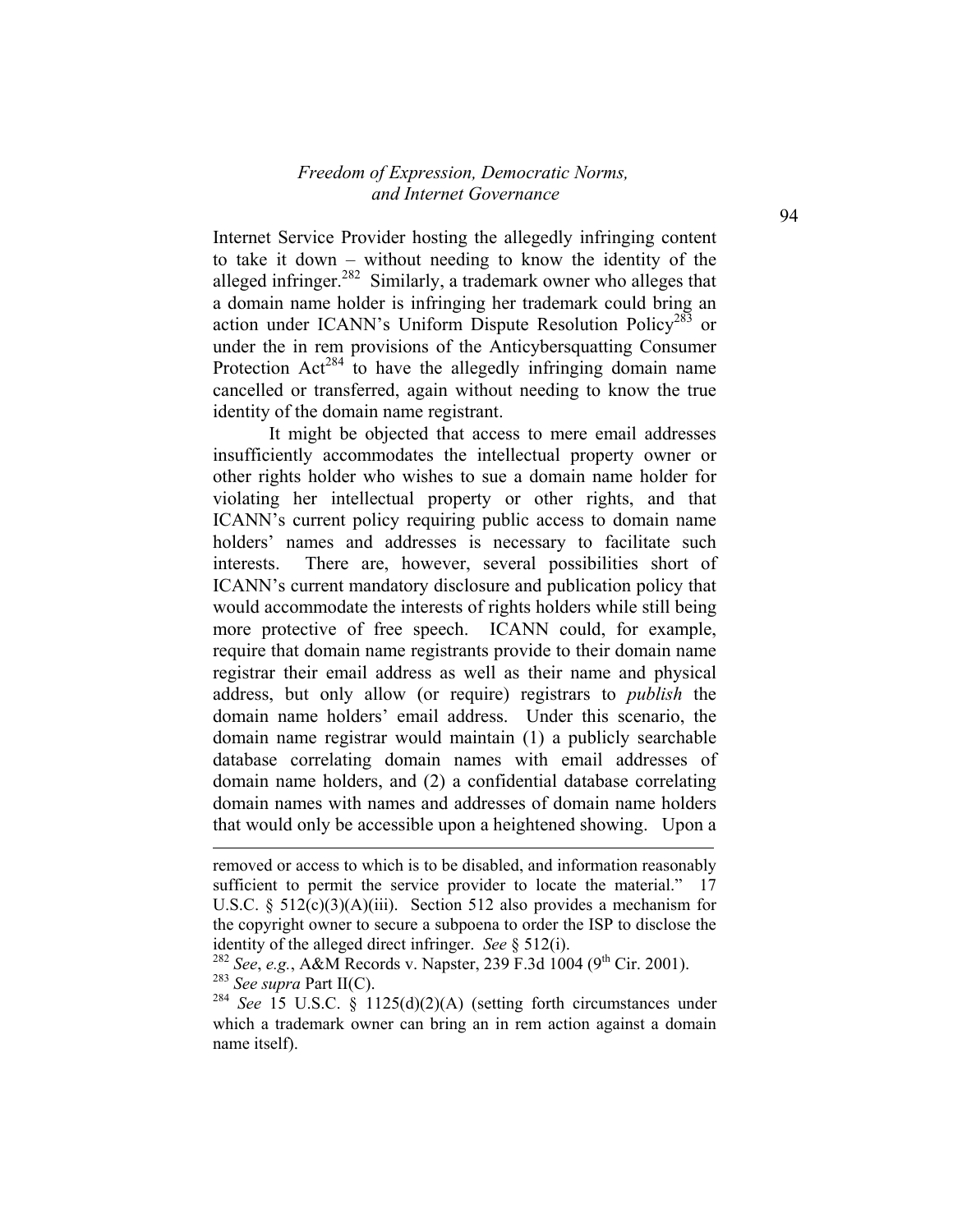proper heightened showing by a rights holder – such as, at a minimum, filing a legitimate complaint against a domain name holder and providing a copy of the same to the domain name registrar – the domain name registrar could then be required to reveal the identity of the domain name registrant to the rights holder for purposes of the latter's prosecuting the lawsuit only.

 United States courts' recent efforts to balance Internet users' right to communicate anonymously against other individuals' property, reputational, and privacy rights are instructive for ICANN in reworking this policy to achieve a balance between the rights of Internet users to speak and publish anonymously and other rights holders' interests. In a series of recent cases in which plaintiffs alleged that they were defamed by anonymous postings to web-based forums and sought to discover the identities of the individuals responsible for such postings from the relevant Internet Service Providers, courts have imposed stringent requirements on plaintiffs' efforts to discover the identities of such individuals. For example, in *Doe v.*  2TheMart.com,<sup>285</sup> the plaintiff, who claimed that she was defamed by an anonymous post, sought to discover from the ISP the identity of an alleged defamatory poster. The court looked critically at plaintiff's allegations of defamation and imposed stringent standards on plaintiff's ability to discover the poster's identity, in order to protect the poster's right to engage in anonymous speech. Holding that "discovery requests seeking to identify anonymous Internet users must be subject to careful scrutiny by the courts,"<sup>286</sup> the court set forth a multifactor test<sup>287</sup> for evaluating whether plaintiff's need for such information outweighed the poster's right

 $285$  140 F. Supp. 2d 1088 (W.D. Wash. 2001),

<sup>286</sup> *Id.* at 1092.

<sup>&</sup>lt;sup>287</sup> *Id.* Under this four part test, the court will inquire into the following factors in considering whether a subpoena for the identity of non-party Internet speakers should be upheld: "(1) Was the subpoena brought in good faith? (2) Does the information relate to a core claim or defense? (3) Is the identifying information directly and materially relevant to that claim or defense? (4) Is the information available from other sources?" *Id.* at 1092.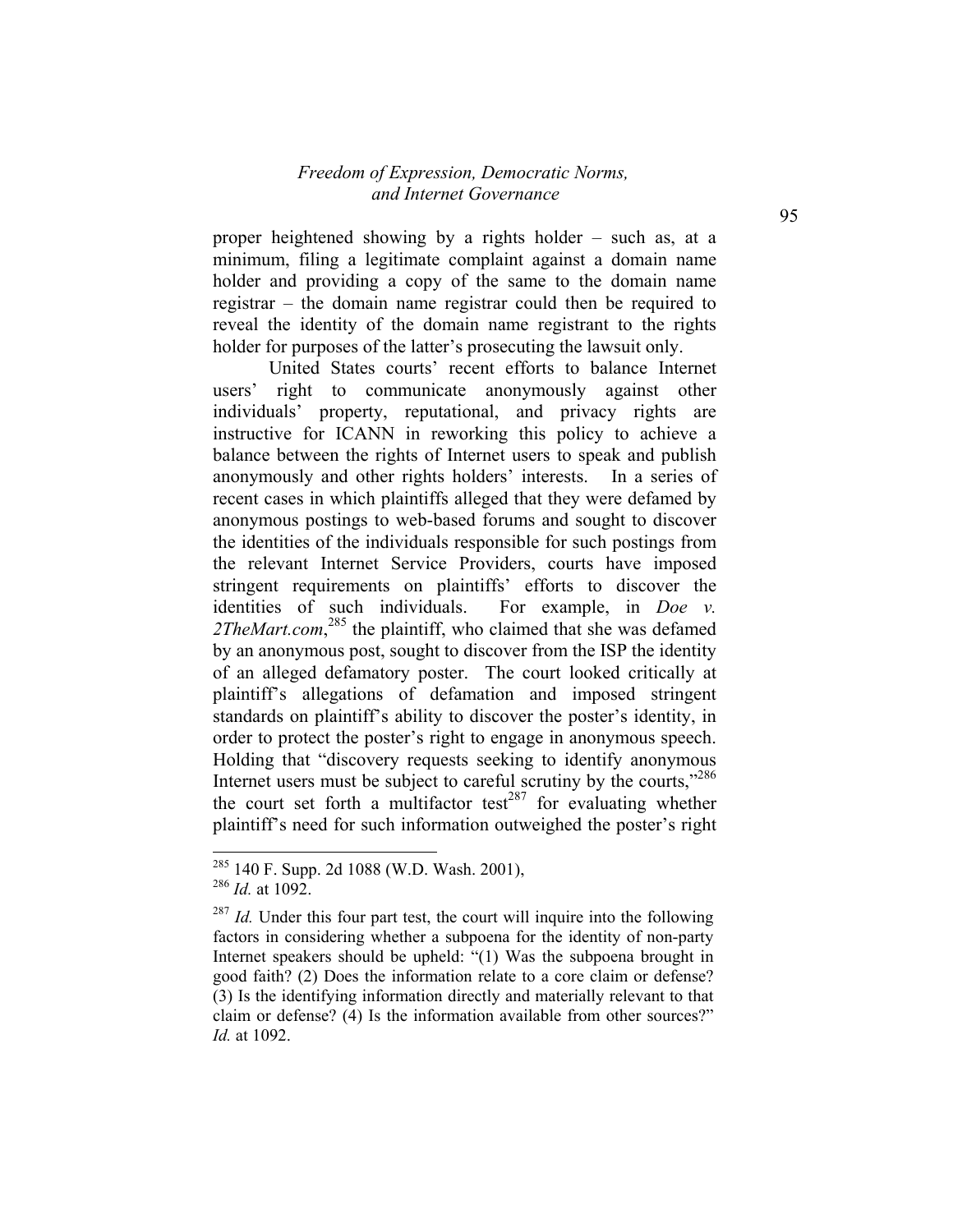to speak anonymously. Only upon satisfying this heightened showing would plaintiff's right to access such information in order to prosecute her defamation action be found to outweigh defendant's right to speak anonymously.<sup>288</sup> Courts have imposed close scrutiny in several other recent cases on requests to discover the identity of individuals who allegedly violated plaintiffs' rights. $^{289}$ 

 In short, American free speech jurisprudence has for centuries recognized the importance of protecting speakers' anonymity as an integral component of the right to freedom of expression. Such jurisprudence is illuminative for ICANN in revising its policies for acquiring domain names (and hence websites) to render them less restrictive of speech, while still advancing ICANN's interest in facilitating the policing of infringement.

# *C. Embodying the Right to Freedom of Expression within ICANN's Policy-Making: Lessons from First Amendment Protections for Critical Speech*

 American First Amendment jurisprudence also provides helpful guidance for ICANN regarding the protection of critical speech within the context of intellectual property law. An important function of intellectual property law in liberal democracies is to prevent intellectual property owners from exercising full monopoly control over components of the common language or culture, in particular in cases of criticism leveled against such intellectual property owners.<sup>290</sup> The United States government has long wrestled not only with protection for free expression in general but also with such protection within the context of intellectual property law -- and as against competing claims by intellectual property owners. Accordingly, United

<sup>288</sup> *Id.*

<sup>289</sup> *See*, *e.g.*, Dendrite Int'l Inc. v. Doe, 342 N.J. Super 134 (App. Div. 2001); Global Telemedia Int'l v. Doe, 132 F. Supp. 2d 1261 (C. D. Cal. 2001).

<sup>290</sup> *See, e.g.*, Neil Weinstock Netanel, *Market Hierarchy and Copyright in Our System of Free Expression*, 53 VAND. L. REV. 1879 (2000).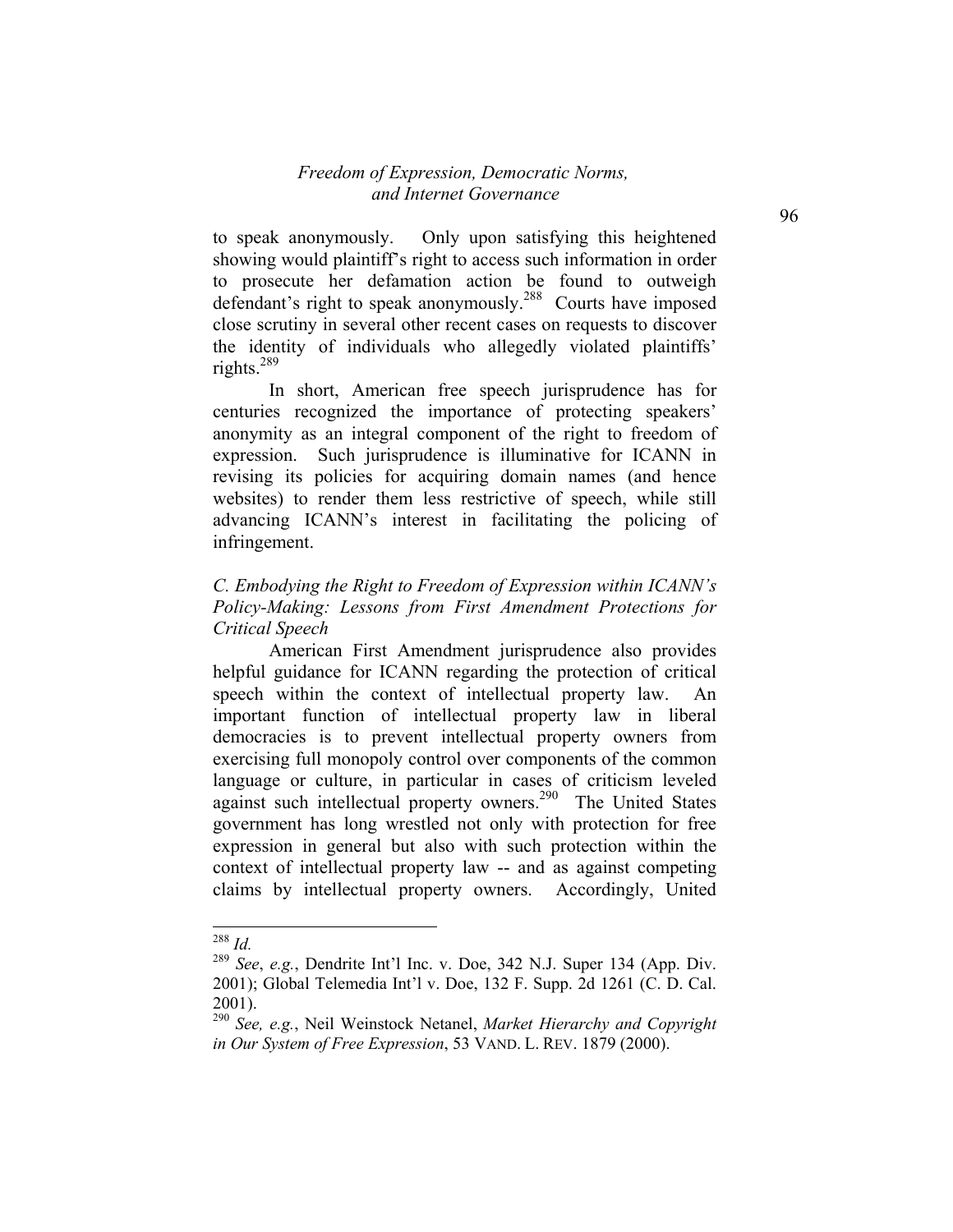States intellectual property law reflects a nuanced working out of the ways in which free speech values are protected against overreaching by intellectual property owners.

 Several important branches of intellectual property law, including copyright law<sup>291</sup> and trademark  $\frac{1}{2}$  and  $\frac{1}{2}$  impose substantial limitations on intellectual property owners' exclusive monopoly rights in their intellectual property in order to advance free speech values.293 Recognizing the dangers to free speech implicit in granting intellectual property owners unlimited monopoly rights over components of our shared language and culture, U.S. copyright and trademark law reflects a balance of competing intellectual property rights and free speech rights. Indeed, both the federal copyright and trademark statutes provide explicit exceptions to their coverage for uses of copyrighted works and trademarks that are in the nature of criticism, commentary, and other bona fide expression.294 Because ICANN's policy-making primarily affects trademark and cognate branches of intellectual property, I focus below on guidance that United States trademark jurisprudence provides in according special protections for freedom of expression.

<sup>291</sup> *See*, *e.g.*, Harper & Row Publishers, Inc. v. Nation Enterprises, 471 U.S. 539 (1985) (copyright law's idea/expression dichotomy "strike[s] a definitional balance between the First Amendment and the Copyright Act by permitting free communication of facts [and ideas] while still protecting an author's expression."); Neil Weinstock Netanel, *Locating Copyright Within the First Amendment Skein*, 54 STAN. L. REV. 1 (2001).

<sup>292</sup> *See* text accompanying notes 303-85.

<sup>293</sup> *See*, *e.g.*, Michael K. Cantwell, *Confusion, Dilution, and Speech: First Amendment Limitations on the Trademark Estate*, 87 TRADEMARK REP. 48 (1997) (comparing First Amendment limitations on copyright and trademark holders' rights).

<sup>&</sup>lt;sup>294</sup> *See* 15 U.S.C. § 1125(c)(4)(c) (providing exception from coverage of federal trademark causes of action for "all forms of news reporting and commentary"); 17 U.S.C. § 107 (including "criticism" and "comment" among purposes tending to establish fair use of another's copyrighted work).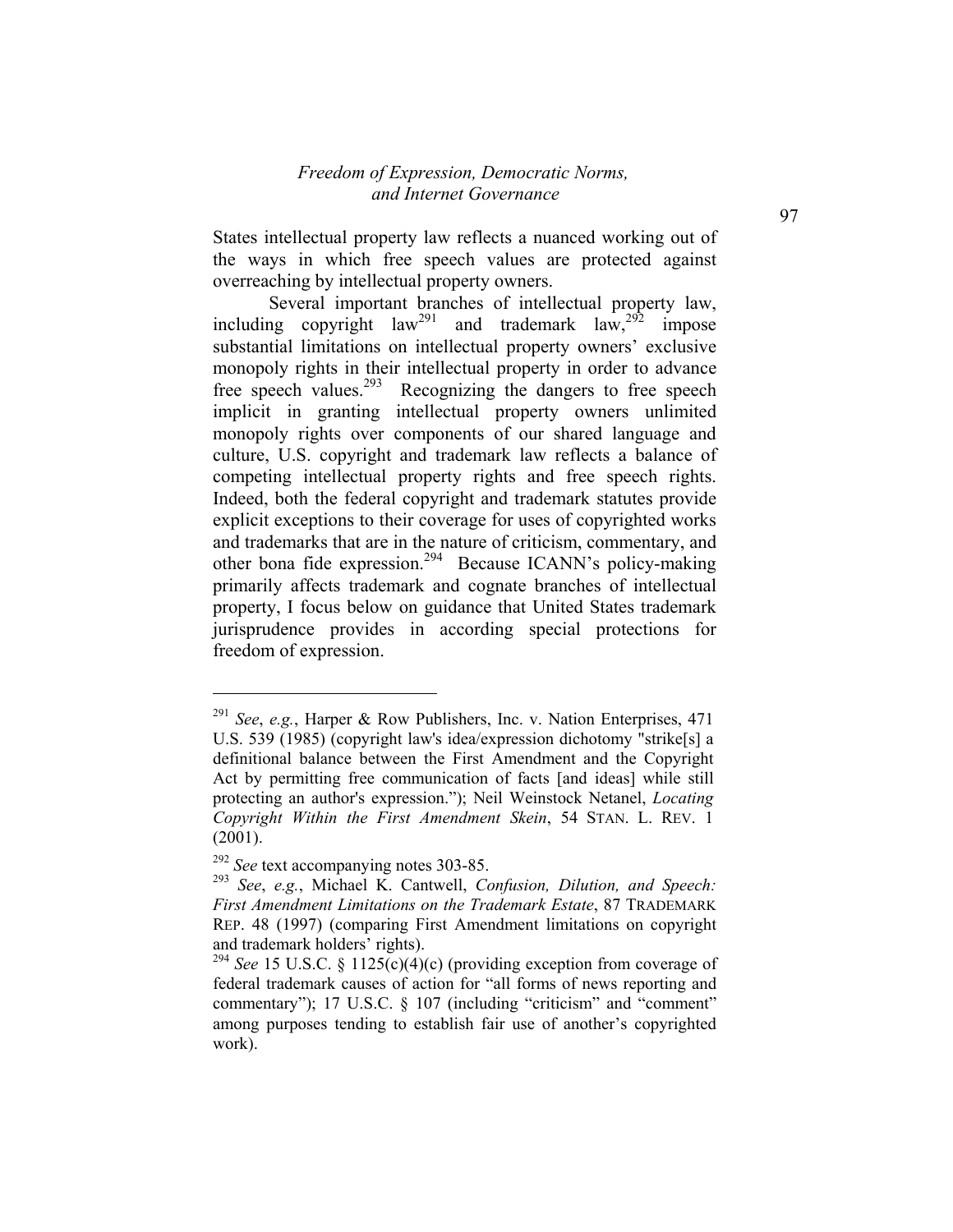U.S. trademark law, codified in the Lanham  $Act^{295}$  and under various state statutes,  $296$  provides trademark owners with the limited exclusive right to use their marks (such as "McDonalds" or "Barbie") in commerce to designate the source or origin of their products or services. The Lanham Act, along with various state statutes, provide trademark owners with a cause of action for trademark *infringement* against one who uses their trademark in commerce to designate source or origin or where such use is likely to cause confusion, mistake, or to deceive as to affiliation or sponsorship.<sup>297</sup> The Federal Trademark Dilution Act,<sup>298</sup> as well as various state anti-dilution statutes,<sup>299</sup> further provide to owners of marks the right to prevent the *dilution* of their marks – i.e., the reduction of their marks' capacity to identify and distinguish their goods or services – via tarnishment<sup>300</sup> or blurring<sup>301</sup> (such as the use of the mark "Barbie" in connection with a pornographic website). Finally, the recently-enacted Anticybersquatting Consumer Protection  $Act^{302}$  provides to owners of marks the right to prevent the bad faith use of a domain name that is identical to, confusingly similar to, or dilutive of the owner's mark.

The First Amendment requires that trademark owners' rights in their marks not extend to silence others' speech that is expressive, $303$  so long as such speech is not likely to cause confusion as to source and is not dilutive of the mark's identificatory power. In many cases in which trademark interests have been pitted against free speech interests, courts have properly held that the extension of trademark infringement and/or dilution law to silence use of a trademark for expressive or communicative purposes such as criticism, commentary, parody, or satire, is

 $295$  15 U.S.C. § 1125.

<sup>296</sup> *See*, *e.g.*, J. THOMAS MCCARTHY, TRADEMARKS AND UNFAIR COMPETITION (1984) [hereinafter MCCARTHY ON TRADEMARKS].

<sup>297</sup> *See* 15 U.S.C. § 1125(a).

 $298$  15 U.S.C. § 1125(d).

<sup>299</sup> *See*, *e.g.*, MCCARTHY ON TRADEMARKS, *supra* note 296.

<sup>300</sup> *See id.* at 419.

 $301$  *Id.* 

<sup>302 15</sup> U.S.C. § 1125(d).

<sup>303</sup> *See* text accompanying notes 308-53.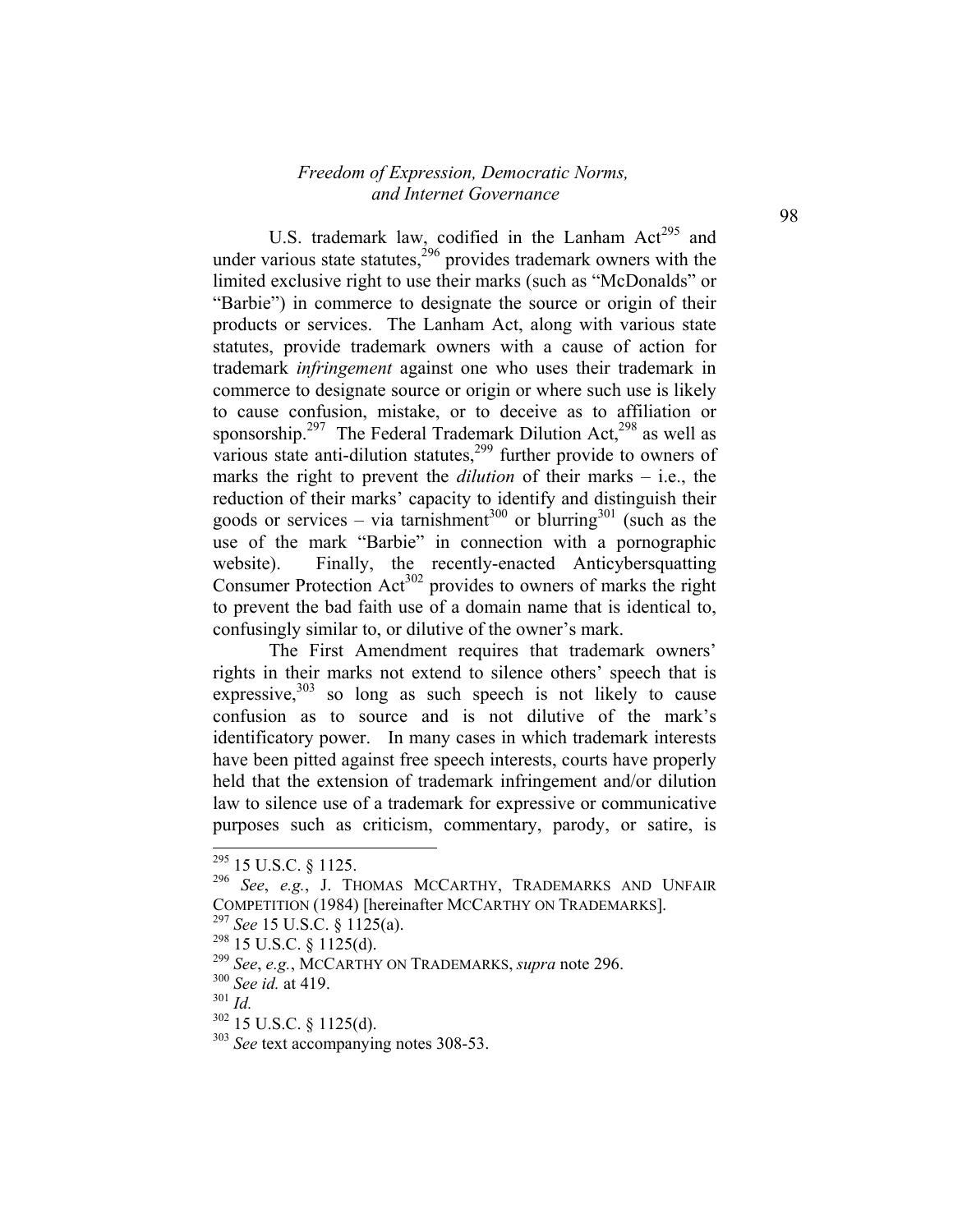violative of the right to free speech embodied in the First Amendment.<sup>304</sup> Furthermore, in the Anticybersquatting Consumer Protection Act – which was enacted to address the same conflicts between trademark owners and domain name owners as ICANN's Uniform Dispute Resolution Policy – Congress and the courts clearly recognized that Internet users' free speech rights impose significant limitations on overreaching by trademark owners in this context.<sup>305</sup> Over the years, as trademark owners have sought to wield their trademarks to silence criticism directed at them or other unwelcome use of their marks, courts have construed the First Amendment to protect such speech against trademark infringement, dilution, and cybersquatting claims.<sup>306</sup> Although free speech interests have not always prevailed over trademark interests in such cases, $307$  the First Amendment has nonetheless served as a powerful check on trademark owners' monopoly rights over expressive speech incorporating their marks.

The cause of action for trademark infringement per se, as distinct from trademark dilution, has often been unavailing to trademark owners in their attempts to silence expressive uses of their marks. Where another entity makes use of a plaintiff's trademark for truly expressive or communicative purposes, plaintiffs have had difficulty establishing a key element of trademark infringement -- the likelihood of confusion as to plaintiff's sponsorship or endorsement of such speech.<sup>308</sup> In many cases in which defendants used plaintiffs' marks to communicate a message – including but not limited to messages that are critical of plaintiffs – courts have held that the trademark owner failed to meet its burden of establishing likelihood of confusion,  $309$  and have

-

<sup>304</sup> *Id.*

<sup>&</sup>lt;sup>305</sup> See text accompanying notes 364-66.

<sup>&</sup>lt;sup>306</sup> *See* text accompanying notes 308-85.<br><sup>307</sup> *See infra*.

<sup>&</sup>lt;sup>308</sup> *See* Cantwell, *supra* note 293, at 57 (observing that "a separate First Amendment defense to an infringement claim will generally not be necessary to protect expressive speech so long as courts objectively analyze the likelihood of confusion issues.")

<sup>309</sup> *See* text accompanying notes 311-15.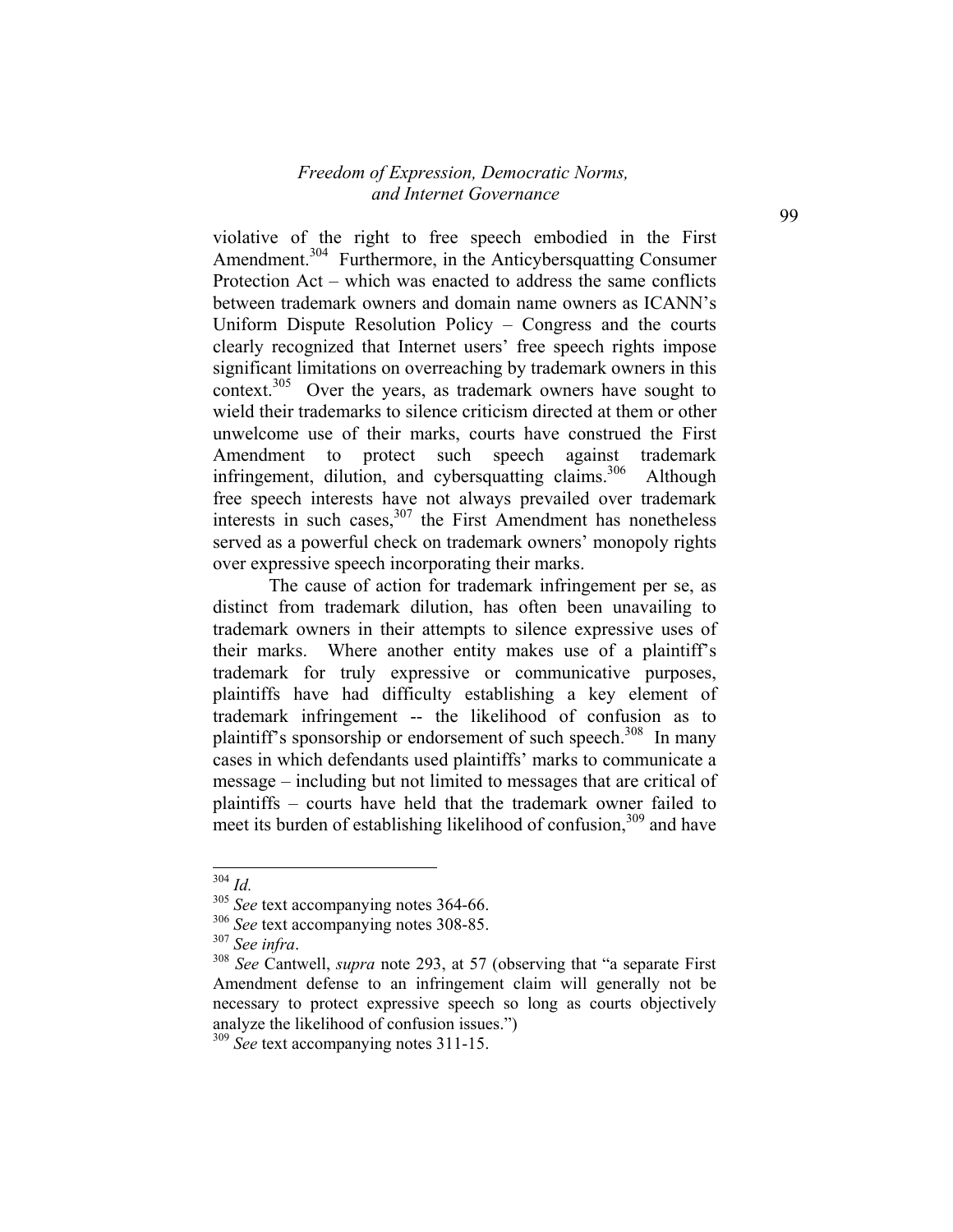accordingly found it unnecessary to rely upon the First Amendment in order to protect defendants' expressive use.<sup>310</sup> The *Reddy Kilowatt*<sup>311</sup> case is instructive on this point. In that case, the trademark owner of the cartoon character Reddy Kilowatt, which was used as a promotional device for electrical utilities, sued an environmental organization that had fashioned a mocking caricature of the cartoon character in order to criticize the electrical utilities' policies in its mailings. Upon holding that there was no likelihood of confusion between defendant's use and plaintiff, the court threw out plaintiff's trademark infringement action. Because plaintiff could not show likelihood of confusion, defendant's First Amendment defense to trademark infringement was irrelevant.<sup>312</sup> The court's analysis of defendant's First Amendment defense was therefore unnecessary, because no likelihood of confusion was found in the first place.<sup> $313$ </sup> In a similar case, a court held that the United States government's exclusive rights in the name and character "Smokey Bear" must yield to permit an environmental group to sponsor an advertisement involving the use of Smokey to criticize the U.S. Forest Service's

<sup>313</sup> *Id.* at 939.

-

<sup>310</sup> *See generally* Cantwell, *supra* note 293, at 49 ("In theory, limiting recovery to confusing uses of a trademark would seem to adequately protect free speech interests, for the First Amendment has no stake in the spread of misleading information.); Robert C. Denicola, *Trademarks as Speech: Constitutional Implications of the Emerging Rationales for the Protection of Trade Symbols*, 1982 WIS. L. REV. 158, 165 (where defendant's use of plaintiff's trademark is deceptive or misleading, First Amendment provides no defense to claim of trademark infringement and accordingly "traditional trademark theory, with is reliance on the confusion rationale, poses no threat to freedom of expression.")

<sup>&</sup>lt;sup>311</sup> Reddy Communications, Inc. v. Environmental Action Foundation, 477 F. Supp. 936 (D.D.C. 1979).

<sup>&</sup>lt;sup>312</sup> The *Reddy* court in fact looked unfavorably upon defendant's First Amendment defense, finding that defendant had adequate alternative means to convey its message criticizing plaintiff other than by using plaintiff's mark. 477 F. Supp. at 938. *See* text accompanying notes 316- 23.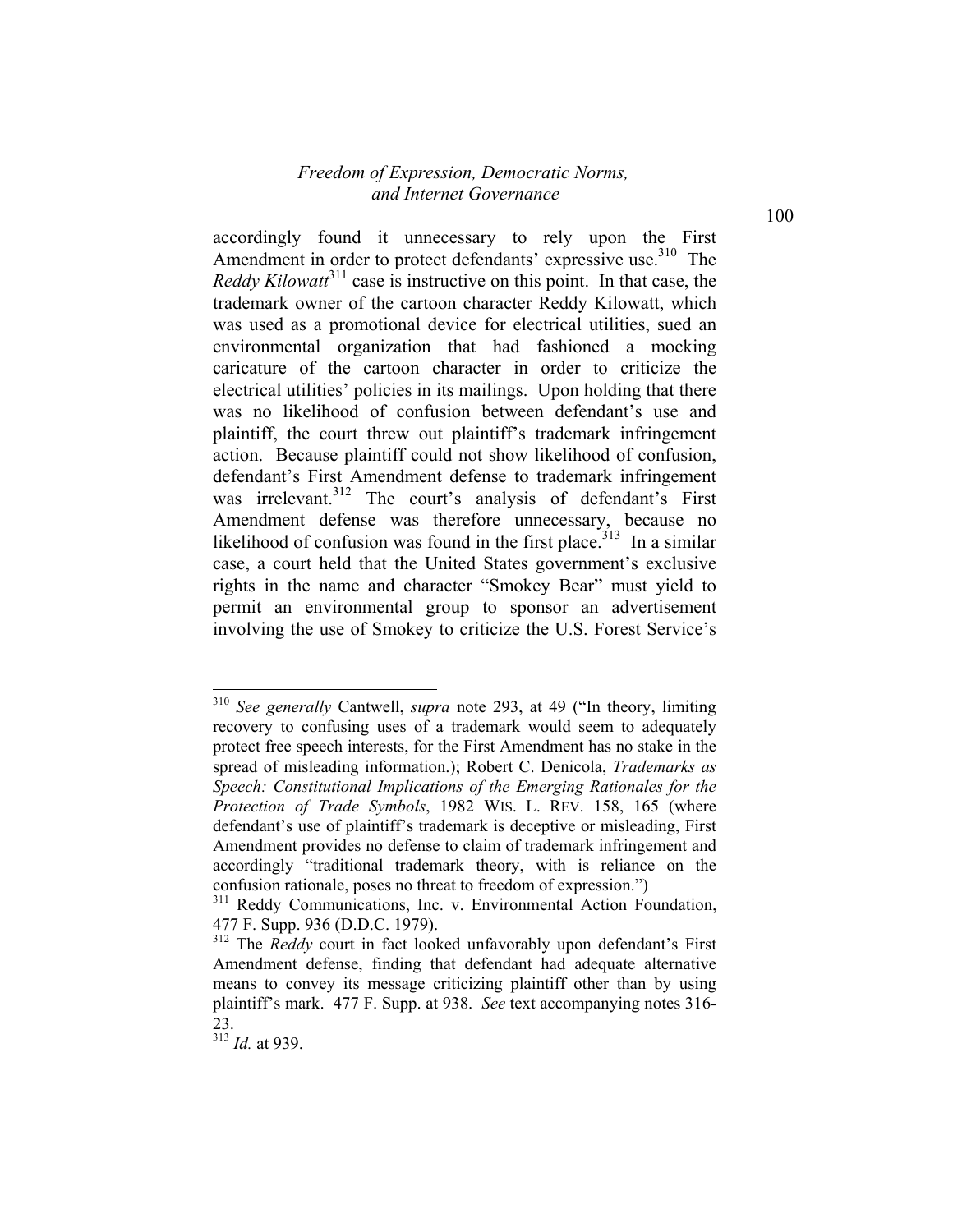logging policies.<sup>314</sup> The advertisement, in which Smokey appeared trying to hide a chainsaw behind his back, was captioned "Say it ain't so, Smokey." The court held that the use of Smokey Bear in this critical context would be unlikely to cause confusion, and constituted "a form of criticism of government policies on the highest rung of the hierarchy of First Amendment values."<sup>315</sup> Accordingly, the court found that the statute granting the United States government the exclusive right to use the name and character of Smokey Bear was unconstitutional as applied to enjoin the environmental organization's noncommercial use of Smokey Bear.

In both the *Reddy Kilowatt* and *Smokey Bear* cases, plaintiffs were unable to prevail in trademark infringement and cognate actions against defendants who used their marks to criticize plaintiffs because the use of plaintiffs' mark in these cases was a uniquely powerful vehicle for criticizing plaintiffs. Furthermore, the critical nature of such use served to dispel confusion as to whether plaintiff sponsored such use. Where defendants have sought to use plaintiffs' marks for expressive purposes *unrelated* to criticizing plaintiffs, courts have been less sympathetic to defendants' free speech claims. For example, in the *Mutant of Omaha* case, defendant sought to use the above variation of plaintiff's mark "Mutual of Omaha" on T-shirts and other products to express his views about nuclear weapons. The court held that defendant enjoyed no First Amendment right to enlist plaintiff's trademark in the service of his opposition to nuclear weapons, explaining that defendant enjoyed adequate alternative means (beyond using plaintiff's trademark) of conveying his message.<sup>316</sup>

<sup>314</sup> Lighthawk Envir. Air Force v. Robertson, 812 F. Supp. 1095 (W.D. Wash. 1993). This case, however, involved not the Lanham Act but a federal statute granting the United States government the exclusive right to use the name and character of Smokey Bear. The court found that the statute was unconstitutional as applied to enjoin the environmental organization's noncommercial use of Smokey Bear.  $^{315}$ *Id.* 

<sup>316</sup> *See* Mutual of Omaha Ins. Co. v. Novak, 648 F. Supp. 905, *aff'd*, 836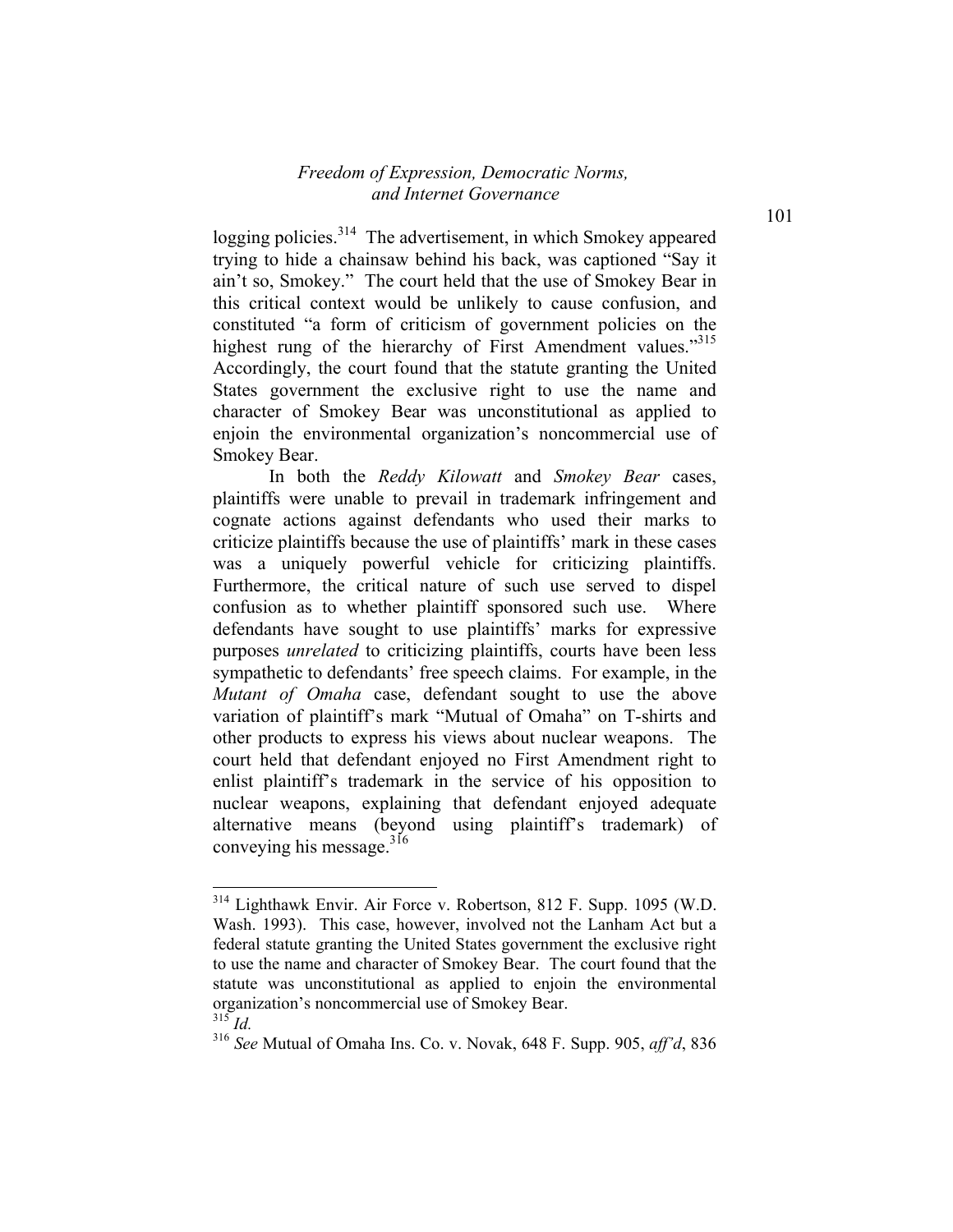This adequate alternative means of communication test, borrowed from cases involving real property/free speech conflicts,317 has been employed by the *Mutant of Omaha* and other courts in evaluating plaintiffs' trademark interests against defendants' free speech interests in a way that has generally favored trademark interests.<sup>318</sup> It is hard for a defendant to establish that no adequate alternative means exist to express his message other than by using plaintiff's trademark in general, but especially in cases where defendant is not using plaintiff's mark to express an opinion about plaintiff but is rather co-opting the expressive power of plaintiff's mark to express views on an unrelated matter. The underprotective nature of this test has led some courts, including the Second Circuit, to abandon its use in adjudicating trademark/free speech conflicts, and to adopt more speech-friendly balancing tests.<sup>319</sup> For example, in *Rogers v. Grimaldi*, discussed in greater detail *infra*, 320 Ginger Rogers sued to enjoin the use of her name in the title of Federico Fellini's film "Ginger and Fred."321 Rogers argued that because Fellini had adequate alternative means to express his artistic message other than using Rogers' name within his film title, Fellini's First Amendment defense to her trademark infringement claim should fail. The Second Circuit took this opportunity to reject the adequate alternative avenues of expression test (which it had earlier adopted), explaining that "the 'no alternative avenues' test does not sufficiently accommodate the public's interest in free expression."<sup>322</sup> In its stead, the court adopted a balancing test

l

F.2d 397 ( $8^{th}$  Cir. 1987).

<sup>317</sup> *See* Lloyd v. Tanner, 407 U.S. 551 (1972) (holding that individuals did not enjoy a First Amendment right to engage in political expression within privately-owned shopping mall, because these speakers enjoyed adequate alternative avenues for communicating their message).

<sup>318</sup> *See*, *e.g.*, Cantwell, *supra* note 293, at 56 (criticizing adequate alternative means of communication test as insufficiently protective of free speech).

<sup>319</sup> *See* Cantwell, *supra* note 293, at 62 & n.70.

<sup>320</sup> *See* text accompanying notes 374-79.

<sup>321</sup> Rogers v. Grimaldi, 875 F.2d at 999*.* <sup>322</sup> *Id.*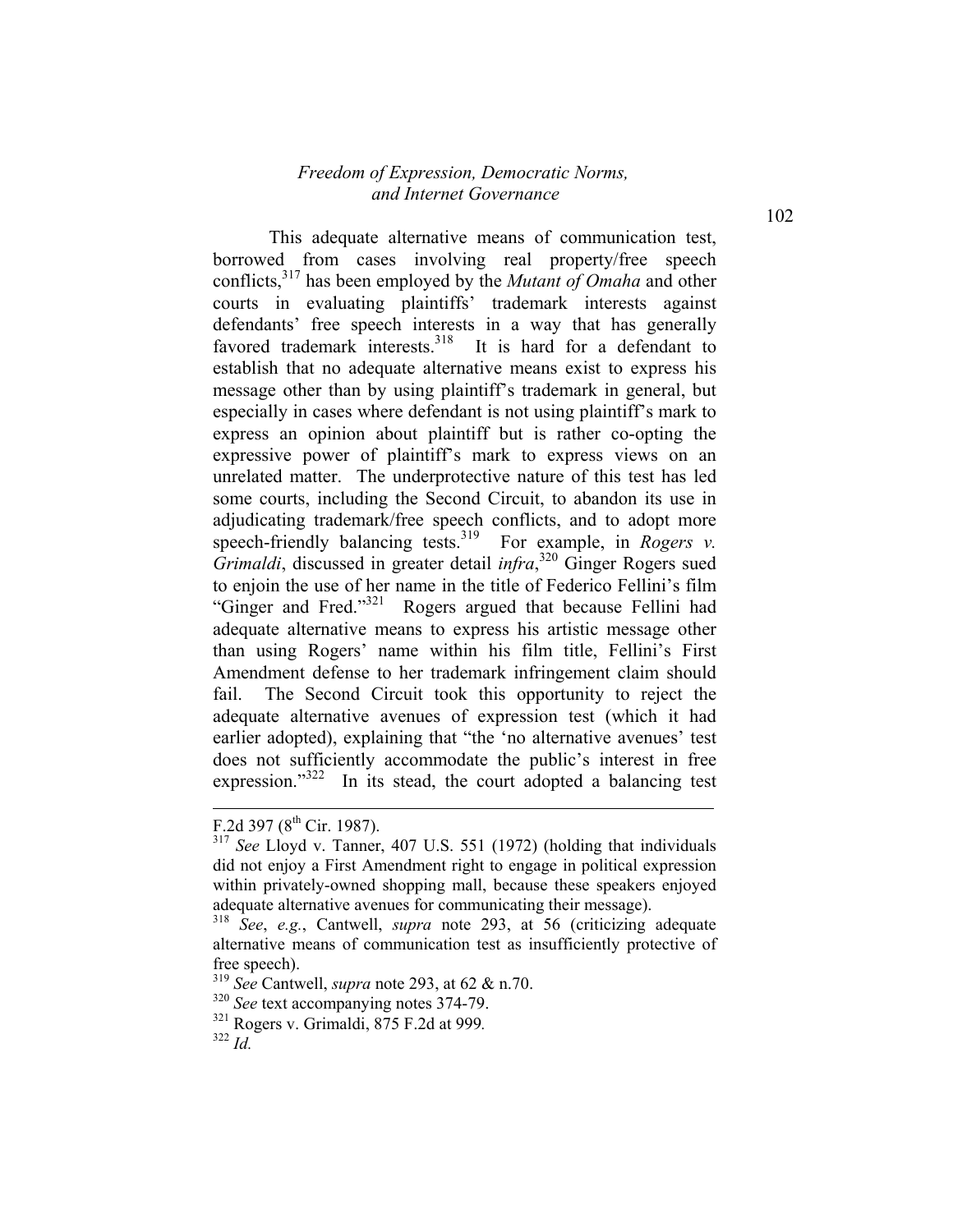whereby plaintiff's trademark interest would prevail "only where the public interest in avoiding commercial confusion outweighs the public interest in free expression."<sup>323</sup>

The recently federally enshrined cause of action for trademark *dilution* has strengthened trademark owners' rights against those using their marks for expressive purposes, because no showing of likelihood of confusion is necessary under a dilution cause of action.<sup>324</sup> Well over half the states provide anti-dilution statutes,<sup>325</sup> and with the passage of the Federal Trademark Dilution Act in  $1995$ ,<sup>326</sup> trademark owners were granted additional rights under the Lanham Act, including the right to protect their famous marks against another's use that tarnishes or dilutes the ability of the mark to identify and distinguish plaintiff's goods and services. $327$  With protection against trademark dilution comes the increased opportunity for trademark owners to wield their trademark rights in ways that would impact free speech interests. In particular, trademark owners have sought to establish that the critical or otherwise unwelcome use of their marks tarnishes the value of their marks and thereby constitutes actionable dilution. As Roger Denicola explains, the tarnishment prong of trademark dilution constitutes "an open-ended invitation to restrict any use that undermines the commercial value or appeal of the trademark" and therefore more severely threatens free speech values.<sup>328</sup>

<sup>323</sup> *Id.*

<sup>324</sup> *See* Denicola, *supra* note 310, at 200.

<sup>325</sup> *See* MCCARTHY ON TRADEMARKS, *supra* note 296, §24.14[2], at 24- 125.

 $\frac{326}{327}$  *See* 15 U.S.C. § 1125(c).

Specifically, the Federal Trademark Dilution Act (FTDA) grants owners of famous marks the right to enjoin another's "commercial use in commerce of their mark," where such use causes dilution of the distinctive quality of the mark. *Id.* Three types of uses, however, were carved out as non-actionable under the Act: (1) the fair use of the famous mark in comparative commercial advertising or promotion to identify the competing goods or services of the owner of the famous mark; (2) noncommercial uses of the mark; (3) all forms of news reporting and commentary. *Id.*

<sup>328</sup> *See* Denicola, *supra* note 310, at 200.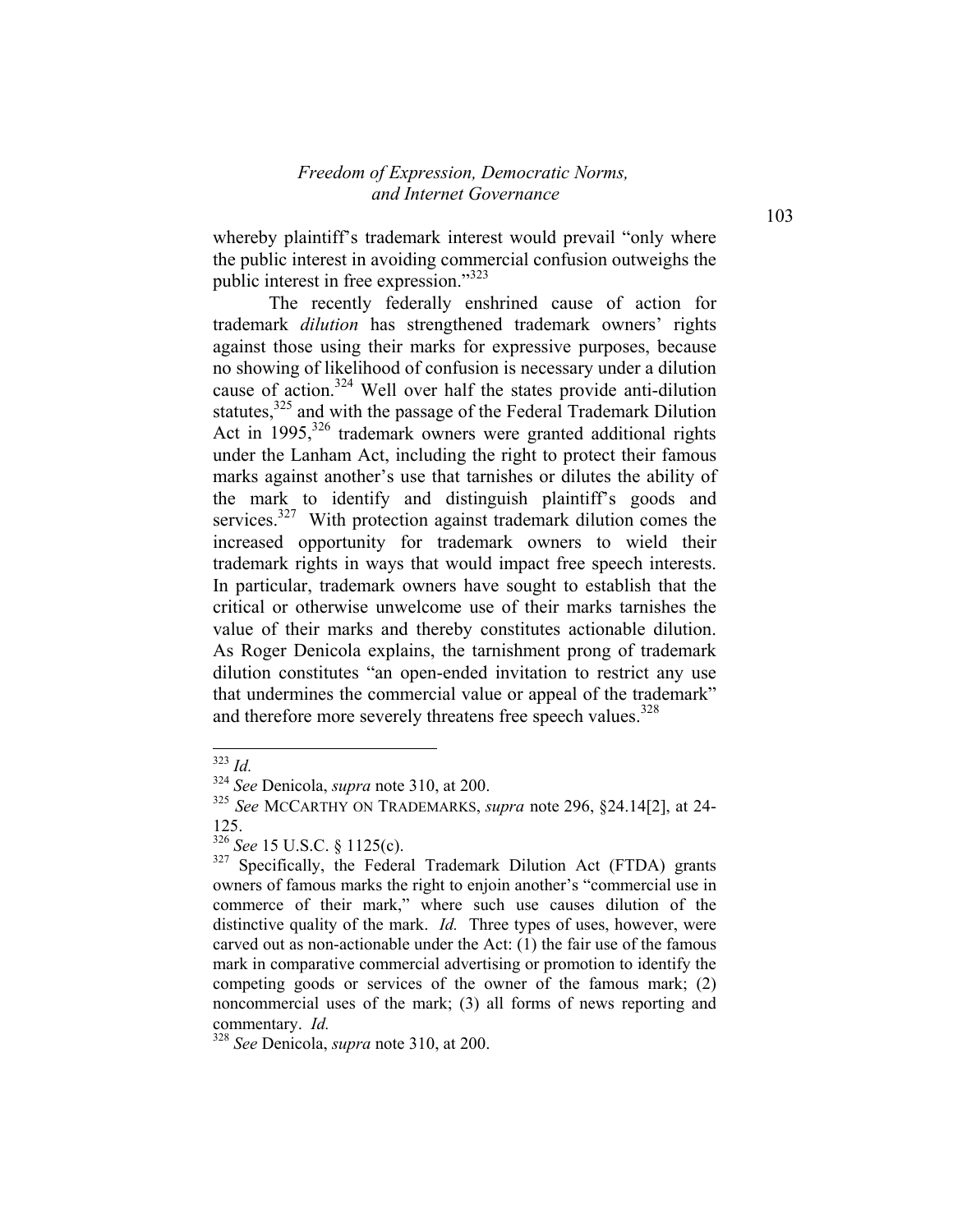In the eight years since the Federal Trademark Dilution Act has been passed, courts have struggled with how to balance trademark owners' additional anti-dilution rights against the free speech interests of those using their marks for expressive purposes. Although free speech interests fare less well in trademark dilution causes of action than in trademark infringement causes of action,329 the First Amendment nonetheless imposes substantial limitations on trademark owners' anti-dilution rights.

The case of *L.L. Bean v. Drake Publishers*<sup>330</sup> is illustrative of a trademark owner's attempts to wield infringement and dilution causes of action to silence expressive speech incorporating its trademark. In that case, High Society, a commercial, adultoriented magazine, published an article parodying the popular L.L. Bean sportswear catalog, under the title "L.L. Beam's Back-to-School-Sex-Catalog." The content of the article, like the article's title, included variations on L.L. Bean's trademarks and featured pictures of nude models in sexually explicit positions using products similar to those offered in L.L. Bean catalogs and described in a "crudely humorous fashion."<sup>331</sup> L.L. Bean, not amused, sued the publisher of High Society for trademark infringement and dilution. Consistent with the above analysis of trademark infringement, the district court readily found that the article engendered no real likelihood of confusion, and dismissed Bean's cause of action for trademark infringement.<sup>332</sup> The district court, however, sustained Bean's cause of action for trademark dilution, finding that High Society's parodic use of the L.L. Bean mark within this context diluted the mark's distinctive qualities.<sup>333</sup> and accordingly enjoined publication of the article.<sup>334</sup>

High Society appealed, claiming that the district court's order enjoining publication of the article violated its right to

<sup>329</sup> *See* Denicola, *supra* note 310; Cantwell, *supra* note 293.

 $330$  L.L. Bean, Inc. v. Drake Publishers, Inc.,  $811$  F.2d 26 ( $1<sup>st</sup>$  Cir. 1987). <sup>331</sup> *Id.* at 28.

<sup>332</sup> *See* L.L. Bean, Inc. v. Drake Publishers, Inc., 625 F. Supp. 1531 (D. Maine 1986), *rev'd*, 811 F.2d 26 (1<sup>st</sup> Cir. 1987).

<sup>333</sup> *Id.*

 $334 \frac{10}{10}$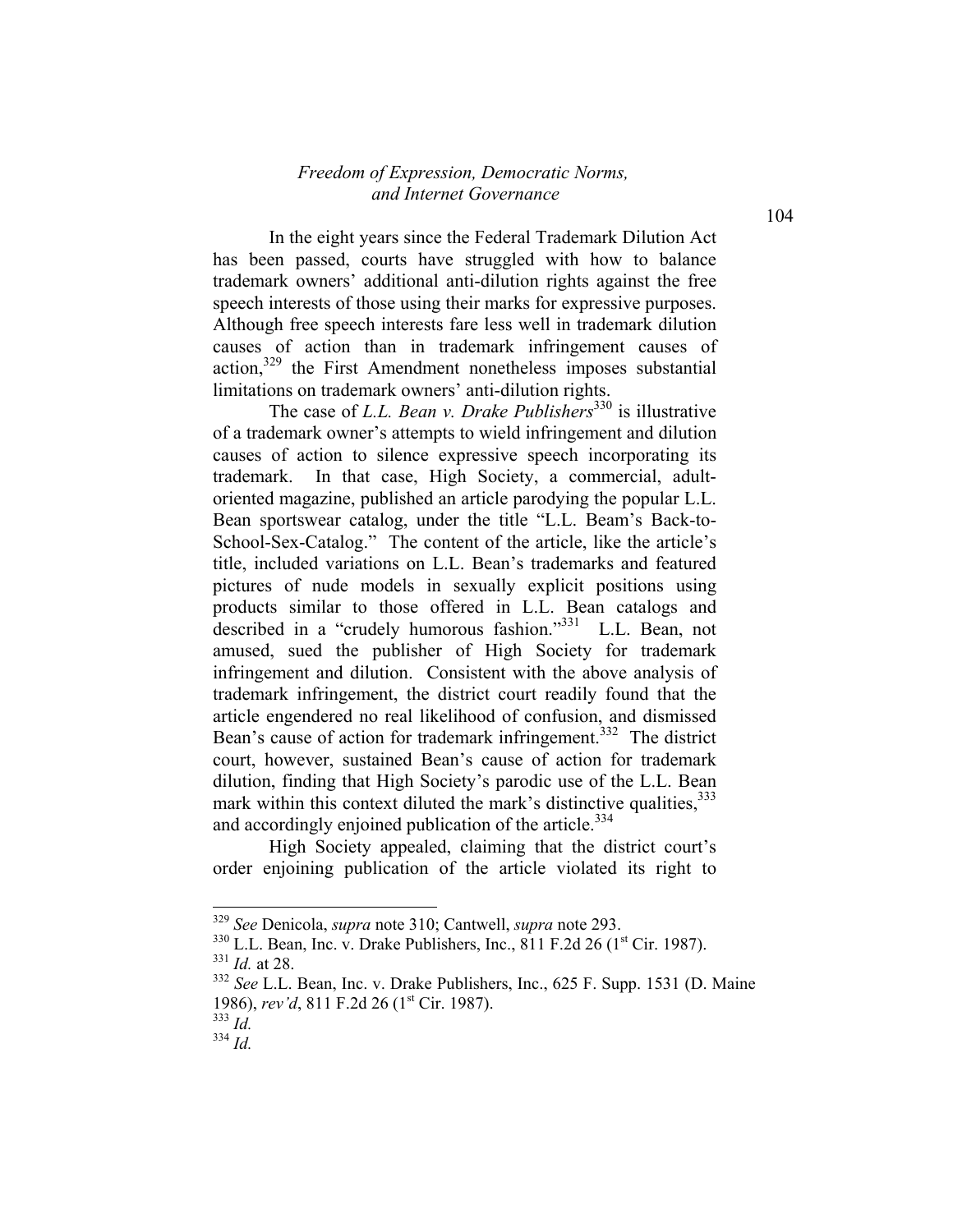freedom of expression. The First Circuit agreed, explaining that: Trademarks, and in particular famous trademarks, offer a particularly powerful means of conjuring up the image of their owners, and thus become an important, perhaps at times indispensable, part of the public vocabulary. Rules restricting the use of well-known trademarks may therefore restrict the communication of ideas . . . . The constitutional implications of extending the trademark infringement, misappropriation or tarnishment rationales to cases in which defendant's speech is particularly unflattering may often be intolerable. *Since a trademark may frequently be the most effective means of focusing attention on the trademark owner or its product, the recognition of exclusive rights encompassing such use would permit the stifling of unwelcome discussion.*335

The First Circuit concluded that while the Constitution tolerates incidental impacts on free speech where necessary to prevent a defendant from merchandising its products by using another's mark, the First Amendment prohibits the extension of a trademark owner's monopoly to enjoin the non-confusing, expressive – albeit critical -- use of another's trademark, whether under trademark infringement or dilution causes of action.

The case of *Mattel v. MCA Records*336 further illuminates the contours of First Amendment protection for speech that incorporates another's trademark as against claims of trademark infringement and dilution. In that case, Mattel, the owner of the famous mark "Barbie," brought a trademark dilution action against the music group Acqua to enjoin the release of the song *Barbie Girl*, which referred to Barbie as a "blond bimbo girl" who "loves to party" and whose "life is plastic."<sup>337</sup> Mattel claimed both that Acqua's use of the song title "Barbie Girl" and associated lyrics incorporating its famous mark constituted trademark infringement by creating a likelihood of confusion as to Mattel's sponsorship of

<sup>&</sup>lt;sup>335</sup> 811 F.2d at 29 (emphasis added) (internal quotation marks omitted).

<sup>336</sup> Mattel, Inc. v. MCA Records, Inc., 28 F. Supp. 2d 1120 (C.D.Cal. 1998). <sup>337</sup> *Id.* at 1124.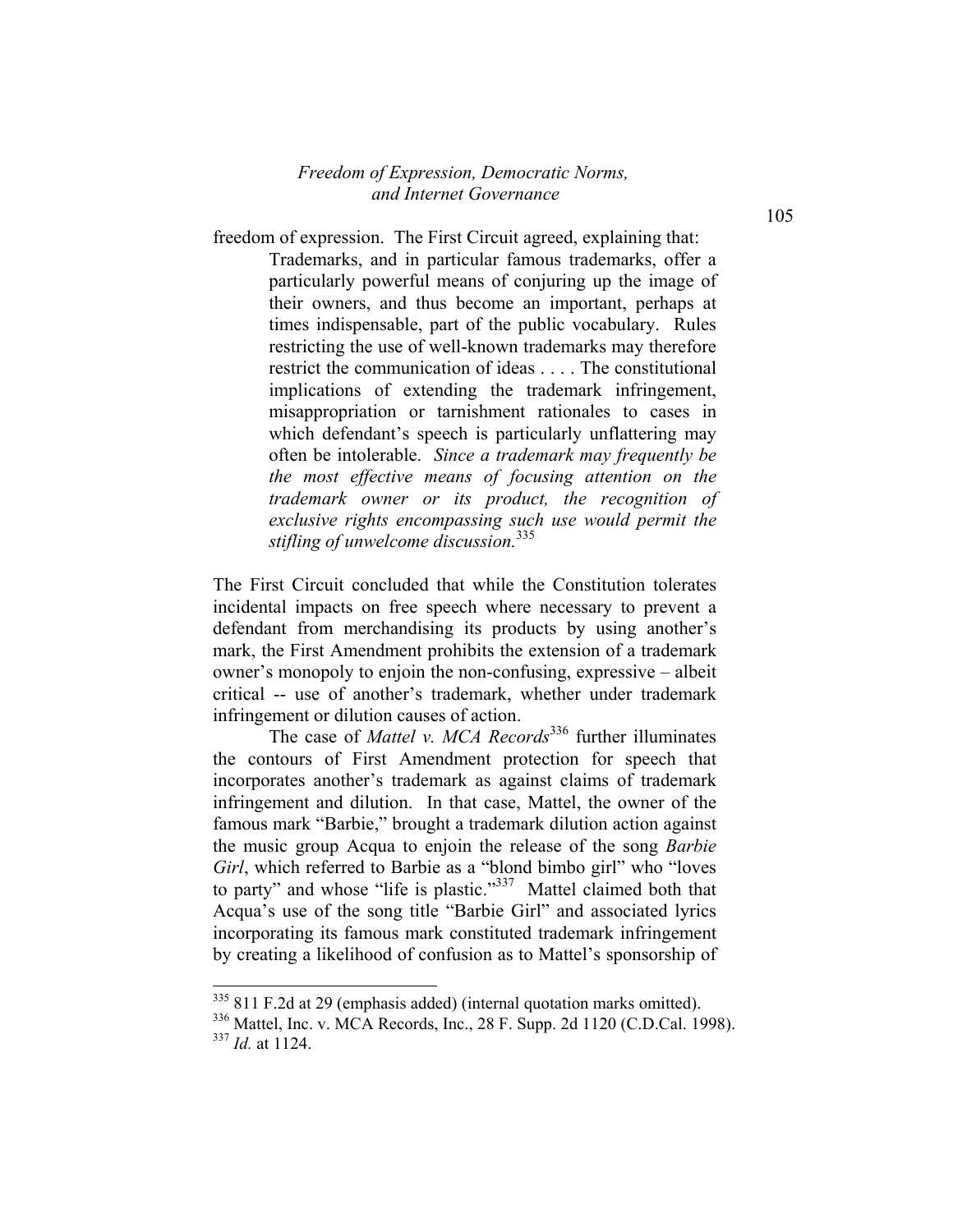the song, and that such use constituted actionable trademark dilution under the Federal Trademark Dilution Act because it disparaged Barbie's otherwise wholesome image. In ruling on plaintiff's trademark infringement and dilution causes of action, the *Mattel* court found that the First Amendment provided a defense to both, and refused to enjoin the song's release.  $338$ 

 The *Mattel* court first explained that a trademark owner's rights are limited to the use of its mark "for the identification of the manufacturer or sponsor of a good or the provider or a service.<sup>339</sup> Trademark rights, being limited property rights in Trademark rights, being limited property rights in particular words, phrases, or symbols, "do not allow trademark holders to censor or silence all discussion of their products that they find annoying or offensive."<sup>340</sup> Observing that plaintiff's attempt to wield its trademark rights to enjoin the expressive use of its mark would implicate the right to freedom of expression, the court concluded that "to deny the opportunity to poke fun at the symbols and names which have become woven into the fabric of our daily life would constitute a serious curtailment of a protected form of expression."<sup>341</sup> The court considered plaintiff's evidence of likelihood of confusion, but concluded that "the First Amendment interests at stake outweigh the possibility that some people might not interpret the song's lighthearted lyrics as a comment or spoof on the popular Mattel product and might be confused as to whether Mattel put out or authorized the song."<sup>342</sup>

Turning to plaintiff's trademark dilution claim, the *Mattel* court held that even if the song could be said to tarnish or dilute the Barbie mark and even though the song was commercially released for profit, defendant's use of plaintiff's mark was "noncommercial" and therefore protected under the "noncommercial use of a mark<sup>343</sup> exception to the Federal Trademark Dilution Act. Even though defendant's use of the mark was in the larger context

<sup>338</sup> *Id.* at 1126.

<sup>339</sup> *Id.* at 1127.

<sup>340</sup> *Id.*

<sup>341</sup> *Id.* at 1126.

<sup>342</sup> *Id.*

<sup>343</sup> *Id.* at 1124.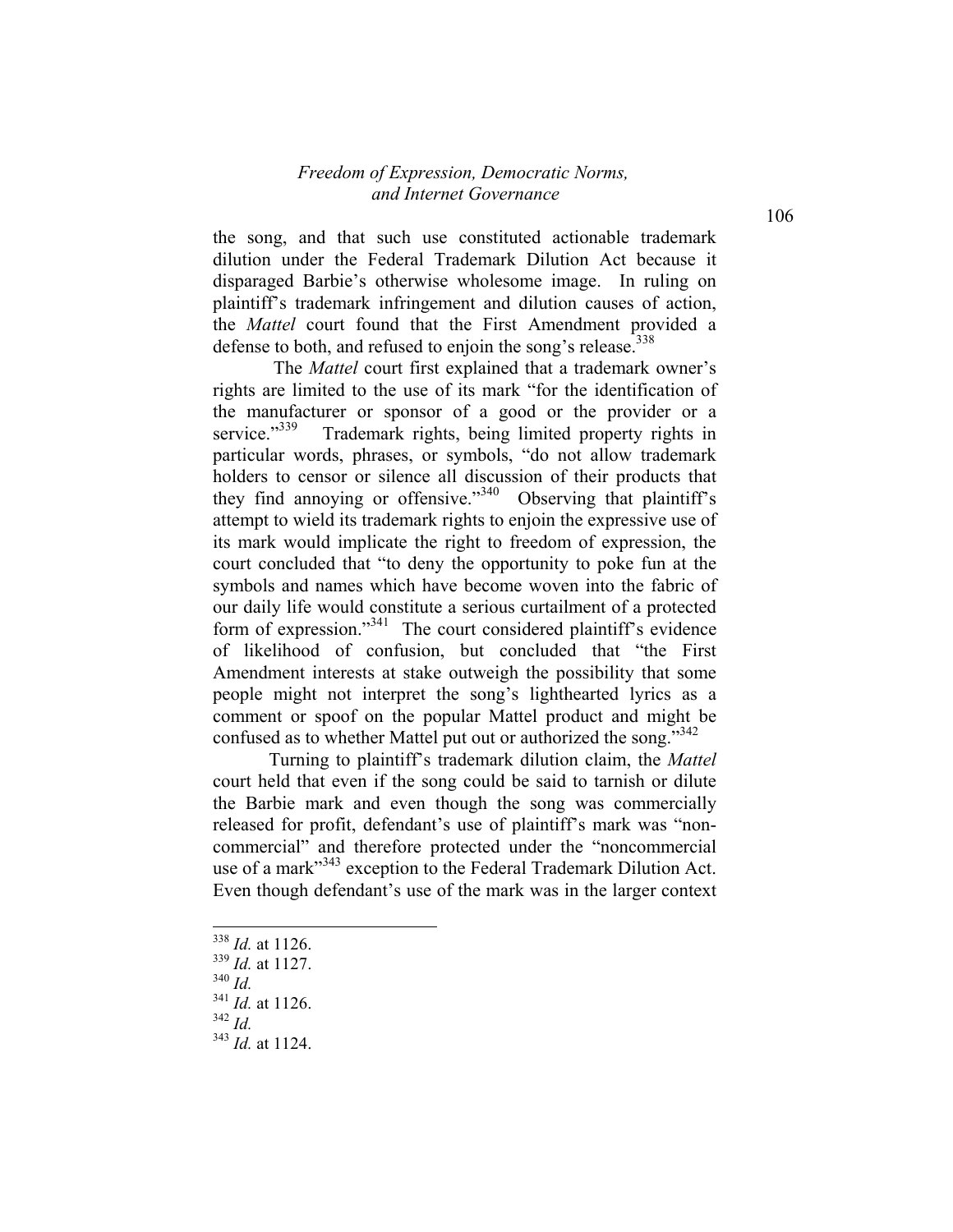of a commercial, for-profit work, because the specific context in which the use was made was expressive, it was nonetheless protected speech under the Federal Trademark Dilution Act. The *Mattel* court's analysis demonstrates the important distinction drawn by the FTDA between noncommercial uses of another's mark, which are not actionable under the FTDA, and commercial uses of another's mark, which are actionable under the FTDA.

In conclusion, the *Mattel* court refused to "apply antidilution statutes to permit a trademark owner to enjoin the use of his mark . . . simply because [he or she] finds such use negative or offensive*. [Otherwise], a corporation could shield itself from criticism by forbidding the use of its name in commentaries critical of its conduct, with detrimental consequences to free speech in this society."*344

To be sure, courts have not unilaterally ruled in favor of free speech interests in every case in which such interests are pitted against trademark holders' anti-dilution rights, whether under state or federal statutes.<sup>345</sup> And because federal protection against dilution is less than one decade old, courts have not yet had a full opportunity to develop a thoughtful balancing of free speech interests against such trademark interests. A mature trademark dilution jurisprudence would accord trademark owners meaningful rights against dilution of their marks while restricting the least amount of bona fide expression possible. While the First Amendment should not be understood to serve as a trump card for defendants in trademark dilution causes of action, it has and should continue to impose on courts the duty to grant meaningful consideration to defendants' assertions that their expression incorporating plaintiffs' marks, even if critical of plaintiffs, is worthy of protection.

Along with emphasizing the importance of imposing free speech limitations on trademark owners' anti-dilution rights, the

<sup>344</sup> *Id.* (emphasis added).

<sup>345</sup> *See generally* MCCARTHY ON TRADEMARKS, *supra* note 269, at § 31:144 – 148 (citing dilution cases in which trademark owners prevailed over defendants who claimed to be making expressive use of their marks).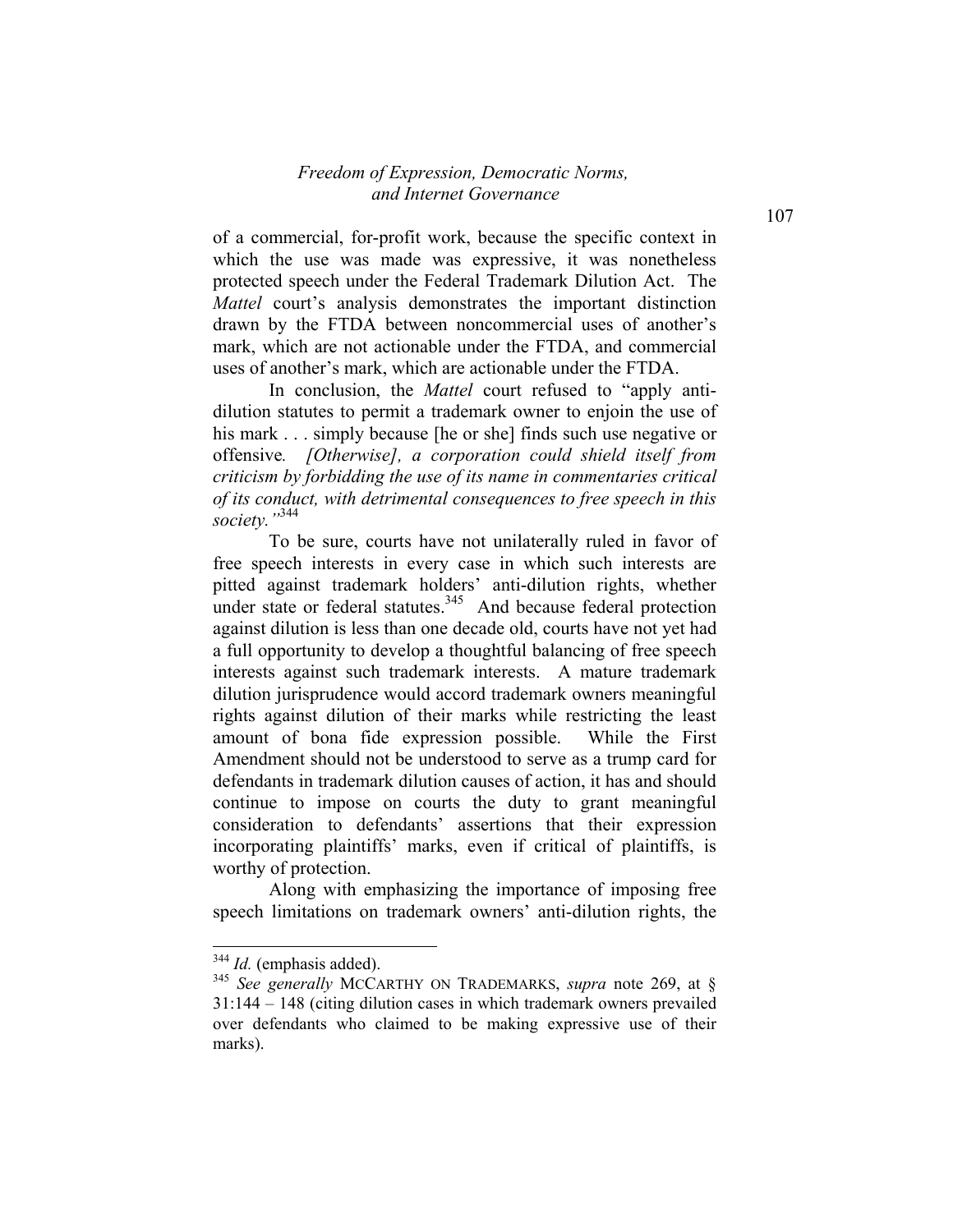*Mattel* and *L.L. Bean* cases also demonstrate that the commercial or for-profit character or context of speech is not a bar to a holding that such speech is protected under the First Amendment. In the *L.L. Bean* case, for example, the court emphasized that, despite the fact that defendant engaged in its speech for profit in the context of a commercial periodical, "such speech nonetheless constitutes [protected] editorial or artistic, rather than a commercial, use of plaintiff's mark, [because defendant] did not use Bean's mark to identify or promote goods or services to consumers."<sup>346</sup> Despite the fact that the defendant in *L.L. Bean* engaged in use of plaintiff's mark in the larger context of a commercial enterprise, defendant's speech in that case was expressive and therefore protected by the First Amendment.<sup>347</sup> Similarly, the *Mattel* court held that the overall commercial context in which defendant embedded its expressive use of plaintiff's mark did not reduce the protection accorded to such use, because the specific context in which the use was made was itself expressive.<sup>348</sup> As the court explained, "the fact that defendants' product makes a profit or is successful . . . does not affect the protections afforded to it by the First Amendment."<sup>349</sup> The court went on to emphasize that speech engaged in for profit is nonetheless protected by the First Amendment: "The fact that expressive materials are sold neither renders the speech unprotected nor alters the level of protection under the First Amendment."<sup>350</sup> Significantly, free speech is accorded its strongest protection when applied to such expressive works as newspapers and periodicals, which are generally sold for profit and contain commercial advertisements. $351^{\circ}$  The commercial content of such materials in no way reduces the level of protection accorded them, nor by itself moves them into the lower category of "commercial speech" as that term is used within First Amendment

<sup>347</sup> *Id.*

-

 $349$  *Id.* at 1125.

 $346$  811 F.2d 26 (1<sup>st</sup> Cir. 1987).

<sup>348 28</sup> F. Supp. 2d at 1124.

<sup>350 28</sup> F. Supp. 2d at 1129.

<sup>351</sup> *See*, *e.g.*, KATHLEEN SULLIVAN AND GERALD GUNTHER, FIRST AMENDMENT LAW (1999).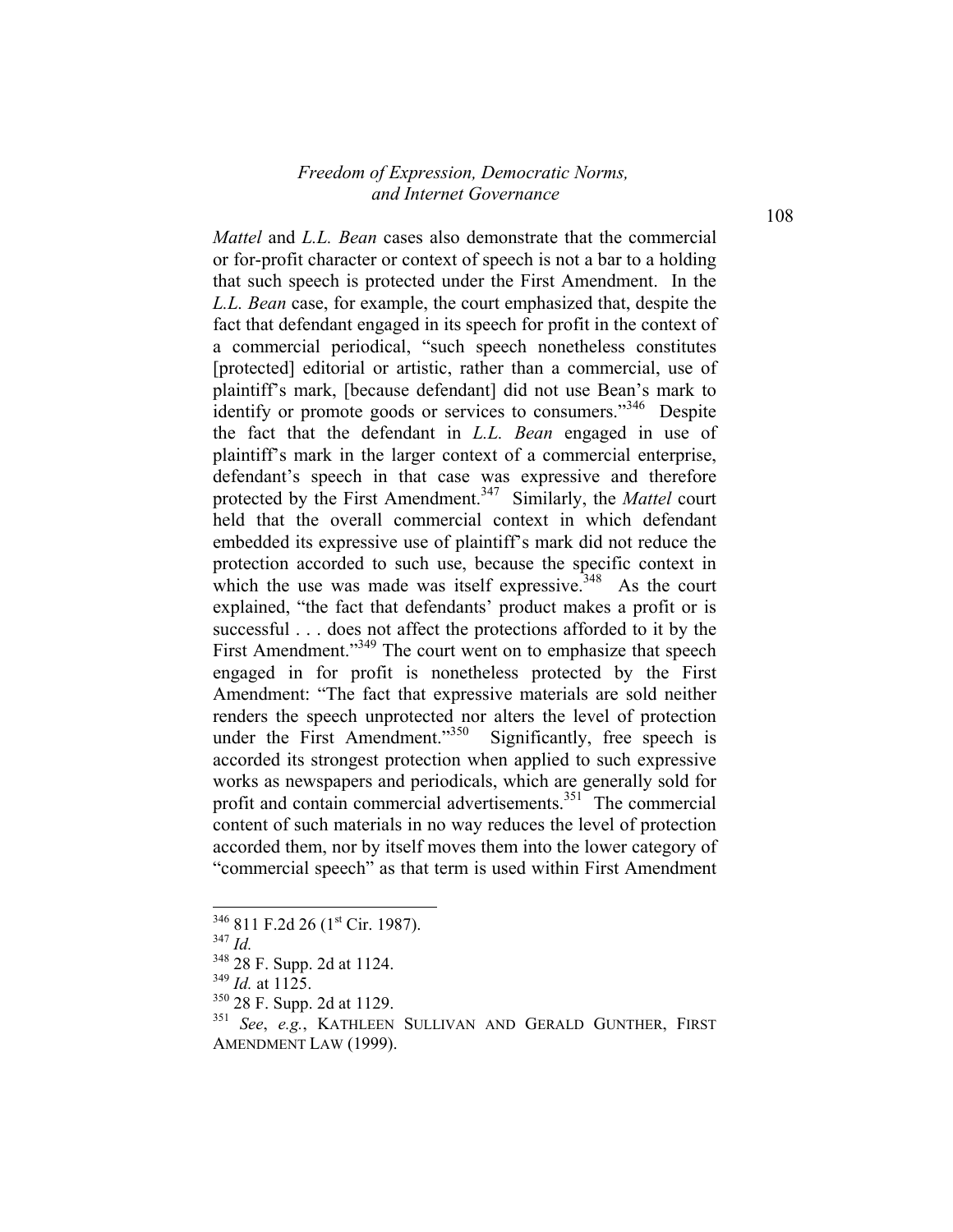jurisprudence.<sup>352</sup>

In short, under U.S. First Amendment and trademark jurisprudence, the use of another's trademark for expressive purposes is protected by the right to freedom of expression even where such use is engaged in for-profit or is part of a larger commercial enterprise, $35\frac{353}{10}$  so long as defendant does not use plaintiff's mark as a source identifier in a manner that is likely to cause confusion or that causes dilution of another's mark.

 The First Amendment right to freedom of expression also specifically extends to the use of another's trademark in the context of domain names. Because domain names themselves, like titles of traditional expressive works, can serve powerful expressive functions, they constitute speech protectible by the First Amendment. Indeed, Congress and the courts have expressly recognized that domain names can constitute First Amendment protected speech.<sup>354</sup> In cases where trademark owners have attempted to wield their intellectual property rights to enjoin the expressive use of their marks within the context of domain names, courts have recognized that domain names themselves can constitute protected speech. Although, as above, defendants' free speech interests have not prevailed in every case,<sup>355</sup> the First Amendment imposes limitations on trademark owners' rights against domain name holders. For example, in the case of *Bally*  Total Fitness Holdings v. Faber,<sup>356</sup> the court held that the First Amendment protected the expressive use of a plaintiff's trademark incorporated in a domain name criticizing plaintiff.<sup>357</sup> The domain

-

109

<sup>352</sup> *Id.*

<sup>353</sup> *See* Arlen W. Langvardt, *Protected Marks and Protected Speech: Establishing the First Amendment Boundaries in Trademark Parody Cases*, 36 VILL. L. REV. 1 (1991) (explaining that "if the presence of a profit motive were by itself sufficient to make speech commercial in nature, there would be little meaningful First Amendment protection for the press, book publishers, and similar entities.").

<sup>&</sup>lt;sup>354</sup> *See* text accompanying notes 356-66.

<sup>355</sup> *See, e.g.,* Planned Parenthood Federation of America v. Bucci, 1997 WL 133313 (S.D.N.Y. 1997).

<sup>356 29</sup> F. Supp. 2d 1161 (C.D.Cal. 1998). <sup>357</sup> *Id.*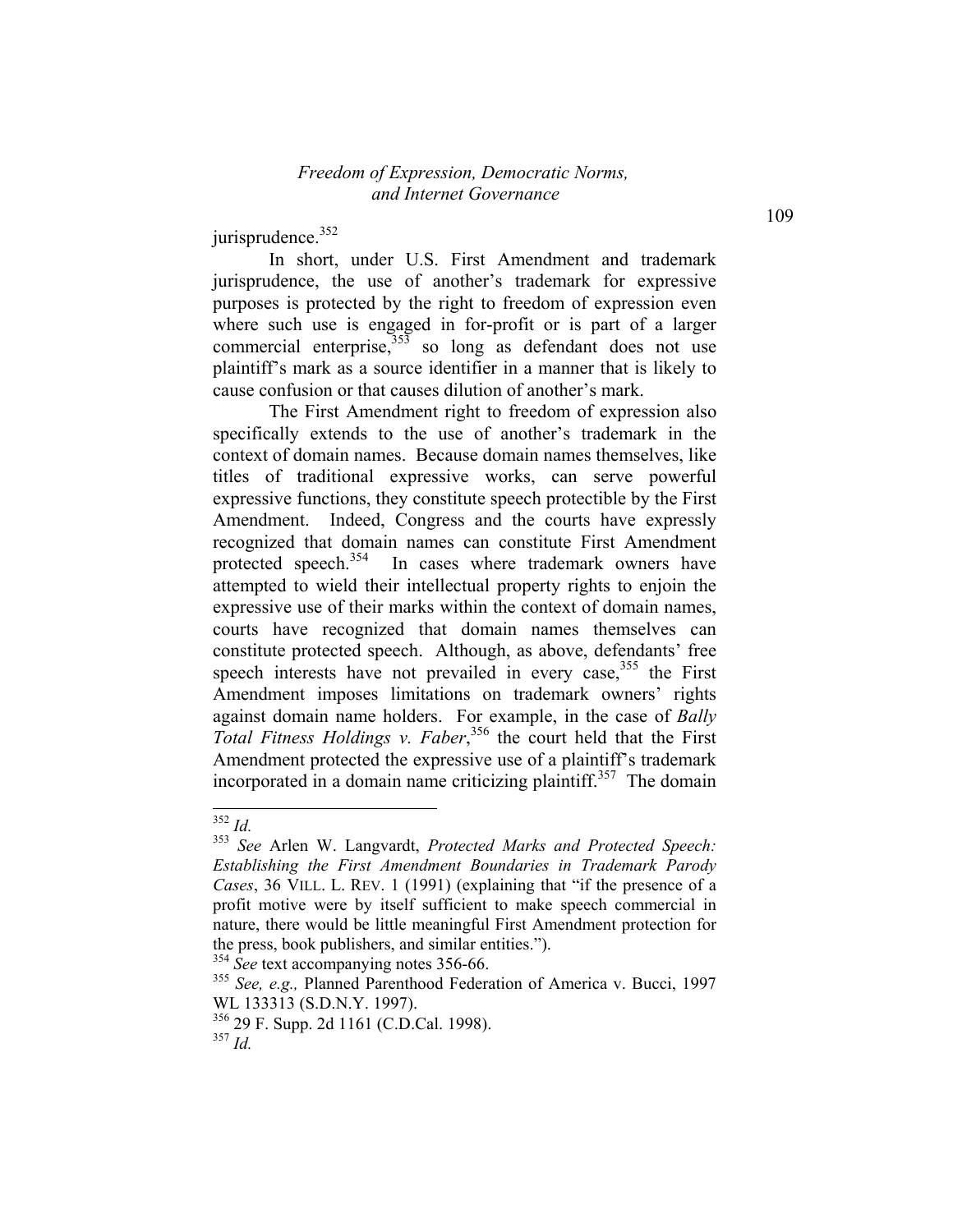name holder in that case, Andrew Faber, devoted a section of his website – which he entitled "Bally Sucks" and which included "Ballysucks" as part of its domain name – to criticizing the practices of the popular Bally health club business.<sup>358</sup> The "Bally" Sucks" section of the website contained the Bally logo and mark with the word "sucks" printed across it and offered visitors the opportunity to access (and contribute to) complaints about Bally's business.<sup>359</sup> Bally sued for trademark infringement and dilution based on Faber's incorporation of its mark within his domain name and within the content offered on the website itself. Faber asserted a First Amendment right to express himself using plaintiff's mark $360$ 

In ruling on Bally's causes of action, the court first explained on the trademark infringement claim that given the clearly critical nature of the content on defendant's website, there was little likelihood of consumer confusion because "no reasonably prudent Internet user would believe that a site emblazoned with 'Bally Sucks' would be sponsored by or affiliated with Bally."<sup>361</sup> Turning to Bally's claim that defendant's use of the phrase "Bally sucks" constituted dilution actionable under the Federal Trademark Dilution Act, $362$  the court refused to

<sup>358</sup> *Id.* at 1162.

<sup>359</sup> *Id.*

<sup>360</sup> *Id.*

<sup>361</sup> *Id.* at 1163.

<sup>362</sup> In particular, despite the fact that defendant's website contained speech of a commercial character, the court held that defendant's speech did not constitute "commercial use in commerce" of plaintiff's mark within the meaning of the Federal Trademark Dilution Act, and instead constituted "non-commercial use" of plaintiff's mark within the meaning of the Act. Specifically, plaintiff directed the court to look to other components of defendant's website – including his offering of sexuallythemed photographs for sale and advertisement of his web design services – to support the conclusion that plaintiff had made the required showing under the FTDA that defendant's use was a "commercial use in commerce" that tarnished plaintiff's mark which did not fall within the "noncommercial use" exception to the FTDA. The court, however, made clear that, in assessing the commercial nature of defendant's use of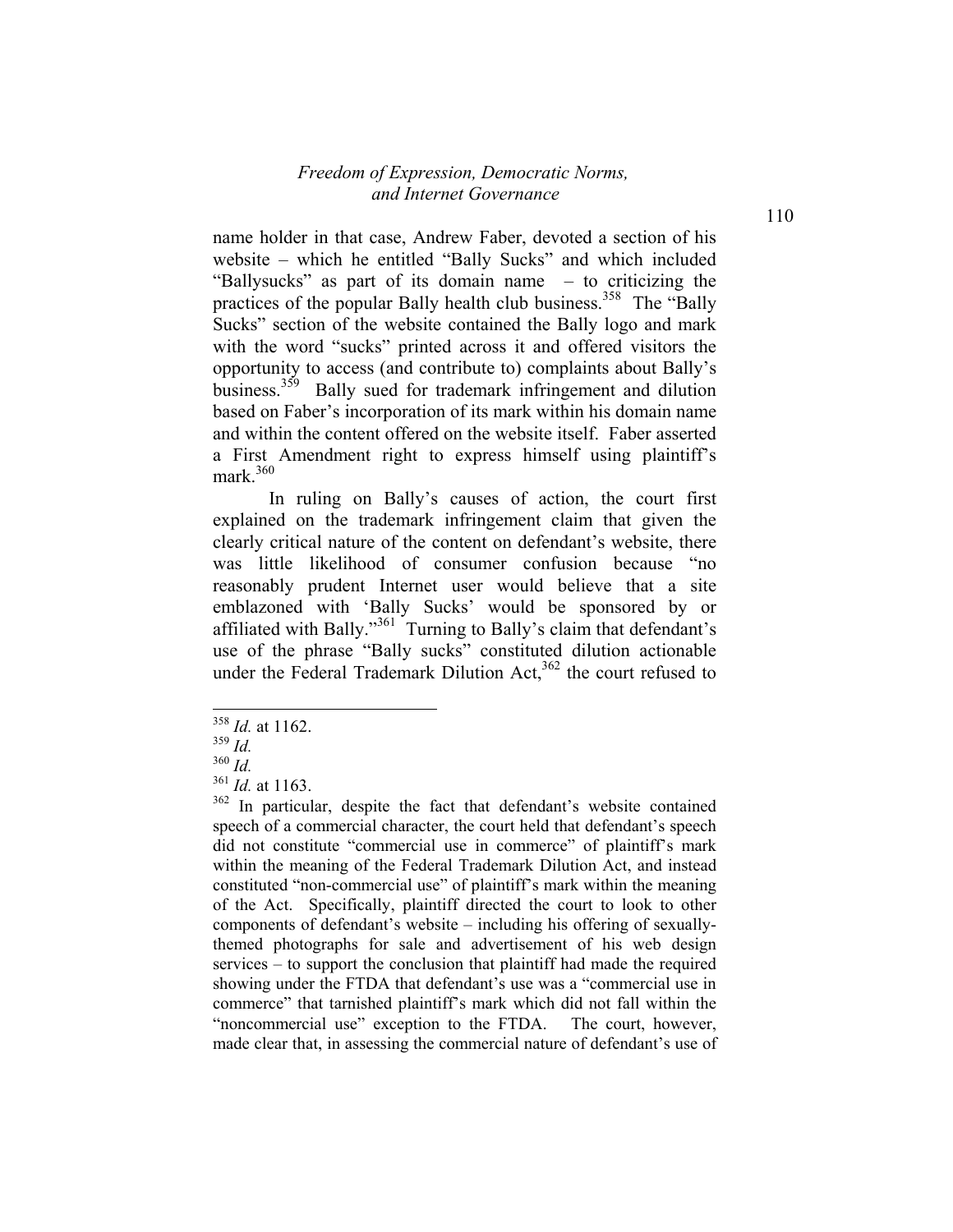interpret the Act to allow plaintiff to enjoin critical use of its mark, explaining that trademark owners may not invoke dilution law to "quash unauthorized use of their mark by a person expressing a point of view."<sup>363</sup>

Similarly, courts weighing trademark owners' intellectual property rights and Internet users' free speech rights in the context of claims brought under the Anticybersquatting Consumer Protection Act have recognized that domain names can constitute speech protected under the First Amendment. Consider, for example, the *Lucentsucks* case, in which Lucent Technologies brought an action under the Anticybersquatting Consumer Protection Act challenging the domain name LUCENTSUCKS.COM.<sup>364</sup> While holding that the trademark owner failed to satisfy certain jurisdictional prerequisites, the court explained that Lucent "could not make out a violation of trademark rights [based on the registration and use of the domain name LUCENTSUCKS.COM] without infringing defendant's free speech rights," and noted that "a successful showing that LUCENTSUCKS.COM is effective parody and/or a site for critical commentary would seriously undermine the required elements for the cause of action at issue in this case. $1365}$  Other courts construing the Anticybersquatting Consumer Protection Act in cases where defendants asserted First Amendment rights have reasoned that in order to secure protection under the First Amendment, defendant's domain name itself – and not merely the speech available on the web site at issue – must be used for

<sup>365</sup> *Id.* at 537.

l

plaintiff's mark, it would not look to the diverse components and features of defendant's website, but would focus specifically on the narrow context of defendant's use of plaintiff's trademark. Within this specific context, the court held that defendant's use of plaintiff's mark was noncommercial and fell within the noncommercial use exception to the FTDA because such use was limited to defendant's non-commercial expressive criticism of the Bally health club business. *Id.* at 1164. <sup>363</sup> *Id.*

<sup>364</sup> Lucent Technologies, Inc. v. Lucentsucks.com, 95 F. Supp. 2d 528, 535 (E.D. Va. 2000).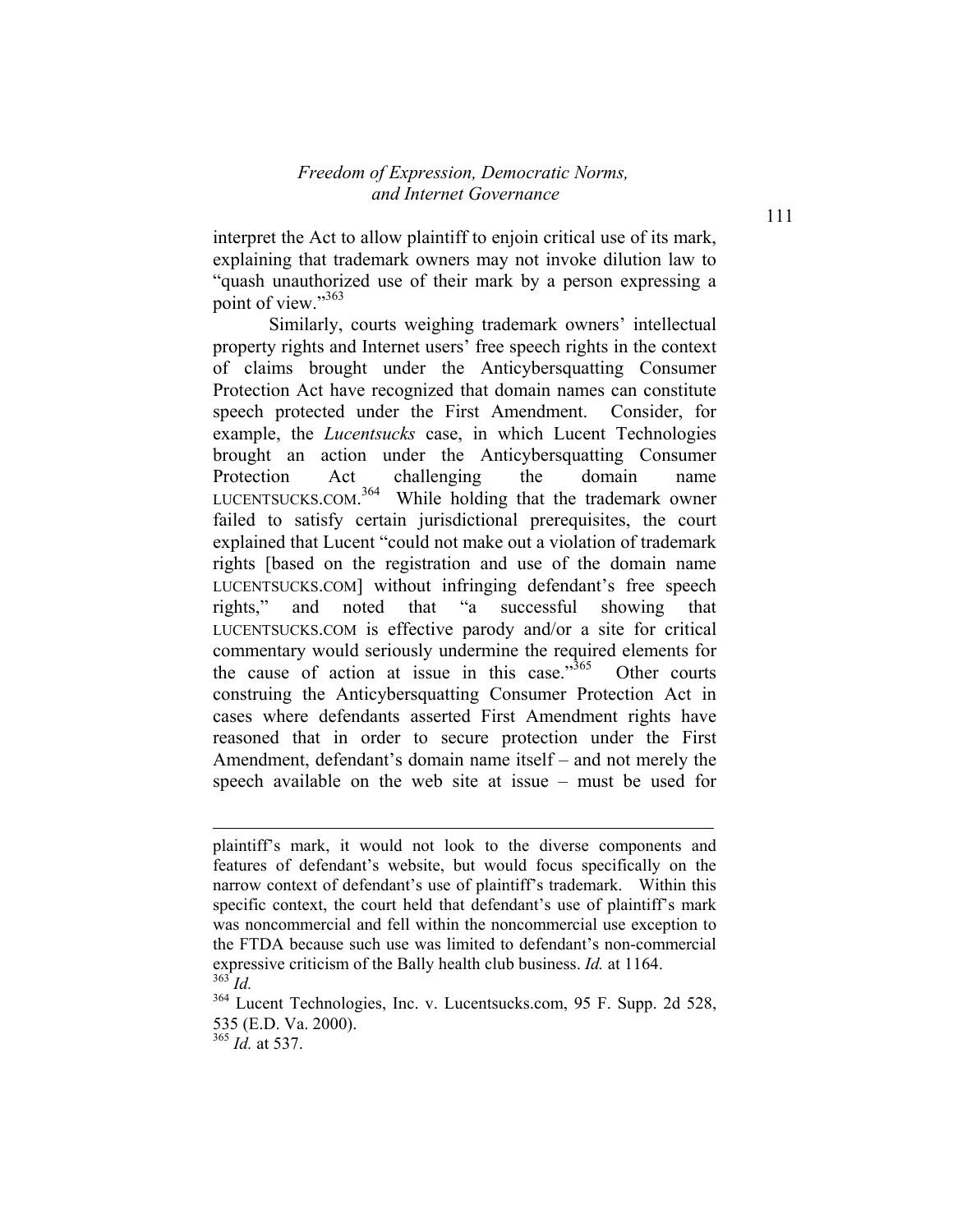expressive and not misleading purposes.<sup>366</sup>

*Bally* and similar cases<sup>367</sup> therefore establish that domain names, like other concise expressive phrases, can constitute speech protected by the First Amendment. It is well-established as a matter of First Amendment jurisprudence that brief phrases and slogans used for expressive purposes – such as "Live Free or Die, $^{368}$  "Fuck the Draft, $^{369}$  etc. – can constitute expressive speech for purposes of First Amendment protection. Indeed, such phrases and slogans may be all the more potent forms of expression because of their concentrated nature. It is also wellestablished that the expressive use of another's trademark within the context of such brief phrases constitutes protected speech as against trademark owner's claims of infringement or dilution.<sup>370</sup> Notably, many trademark cases involve successful First Amendment defenses for the use of concise terms or expressions analogous to domain names, such as those discussed above involving protection for the song title "Barbie Girl" and the article title "L.L. Beam's Back to School Sex Catalog."<sup>371</sup>

The protection accorded to titles of expressive works has received nuanced treatment under the United States' free speech jurisprudence that is illuminative for the treatment of domain names, which serve roles analogous to titles. In interpreting the First Amendment as against conflicting claims by trademark owners, courts have recognized that titles of expressive works, like domain names, often serve the dual function of being expressive themselves and serving the purpose of commercial promotion.<sup>372</sup> Courts have held that the commercial component of such speech, however, does not reduce the protection accorded them under the

<sup>366</sup> *See* People for the Ethical Treatment of Animals v. Doughney, 263 F.3d 359  $(4^{th}$  Cir. 2001).

<sup>&</sup>lt;sup>367</sup> See text accompanying notes 364-66.

<sup>368</sup> *See* Wooley v. Maynard, 430 U.S. 705 (1977).

<sup>369</sup> *See* Cohen v. California, 403 U.S. 15 (1971).

<sup>370</sup> *See* text accompanying notes 330-34.

<sup>371</sup> *See id.*

<sup>372</sup> *See* text accompanying notes 374-80.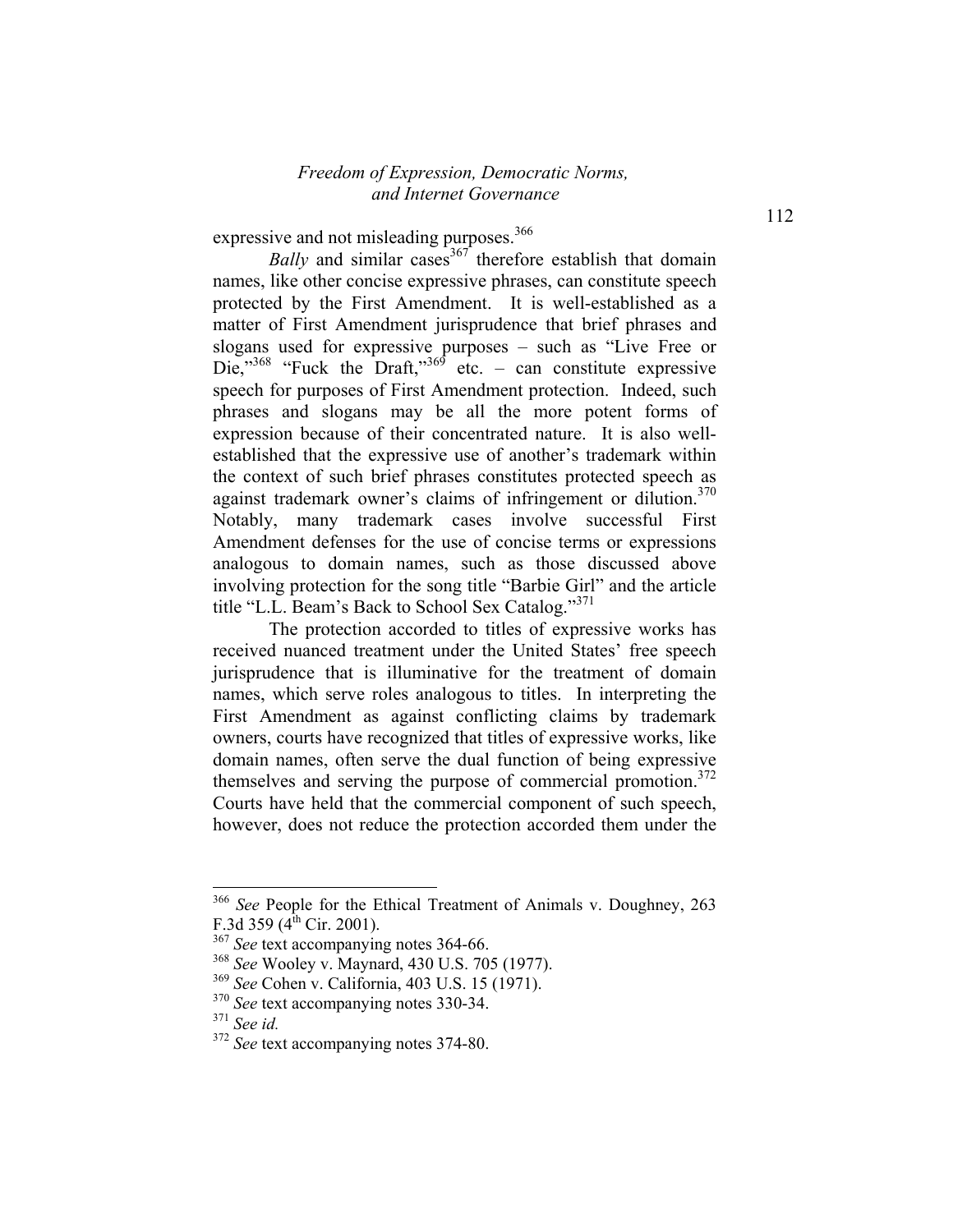First Amendment.<sup>373</sup>

The Second Circuit's decision in the case of *Rogers v. Grimaldi*374 helps to illuminate the hybrid nature of titles, and, by analogy, of domain names. In that case, legendary dancer Ginger Rogers claimed that Italian filmmaker Federico Fellini's use of the title "Ginger and Fred" created a likelihood of confusion as to Ginger Rogers' affiliation with the film, diluted the distinctive character of her name, and thus constituted actionable trademark infringement and dilution.<sup>375</sup> Fellini asserted a First Amendment defense, claiming that his use of this film title served expressive purposes that outweighed any possible likelihood of confusion.<sup>376</sup> In rejecting Rogers' trademark claims, the Second Circuit found that titles of expressive works are of a "hybrid nature," in that they can "combine artistic expression and commercial promotion."<sup>377</sup> The court explained that "although First Amendment concerns do not insulate titles from Lanham Act claims, [First Amendment] concerns must nonetheless inform our consideration of the scope of the Lanham Act as applied to claims involving such titles."<sup>378</sup> Concomitantly, the court held that *consumers* of such expressive works have dual interests: "an interest in not being misled and an interest in enjoying the results of such expression. For all these reasons, the expressive element of titles requires substantial protection under the First Amendment."<sup>379</sup> Following the Second Circuit's analysis in *Rogers v. Grimaldi*, other courts, such as the *Mattel* court,<sup>380</sup> have recognized the important expressive role served by titles, and have held that the First Amendment protects defendants' expressive use of trademarks within the title of defendants' work.

Like titles, domain names can serve both expressive and

<sup>&</sup>lt;sup>373</sup> See text accompanying note 377.

 $374$  875 F.2d 994 ( $2<sup>nd</sup>$  Cir. 1989).

<sup>375</sup> *Id.* at 995.

<sup>376</sup> *Id.* at 996.

<sup>377</sup> *Id.*

<sup>378</sup> *Id.*

<sup>379</sup> *Id.* at 999.

<sup>380</sup> *See* 28 F. Supp. 2d 1120 (C.D. Cal. 1998).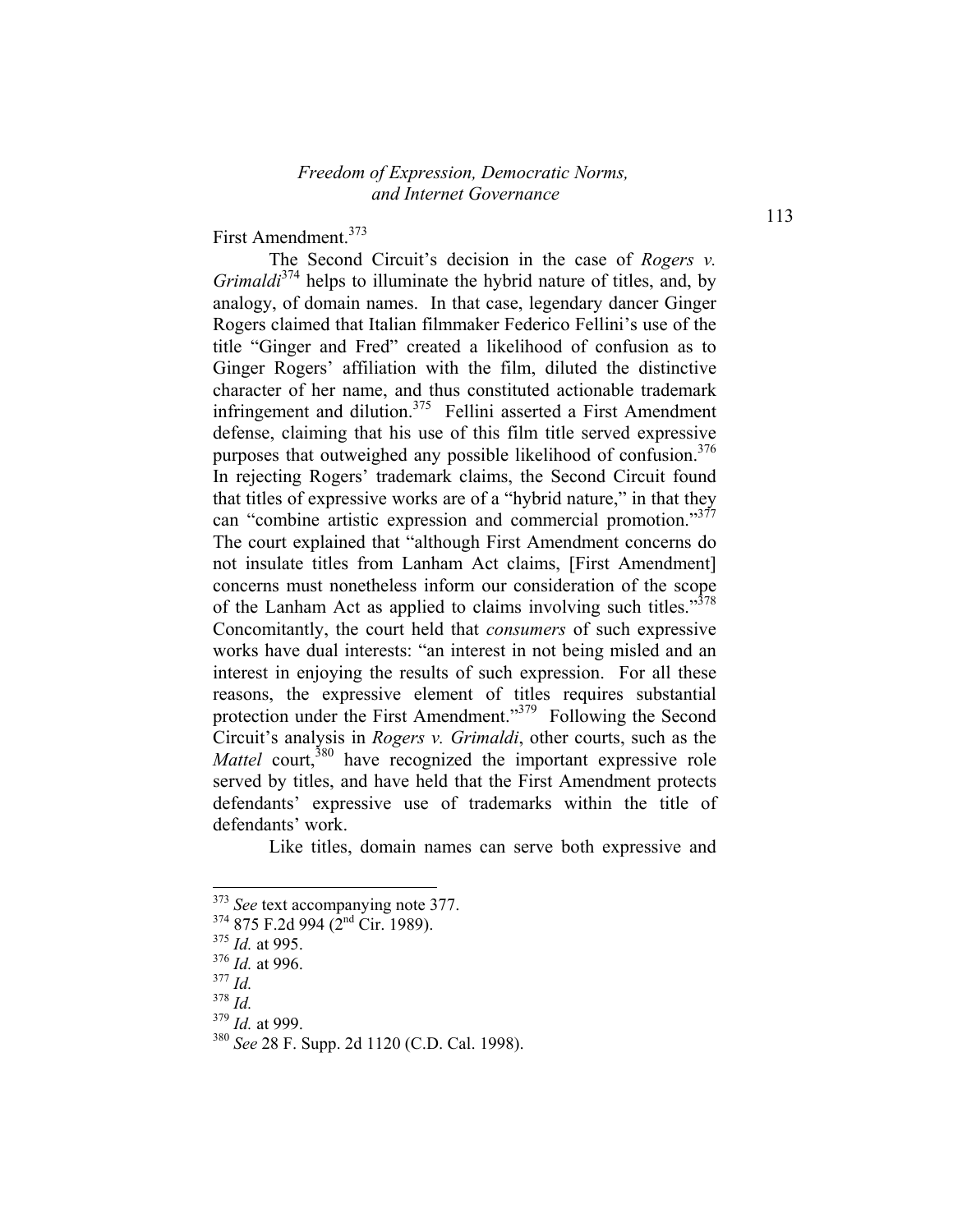commercial promotion purposes that advance both the domain name holders' interest in free expression as well as Internet users' interests in enjoying the results of such expression. When a domain name incorporates another's trademark solely for the purpose of (misleading) commercial promotion, such use is properly held to be unprotected by the First Amendment. Yet when a domain name incorporates another's trademark for an expressive purpose, as in the *Bally* and *Lucent* cases discussed above, such use is properly held to be protected by the First Amendment. The case of *Planned Parenthood v. Bucci*<sup>381</sup> is illustrative of the first type of use of another's trademark within a domain name – use for the purpose of misleading promotion - which does not merit protection under the First Amendment. In that case, an individual opposed to contraceptive and abortion rights was the first to register the domain name PLANNEDPARENTHOOD.COM. Upon visiting the home page of this PLANNEDPARENTHOOD.COM site, visitors were greeted with the message "Welcome to Planned Parenthood's Home Page."<sup>382</sup> In ruling on Planned Parenthood Foundation of America's trademark infringement cause of action challenging defendant's use of this domain name, the court held that such use of plaintiff's trademark as defendant's domain name was not expressive, but was instead for the purpose of trading on plaintiff's mark to misleadingly identify the web page at issue as originating from Planned Parenthood. The court explained that defendant's use of the domain name PLANNEDPARENTHOOD.COM was unprotected by the First Amendment because it "had no [expressive] implications, and was being used to attract consumers by misleading them as to the website's source or content."<sup>383</sup> If the defendant in Planned Parenthood had chosen a domain name that was expressive, but not misleading as to source, such as CHOOSELIFE.COM, STOPABORTION.COM, ABORTIONKILLS.COM, or even PLANNEDPARENTHOODKILLS.COM, he would have had a far stronger argument that such a domain name itself was intended to

<sup>&</sup>lt;sup>381</sup> 1997 WL 133313 (S.D.N.Y. 1997).

<sup>382</sup> *Id.*

<sup>383</sup> *Id.*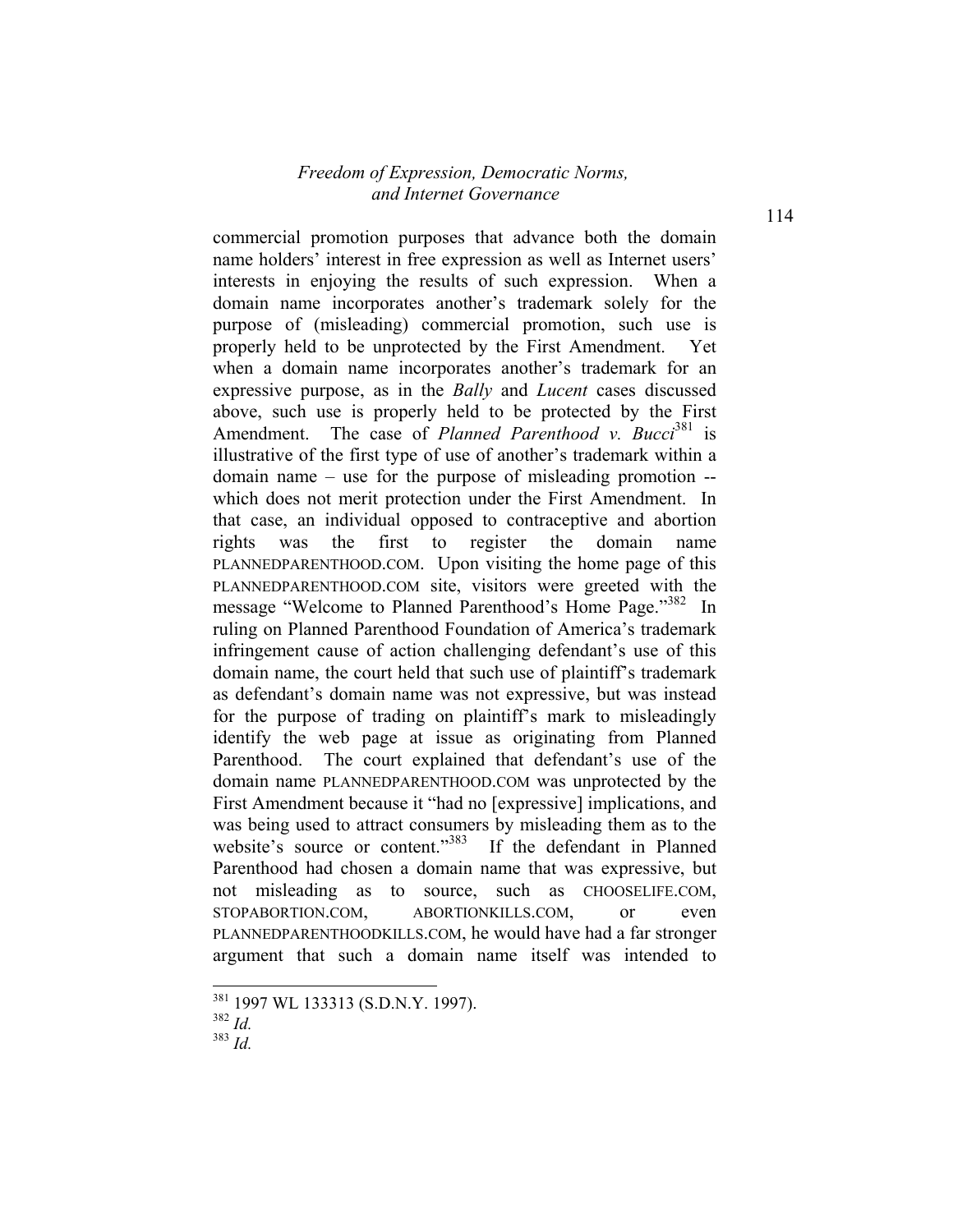communicate a message or idea and was therefore protected by the First Amendment.384

In contrast to the *Planned Parenthood* case, the *Bally* case discussed above exemplifies defendant's use of plaintiff's trademark – viz., "Bally sucks" as part of defendant's domain name -- in a manner that is protected by the First Amendment.<sup>385</sup> Because defendant's use of this domain name served an expressive purpose, and because no reasonably prudent person could be confused by defendant's use of "Bally sucks" within his domain name, his use of plaintiff's mark in the context of his domain name constituted speech protected by the First Amendment.

In short, domain names – despite their concise nature – are protectible speech under the First Amendment. The use of another's trademark within a domain name constitutes speech protected by the First Amendment where such use is for expressive purposes and is not confusing or dilutive of another's mark. The First Amendment plays a significant role in limiting trademark owners' monopoly over the words and symbols that make up their marks and in protecting speech that incorporates others' trademarks for expressive purposes. In the face of trademark owners' attempts to wield their rights under trademark infringement, dilution, and now anticybersquatting law to silence bona fide critical and other expressive uses of their marks, the First Amendment imposes important protection against such overreaching.

No similar checks exist on ICANN decision-making or on

1

<sup>384</sup> *See* National A-1 Advertising, Inc. v. Network Solutions, Inc., 121 F. Supp. 2d 156, 162 (D.N.H. 2000) ("Had the defendant in Planned Parenthood used a domain name such as "chooselife.com" or "stopabortion.com," he would have had a stronger claim that his domain name was meant to communicate an arguably protected message or idea."). *See also* People for the Ethical Treatment of Animals v. Doughney, 263 F. 3d 359 ( $4<sup>th</sup>$  Cir. 2001) (in an ACPA action brought by People for the Ethical Treatment of Animals against PETA.ORG -- which had established the website "People Eating Tasty Animals" -- the court rejected PETA.ORG's First Amendment defense, finding that the domain name itself was insufficiently expressive and was confusing).

<sup>385 29</sup> F. Supp. 2d 1161 (C.D.Cal. 1998).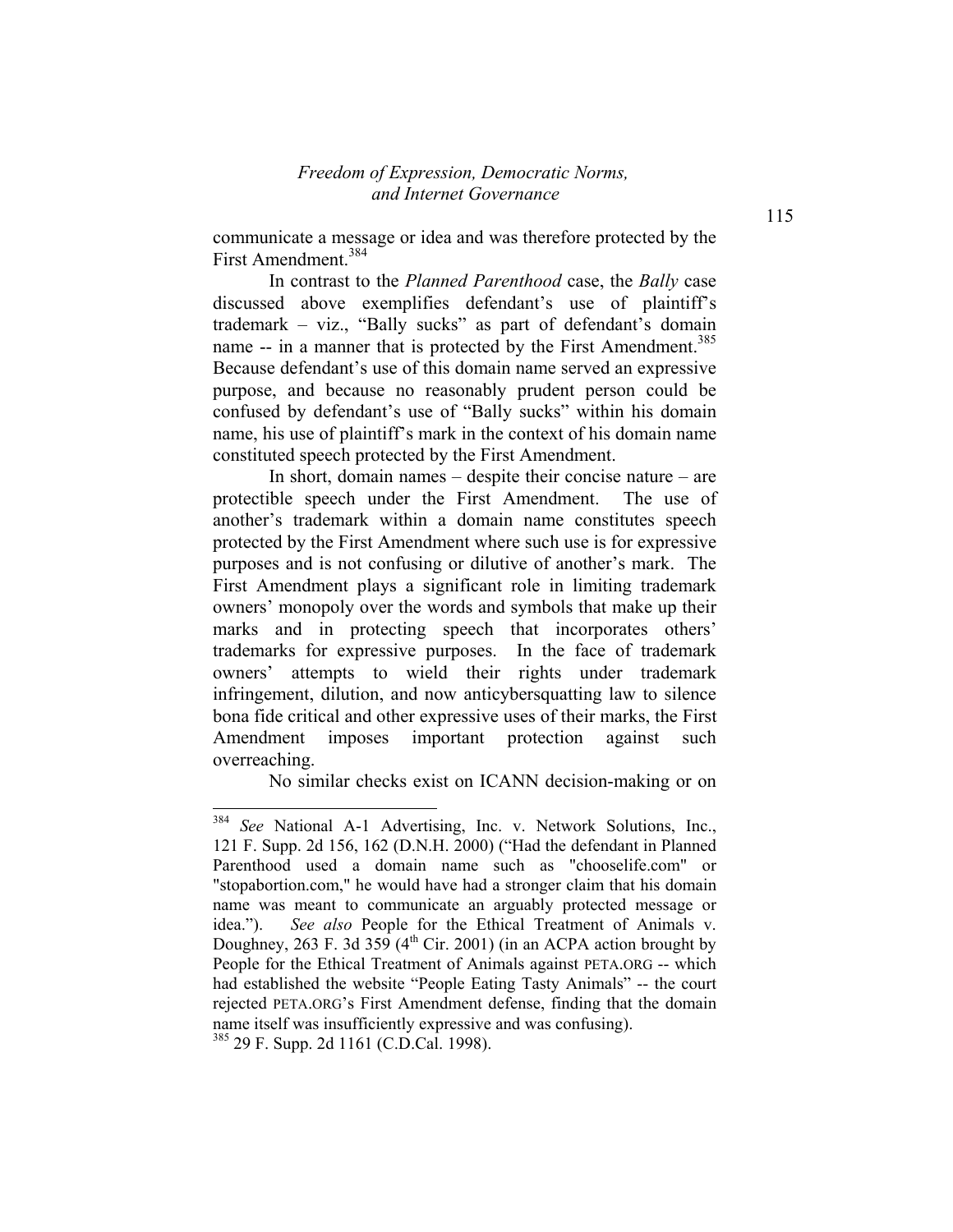analogous ICANN policies. Neither ICANN's foundational documents, nor its Uniform Dispute Resolution Policy, accord any special weight to freedom of expression. Because of the public ordering role ICANN serves in regulating speech within this important expressive forum, ICANN must be called upon to incorporate special protections for freedom of expression within its foundational documents and to revise its Uniform Dispute Resolution Policy to ensure that it restricts the least amount of speech possible while protecting trademark owners against the confusing or dilutive use of their marks.

 First, the Policy should be revised to incorporate a more careful assessment of the commercial nature of the expression available on challenged websites. In many disputes under the Policy involving a domain name holder's critical use of another's mark – such as the disputes involving BURLINGTON-MURDERFACTORY.COM<sup>386</sup> and LAKAIXA.COM<sup>387</sup> – the mere presence of *some* commercial content on the challenged website effectively defeated the domain name holder's claim that he or she enjoyed "rights or legitimate interests" in the domain name, and constituted grounds for removal of the domain name. In order to establish rights or legitimate interests in a domain name, the Policy requires that the domain name holder is "making a legitimate noncommercial or fair use of the domain name, without intent *for commercial gain* to misleadingly divert consumers or to tarnish the trademark or service mark at issue."388 Thus, even if the use of the domain name could be considered "fair use" – whatever that is held to mean in this context -- a showing that the domain name holder has the intent "for commercial gain . . . to tarnish the [mark] at issue" is fatal to the domain name holder's ability to establish her rights and legitimate interests in the mark. Because many websites critical of trademark owners can be said to "tarnish the mark at issue" and because many such websites include or link to *some* commercial content on their site, the Policy – as written and as applied – is insufficiently protective of domain name holders'

<sup>386</sup> *See* text accompanying notes 80-84.

<sup>387</sup> *See* text accompanying notes 85-91.

<sup>388</sup> *See* UDRP, *supra* note 65, at Par. 4(c).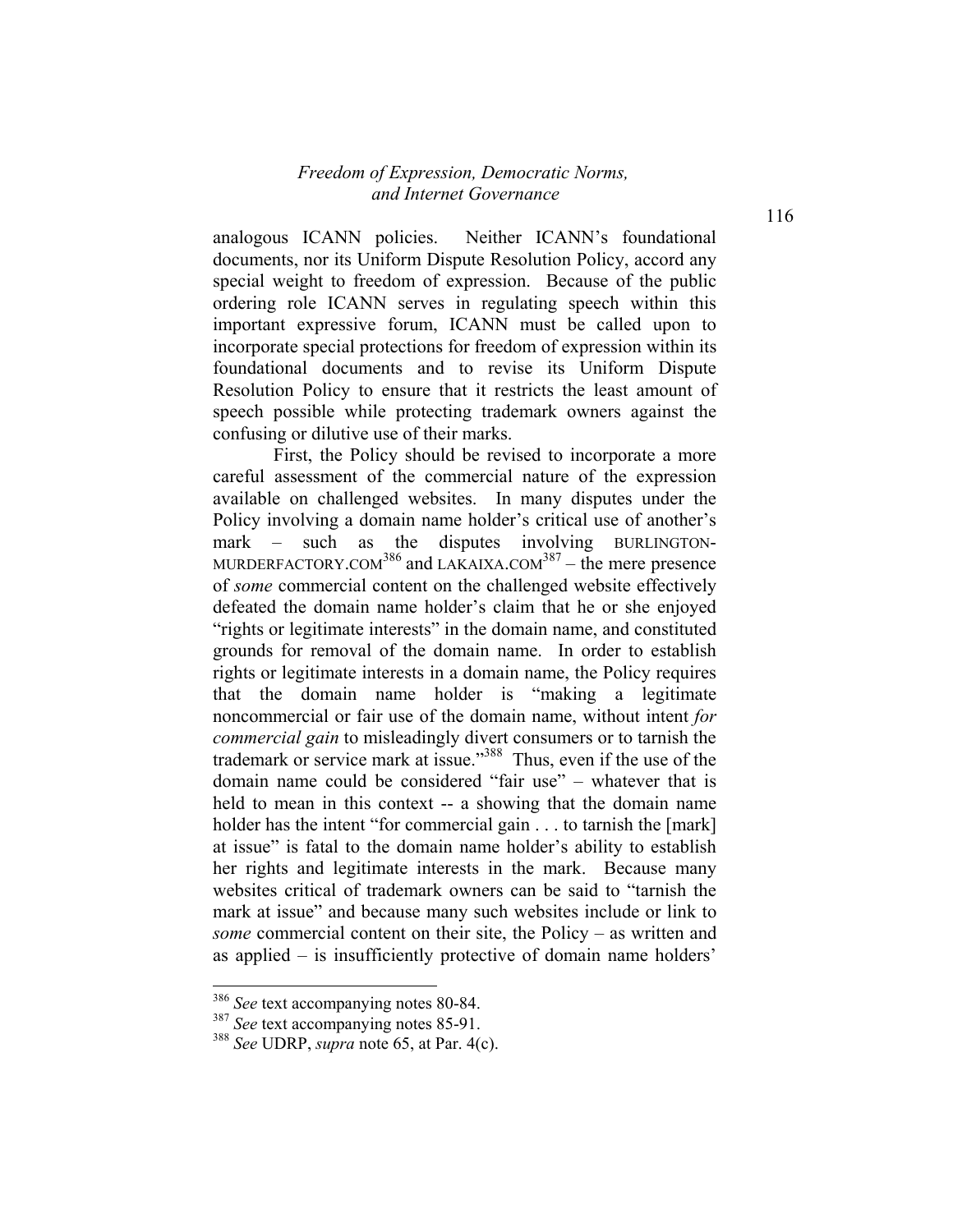right to engage in critical speech.

In particular, holding that the inclusion of *some* commercial content (such as an advertisement for unrelated goods or services) renders a domain name holder's critical speech unprotected burdens more speech than is necessary to advance ICANN's interests. As we have seen, free speech protection for artistic, literary, and editorial works such as newspapers or periodicals is rendered no less strong by the economic motive of the speaker/publisher or the presence of advertisements contained within such expressive works.<sup>389</sup> Similarly, the mere presence of an advertisement, commercial content, or economic motive should not render a domain name holder's critical use of another's trademark unprotected under the Policy. Despite the fact that such advertisements provide revenue to the speaker involved, such advertisements do not render the expressive content any less expressive and should not render such content any less protected. Accordingly, the presence of (or link to) commercial content on a website should not reduce the protection accorded to a domain name holder under the Policy. Rather, the appropriate inquiry regarding domain name holders' rights and legitimate interests should be into whether the domain name holder is using the mark at issue – in the context of the domain name and in the context of the website generally  $-$  (1) for the purpose of confusing and misleading consumers as to source or diluting the mark, or (2) for the purpose of expressing her views, ideas or opinions, including in a manner that is critical of the mark. If it is established that the domain name holder is using the mark for expressive purposes – as, for example, in the BURLINGTONMURDERFACTORY.COM case<sup>390</sup> – such use should be protected under the Policy, notwithstanding the presence of any commercial content on the website. Just as the commercial nature of or content contained within the magazine in the *L.L. Bean* case<sup>391</sup> did not mitigate the level of protection available for the publishers with respect to the critical use of L.L. Bean's mark, so too the presence of commercial content in

<sup>389</sup> *See*, *e.g.*, Langvardt, *supra* note 353.

<sup>390</sup> *See* text accompanying notes 80-84.

<sup>391</sup> *See* text accompanying notes 330-35.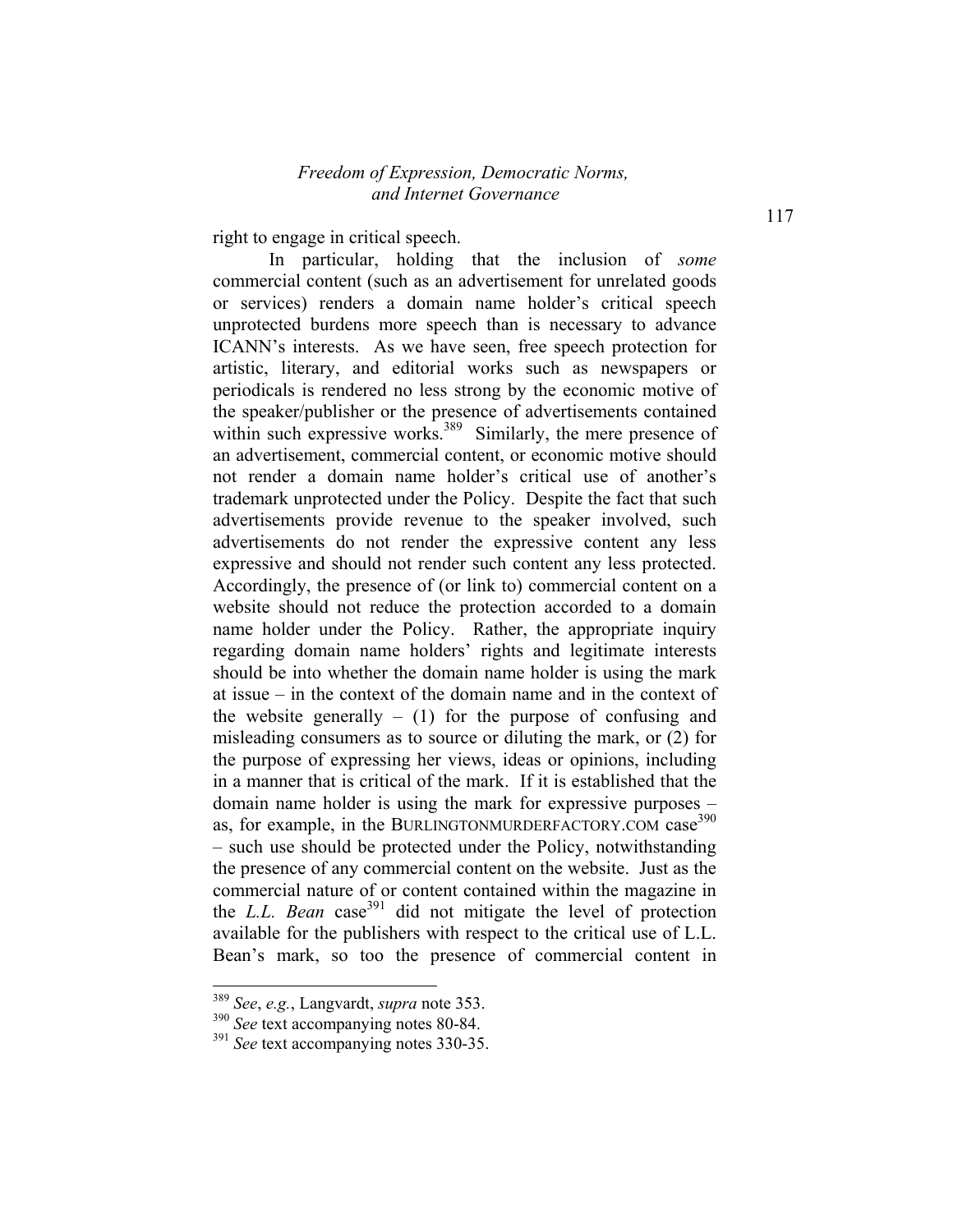conjunction with an expressive use of a trademark should not reduce the free speech protections accorded to such use under the Policy.<sup>392</sup>

Second, the Uniform Dispute Resolution Policy should be revised to provide meaningful sanctions for the misuse of this process by trademark owners. The UDRP, by its terms, was intended to apply only to those disputes involving bad faith cybersquatting in which domain name holders did not enjoy any rights or legitimate interests in the domain name at issue.<sup>393</sup> As shown above, however, trademark owners have extended the UDRP well beyond this scope and have misused the process by bringing UDRP actions against domain name holders in cases in which domain name holders enjoyed rights and legitimate interests in their domain names. The UDRP attempts to discourage such bad faith complaints by empowering UDRP panelists to label such conduct "reverse domain name hijacking."<sup>394</sup> However, the Policy fails to attach any sanction whatsoever to such conduct and therefore fails to disincent such conduct. In order to meaningfully discourage bringing such bad faith complaints, the Policy should be revised to attach meaningful monetary or legal consequences – such as paying the domain name holders' fees (if any)<sup>395</sup> – to such acts of domain name "hijacking."

<sup>392</sup> See Cantwell, *supra* note 293, at 76 ("The public interest in preventing dilution of a mark is outweighed by the public interest in being exposed to new ideas brought about through defendant's expressive use of plaintiff's trademark.")

<sup>&</sup>lt;sup>3</sup> See text accompanying note 190.

<sup>&</sup>lt;sup>394</sup> See UDRP, *supra* note 65, Rule 15(e) ("If after considering the submissions the Panel finds that the complaint was brought in bad faith, for example in an attempt at Reverse Domain Name Hijacking or was brought primarily to harass the domain-name holder, the Panel shall declare in its decision that the complaint was brought in bad faith and constitutes an abuse of the administrative proceeding.")

 $395$  The complainant is responsible in any case for paying fees charged by the dispute resolution provider, except in cases where the domain name holder opts to expand the panel from one to three panelists, in which case the fees are split evenly between the parties. *See* UDRP, *supra* note 65,  $§$  4(9).